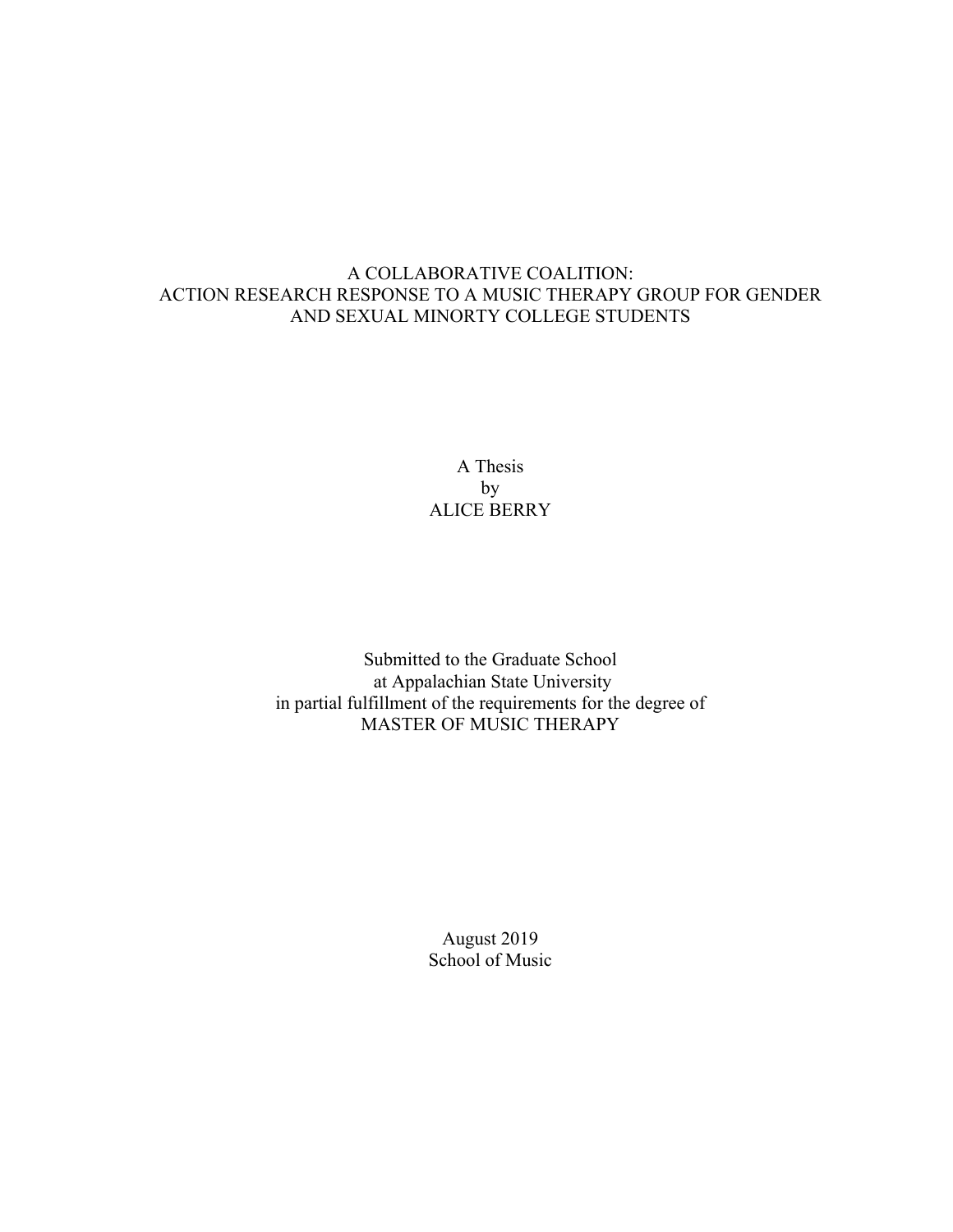# A COLLABORATIVE COALITION: ACTION RESEARCH RESPONSE TO A MUSIC THERAPY GROUP FOR GENDER AND SEXUAL MINORTY COLLEGE STUDENTS

A Thesis by ALICE BERRY August 2019

## APPROVED BY:

Melody Schwantes Reid, Ph.D. Chairperson, Thesis Committee

Cathy H. McKinney, Ph.D. Member, Thesis Committee

Alecia Jackson, Ph.D. Member, Thesis Committee

James Douthit, D.M.A. Dean, Hayes School of Music

Michael J. McKenzie, Ph.D. Dean, Cratis D. Williams School of Graduate Studies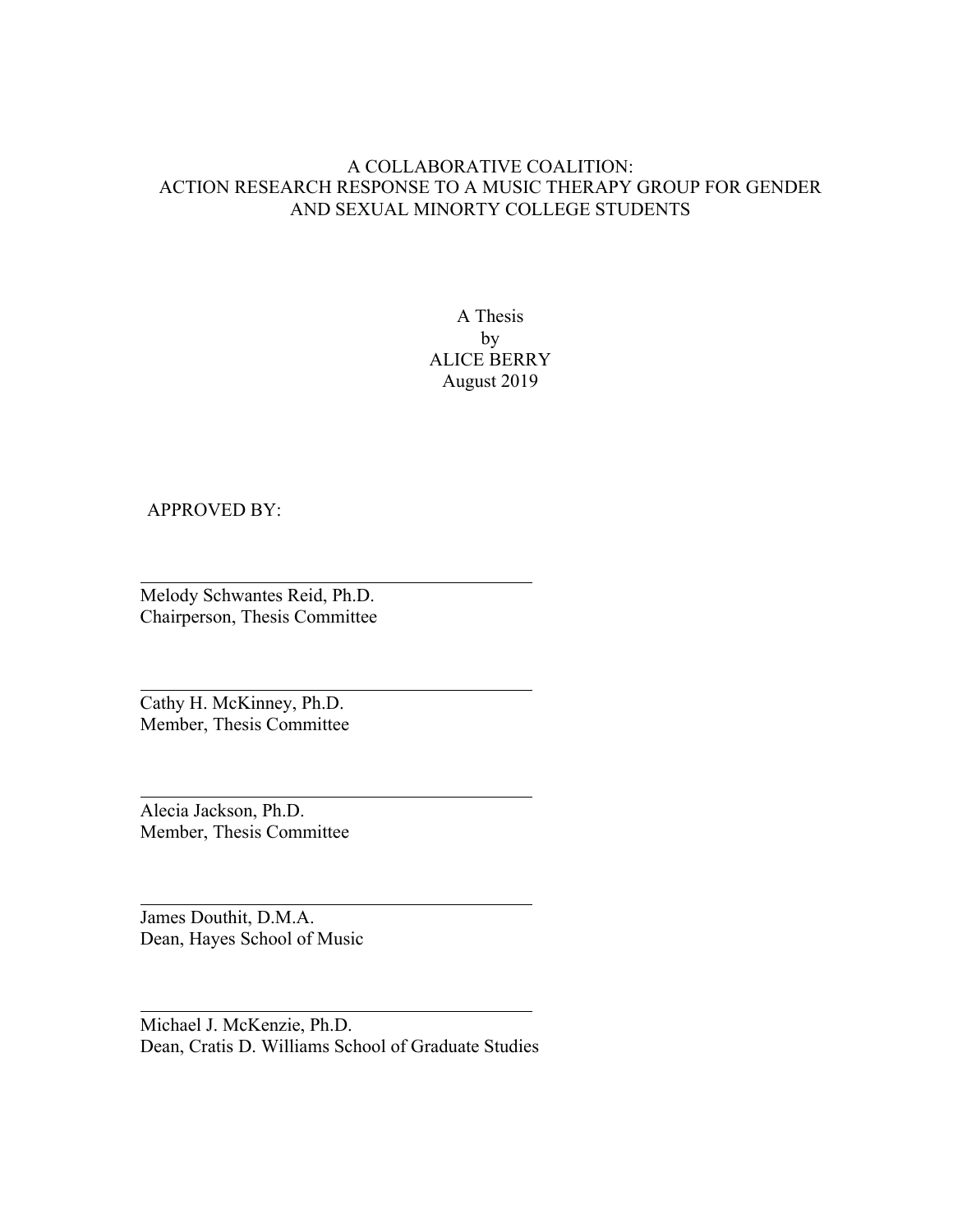Copyright by Alice Berry 2019 All Rights Reserved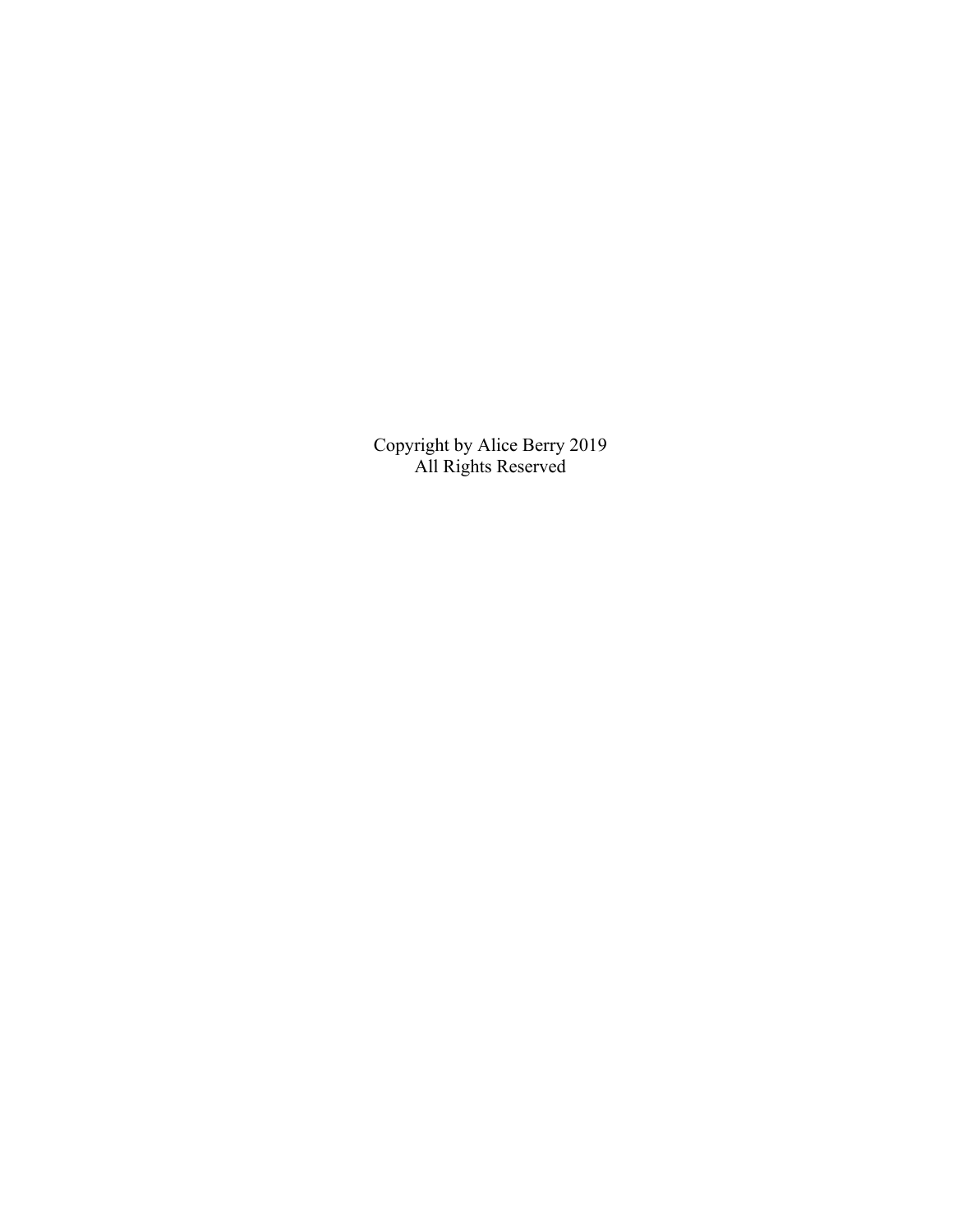#### **Abstract**

# A COLLABORATIVE COALITION: ACTION RESEARCH RESPONSE TO A MUSIC THERAPY GROUP FOR GENDER AND SEXUAL MINORTY COLLEGE STUDENTS

ALICE BERRY, MT-BC B.M., St. Olaf College M.M.T., Appalachian State University M.A., Appalachian State University

Chairperson: Melody Schwantes Reid, Ph.D.

The present study explored the experiences of previous group members of the gender and sexual minority college student music therapy group Myself in Melodies through action research. The group incorporated a variety of musical experiences with concepts from queer theories. Four previous group members participated in individual interviews discussing evolution of the group, barriers to participation, and further actions for social change. One participant's suggestion for a group discussion led to another cycle of research in which three of the four participants engaged in a group discussion to brainstorm ideas for further action and the role of advocacy in music therapy. Findings include the importance of group music therapy and potential for other forms of music therapy groups for gender and sexual minorities.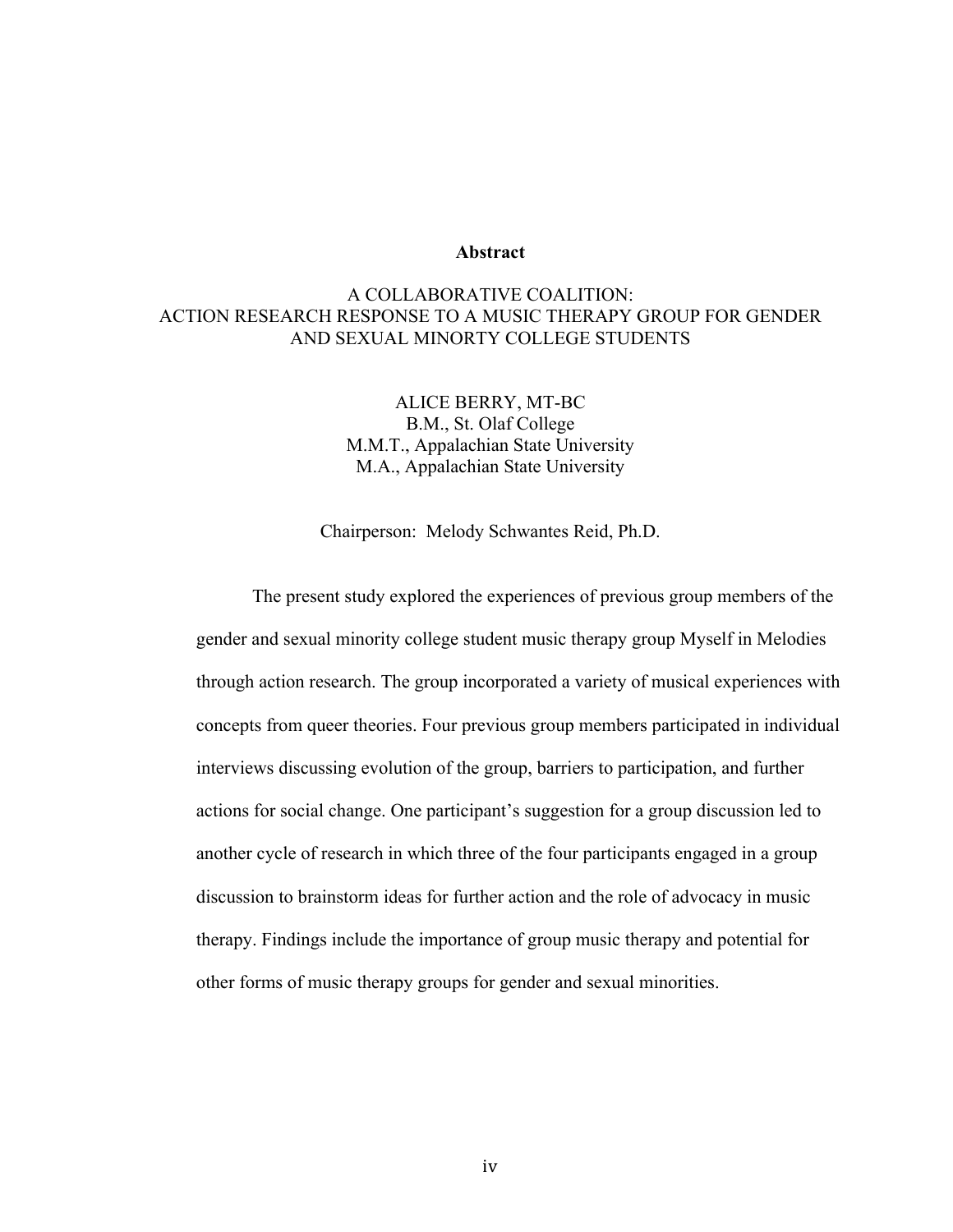## **Acknowledgments**

Deep gratitude to those who have shape who I am and support me on the journey.

To all the group members of Myself in Melodies for making the group anew each semester and inspiring this study. To the participants of this study, Em, Anna, Jax, and Rachel, for voicing their experiences and ideas. I am honored to have the opportunity to collaborate on this research.

To all those for sharing their stories with me, once or over many years, and shaping my understanding of oppression, resilience, and love.

To all those who led me to pursue music therapy. To my family, for the tradition of music-making. To Bernie and Bonnie, for helping me find both my inner voice and my written voice and who challenged me to be brave with the truth. To Miranda, Tony, Kate, and Karol, for feeding the musician within me early on. To Tracey for hearing me when I could not always hear myself. To Anton, for engaging soul and brain to sing together. To the Music Therapy faculty at Arizona State, Hospice & Bereavement staff at CarePartners, and Appalachian State Music Therapy faculty and Human Development and Psychological Counseling faculty, for teaching me so much about the work. To all my peers at Appalachian State, for your deep caring, value of learning, and community spirit.

To Kendra, for being a collaborator as both a colleague and friend. Thank you for the compassion and understanding, challenging and rewarding conversations, and excellent snacks.

v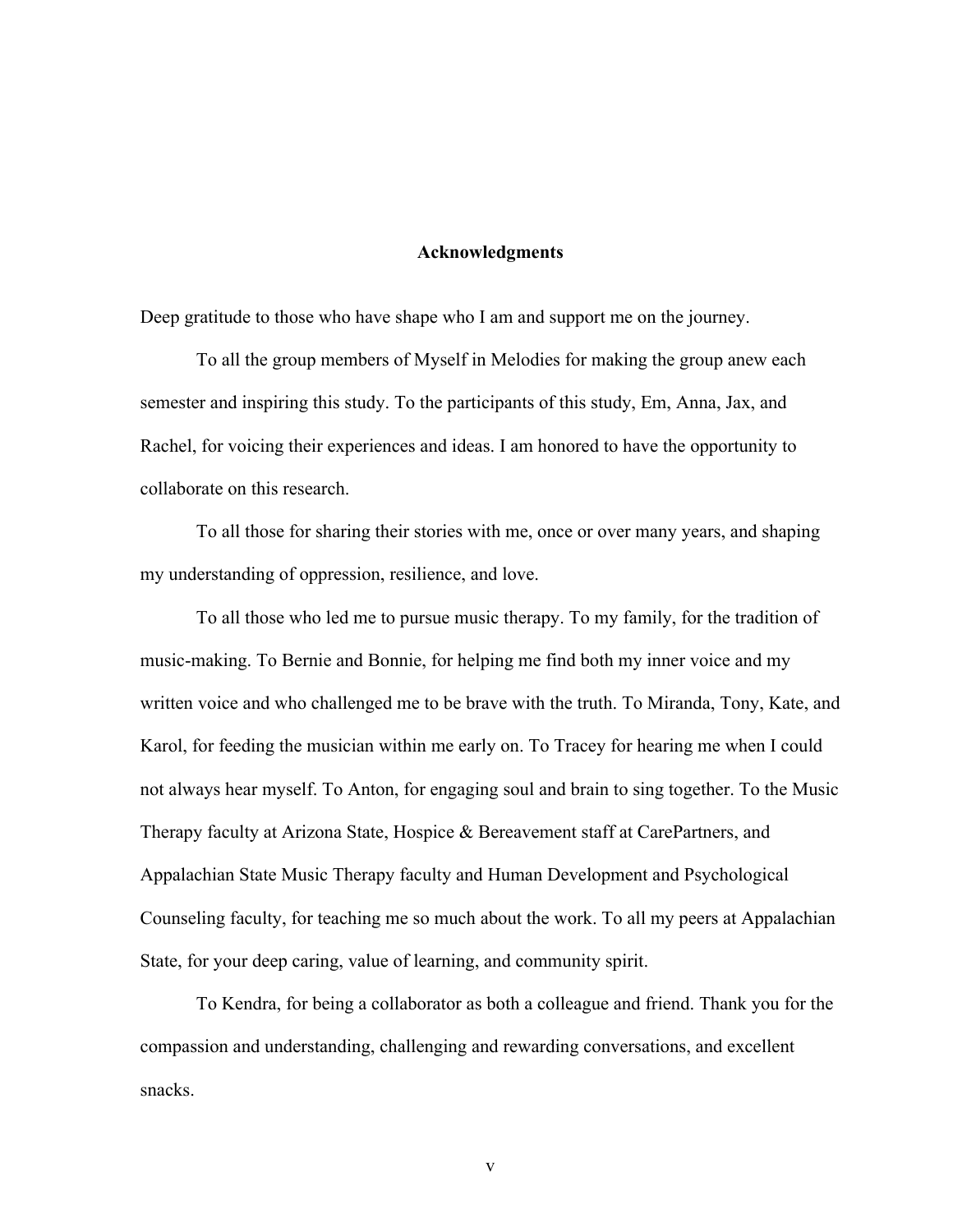To Karen, for holding space for my laughter and tears and seeing me.

To my thesis committee members, for their dedication of time and caring to this research. To Alecia, for planting the action research seed. Thank you for making social justice part of our classroom. To Cathy, for posing the big questions. Thank you for the many conversations in your office, for your guidance, and for making me laugh. To Melody, for holding the torch to help me see the way. Thank you for your patience, encouragement, and confidence.

To my love and favorite dancing partner, Michelle. Thank you for giving both closeness and space in the form of meals, uninterrupted privacy, walks around the lake, and affection that made this research possible, day in and day out. To Remi and Bodhi, for teaching me so much about loving with an open heart. Remi, with your perception and artist soul, and Bodhi, with your understanding of justice and kindness, you inspire me.

To my dad, William, for sharing with me his quest to see, investigate, understand, and present the truth with skill and beauty. More than that, thank you for your love and wicked humor.

Above all, to my mom, Virginia, for always believing in me, encouraging me to pursue all my dreams, and also reminding me of the importance of play and rest. You are an inspiration.

vi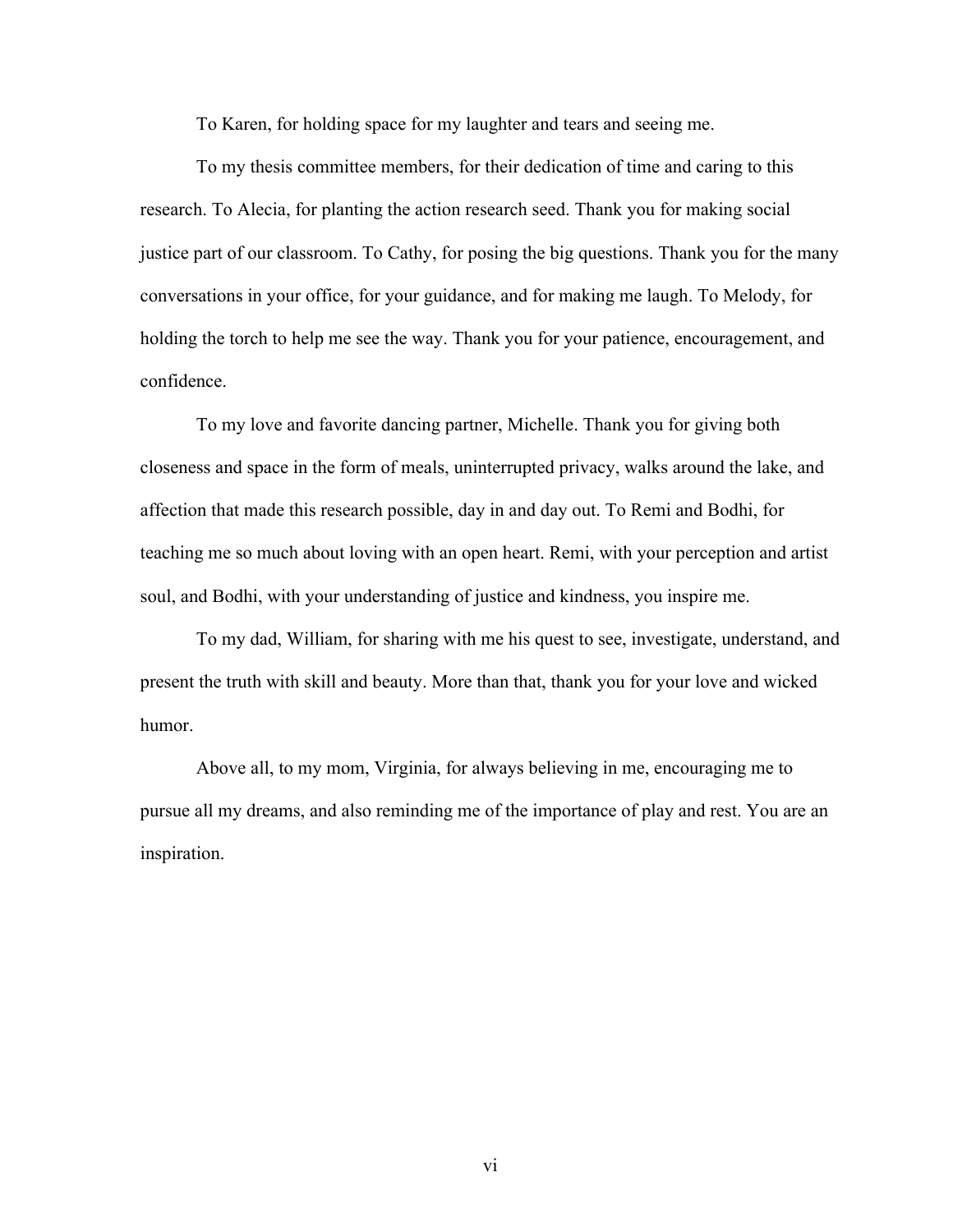# **Dedication**

This thesis is dedicated to all those who seek to use both their minds and hearts in unison, to those who redefine the rules and find beauty along the way.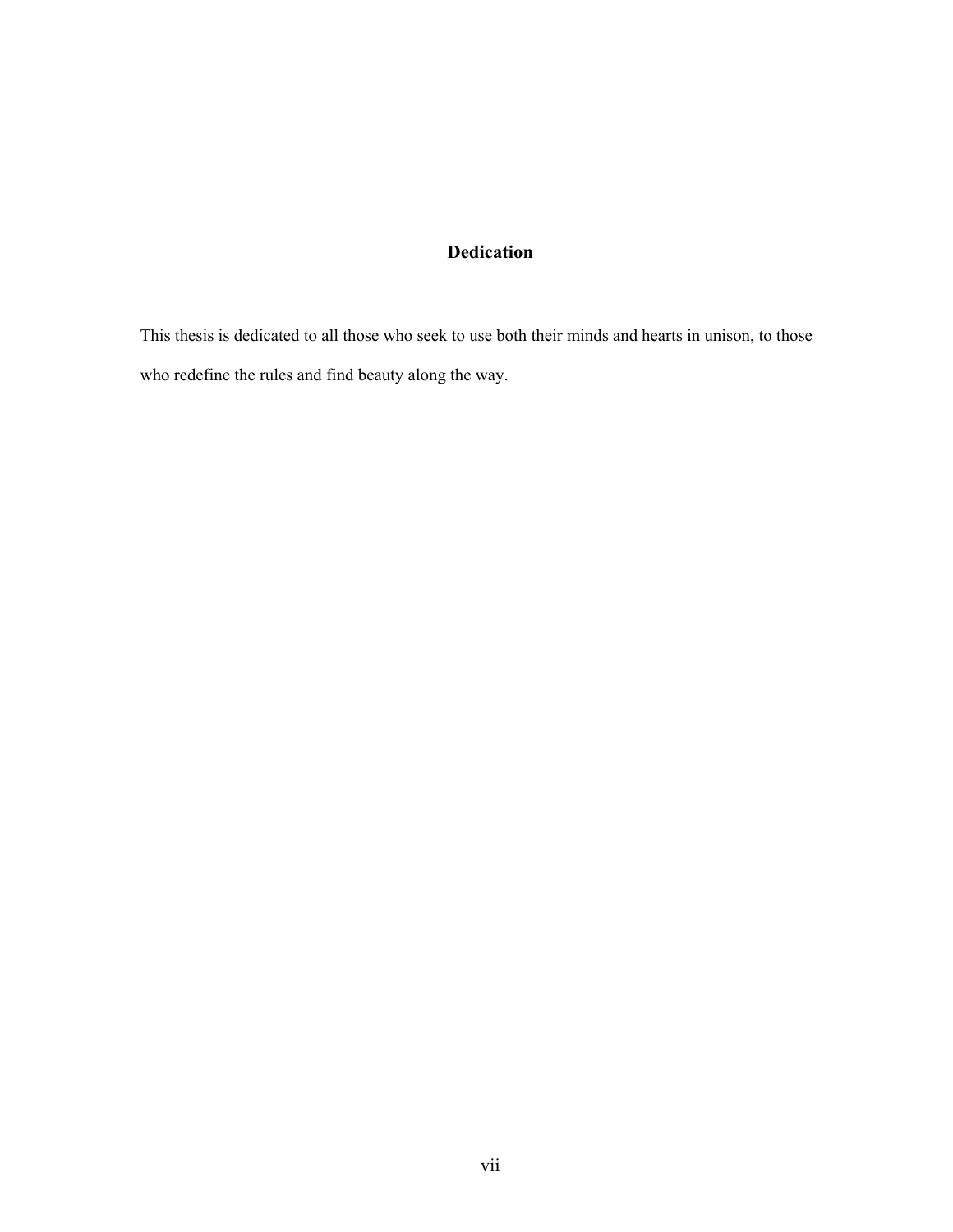# **Table of Contents**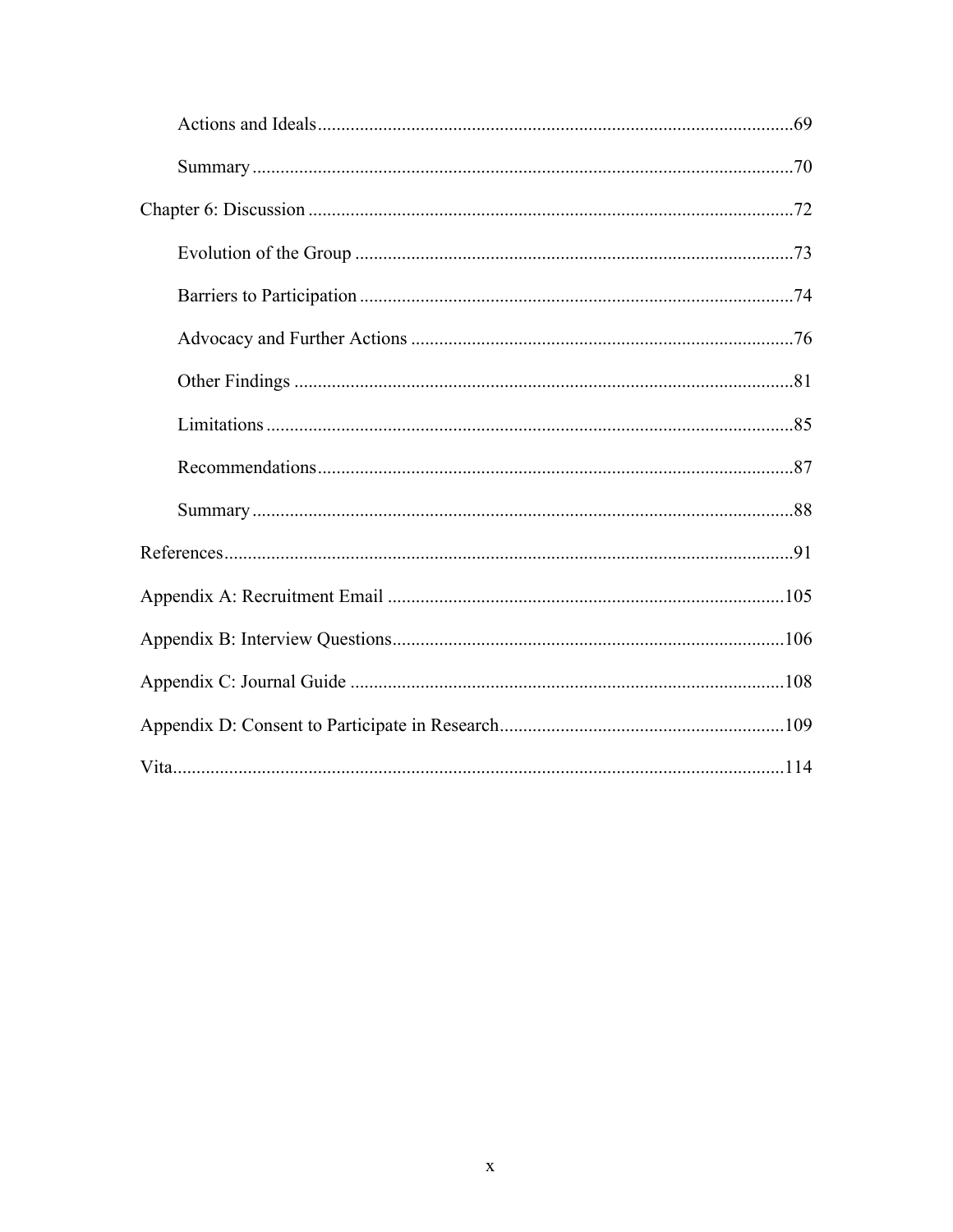## **Chapter 1**

#### **Introduction**

#### **Inspiration for Research**

When I first decided I wanted to become a music therapist, I was riding a bus reading a vignette about runaway and de-homed gender and sexual minority youth. I was a sophomore in college and in the process of not only coming out to others but also building my queer community, reading every book I could get my hands on, challenging my own assumptions about who I was, and finding my voice. With big questions about who I was and who I would be in this world, I was on a search for purpose and how I may be able to be an advocate for my friends and myself in a way that felt authentic.

Due to having parents and friends that have accepted and embraced my understanding and expression of queer identity as well as having economic security, I have never questioned that I would find love and safety in my everyday life. The awareness that so many people cannot say the same tells me that there is work to do in our world, work of which I want to be a part. While my circumstances afforded me the luxury of self-exploration and self-discovery with relatively little concern for how others would respond to me, I know this is not the case for so many people. I am here to imagine a world in which more LGBTQ+ folks can share their diverse stories without fear.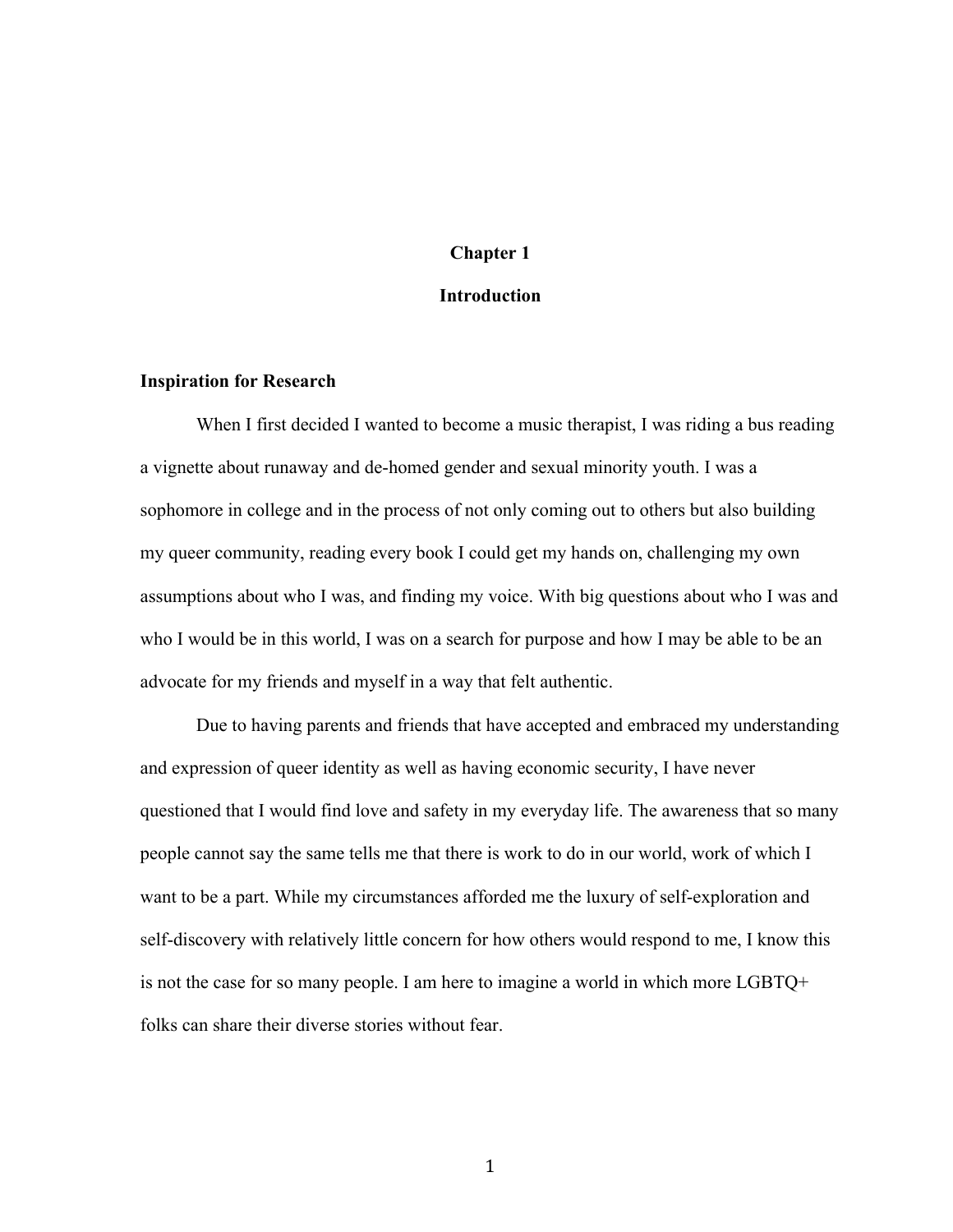Over time I have learned more about intergroup discrimination among and between gender and sexual minorities, including biphobia, racism, classism, and ableism. As a white, upper-class, educated, able-bodied, Christian-raised, thin, cisgender, queer woman I move through the world with my own societally-constructed benefits. I dedicate myself to cultivating cultural humility and seeking to understand and learn from others with experiences unlike my own.

During my graduate studies at Appalachian State University, I set off to create something I would have loved as a college student: a music therapy group specifically inclusive of gender and sexual minorities. Together, Kendra Bodry, MMT, MT-BC and I formed Myself in Melodies<sup>1</sup>, co-facilitating the weekly group for three semesters. Students found out about the group from campus advertisements and referrals from faculty and staff. Group sizes have varied from three to four consistent attendees with as many as six attendees to one session. Participants have used the group to hold space for their questions about themselves and their critiques of society, to experience being heard and seen, to support one another, and to share both pain and joy. The content of meetings depended on the interests and requests of participants. Some experiences included referential music improvisation, song and poetry discussions, brief songwriting and song parody, drawing to music, movement to music, and supportive music and imagery. Discussing songs by gender and sexual minority musicians sparks storytelling, drawing and movement to music brings inward mindfulness, and improvised music making fosters the creative and collaborative communal space.

 $<sup>1</sup>$  A lyric from the Sia (2016) song "Bird set free."</sup>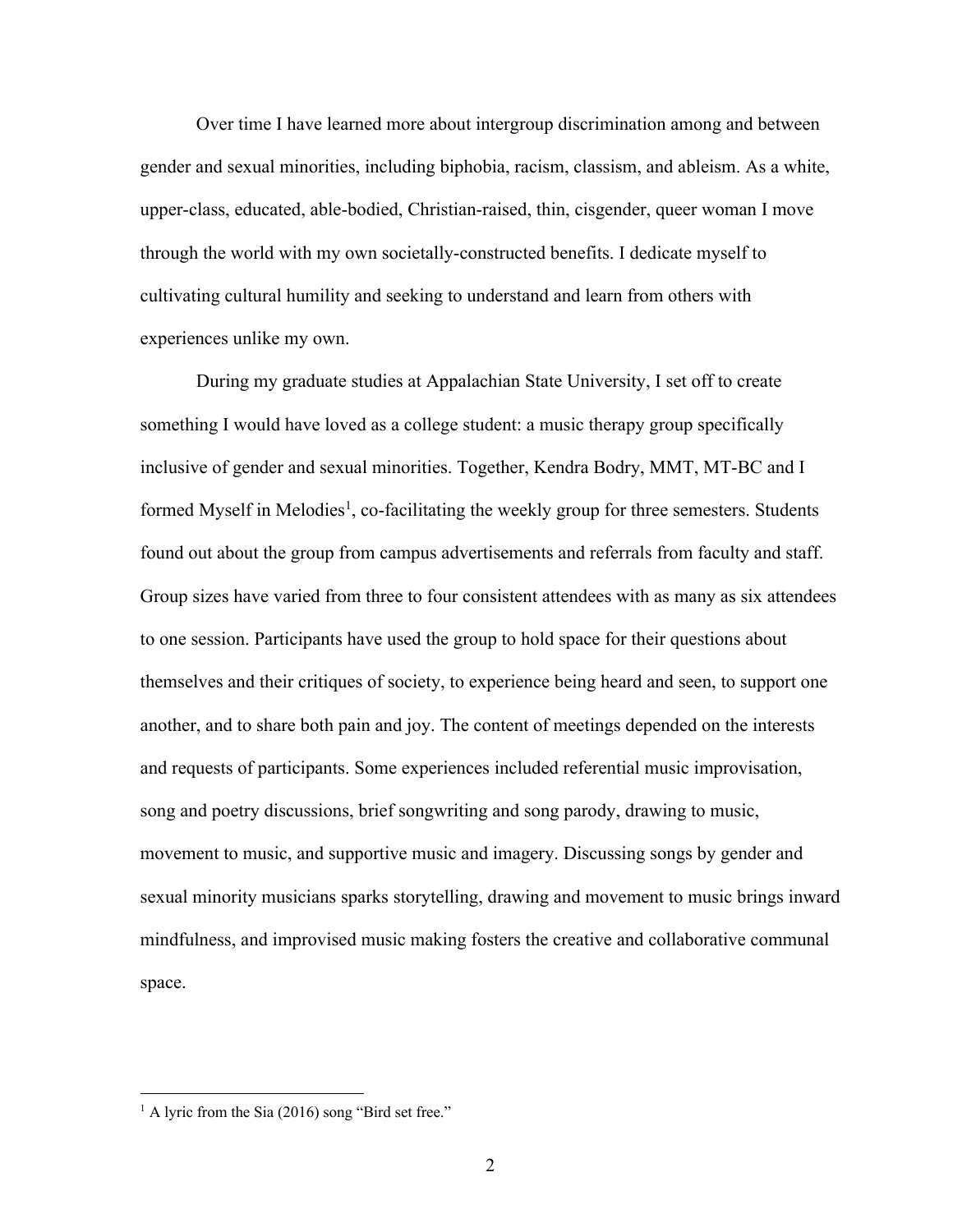In the Fall of 2018, not enough people expressed interest in joining Myself in Melodies to form a group for the semester. The following research has been inspired by the experiences gleaned from previous groups and conversations and my hopes to further and deepen the impact of music therapy practice. In particular, I set out to discover what actions taken outside the traditional therapeutic space could impact the potency of therapy with clients.

#### **LGBTQ+ Coalition in the United States**

The modern LGBTQ+ rights movement in the United States, which spawned a more visible coalition of gender and sexual minority folks, could be described as starting in the latter half of the 1960s (Blumenfeld, 2013, p. 377). In both the Compton's Cafeteria raid in San Francisco in 1966 and the Stonewall riots of 1969, law enforcement expelled gender and sexual minorities, particularly gender diverse people of color, from communal spaces. Since then, the LGBTQ+ coalition has gone through times and factions that were more and less inclusive of all gender and sexual minorities. More recently, the United States Supreme Court found marriage to apply to the union of any two consenting adults, regardless of gender (Obergefell v. Hodges, 14-556 U.S., 2015). Gains in acceptance of sexual minorities have been slow and hard-fought, often at the risk of leaving out gender minorities (van Eeden-Moorefield & Benson, 2015).

For the purposes of this paper, I will at times refer to people with minority sexual orientations and/or gender identities as a coalition, which I define as people who identify as sexual and/or gender minorities who are often brought together for a common cause despite different experiences of discrimination and privilege. While much literature uses the concept of a single community, I believe this fails to reflect the diversity of many people's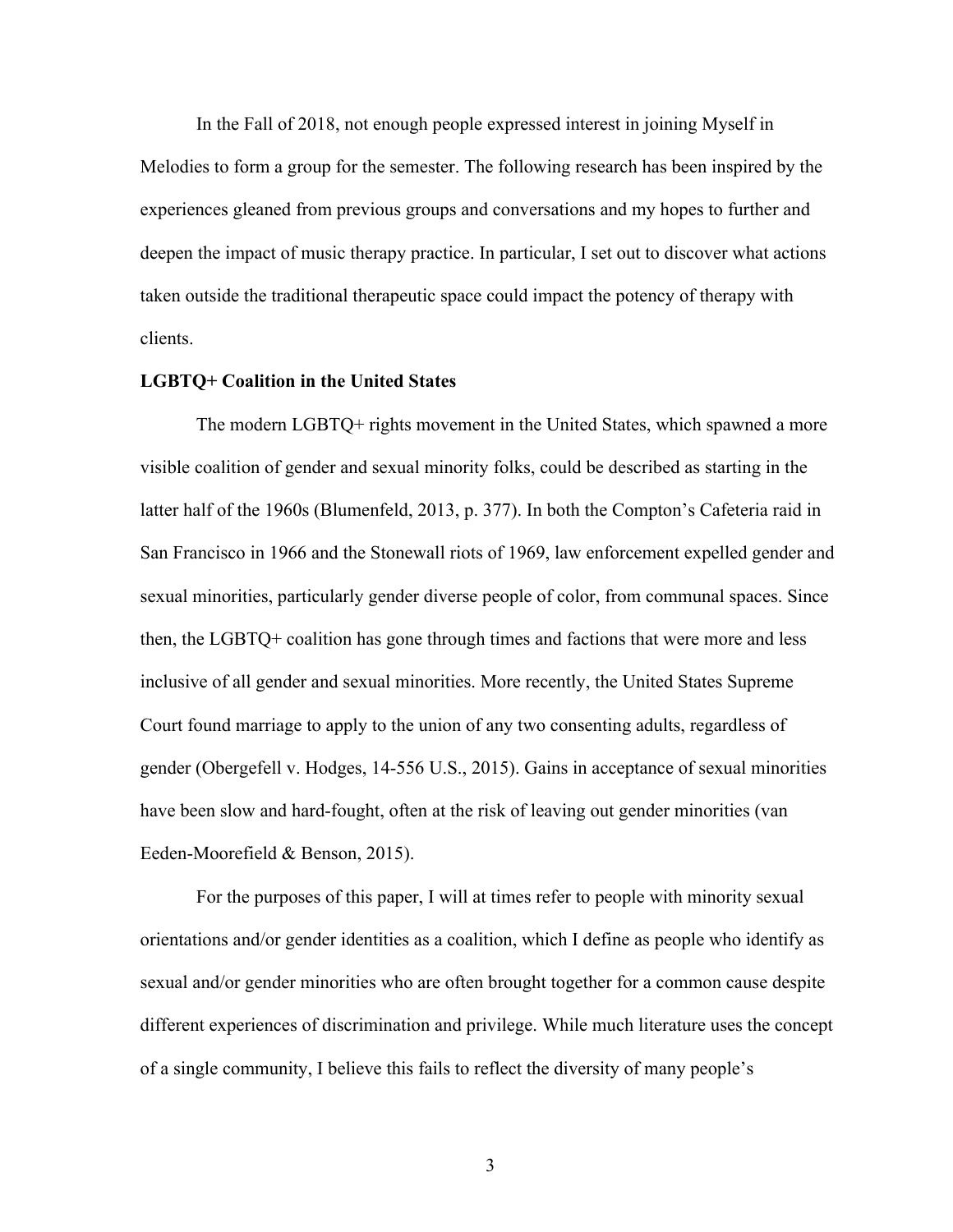experiences, such as the harassment disparities between sexual minorities and transgender folks (James et al., 2016). Commonalities can be expressed without ignoring differences and experiences of disunity. Further, the word coalition invokes the coming together of unique cohorts to work toward a common cause. The diversity among and between gender and sexual minorities is worth amplifying because uniformity would only further oppress us.

## **Gender and Sexuality Terminology**

Culture shifts rapidly. Despite increasing terminology, theories of development, and media representation in the past century, people have experienced, expressed, and lived an expanse of what gender and sexuality can be for centuries (Foucault, 1978). Western culture expects labels for sexual behavior that often overlook attraction, fantasy, and pleasure (Foucault, 1978). However in 2019 in the United States, the conversation continues to explore new levels of nuance. In fact, gender and sexuality terminology evolves so swiftly that many academic texts are quickly outdated as people define for themselves their lived experiences. Admittedly, the following terminology in this study will itself be outdated in a couple of years. Terminology that is not your own can be confusing, and people define and embody identities differently. As Cameron Esposito (2018, May 28) states in each episode of her LGBTQ+ interview podcast *QUEERY with Cameron Esposito*, "This is a show about individual experience and personal identity. There may be times when folks use identifying words or phrases that don't feel right for you. That's part of what we're exploring here." Part of embracing gender and sexual diversity requires the acceptance of diversity in regards to what terms mean to individual people. With that mindset, I present the following definitions now with best intentions of respect for how these terms are used today and may be applied in the future.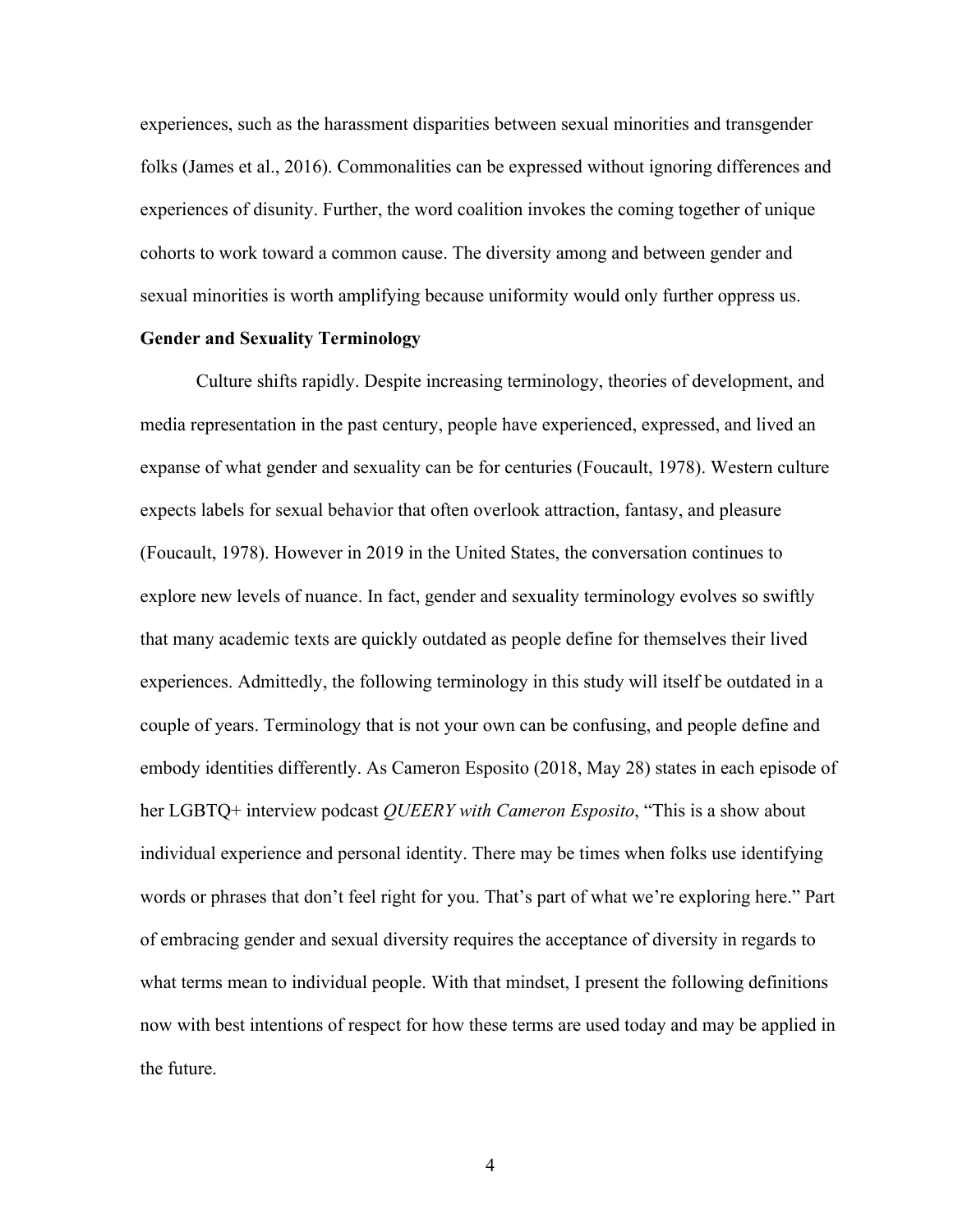**Sex assigned at birth, gender identity, and gender expression.** Within the LGBTQ+ coalition, two distinct aspects of identity come together: gender identity and sexual orientation. Understanding gender is fundamental to how we consider sexuality. Historically gender has been defined by a binary system of one's *sex assigned at birth*: male or female. However, people can be born with hormonal and chromosomal differences (i.e., androgen sensitivity syndrome) that result in a variety of external genitalia (i.e., enlarged clitoris); such conditions are known as *differences in sexual development (DSD)* or being *intersex* (Accord Alliance, n.d.). People who have *DSD* or identify as *intersex* often have surgical alterations before the age of consent and so may or may not identify with their *sex assigned at birth* ("PFLAG National Glossary of Terms," 2018).

People can also be *transgender*: born with bodies that correlate to what society considers male-typical or female-typical but knowing their *gender identity* to not match their *sex assigned at birth*. *Gender identity* is one's internal sense of self, often understood in relation to qualities commonly understood in a binary as "feminine" or "masculine" rather than rigidly determined by biological *sex assigned at birth* ("PFLAG National Glossary of Terms," 2018). People may experience masculine and feminine characteristics in combination as a fluid expression ("PFLAG National Glossary of Terms," 2018). *Gender identity* is increasingly understood as a spectrum of possibility including identities such as *gender fluid*, *gender nonbinary*, and *genderqueer*. Often these identities are grouped under the transgender umbrella ("PFLAG National Glossary of Terms," 2018). I will use the term *gender diverse* to more clearly refer to folks who identify outside of and beyond the *gender binary*.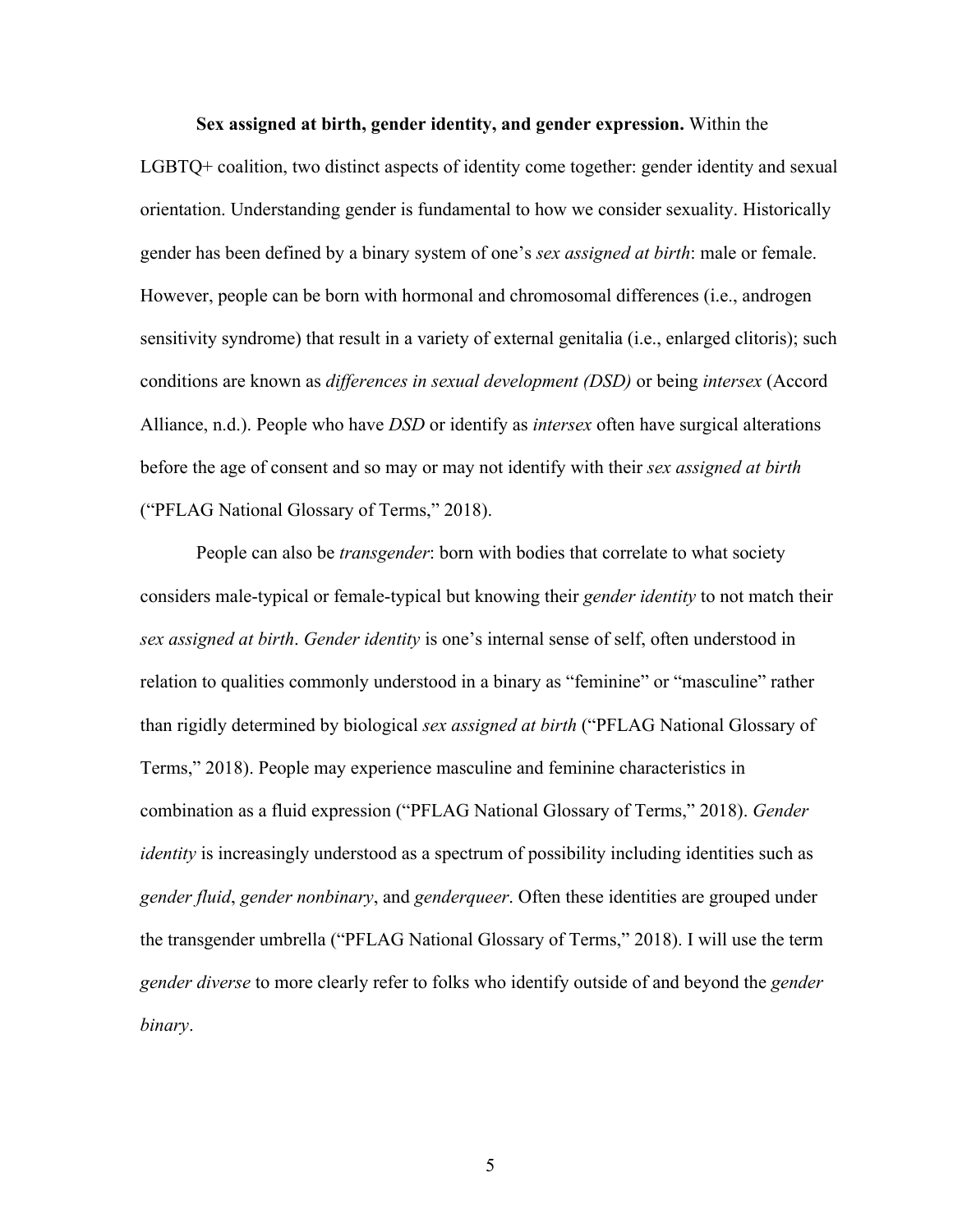*Transgender* and *gender expansive* folks may or may not experience *gender dysphoria*, or clinical distress at the disparity between their *gender identity* and their physical body as well as how they are perceived (American Psychological Association, 2013). Some *transgender* and *gender expansive* folks choose to *transition* socially, physically, medically, or some combination to express their *gender identity* ("Glossary of Terms," 2018). *Gender transition* may include beginning to use pronouns and a name that matches one's *gender identity*, dressing differently, receiving hormone replacement therapy, having primary and secondary sex organs removed or reconstructed, among other measures ("Glossary of Terms," 2018).

In many Native American cultures, *Two-Spirit* is used to describe a person who holds two identities, particularly masculine and feminine spirit (Tribal Court Clearinghouse, n.d.). The inter-tribal Native American, First Nations, gay and lesbian American conference in 1990 conceived the term to encompass "Indigenous North Americans who fulfill one of many mixed gender roles found traditionally among many Native Americans and Canadian First Nations Indigenous group" (para. 2), and further, "the term Two-Spirit varies from tribe to tribe" (para. 1). Despite its broadness, the term is specific to Native and Indigenous people of the North American continent in current day Canada, Mexico, and the United States.

People "whose gender identity aligns with the one typically associated with the sex assigned to them at birth" are called *cisgender* ("PFLAG National Glossary of Terms," 2018). Regardless of one's *gender identity*, gender can be expressed in many ways. One's *gender expression* may consist of how they dress as well as their mannerisms and behaviors ("Glossary of Terms," 2018).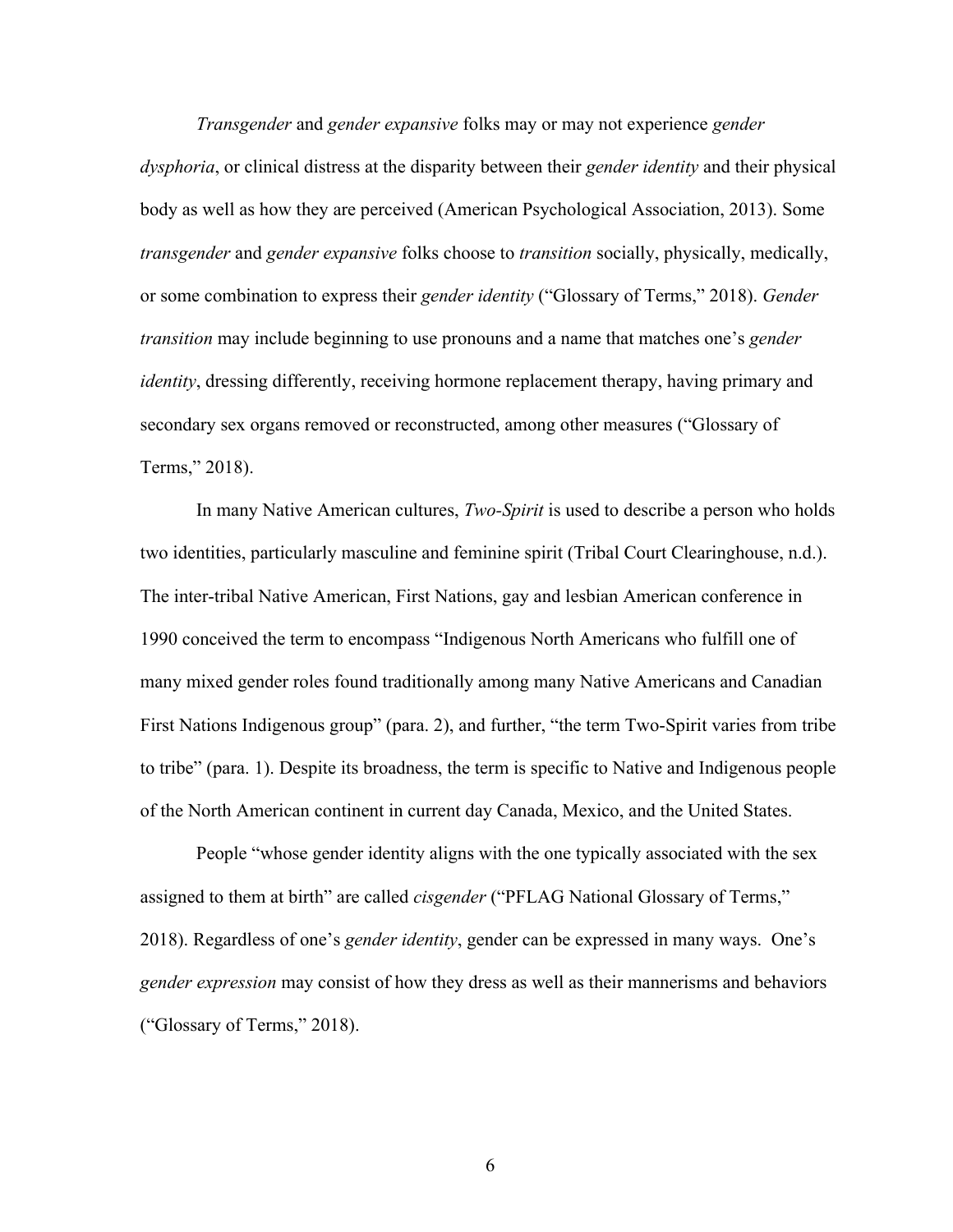**Sexual and romantic orientations.** *Sexual and romantic orientations* help one describe the people to which one is attracted. Attraction can be sexual, romantic, and/or emotional in nature and may or may not include action upon sexual behaviors at any point in time. While *sexual and romantic orientations* are not the same as *gender identity*, these orientations often rely upon one's *gender identity* as well as others' *gender identities* to be understood. People who are *gay* and *lesbian* are often described as being attracted to *samesex* partners or *same-gender* partners. For example, in a cisgender woman and transgender woman couple both women may both identity as *lesbians*. In some Black communities in the United States, the term *same-gender loving* is used rather than adopt Eurocentric terms like *gay*, *lesbian*, or *bisexual* ("PFLAG National Glossary of Terms," 2018). People who are *pansexual* experience attraction to people with various *gender identities*, though not necessarily to the same extent or with the same frequency ("Glossary of Terms," 2018). People who are *bisexual* experience attraction to men and women ("Glossary of Terms," 2018). This definition can be and is applied to include people outside the *gender binary*, causing it to overlap with *pansexual* and *queer* identities (Callis, 2014). People may experience attractions outside their sexual orientation, reminding us that labels are limited and attraction much more complicated than simple.

People who identify as *asexual* experience little to no sexual attraction or interest (The Asexual Visibility and Education Network, n.d.), and people who identify as *aromantic* experience little to no romantic attraction or interest (AVENwiki, n.d.). One's sexual and romantic orientations may or may not overlap, as people can be attracted to different people in different ways. As an example, someone may identify as *asexual* and *panromantic*,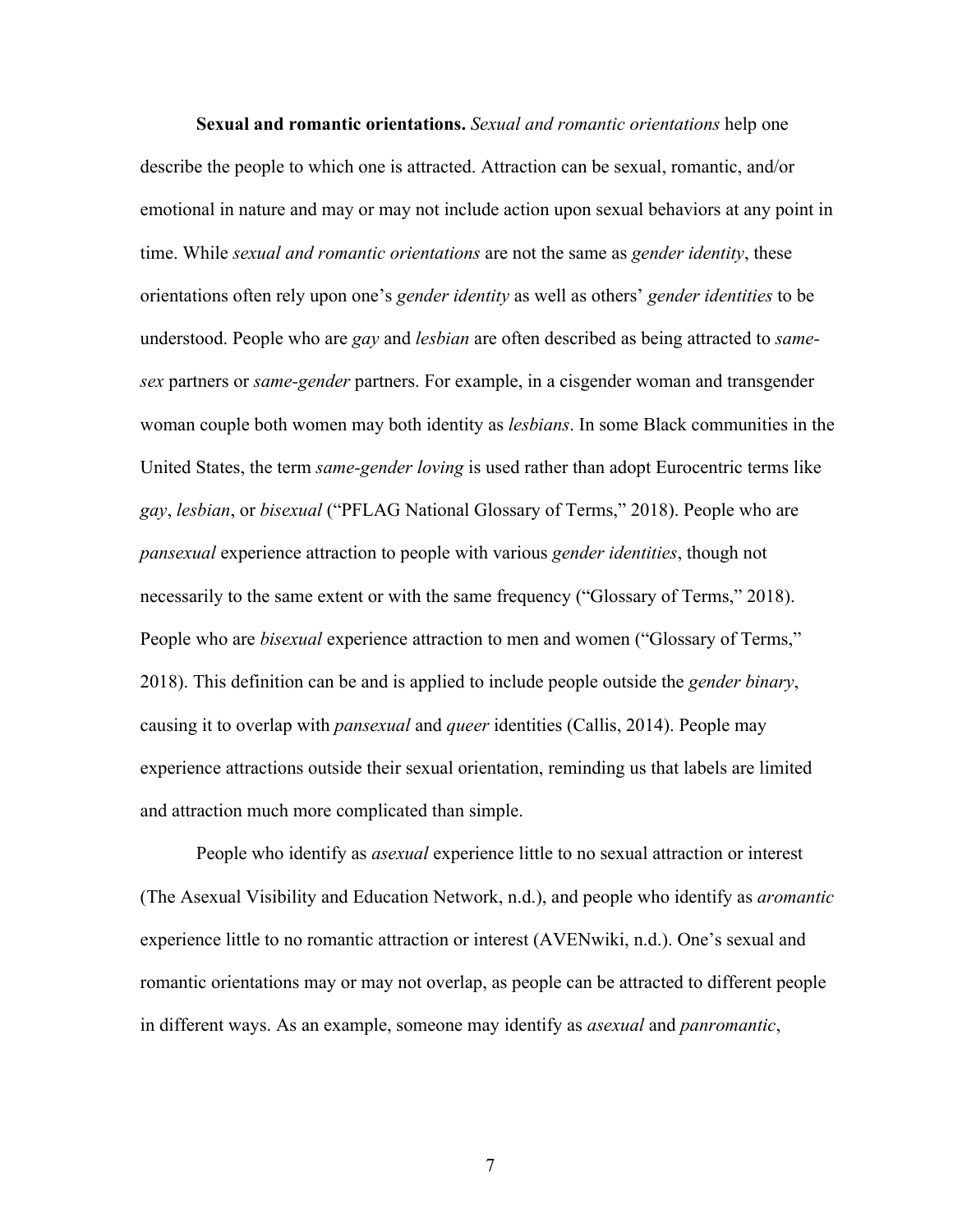meaning that they are romantically interested in people with a variety of *gender identities* without experiencing sexual attraction to them.

*Queer* is a term that has been reclaimed by many from its use as a slur ("PFLAG") National Glossary of Terms," 2018). Some people use it to describe individual identity (sexuality, typically) like I do. It can also be used to refer to the LGBTQ+ coalition collectively. At its core, *queer* embraces outsider identity of our culture and era. Tilsen (2013) defined *queer* as "a critique of identities … [that] stands in resistance to fixed identity categories" (p. xxvi). I use queer to identify my sexuality because it is the only label that pushes back against the notion of labels. In this way, I reclaim some privacy of what my sexuality means to me except to say that it is beyond heteronormative concepts of sexuality. The term *queer* will be used in this paper to refer to individuals who call this particular identity home as well as to refer to the subversion of gender and sexuality cultural norms.

**Societal pressures and words that hurt.** United States culture reinforces societal norms. *Gender identity* and *expression* and *sexual orientation* are highly policed by *gender binary* standards (Blumenfeld, 2013). *Heterosexism*, related to sexism and transgender oppression, denotes the socially policed binary enactment of sexuality and gender roles (Blumenfeld, 2013). *Heterosexism* can be expressed through violence, discrimination, hatespeech, as well as "neglect, omission, erasure, and distortion" (Blumenfeld, 2013, p. 374). Tilsen (2013) defined *heteronormativity* as "the institutionalized assumption that everyone is (or should be) heterosexual and that heterosexuality is inherently superior and preferable to any orientations outside of heterosexuality" (p. xxv). Social policing occurs within the LGBTQ+ coalition as well.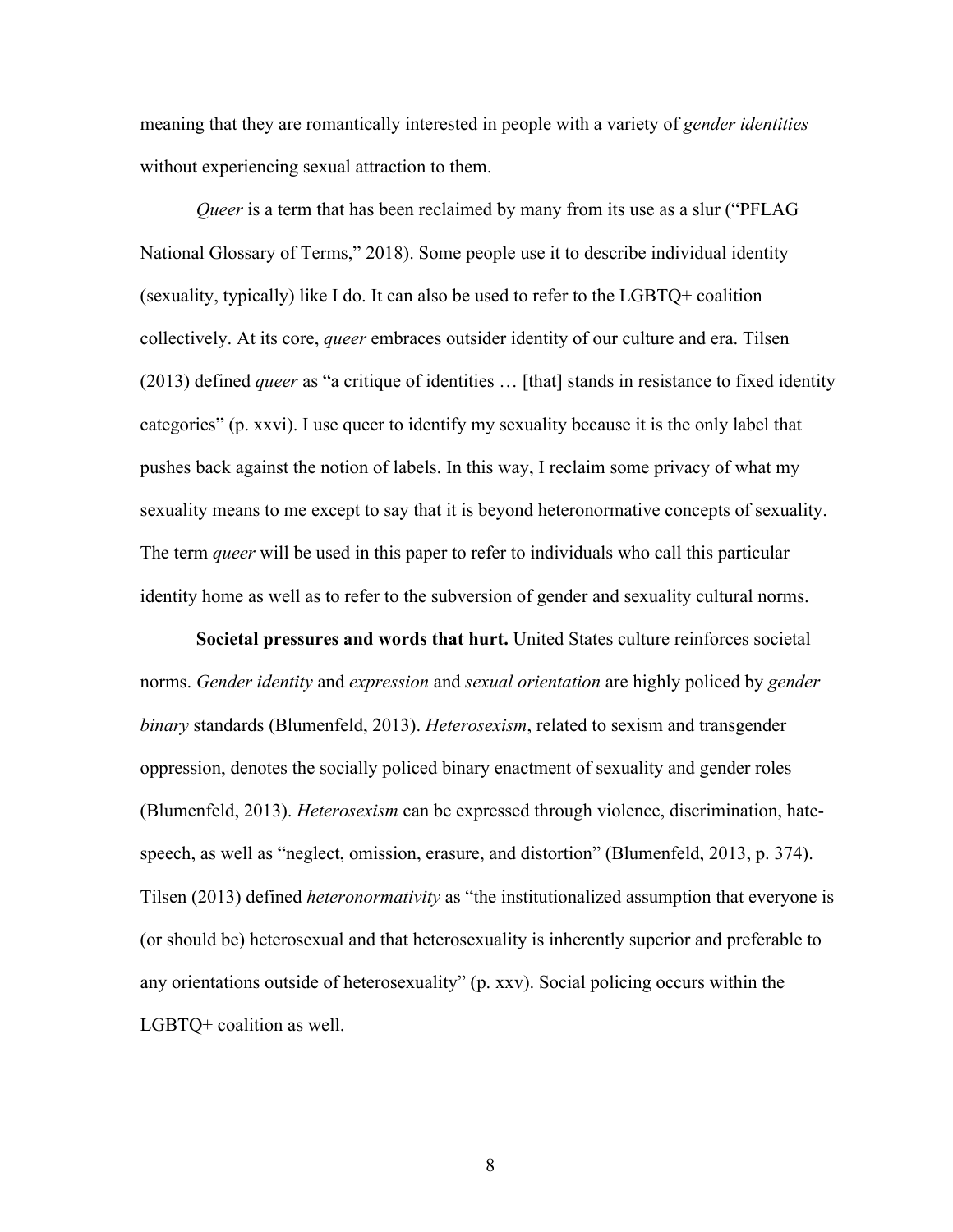*Homonormativity* reinforces norms associated with *heteronormativity*; as Tilsen (2013) explained, "*Homonormativity* creates a binary opposition to *heteronormativity*, thus reifying the dominance of the former rather than generating a proliferation of other possible ways of being" (p. xxv [italics inserted]). *Cisnormativity* describes reinforcing the assumptions that all people's *gender* aligns with their *sex assigned at birth* and that *cisgender* identity is preferable to and better than *transgender* or *gender expansive* identity (Bauer et al., 2009). *Cisnormativity* appears in hurtful actions such as *misgendering,* or using the wrong pronouns or gender markers to refer to someone, as well as assuming only women menstruate ("PFLAG National Glossary of Terms," 2018).

A term that many in the LGBTQ+ coalition have called to be retired is *homosexual*. Those in helping professions diagnosed people with *homosexuality* as a mental disorder per classifications in the first and second editions of the American Psychological Association's *Diagnostic and Statistical Manual* (*DSM*) (Drescher, 2015). With the removal of *homosexuality* as a diagnosis in the *DSM-III*, the term is now considered "an outdated clinical term often considered derogatory and offensive" by many ("PFLAG National Glossary of Terms," 2018). *Gay*, *lesbian*, and *same-gender loving* are acceptable ways to describe *same-gender attraction* ("PFLAG National Glossary of Terms," 2018).

#### **Music Therapy**

As defined by Bruscia (2014),

Music therapy is the reflexive process wherein the therapist helps the client to optimize the client's health, using various facets of music experience and the relationships formed through them as the impetus for change. As defined here, music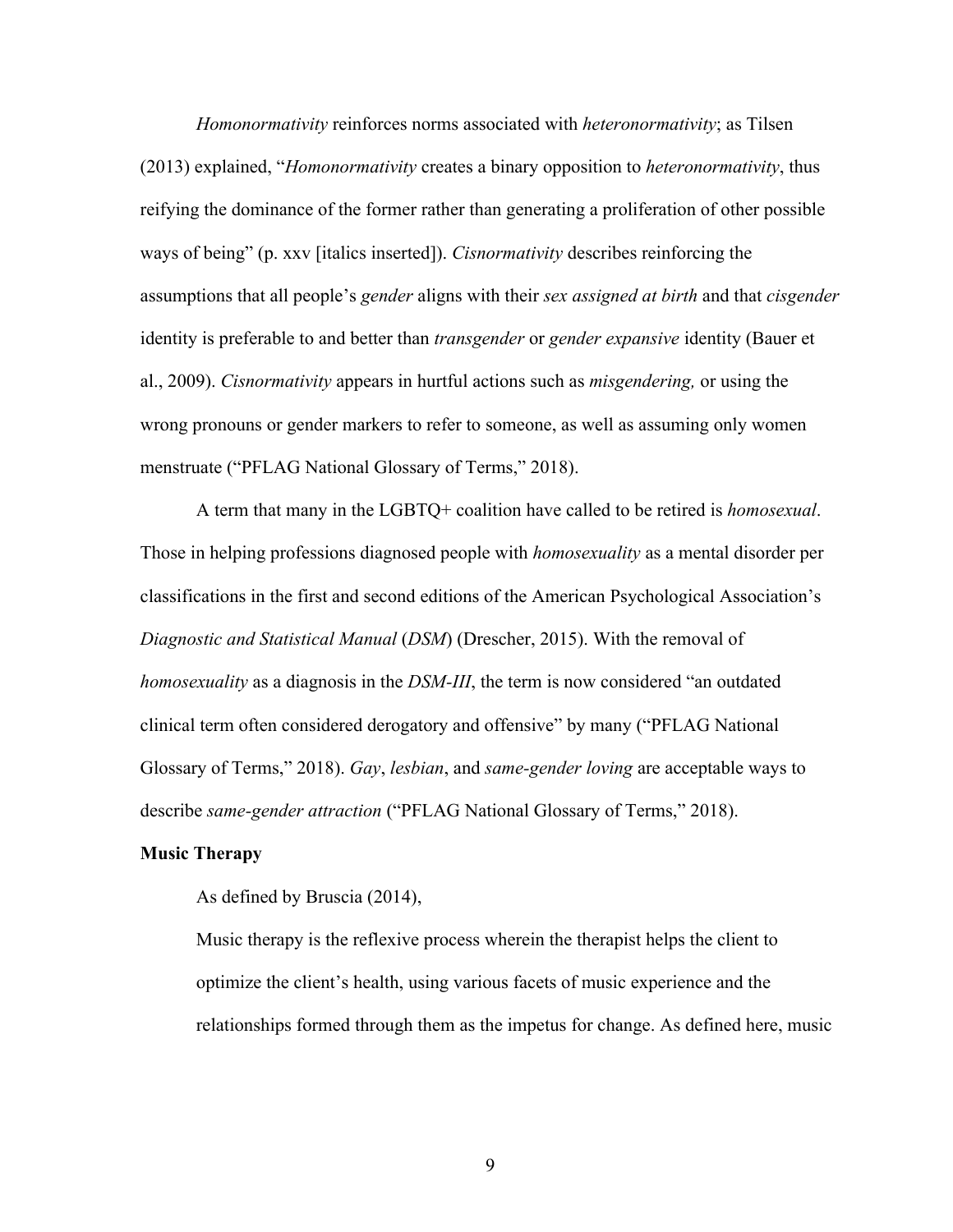therapy is the professional practice component of the discipline, which informs and is informed by theory and research. (p. 36)

When someone participates in music therapy, they are invited to have a relationship not only with a board-certified music therapist but also with all of the musical elements present in the session. Music therapy practice consists of many evidence-based techniques that can look as differently as each participant. Fundamentally, music acts as a change agent, communication form, motivator, and unifier. Every known culture in history has relationships with and through music. In sessions, the music can often express or contain what the therapist alone cannot.

**Group music-making.** A significant portion of music engagement in Myself in Melodies consists of percussive improvisation. Group members choose from a variety of hand-held percussion instruments (i.e., claves, rainstick) and larger percussion instruments (i.e., djembe, cymbal, timpani, piano) as well as use of body instruments (i.e., voice, hands). The structure, content, and purpose of musical improvisation most closely reflects Gillian Stephens' work of adult improvisational therapy (Bruscia, 1987).

**Adult improvisational therapy.** Based in Gestalt and systems theories, adult improvisational therapy balances musical and verbal processing and exploration. Stephens (Bruscia, 1987) developed the model based upon her work with adults looking to gain selfawareness, self-express, and build interpersonal relationships. "Words are needed to specifically designate what actions or feelings are, while music is needed to elaborate, reflect on, and undergo them" (p. 345). Further, the music provides an opportunity, space, or medium for contact and expression. Change occurs through the Gestalt principles of sharing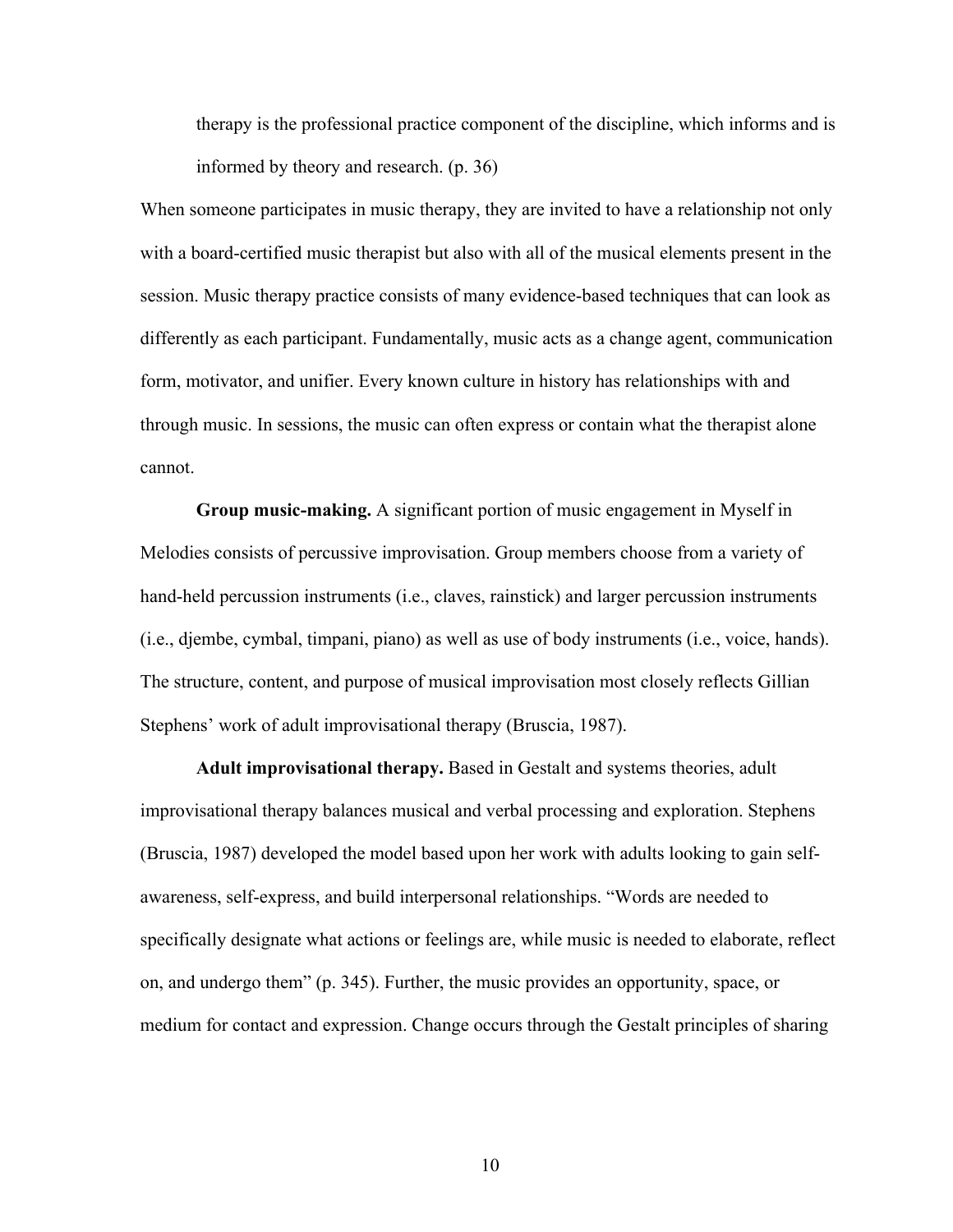contact with another (i.e., therapist or group member), grounding in the here-and-now, and integration of the aspects of self.

## **Action Research**

Music therapists Stige and McFerran (2016) began their description of action research with a question, "how does knowledge relate to practical and social change?" (p. 429). Action research is about transformation. Through cyclical processes, action researchers typically study the systems and communities in which they operate. Stige and McFerran pointed out the benefits in engaging in action research for music therapists who are always looking to improve their practice. The action research process requires that practitioners acknowledge their positionality in research as well as identify who will be impacted by the study and its outcomes. By positioning themselves as change agents, action researchers "study social reality by acting within it and studying the effects of their actions" (Anderson, Herr, & Nihlen, 2007, p. 1). Anderson et al. recommended collaborative work even for those practitioners with insider status because action research lends itself to restructuring power; as education researchers they described action research taking place "as part of a larger social movement that challenges dominant research and development approaches that emphasize an outside-in, top-down approach to educational change" (p. 7). With our nation in a time of change and social reckoning, with LGBTQ+ folks defining and redefining culture, action research allows researchers to harness that energy into social progress.

## **Purpose of Study**

This research stemmed from an interest to know what participants will identify as critical transformation necessary to improve their experience in the LGBTQ+ college student music therapy group Myself in Melodies. By learning about the participants' experiences, I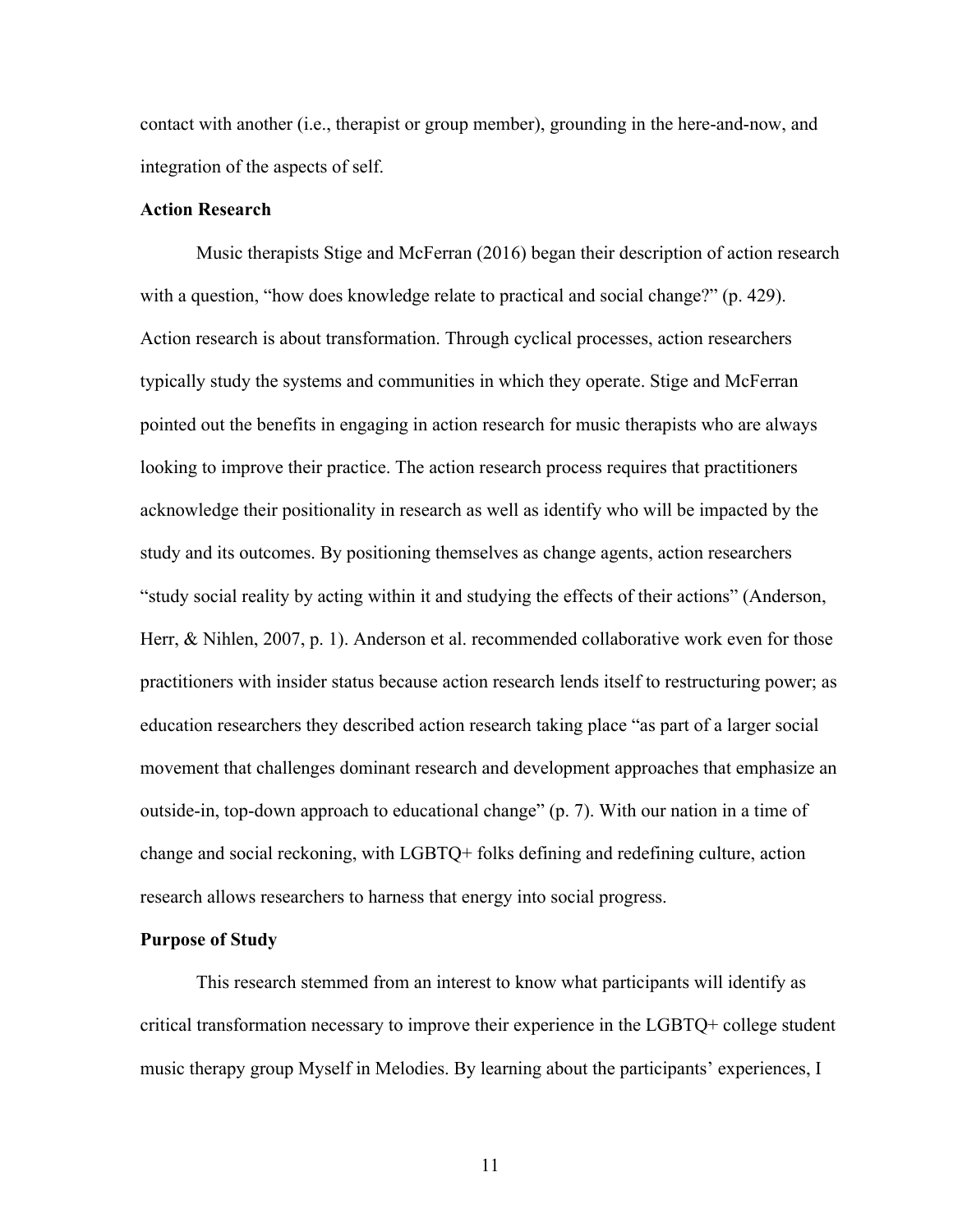launched into identifying how to deepen the impact Myself in Melodies has within and beyond the therapy space through learning more about the experience of participants in the group. No research to date found considers applications of music therapy with similar factors (collegiate gender and sexual minority young adults participating in a semester-long music therapy group).

Gender and sexual minorities folks' need for support and space to nurture their resilience has been overlooked in national culture and in the field of music therapy. The ingenuity required to shift social constructs such as the gender binary position the LGBTQ+ coalition to question and adapt music therapy practice to suit their interests, goals, and needs. Through action research, participants reimagined, created, and explored the field of music therapy.

This research does not provide others with answers about how to have a gender and sexual minority-inclusive practice. Rather, I hope this study will inspire readers and listeners to go and do their own work and find out what engaged, critical, reflective practice means in and with the communities in which they move and act.

#### **Research Questions**

Anderson et al. (2007) stated the predicament of action research: to refine the research question(s) and embrace the ongoing process of discovery that occurs during the process of research that may shift the original question(s). With that in mind, the original research questions are

1. How does an LGBTQ+ college student music therapy group evolve to meet the interests of the group in real time?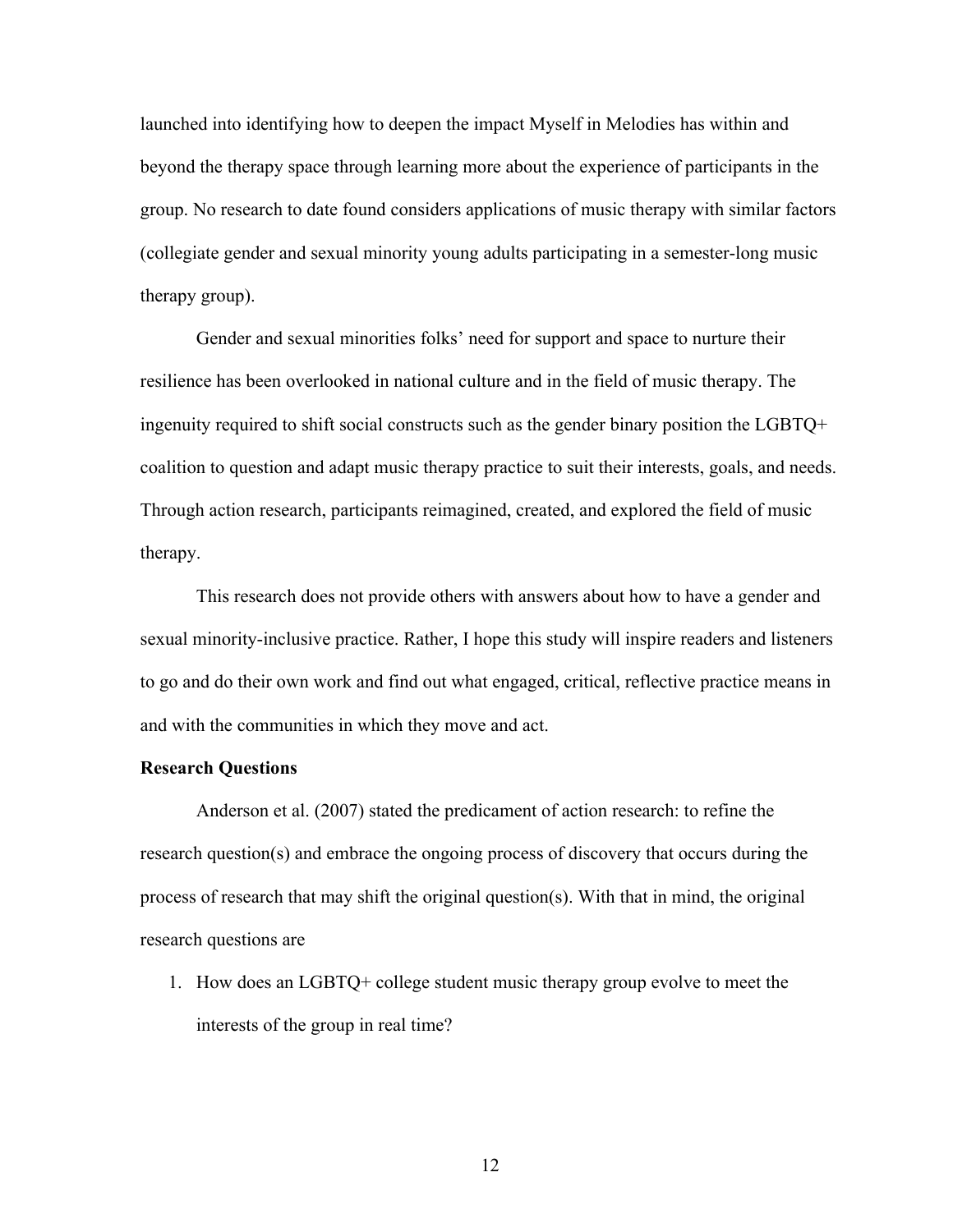- 2. What barriers exist to ongoing participation in this group and how can they be minimized or eliminated?
- 3. What social change needs to occur as a part of or product of this group?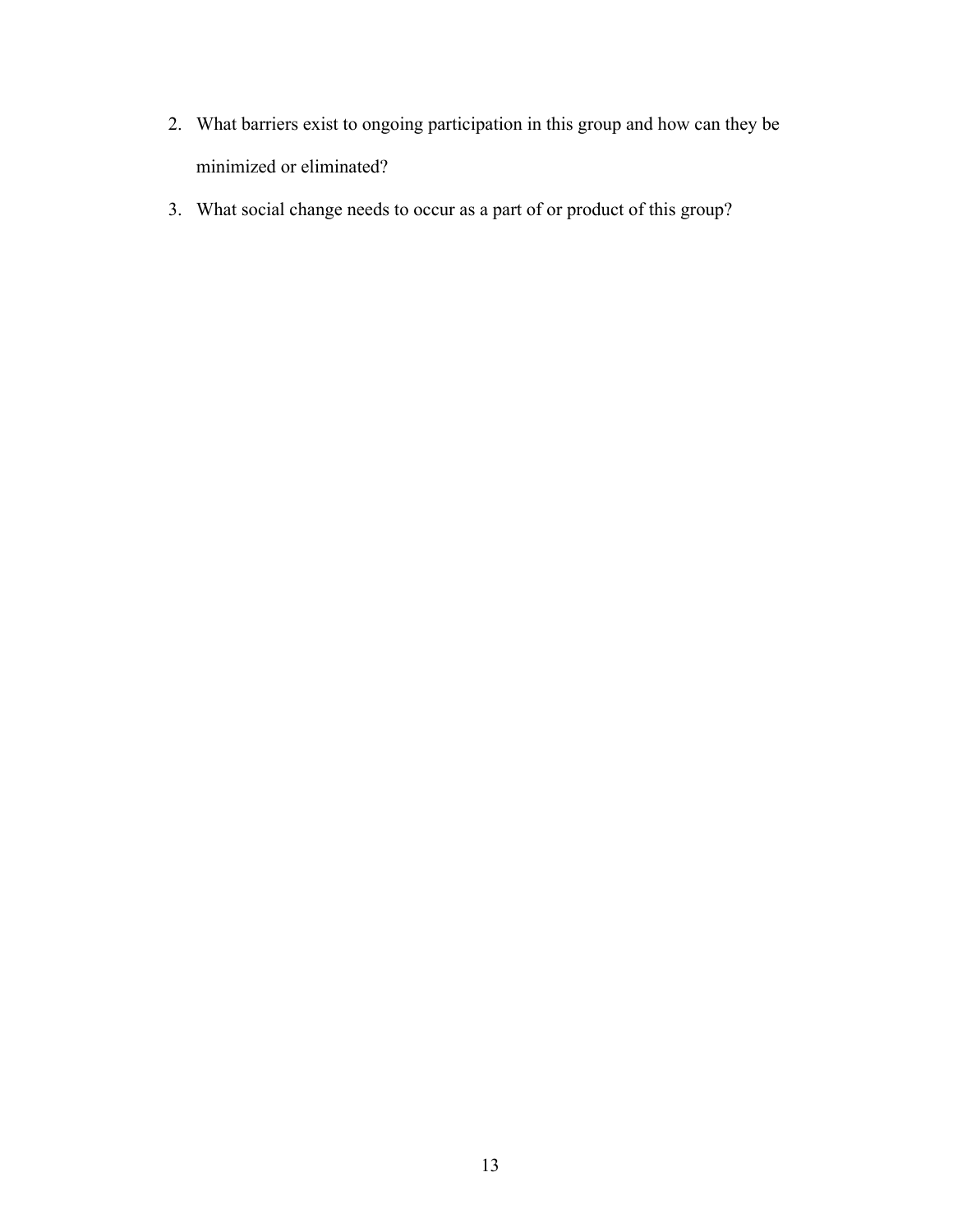## **Chapter 2**

#### **Literature Review**

Little music therapy research and literature has explored the potential benefits, challenges, limits, and opportunities of a specifically designated music therapy group for sexual and gender minorities (Bain, Grzanka, & Crowe, 2016; Boggan, Grzanka, & Bain, 2017), with none specifically addressing such a group for gender and sexual minority undergraduate college students. With a long history of deficit-focused therapeutic intervention on treating LGBTQ+ folks, only recently have those in therapeutic fields considered factors such as holding space for community building, enhancing individual and community resilience in the face of discrimination, and encouraging inclusive and open selfexploration around sexuality and gender. This chapter will consider research with gender and sexual minority young adults and college students from various helping professional fields as well as the current music therapy literature.

#### **LGBTQ+ Young Adults**

Much literature on gender and sexual minority young adults centers on the experiences of cisnormativity, heteronormativity, and the outcome, minority stress (i.e., Corliss, Goodenow, Nichols, & Austin, 2011; Gattis & Larson, 2017; Giammattei & Green, 2012; Lewis, Derlega, Griffin, & Krowinski, 2003; Meyer, 1995; Meyer, 2003; Morton et al., 2018; Rosario, Rotheram-Borus, & Reid, 1996). While understanding the disparities between straight, cisgender people, and gender and sexual minorities may inspire the impetus toward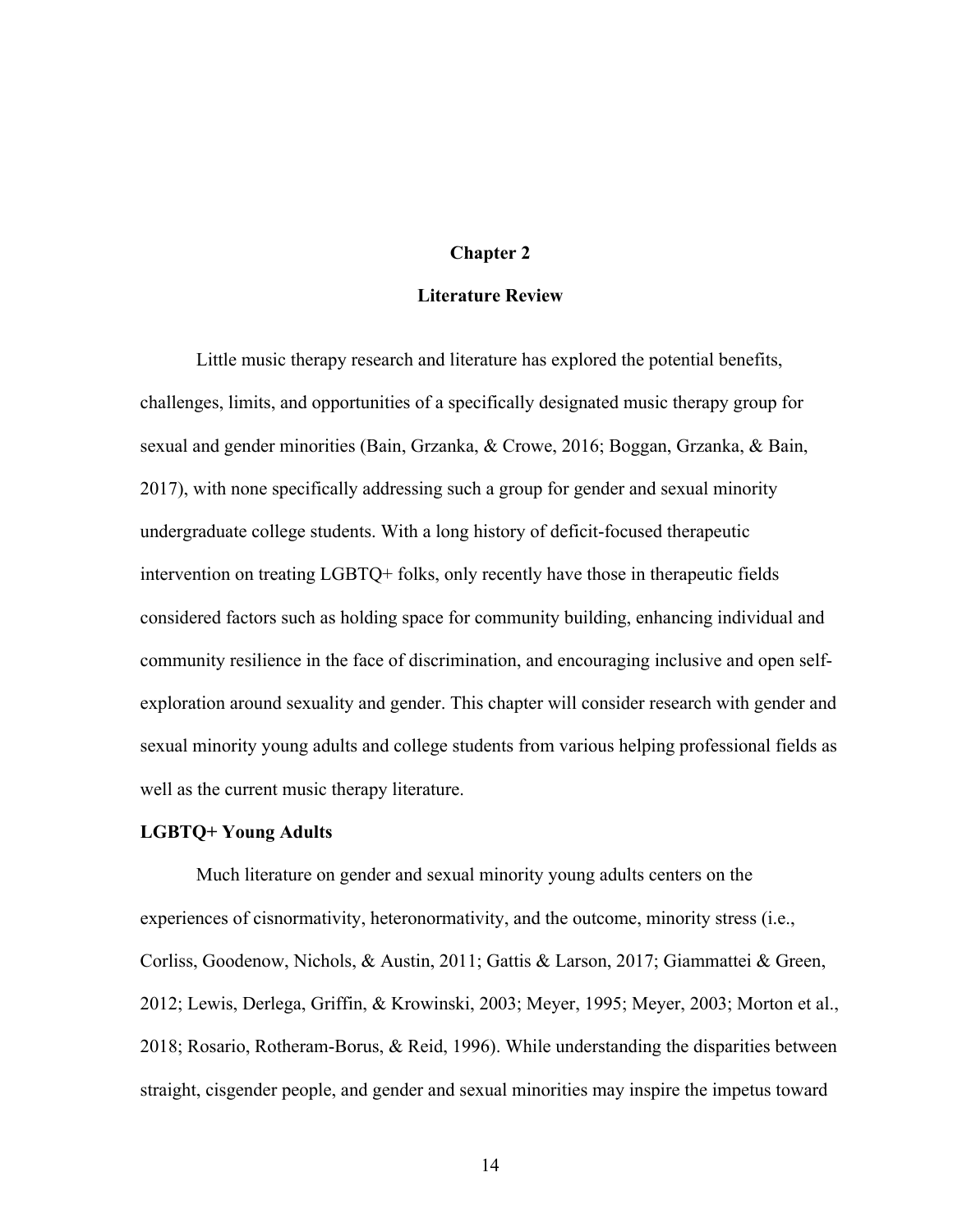helping work, the predominant narrative of hardship and pain awaiting gender and sexual minority youth prevails without systemic change. Only by looking at the underlying causes of these disparities can one see the depth of the causes and need for societal change.

**Minority stress.** When gender and sexual minorities experience discrimination, oppression, and violence, their instances of depression (Gattis & Larson, 2017; Lewis et al., 2003), emotional distress (Meyer, 1995; Rosario et al., 1996), suicidality (Giammattei & Green, 2012; Rotheram-Borus, Hunter, & Rosario, 1994), homelessness (Corliss et al., 2011; Morton et al., 2018), and substance use (Rosario et al., 1996) and addiction (Giammattei & Green, 2012) increase. This phenomenon known as minority stress, also referred to in literature as gay-related stress, describes the impact of marginalization upon a person's wellbeing (Brooks, 1981; Meyer, 1995; Timmins, Rimes, & Rahman, 2017). Meyer (2003) created the minority stress model which explores the interplay of "prejudice events," "expectations of rejection," "concealment," and "internalized homophobia" (p. 679). Though originally intended to explore the experiences of sexual minorities, the model has gone on to be applied to gender minorities as well (Hendricks & Testa, 2012; Timmins et al., 2017).

**Gender and sexual minority college students.** Research to understand the experiences of gender and sexual minority college students describes a unique time of development, increased independence, yet continued exposure to minority stress. Before arriving to the collegiate setting, many gender and sexual minority teens experience inequality in their high schools (Snapp, Hoenig, Fields, & Russell, 2015a). While gender and sexual minority college students have a certain level of socioeconomic privilege that affords them the opportunity to attend college, minority stress still impacts much of their lives (Schmitz & Tyler, 2018). During a time when many young people are living away from their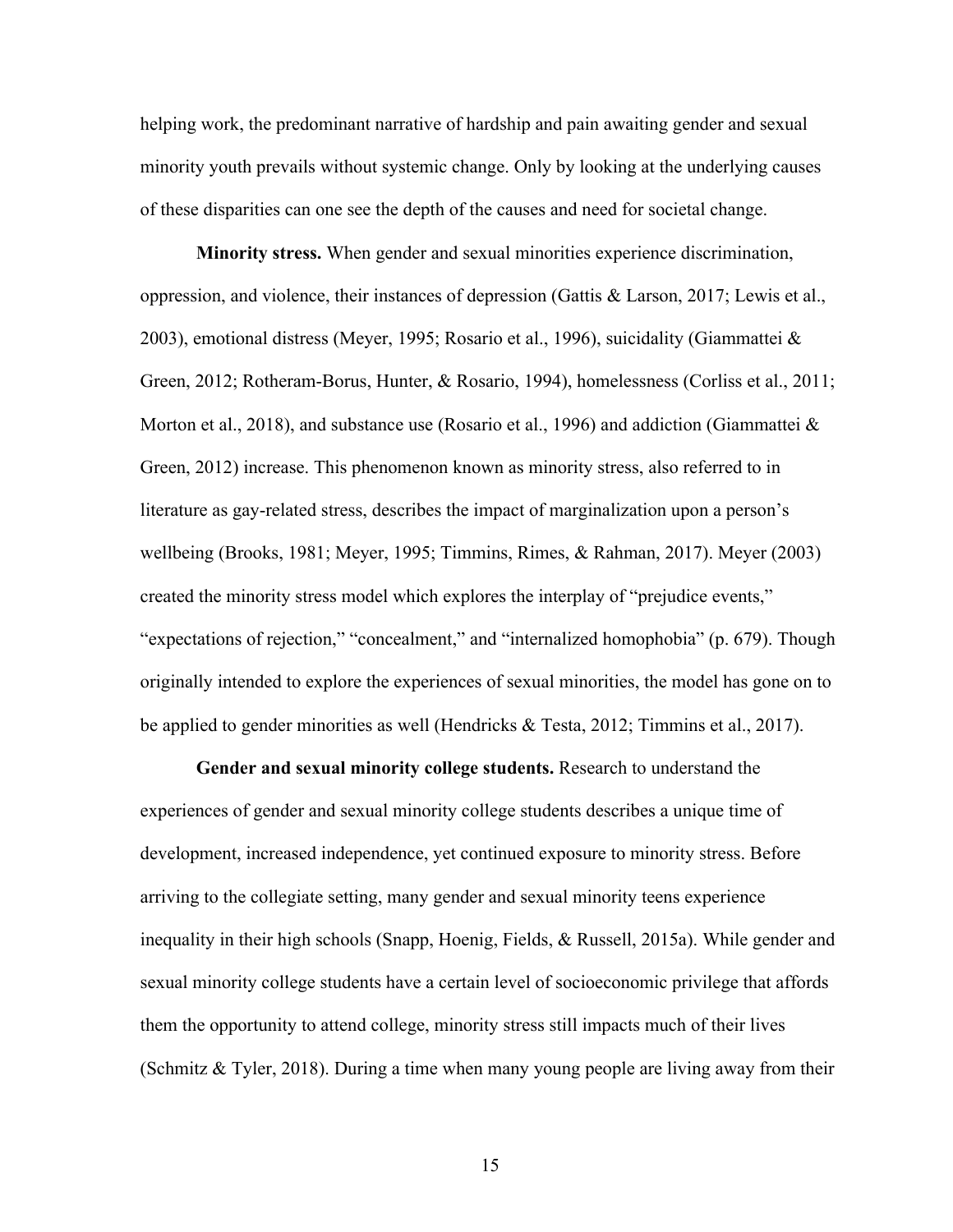families for the first time in their lives, familial support remained the leading indicator of self-esteem, LGBT-esteem, and life satisfaction although community and friend support also increase these markers of wellbeing for a group of LGBTQ 21-25 year olds (Snapp, Watson, Russell, Diaz, & Ryan, 2015b).

Woodford, Han, Craig, Lim, and Matney (2014) found that direct as well as "ambient harassment," defined as witnessed harassment of another person, contributed to anxiety and depression in sexual minority college students. In Dugan, Kusel, and Simonet's (2012) study transgender undergraduates reported more harassment and discrimination and less "sense of belonging" than cisgender peers (p. 724). However, this study contains weaknesses as the researchers leave unclear if the study included participants who are intersex or have disorders of sexual development. Despite the troubled history of mental health treatment of gender and sexual minorities, Kerr, Santurri, and Peters (2013) found that lesbian and bisexual women undergraduates used mental health resources at a higher rate than their straight women peers. Unfortunately, the study left out a wide variety of sexual minority women such as transgender and "unsure" gender participants who are also lesbian or bisexual as well as women who identify outside the markers of lesbian and bisexual. Woodford, Kulick, Garvey, Sinco, and Hong (2018) found offering campus resources and inclusive polices, such as encouraging community experiences by hosting an LGBTQ+ student organization or center for the psychological wellness of sexual minorities, increased self-acceptance and decreased experiences of heterosexism and distress among gender and sexual minority students. While schools may have less opportunity to facilitate familial acceptance of gender and sexual minority students, institutional support could reduce the harmful impacts of minority stress.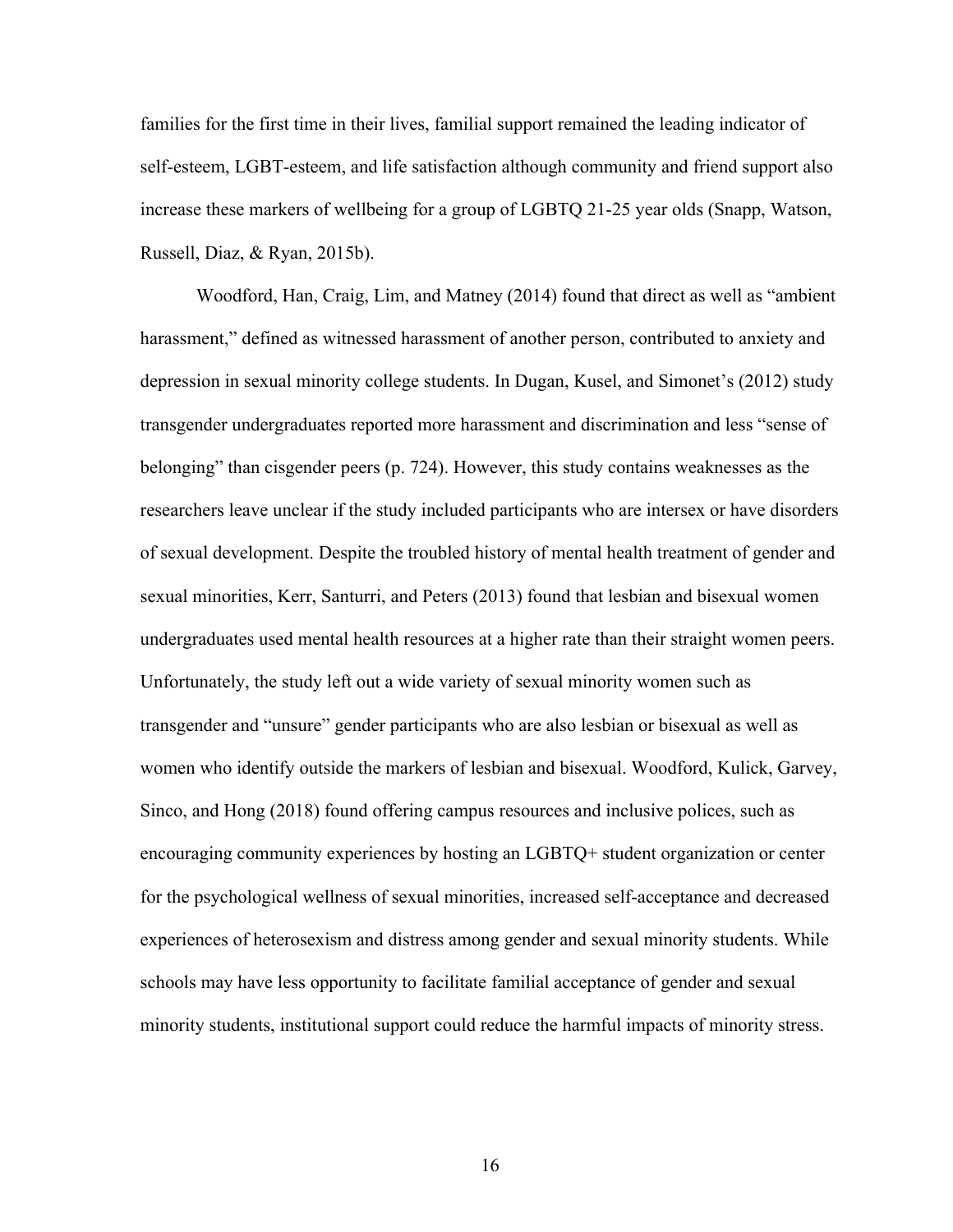**Enacting change through practice.** In their article "A critique of neoliberalism with fierceness: Queer youth of color creating dialogues of resistance," Grady, Marquez, and McLaren (2012) took on the intersections of capitalism, racism, heteronormativity, cisnormativity, and education where they meet in continued colonization. The United States' culture disenfranchises queer youth of color on many fronts; "many schools have become places that delegitimize the existence and lived experiences of queer youth of color, and, in doing so, define success as an achievement within an exclusively heteronormative domain" (p. 984). To reclaim agency, queer youth of color formed the dance groups Vogue Evolution and Innovation to counter narratives of domination. Through creativity and performance, Vogue Evolution and Innovation "combat the effects of neoliberal politics through dance, community outreach and activism" (p. 995). Members of these groups perform, embody, call attention to, and shape change through artistic means.

Research of the harm done to gender and sexual minority youth and young adults leaves space at the table for therapeutic practice, leaving practitioners with the question: *How do you hold in the therapeutic space someone who's wounds are not internally but externally inflicted by the very culture in which they live?* Informed by queer theory and narrative therapy, Tilsen's (2013) book *Therapeutic conversations with queer youth: Transcending homonormativity and constructive preferred identities* took up the question. Tilsen engaged a group of queer youth, whom she referred to as the Q-Squad. Dack, Slobogian, Mateo Llanillos, Ruben Llanillos, and Dylan Ralke acted as "cultural consultants" (p. xix) whose statements are shared throughout the book. Written for practitioners, the text outlines how "in our practices, we can ask questions that help clients interrogate 'truths' that hold them hostage to specifications that they cannot or prefer not to meet, yet by which they are judged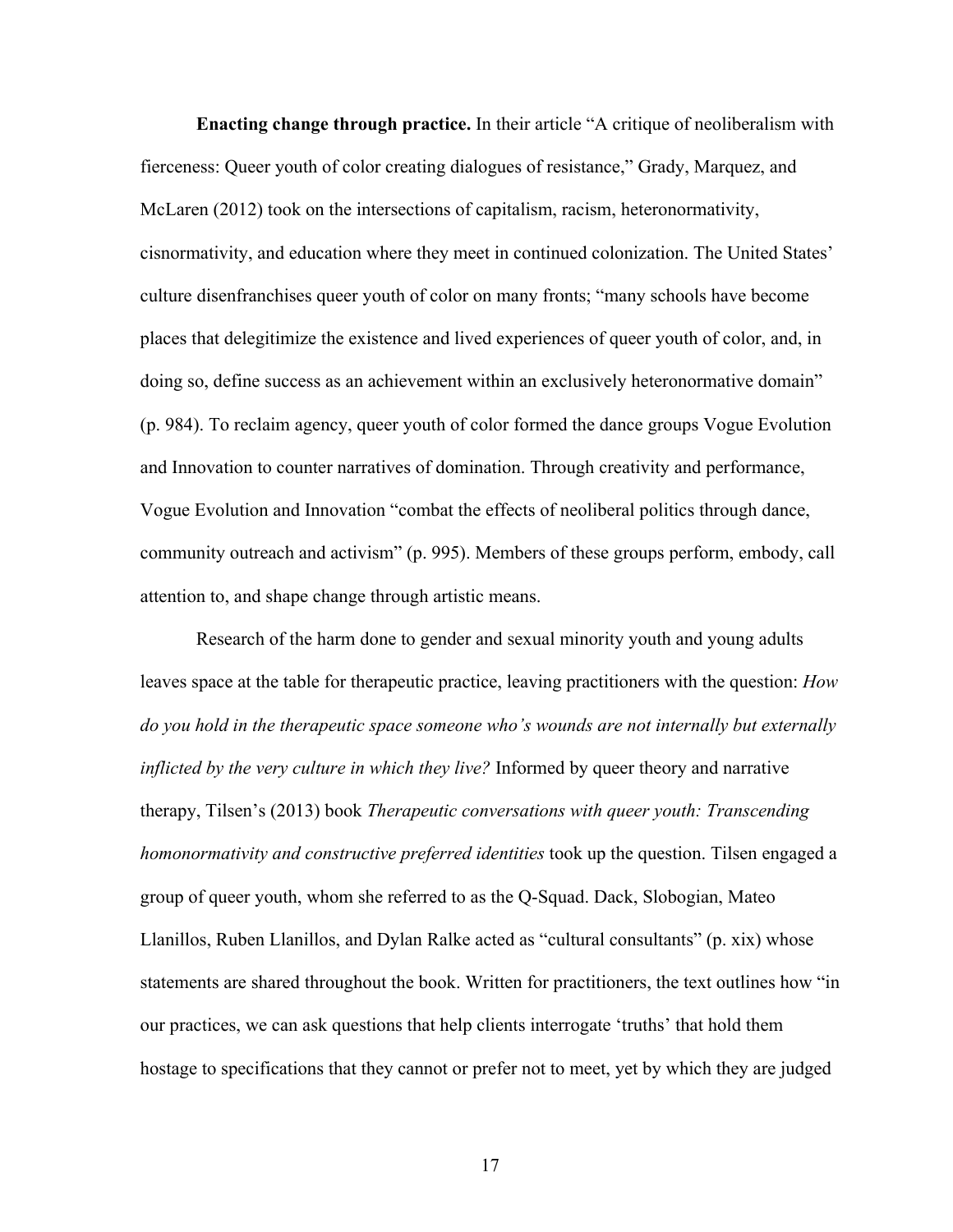under the gaze of normativity" (p. 25). Beginning with her own positionality and process, Tilsen then gave a synopsis of queer theory.

Tilsen queers therapeutic narratives. In addressing the topic of "coming out," Tilsen suggested a "coming in" model; "*Who would you like to invite in as your guest to your world, where you can be a respected host, rather than having to come out into a potentially hostile world as an unwelcome stranger?*" (p. 47). Radically, this question centers on choice and safety rather than implying the client's responsibility to be open about all their identities to all people in order to live authentically. Counter to the traditional mode of diagnosis with the *Diagnostic and Statistical Manual* (APA, 2015), Tilsen invited practitioners to diagnose culture:

for example, instead of diagnosing the youth with an anxiety disorder, consider the youth's experience within the context of a hostile and unwelcoming school climate. Skipping school may be understood as a self-protection strategy; feeling anxious is a sensible response to cruel treatment, one that keeps him or her vigilant (pp. 100–101) making the diagnosis of the culture "'Gender Inflexibility Disorder, Transphobic Features, Patriarchal Violence Subtype'" (p. 101). By calling into question the nature of how traditional schools of thought individualize the experience of stress, depression, anxiety, and other unpleasant symptoms, her model reminds both clients and practitioners of the role of culture in defining human experience.

## **Music Therapy with Gender and Sexual Minorities**

Music therapists practice across the lifespan and in many settings. However, the role of music therapy has been less clear, perhaps, in recognizing cultural differences between therapist and client. Until the early 2010s, little research and literature existed on music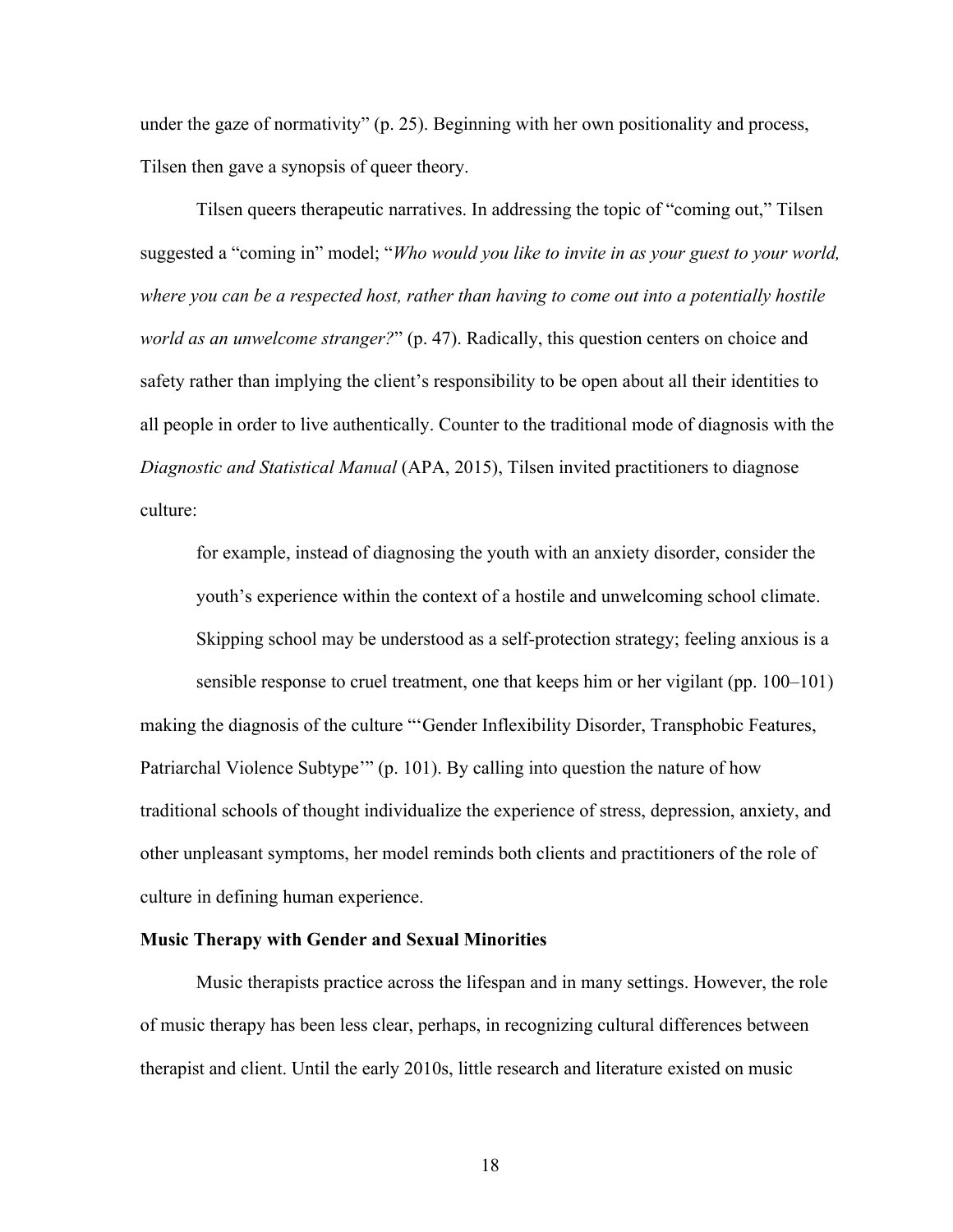therapy with sexual minorities (Bruscia, 1991; Chase, 2004; Lee, 1996). No journals included literature identifying clients as transgender or gender expansive until Whitehead-Pleaux et al. (2012). Recently music therapy literature has begun to reflect the nation's increasing conversation around inclusion of gender and sexual minority folks in society (Ahessy, 2011; Bain et al., 2016; Boggan et al., 2017; Whitehead-Pleaux et al., 2012; Whitehead-Pleaux et al., 2013). Increasingly, music therapists are presenting at professional conferences on the impact of clients' and therapists' gender and sexual diversity upon music therapy practice with a remarkable number occurring in 2018 (Aronoff, 2016; Berry & Bodry, 2018; Forinash, Hardy, Kynvi, Oswanski, & Robinson, 2018; Gumble, 2018; Gumble et al., 2018; Hardy, 2018; Hardy, Robinson, Kynvi, & Oswanski, 2018; Leske, 2016; McSorley, 2018; Oswanski, 2018; Whitehead-Pleaux, & Donnenwerth, 2018), promising an influx of new voices and knowledge into the conversation. Surveys of music therapists, music therapy program directors, and music therapy organizations documented an increased interest in providing training for gender and sexual minority-inclusive practice (Ahessy, 2011; Whitehead-Pleaux et al., 2013). Of the published literature available today, four articles exist that concern the practice of working with gender and sexual minority clients (Bain et al., 2016; Boggan et al., 2017; Whitehead-Pleaux et al., 2013; Whitehead-Pleaux et al., 2012).

**Clinical practice.** In 2016 Bain et al. proposed queer music therapy as a queer theory-informed method of music therapy practice. Using queer theories, the authors developed queer theory-informed principles:

- 1. "Combat heteronormativity by emphasizing the complexity and fluidity of sexual orientation,
- 2. Support expression of unique personal and social conflicts due to oppression,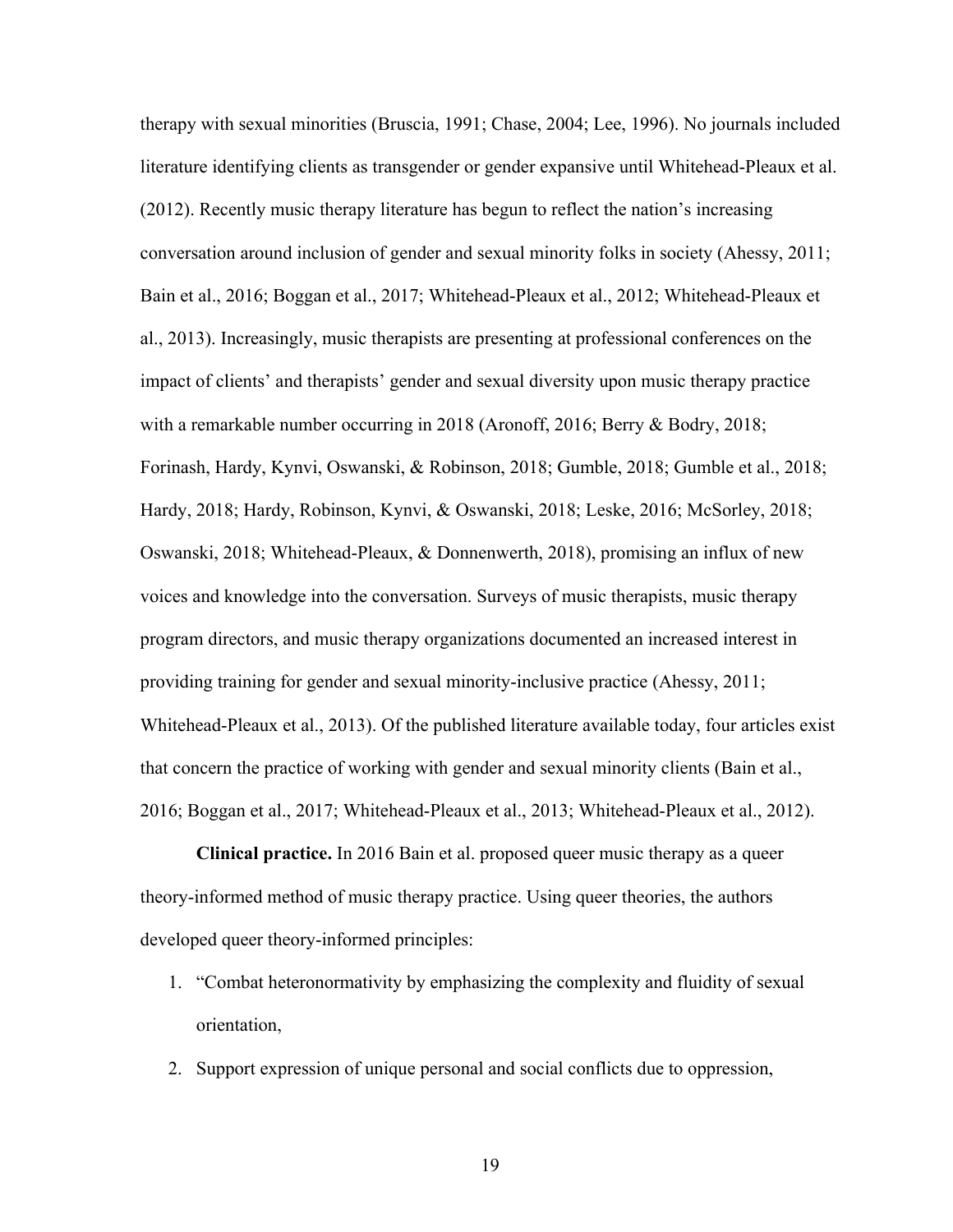- 3. Empower queer individuals to find strength in differences by freely expressing and performing their gender and sexual identity,
- 4. Positively impact interpersonal relationships to counteract negative social pressures,
- 5. Emphasize common cause rather than commonality of identity" (p. 26)

as well as goals in response to Western heteronormative, cisnormative culture:

support gender identity and expression, improve self-esteem and self-image, promote a sense of control over life (Carter, Mollen, & Smith, 2014), affirm differences and celebrate diversity, combat heteronormativity and cisgenderism, improve group cohesion, facilitate emotional expression and identity expression, and promote empowerment. (p. 27)

The authors also presented five music therapy experiences aimed at facilitating group exploration of above goals:

- 1. "Musical autobiography assessment" (p. 27)
- 2. "Gender bender song parodies and performance" (p. 27)
- 3. "Transitions (music and creative arts)" (pp. 27-28)
- 4. "Critical lyric analysis" (p. 28)
- 5. "Group anthem writing" (p. 28).

Through the above experiences, those engaged in music therapy explore their own sense of self with space to reconsider how society has written gender and sexuality scripts for them. In reflecting upon the past, as the musical autobiography and transitions experiences do, clients engage with the fluidity and variation in how they have identified and related to their gender and sexuality. The gender bender song parody and performance and critical lyric analysis question social norms in existing music. Finally, clients can envision a new world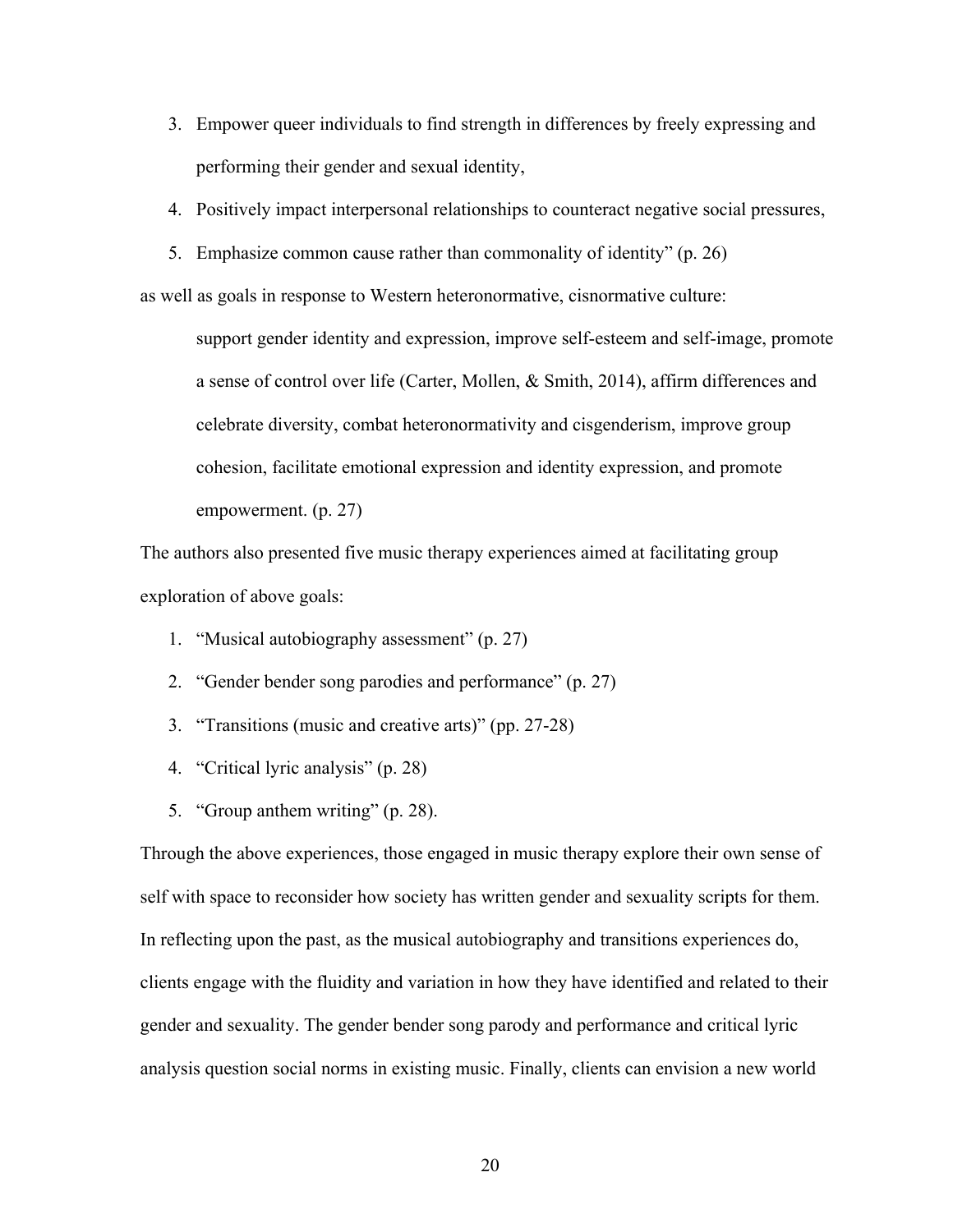through both the gender bender song parody and performance and group anthem writing; the former reimagining an existing song and the latter creating anew. Intended for LGBTQ+ youth in particular, Bain et al. have responded to the cultural cry to make space for exploration and expression in music therapy practice.

The following year Boggan et al. (2017) explored music therapists' feedback on the former article's proposed radically inclusive music therapy. Ten board-certified music therapists and one music therapist in training reflected many of the key components of queer music therapy as being helpful in approaching therapeutic work with LGBTQ+ clients. Respondents highlighted Bain et al.'s (2016) emphasis on "common cause rather than commonality" (p. 26) helping to address the inherent diversity within the LGBTQ+ coalition, without splintering, by focusing on differences. In line with understanding a coalition instead of unity, respondents noted how queer music therapy lends itself toward group work and community building. Respondents also pointed to queer music therapy's effectiveness at countering the historic pathologizing of LGBTQ+ folks and providing a way in which to address that and other systems of oppression therapeutically.

The key finding of where queer music therapy should grow was in the area of intersectionality (Boggan et al., 2017). Respondents reflected the need for queer music therapy application to diverse needs of aging LGBTQ+ folks as well as those with diverse abilities. Two respondents in particular pointed out that many of the older folks they work with manage LGBTQ+ stigma, which may be more important to them than expressing selfdiscovery. LGBTQ+ folks with intellectual and developmental disabilities may also experience their identities differently, as two respondents pointed out. Boggan et al. recommended adjusting experiences to fit the cognitive functioning and developmental age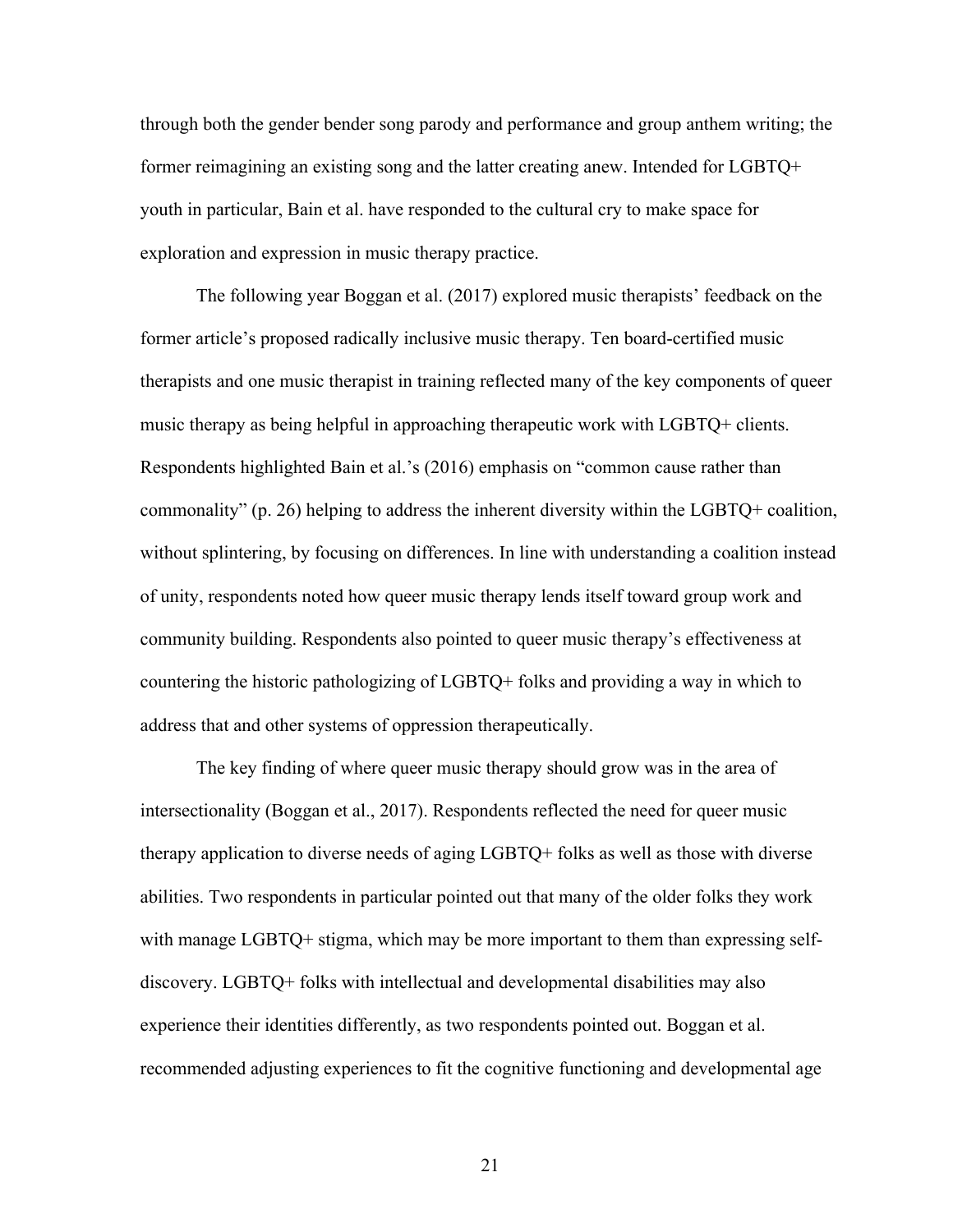of clients as well as considering the pervasive stigmas placed on people with cognitive and developmental differences and assumptions about their sexuality or presumed asexuality. No participants in the study worked with or commented on how queer music therapy may impact folks with physical disabilities.

**Best practices**. In 2012 Whitehead-Pleaux et al. compiled best practices for music therapy practice with LGBTQ clients, updating Chase's (2004) suggestions for the field, based on her review of music therapy literature with lesbian and gay clients. Whitehead-Pleaux et al. (2012) emphasized the importance of practitioners taking time to educate themselves on "LGBTQ musicians, history, literature, cultures and subcultures, advocacy, ally and support groups, legal challenges social policies, and mental and physical health" (p. 160) and "attend comprehensive and ongoing diversity trainings around LGBTQ issues and culture" (p. 162). The authors called for changes to discriminatory language in documentation, policies, and practice. Of note is the language of the document itself, which included dated terms such as "preferred name and gender" (p. 161), which implies a variety of acceptable options when referring to a client.

Hadley and Norris (2016) took up the importance of multicultural competency as ongoing education, sensitivity, and self-reflection. Central to their points, they stated, "all counseling, all human interaction, is cross-cultural in nature, and that each person is a unique manifestation of his/her/zir culture" (p. 129). They encouraged practitioners to investigate their own beliefs, scrutinize systems of oppression and reflect upon one's place within them, and advocate for justice. Swamy (2014) highlighted three core components of culturallyaware music therapy practice through personal vignettes. First, context is vital to understanding the therapeutic process. A client's life circumstances, their relationship to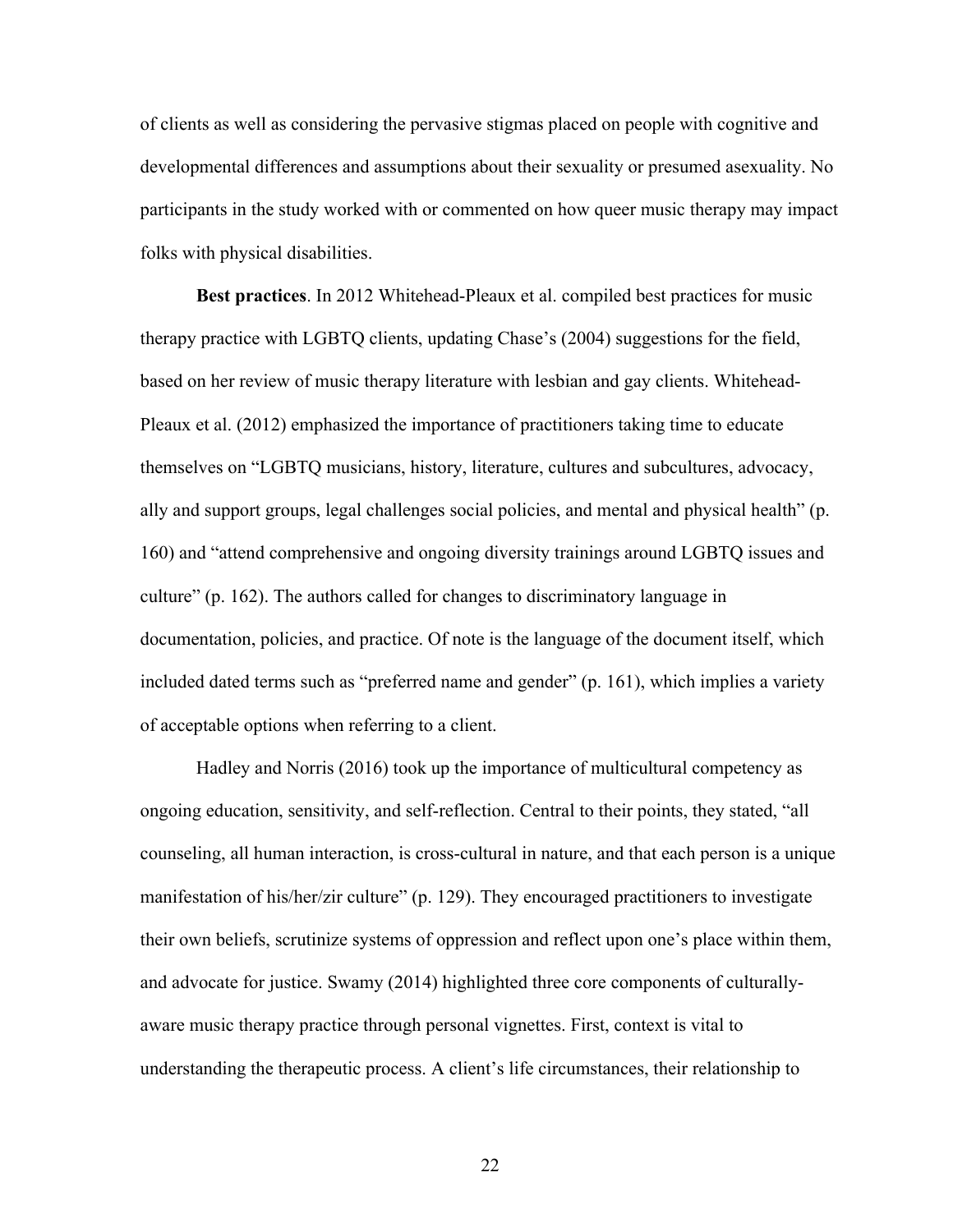music, and their perception of the music therapist and music therapy process are all culturally relative. Additionally, identities the client uses may differ from those the therapist perceives. Finally, Swamy impressed upon the subjective and culturally-influenced process of meaningmaking. She articulated the importance of paying attention to the cultural implications of the music used in sessions. While music therapists have strong guiding documents for informed, culturally-sensitive practice that call for self-reflection and education, music therapists' selfperception of competence and the availability of training in the field lag behind.

**Music therapists' self-perception of competence**. Many music therapists and music therapy students feel underprepared to work with gender and sexual minorities in their clinical practice (Whitehead-Pleaux et al., 2013). In a survey open to music therapists worldwide, Whitehead-Pleaux et al. (2013) found that most respondents received training with no mention of gender and sexual minorities and most of those who did receive some training felt it was insufficient. Respondents also reported they expected to meet gender and sexual minorities in mental health settings more than any other clinical setting, either demonstrating prejudice or some understanding of minority stress and consequential mental health disparities. However, logic would indicate that gender and sexual minorities exist within every music therapy setting – from preschool classrooms to hospice care.

Ahessy's (2011) global survey found recognition among music therapists in academia and organizational positions that music therapy training lacks sexual minority competence classes and workshops to address the needs reported in Whitehead-Pleaux et al.'s (2013) report. Greater education seems vital at every level, however, as respondents to Ahessy's survey stand in positions of power and believe sexual minority concerns to "represent an isolated clinical population" (p. 26). Taken together, these surveys indicate that music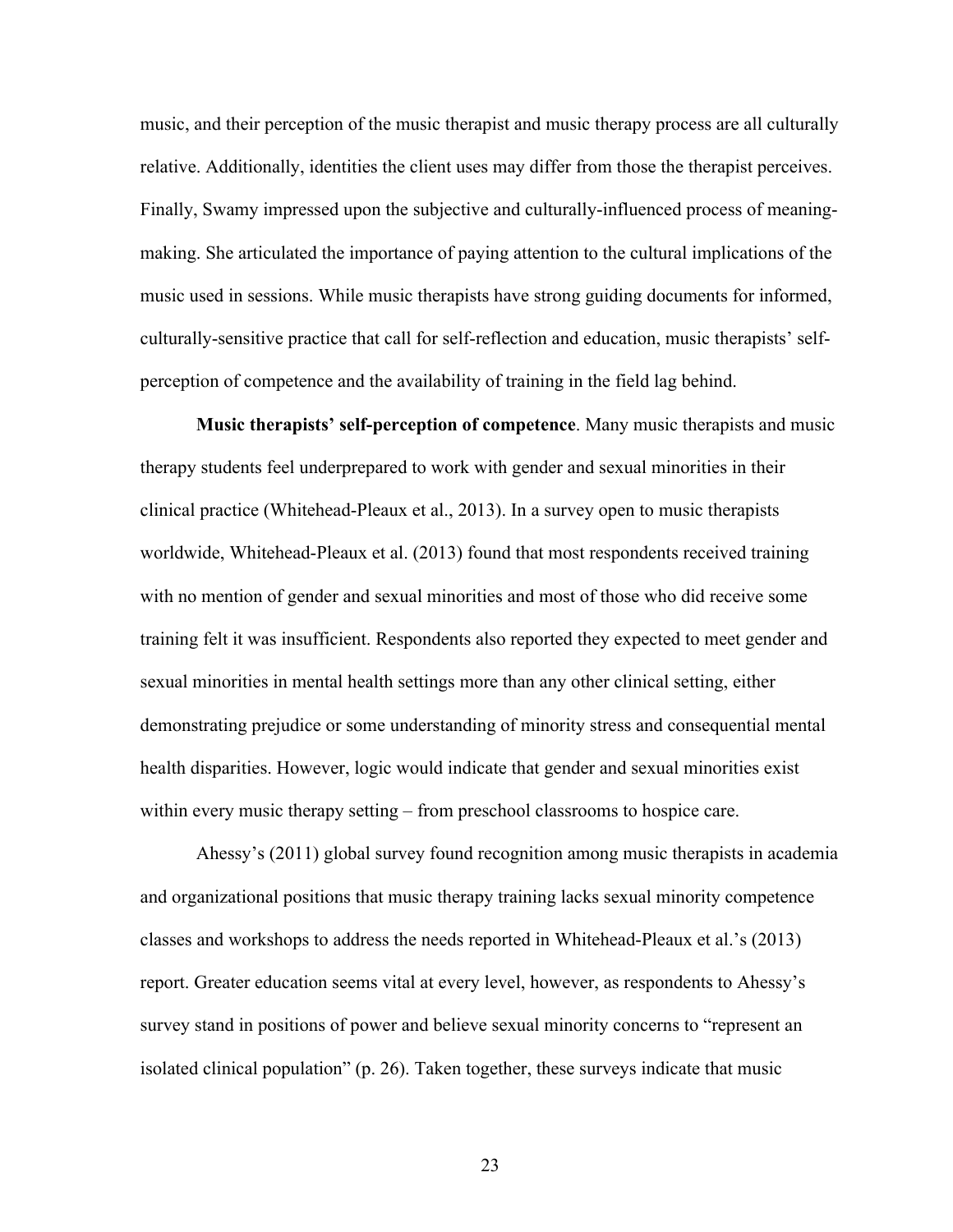therapy training lags behind research and best practices. Without action on the part of music therapists who educate formally and informally, make accreditation standards, host forwardthinking dialogue, and in other ways effect systemic change, music therapists will continue to lag behind our ideals for the field. Clients should continue to have a voice in what change and progress looks like as those primarily impacted by our work.

A blossoming era of music therapy writings, conversations, and presentations exploring the work of music therapists with gender and sexual minorities has arrived (Ahessy, 2011; Aronoff, 2016; Bain et al., 2016; Boggan et al., 2017; Berry & Bodry, 2018; Forinash et al., 2018; Gumble, 2018; Gumble et al., 2018; Hardy, 2018; Hardy et al., 2018; Leske, 2016; McSorley, 2018; Oswanski, 2018; Whitehead-Pleaux et al., 2012; Whitehead-Pleaux et al., 2013; Whitehead-Pleaux, & Donnenwerth, 2018). Music therapists have published new ways of practicing (Bain et al., 2016), proposed best practices (Whitehead-Pleaux et al., 2012), and individuals' and training programs' perceptions of competency in working with gender and sexual minorities (Ahessy, 2011; Whitehead-Pleaux et al., 2013). Promise awaits in how professional training can incorporate the increasing literature and conference presentations.

#### **Summary**

Research has demonstrated the painful impact of minority stress on gender minorities (Hendricks & Testa, 2012; Timmins et al., 2017) and sexual minorities (Brooks, 1981; Corliss et al., 2011; Gattis & Larson, 2017; Giammattei & Green, 2012; Lewis et al., 2003; Meyer, 1995; Meyer, 2003; Morton et al., 2018; Rosario et al., 1996; Rotheram-Borus et al., 1994). The needs that ensue due to minority stress call out for attention from helping professionals of all kinds. Gender and sexual minority college students have specific needs of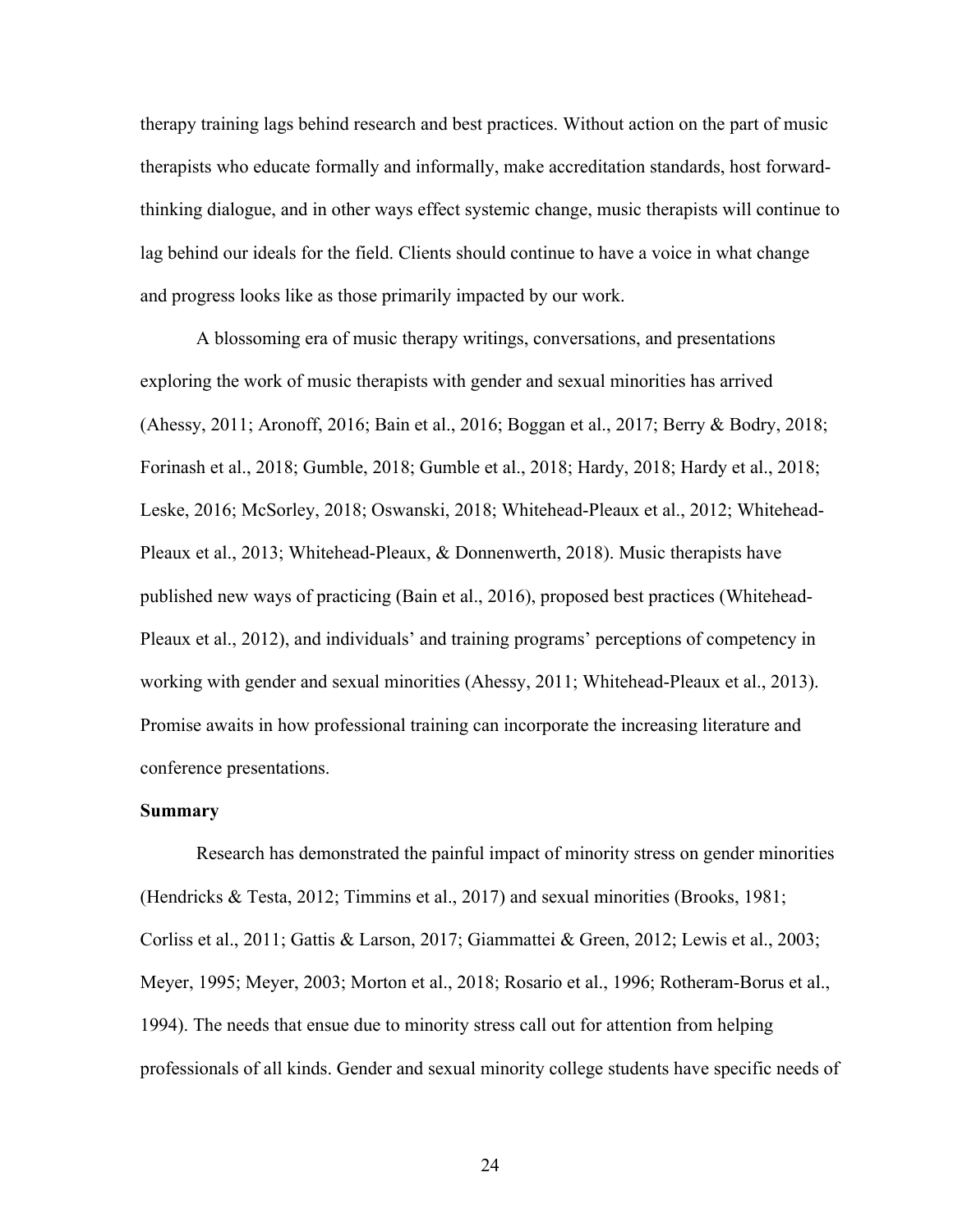social and institutional support (Dugan et al., 2012; Kerr et al., 2013; Snapp et al., 2015b; Woodford et al., 2014; Woodford et al., 2018). Increasingly, researchers and practitioners from various helping professions are looking beyond naming individuals' pain and creating opportunities for systemically-minded change (Bain et al., 2016; Grady et al., 2012; Tilsen, 2014).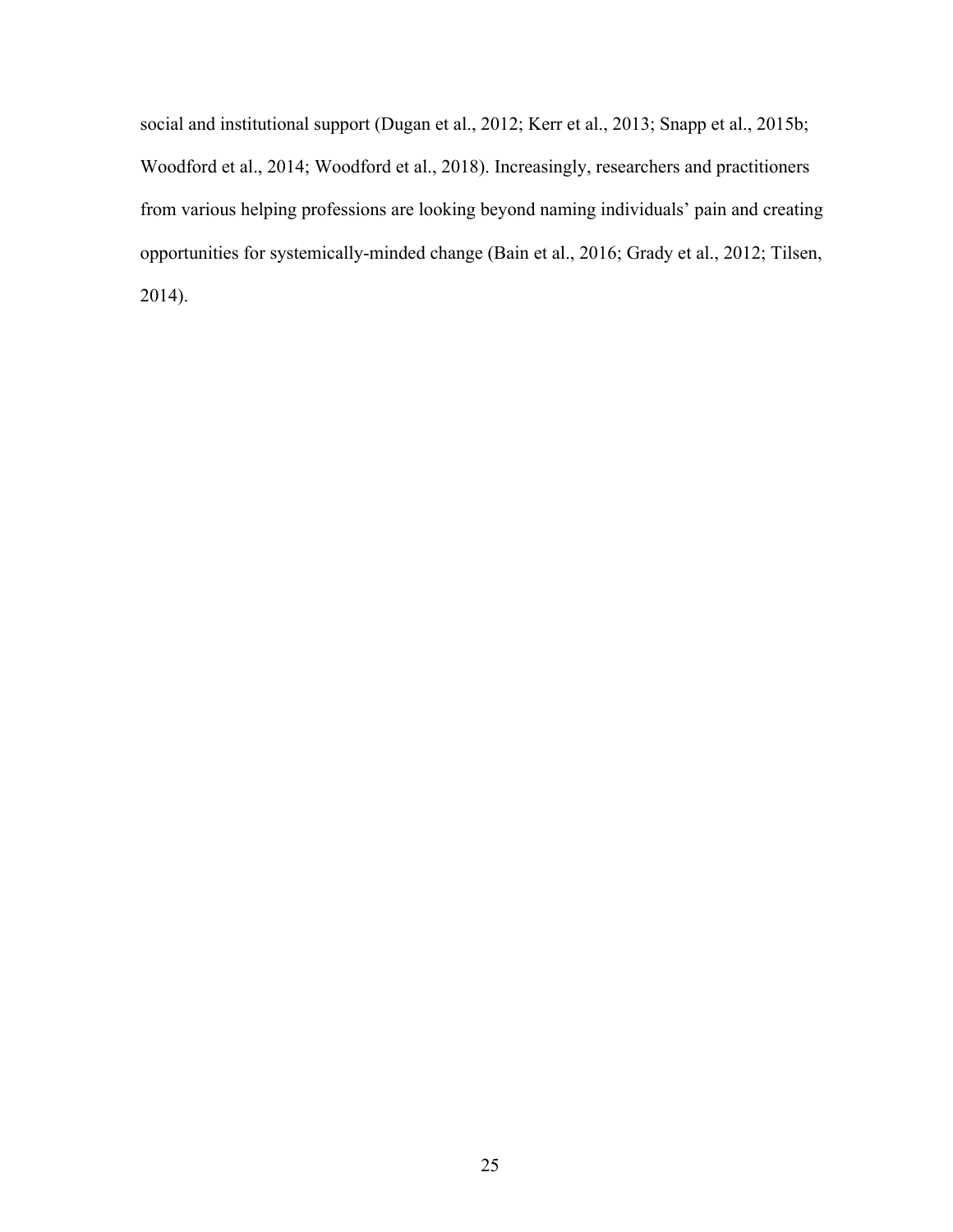## **Chapter 3**

## **Theoretical and Research Orientation**

Chapter 3 serves as the space to define and explore theories that inform this research as well as how action research has been informed by queer theories and applied in music therapy research. Key concepts from queer theories and anti-oppressive practice inform my clinical practice. I conducted research using action research methodology, combining influences from queer theory-informed action research and music therapy action research.

## **Queer Theories**

I hoped to approach this work with sensibilities drawn from queer theories and queer discourse. The plural queer theories emphasize the multitude of ways in which ideas have been developed, described, and applied. Overviewing the breadth, depth, and richness of queer theories is outside the scope of this thesis. However, two key concepts of identity inform my practice. Both performative identity (Butler, 1990) and fluid identity (Sullivan, 2003) provide understanding for how gender and sexuality operate in people's lives and questions how society understands gender and sexual diversity. Queer theorists founded many of their ideas upon poststructuralist thought, which questions singular truths and narratives and rebuffs the simplistic and culturally-essentialist notions of human experience (Sullivan, 2003).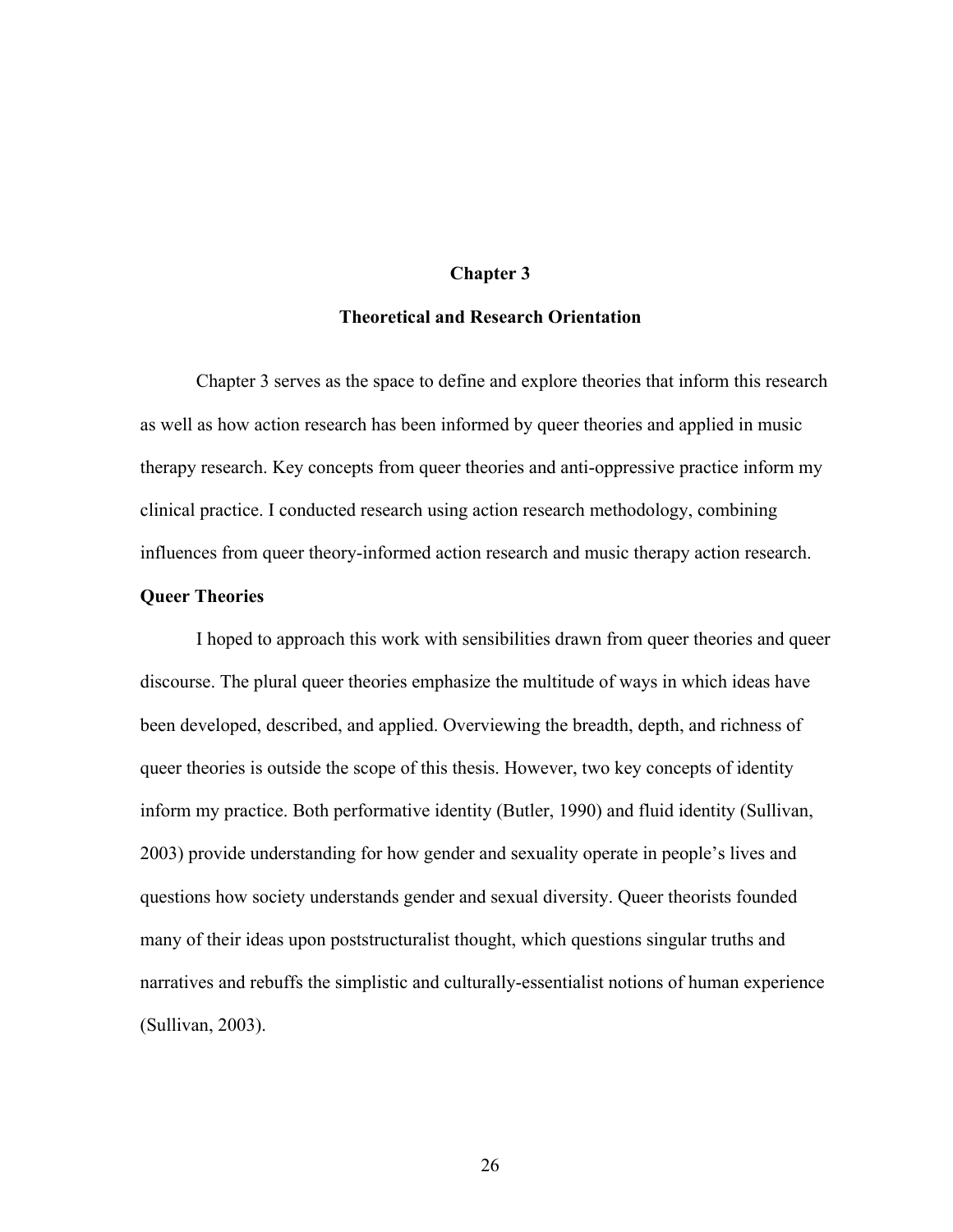Butler (1990) described performativity in regards to gender identity through a constructivist lens. According to Butler, gender is performed through "acts, gestures" (p.185) to meet the expectations of what having a gender means. Further, she stated that "the action of gender requires a performance that is *repeated*. This repetition is at once a reenactment and reexperiencing of a set of meanings already socially established" (p. 191). In this argument, Butler presupposed the influence of society on the individual. Rather than gender performing the person, the person performs their gender. Performativity can be extrapolated to one's sexuality as well.

Significant to most queer theories, fluidity of identity moves away from strict, fixed notions of identity (Sullivan, 2003). Linked closely to performativity, fluidity acknowledges the way in which one's expression of gender and sexuality may change over one's lifespan, as Diamond (2009) demonstrated in her longitudinal, mixed-methods research on women's experiences of attraction. Fluid identity allows for a liberation of identity, harkening upon Walt Whitman's (1855) declaration, "I contain multitudes" (p. 151). While these concepts may be taken to suggest that identities are irrelevant or meaningless, Tilsen (2013) teased out nuance "between 'being born with' *desires* and 'being born with' *an identity* that is discursive production" (p. 38). Identities are chosen names of lived experience.

Use of the word "performative" in a musical context immediately brings to mind the innate musicality of every being that is expressed and experienced as performance through music making or actively engaging in music (i.e., dance, artistic response to music) (Bain et al., 2016; Small, 1998). Given this beautiful musical metaphor, music therapy seems an apt experiential opportunity to play with the performative components of both gender and sexuality: *what does "feminine" sound like to you? What does an expression of love sound*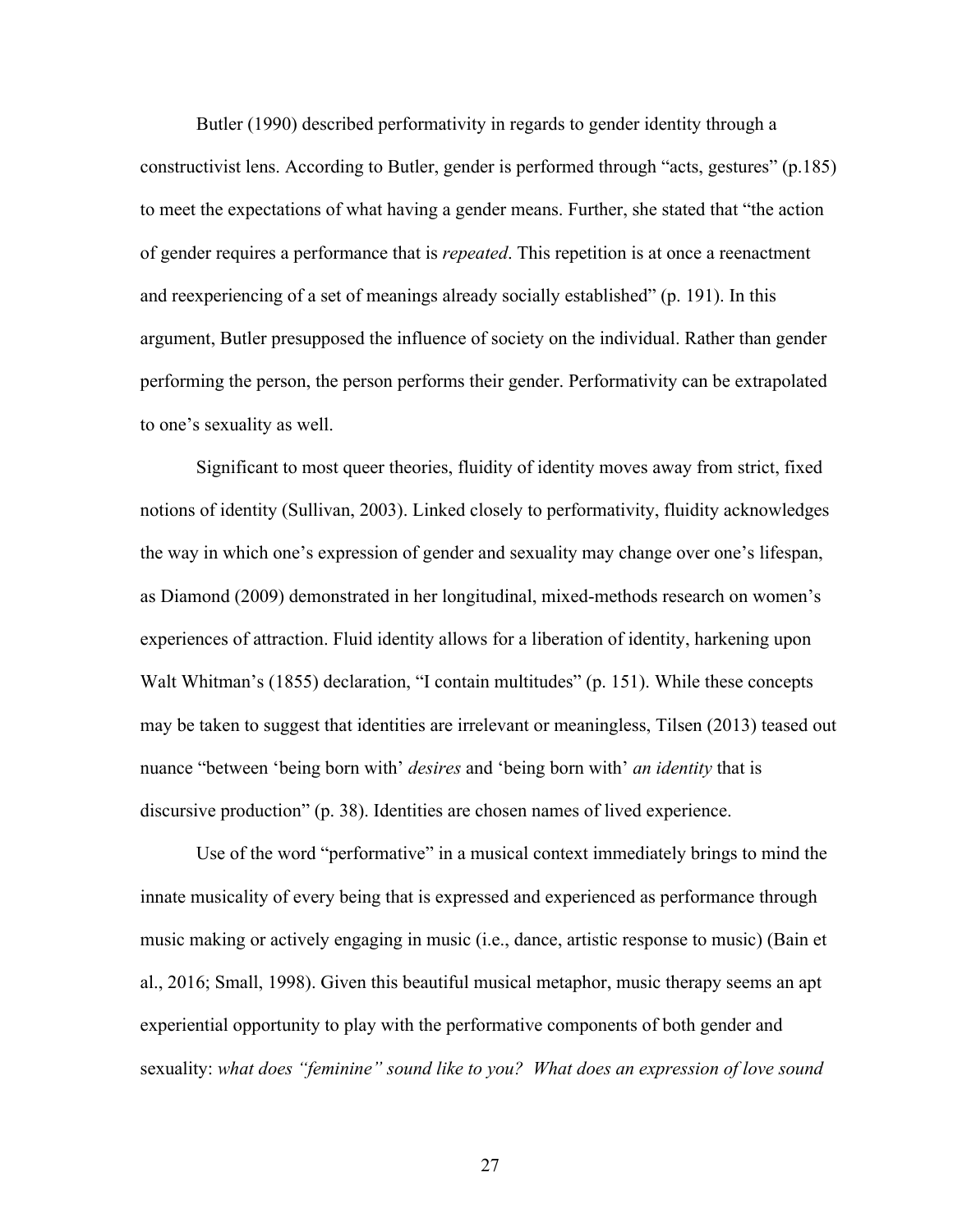*like?* Fluidity in music can be felt in the change of timbre, beat, rhythm, and melodic themes over time. People expect change, variation, and growth of music. In this way, fluidity of self can be explored in a therapeutic context through musical representation of the self or aspects of the self (Kenny, 1999).

### **Anti-Oppressive (AOP) Music Therapy Practice**

Baines (2013) first applied anti-oppressive practice (AOP) principles to define an anti-oppressive music therapy practice. AOP embraces social justice and activism as core tenants. In utilizing AOP in both a mental health facility and long-term care facility, Baines and Edwards (2018) emphasized client choice and agency as she designed and implemented music therapy sessions. Notably, Baines and Edwards (2018) pointed out, collaboration must be used to facilitate sessions to counter and disassemble oppression in the therapeutic setting.

# **Action Research**

While action research has no single source of development, the collaborative nature of its emergence as a research design contributes to its richness in application. Lewin (1946) established the foundational spiral process that sets action research apart from other forms of research, the steps being "a circle of planning, action, and fact-finding about the result of the action" which continues indefinitely (p. 38). Paulo Freire was among those theorists who embedded anti-colonialist practice at the center of action research (Stige & McFerran, 2016). Action research holds potential to impact three distinct and overlapping areas: the professional, the political, and the personal (Noffke, 1997). Because of this, action research can be and has been applied on micro and macro scale, seeking to impact local communities as well as national policy. Action research has strong roots in social justice endeavors, including the pursuit of literacy programs for African Americans (Noffke, 1997). Action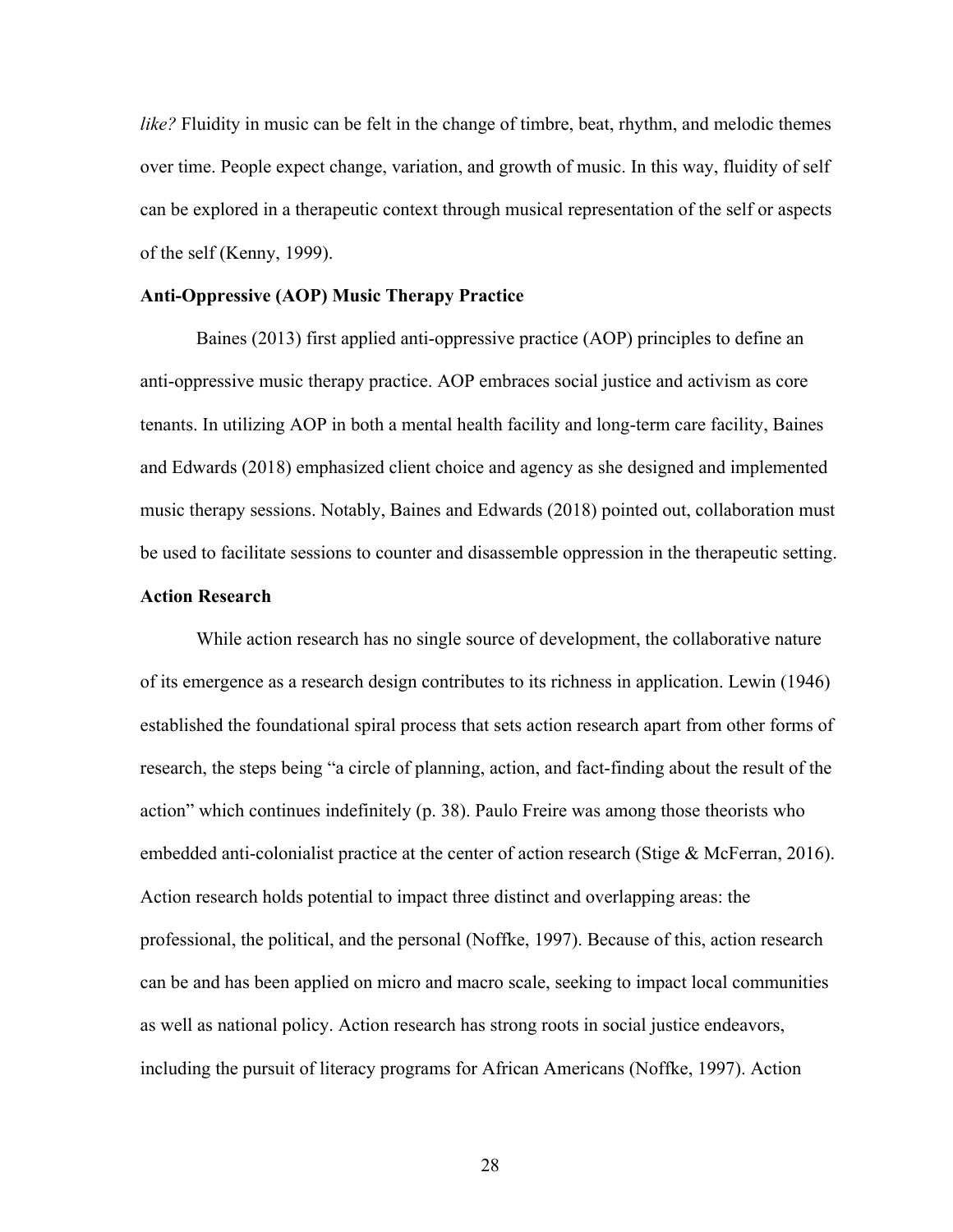research combines values such as social justice, sharing power, and improving practitioner efficacy.

Rooted in critical theory, action research asks the questions, "What counts as knowledge? Whose knowledge counts?" (Stige & McFerran, 2016). In grappling with the power dynamics of knowledge, action research often seeks to set traditional academic notions of expert and credibility. For this reason, action research ideally involves input from participants, even determining research questions, to explore and enhance the trustworthiness of the research. While acknowledging the power implicit in Western culture's mode of attributing professional status, action research holds central that often the stakeholders in any situation have little socially-recognized power (Anderson et al., 2007). Additionally, action research is practitioner-focused; Anderson et al. described researchers as components that are themselves being studied and invited to change through the research process (p. 133). Fundamental to this concept of continual growth is the implementation of skepticism about the practitioner's ability to be an expert.

People have conducted action research applying various theories and in various disciplines of practice. Queer theories have been a compatible and increasingly explored pairing with the critical theory roots of action research. Additionally, music therapists seeking to promote greater equity and efficacy in their practice have used action research to center research around the experiences of the people with whom they work (Bolger, 2015; Hunt, 2005; Schwantes & Rivera, 2017; Stige & McFerran, 2016).

**Queer theories-informed action research.** In addition to being rooted in critical theory, researchers have applied queer theories to action research (Filax, 2006; Kong, 2018). Filax (2006) made the case for how queer theories align with and can advance action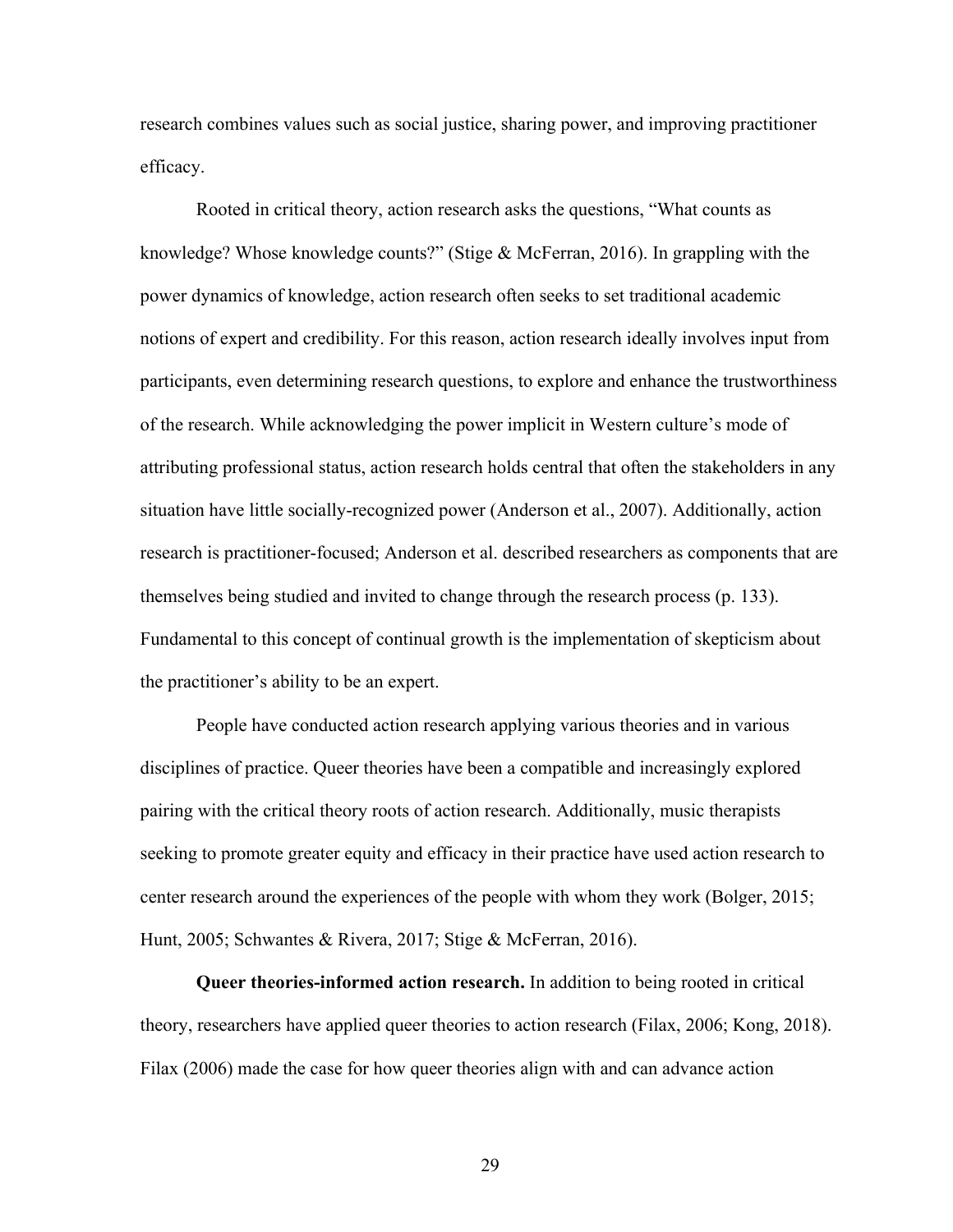research to embrace the political. Both queer theories and action research address how society impacts how people experience their world (Sullivan, 2003). While not all action research may consider itself political, both queer theories and action research seek to disrupt status quos by asking questions of who and what social norms are serving (Anderson et al., 2007; Sullivan, 2004). Considering Noffke's (1997) three areas of action research – professional, political, and personal – allows the researcher-practitioner to engage with deep areas of clinical concern. The impact of gender and sexuality are of deep personal, societal, and political import. Kong's (2018) work with older gay men in Hong Kong took three phases of action with increasing ownership and leadership coming from participants. The author used queer theory to understand and embrace the shifting and fluid power dynamics. Originally designed as an oral history project, Kong and the participants allowed the study to evolve into a participatory action research project. In all, action research with a queer theories perspective allows for the fluidity of roles taken as researcher with the same principles of performative identity (Butler, 1990) as described in Kong's (2018) article.

**Trans-inclusive feminist participatory action research.** While the scope of this study will not include the rich and dynamic literature on feminist action research, one article from this cannon called out to be included. Singh, Richmond, and Burnes (2013) outlined a trans-inclusive model for conducting feminist participatory action research. Critiquing the limitations and lack of inclusion in both feminist and queer participatory action research, their article provides a "Checklist for participatory action research (PAR) feminist researchers working with transgender communities" of specific research practices to encourage reflexivity (p. 97). Due to the marginalization of transgender and gender diverse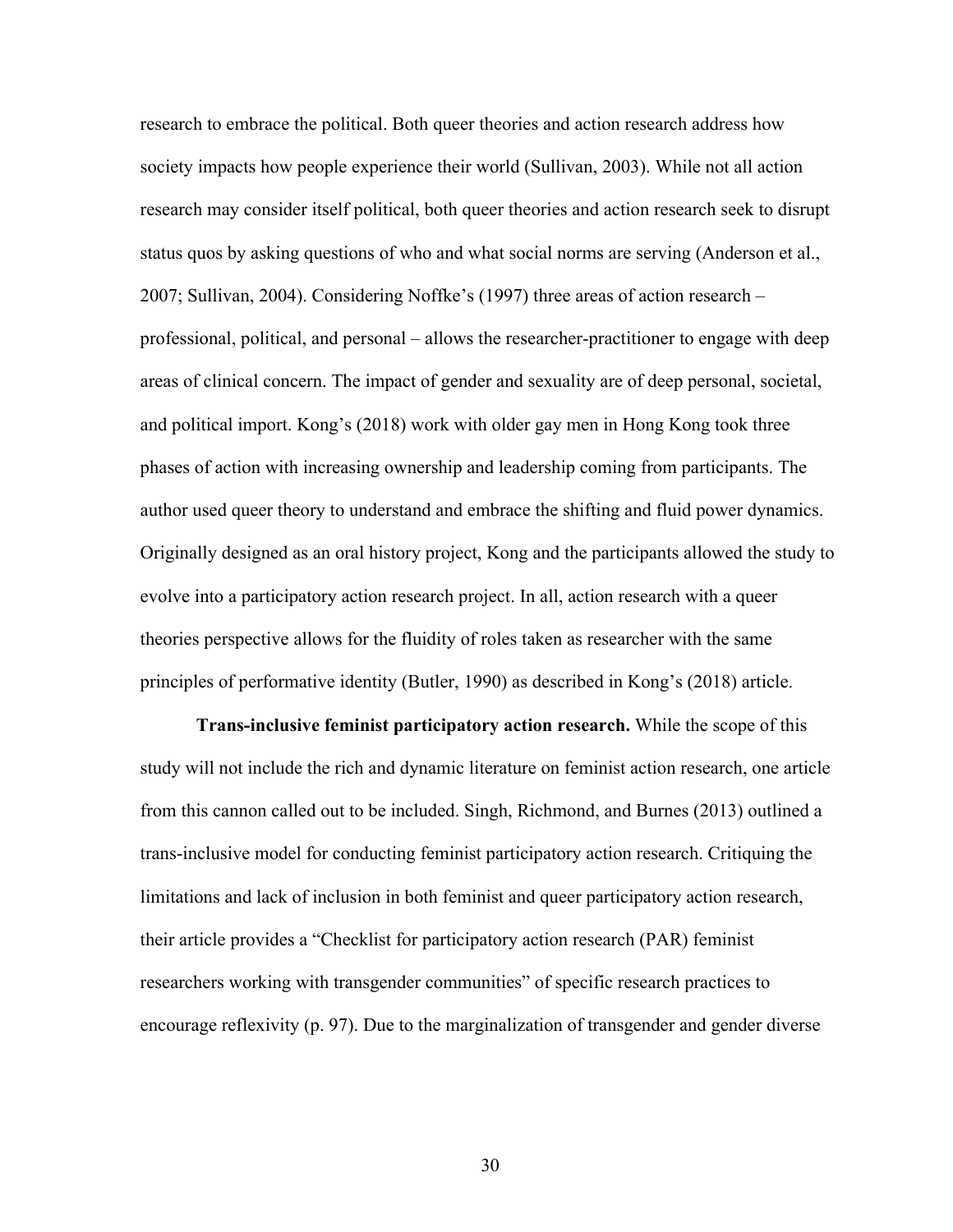people in today's society, reflexivity on the part of the researcher is vital to present the most accurate and helpful conclusion of the research.

**Music therapy action research.** Music therapy has a rich if youthful relationship with action research, the first music therapy action research taking place in the 1980s (Stige & McFerran, 2016). Stige and McFerran (2016) reviewed music therapy action research from the turn of the 21st Century to 2015, describing the foci, specifics of design, and challenges the researchers encountered.

Bolger (2015) studied three experiences of community music therapy using action research to learn more about the collaborative process with marginalized young people. Analysis of interviews with participants revealed the experience of agency through collaborative research and music-making. In employing collaboration as a guiding principle and utilizing action research methods, Bolger also opened the study to possibilities for social change. As the researcher described it,

In this study I took a social change orientation, rather than an agenda. This distinction is critical. It meant that while I actively presented social change perspectives to coresearchers as they emerged, a social change agenda was not the primary focus of the study. (p. 85)

Bolger's subsequent finding that collaboration is a fluid process further backs up her adoption of social change and skill in applying action research.

Schwantes and Rivera (2017) conducted an action research pilot study with college students with and without intellectual and developmental disabilities. The researchers found that participants expressed enjoyment of not only the experiences within the group but also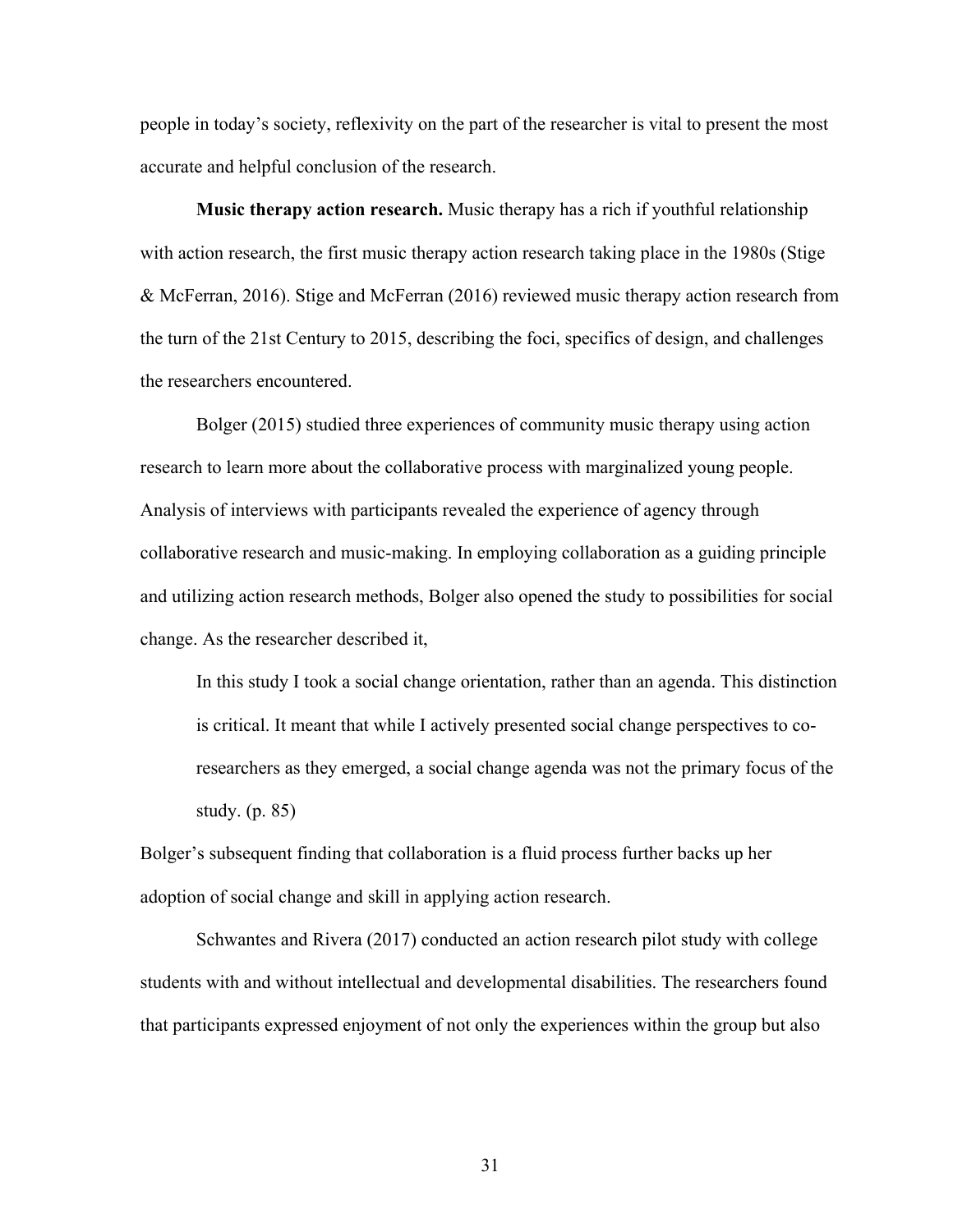the experience of being in the group. That is to say, a sense of community belonging motivated some participants' involvement in the music therapy group.

Hunt (2005) shared her use of action research in understanding young refugees' experiences of music therapy. In making the case for the use of action research in this work, she highlighted the key principles of action research:

- Encourage and stimulate communication, democratic dialogue and development.
- Democratic participation.
- Practical Knowledge.
- Empowerment of people.
- An emancipatory form of research.
- Providing choices. (para. 29)

Each of these points make clear the values of justice, anti-oppressive action, and sharing power.

Music therapy applications of action research emphasized the centering of participants' experiences of therapy (Bolger, 2015; Hunt, 2005; Schwantes & Rivera, 2017). Researchers positioned themselves accordingly, adopting principles of justice (Hunt, 2005), collaboration (Bolger, 2015), and non-expertness (Schwantes & Rivera, 2017). The fluidity of action research methodology allows for participants to continually engage in the therapeutic process as the research approach updates to meet them (Bolger, 2015; Hunt, 2005). Finding a common ground through music-making also demonstrates the attention to de-stratification central to action research (Bolger, 2015; Schwantes & Rivera, 2017).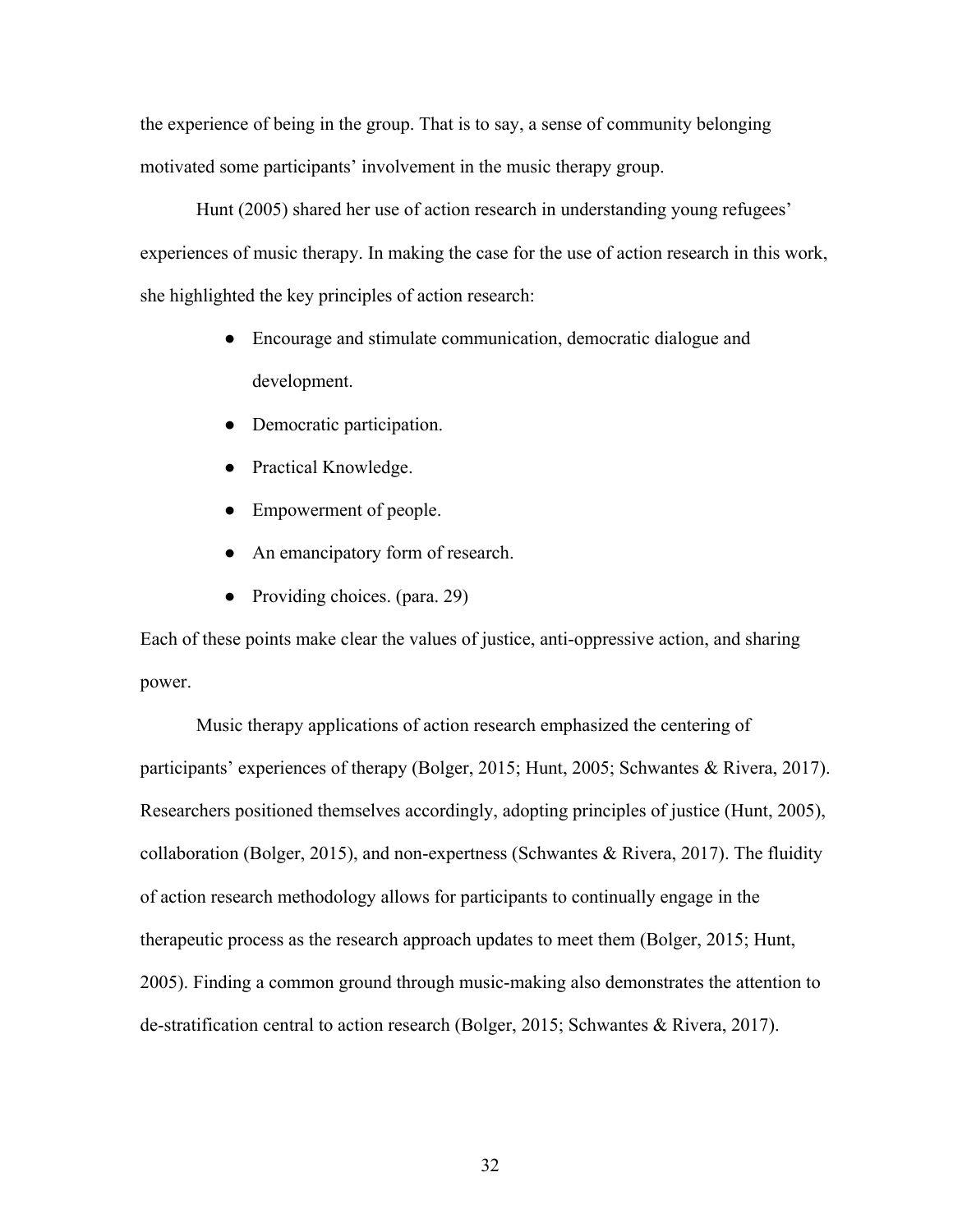**Synthesis.** To date, no published music therapy action research that applied components of queer theories has been published. The study at hand seeks to bring together the principles mentioned in Hunt's (2005) article as well as the liberatory concepts of identity from queer theories.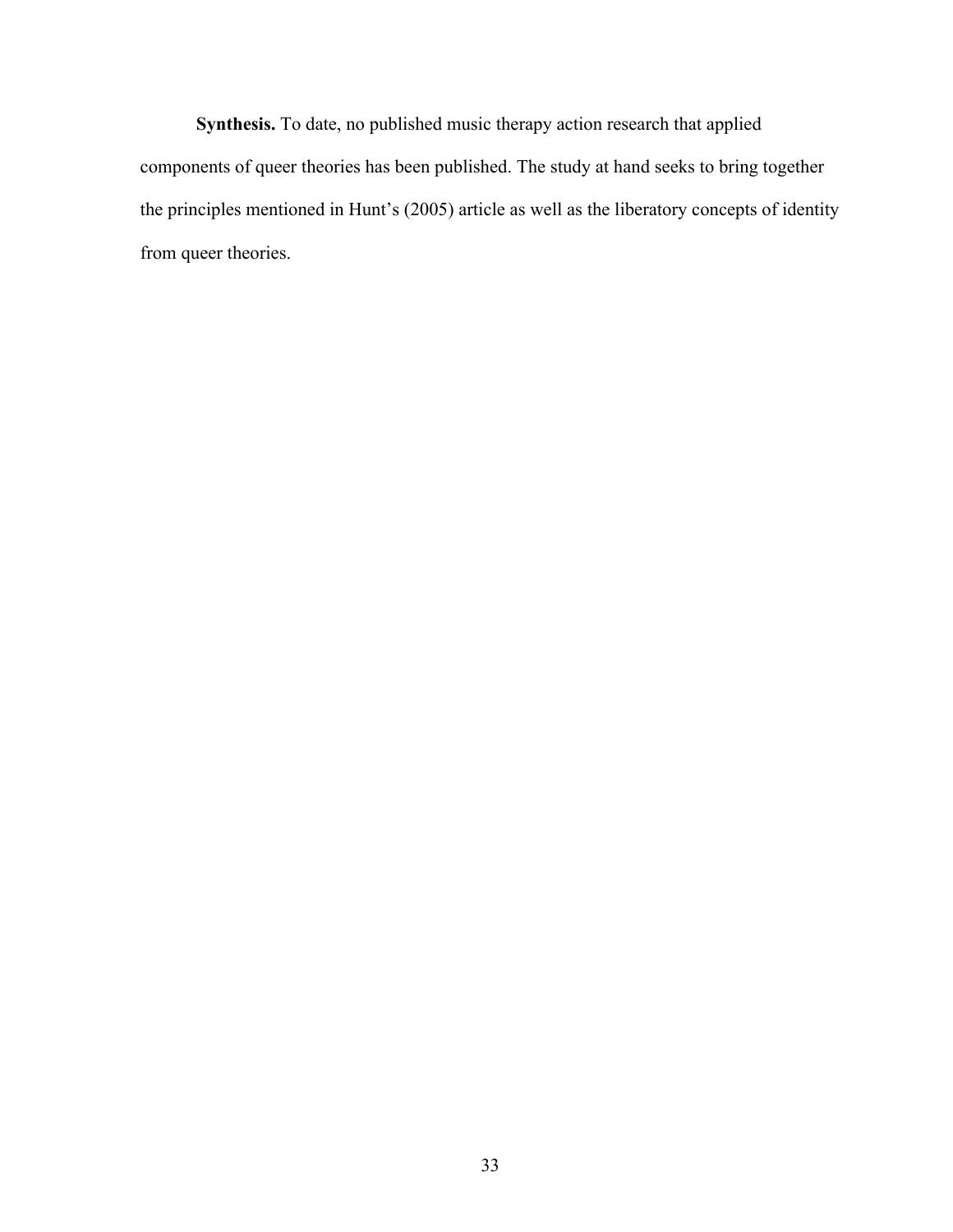# **Chapter 4**

#### **Method**

Guided by action research, the design for this study implemented reflexive and collaborative principles. Trustworthiness was increased through use of member checking, keeping a reflexive researcher journal, and consultation with the thesis advisor. Previous members of Myself in Melodies were invited participate in individual interviews and group discussion. Data was considered using inductive and deductive content analysis.

# **Design**

This research was conducted using action research methodology. Due to the emergent nature of action research and the researcher's openness to participant collaboration (Anderson et al., 2007), the methods of data collection evolved organically. Action research relies on reflexivity of both the researchers and the research process, creating what Lewin (1946) described as a spiral process.

### **Researchers and Participants**

**Researcher/music therapist positionality.** Transparency and positionality are important to any therapeutic relationship. I am a white, European-American, affluent, educated, land-owning, English-speaking, able-bodied and neurotypical thus far in my life, thin, Christian-raised, queer, cisgender woman. I am a board-certified music therapist and writing this thesis in pursuit of a Master of Music Therapy degree. As a clinician, I operate with an overarching humanistic perspective grounded in multicultural and feminist values.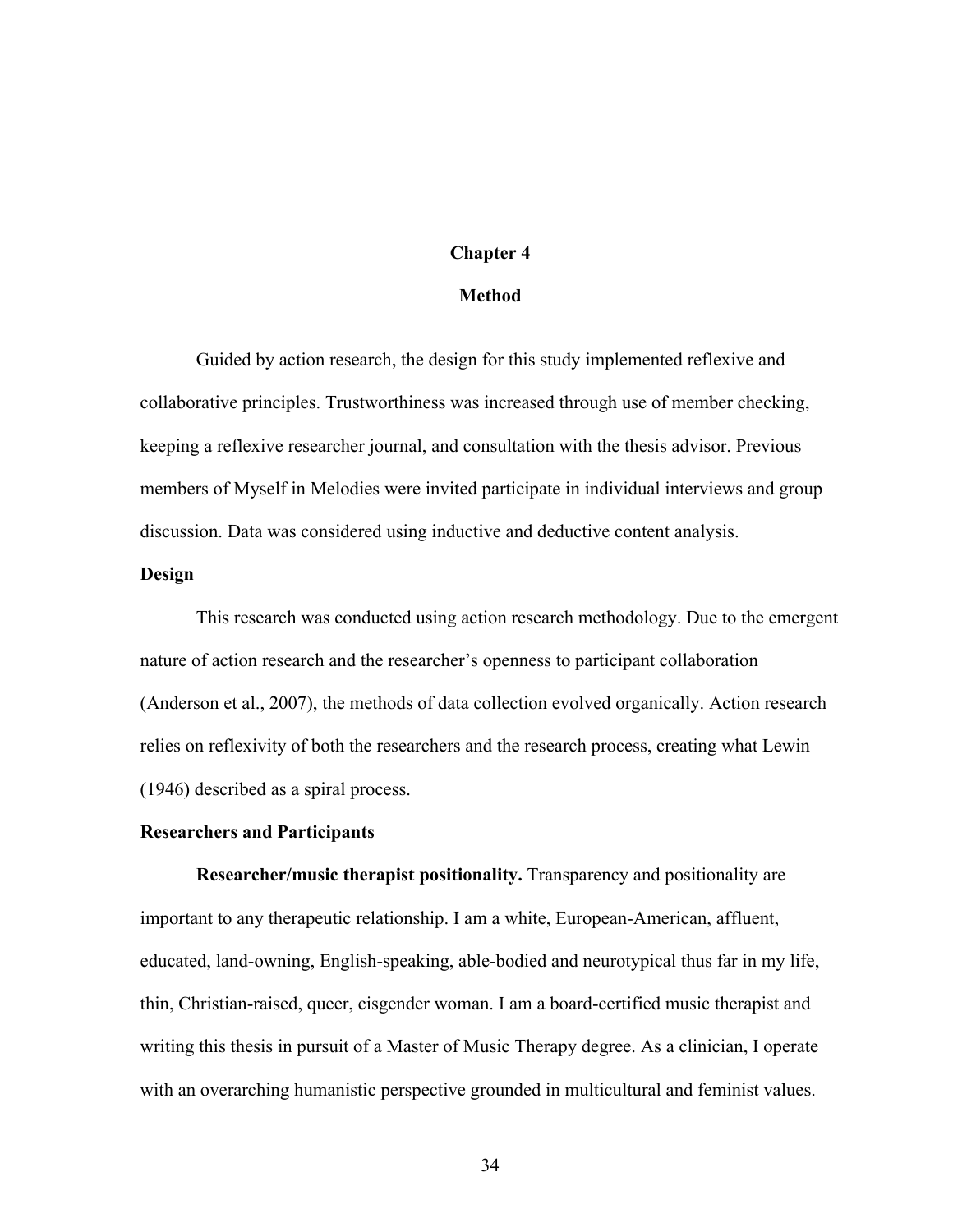Further, I do not see myself as an expert but as a journey companion; while I am a therapist, I also see a therapist to do my own work. Social justice and advocacy guide my values and beliefs both inside and outside the therapeutic and research spaces. In conducting this research, I will be playing dual roles as music therapist and researcher. For the most part these roles are congruent in that my philosophical stances remain the same. As I will address below, my power as both the therapist and primary investigator will be kept in check through periodic member checking, reflexive journaling, and research supervision.

Gender and sexual minority people have historically been pathologized and discriminated against in helping fields (Ansara & Hegarty, 2012; Austin & Goodman, 2018; Benson, 2013; Drescher, 2015). Building rapport is particularly delicate and requires intention and understanding, as with other historically marginalized groups in the therapeutic setting (Sue & Sue, 2016). While I consider myself a part of the LGBTQ+ coalition, because of the diversity inherent within the coalition I have interacted and will interact with folks that experience the world differently than I due to the combination of privileged and oppressed identities we hold. I want to acknowledge the limitations of my ability to understand the experiences of queer people of color, transgender, and gender-expansive folks as I am a white, cisgender person. The LGBTQ+ coalition in the United States historically has been and continues to be whitewashed, valuing white leadership, voices, and stories above those of queer people of colors (D'Emilio, 2014; Sullivan, 2003). Discrimination based on race, class, and ability, among other factors permeates all aspects of our culture. An anti-oppressive lens is critical to understand power dynamics within the LGTBQ+ coalition and facilitate truly therapeutic work.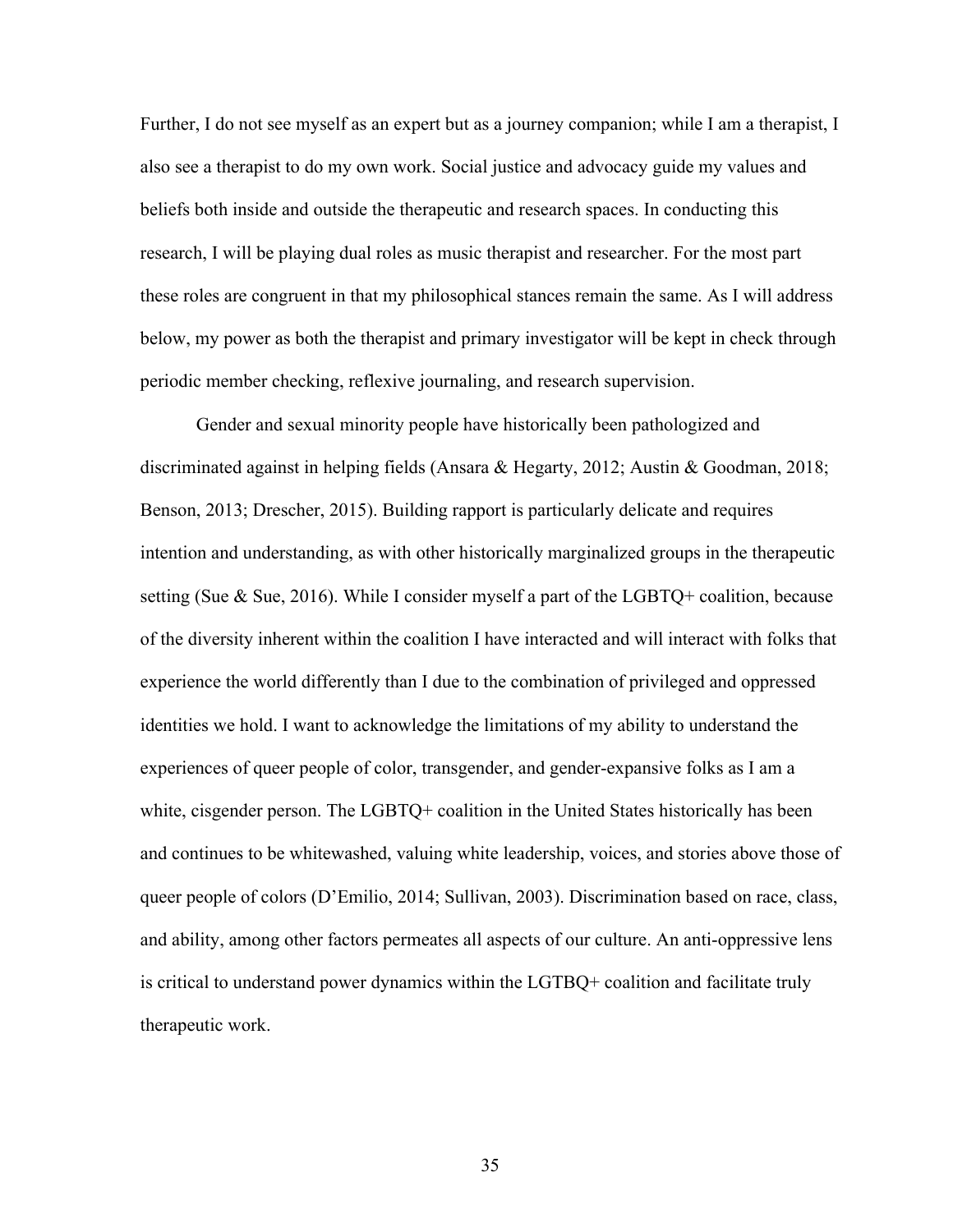**Participants.** Past members of Myself in Melodies<sup>2</sup> were invited to participate in this research. At the time of participation in the group, all were undergraduate students. Previous group members were invited via email to participate in interviews as well as potential further actions to be determined by participants.

Four former group members chose to participate in interviews. Participants briefly described themselves to give context to their experience in their own words, including the option to use a pseudonym (Fairchild & Bibb, 2016). Em is an autistic, transmasculine and bisexual future special educator who loves helping people, laughing with friends and family, and the arts, and experiences long-term anxiety and depression. Em sees teaching students with disabilities and simply being a transgender teacher as forms of activism that impact the lives of students. Their interview lasted approximately an hour. Anna is a white, lesbian App State student who enjoys music, nature, and the TV show "The X Files." Her interview lasted approximately an hour and 15 minutes. Jax is a white bisexual woman completing her undergraduate degree who loves working out, hiking, kayaking, and making music. Her interview lasted approximately 45 minutes. Rachel is a white queer woman in graduate school who loves music. Her interview also latest approximately 45 minutes. The length of participants' interviews impacted the presence of their voices in the results and discussion chapters.

# **Action Setting**

The group took place on the campus of Appalachian State University. Initially, the study was designed as participatory action research to be facilitated alongside a Fall 2018 semester Myself in Melodies group. Each semester the group met, new people joined and

<sup>&</sup>lt;sup>2</sup> The music therapy group for gender and sexual minority college students co-facilitated by the researcher.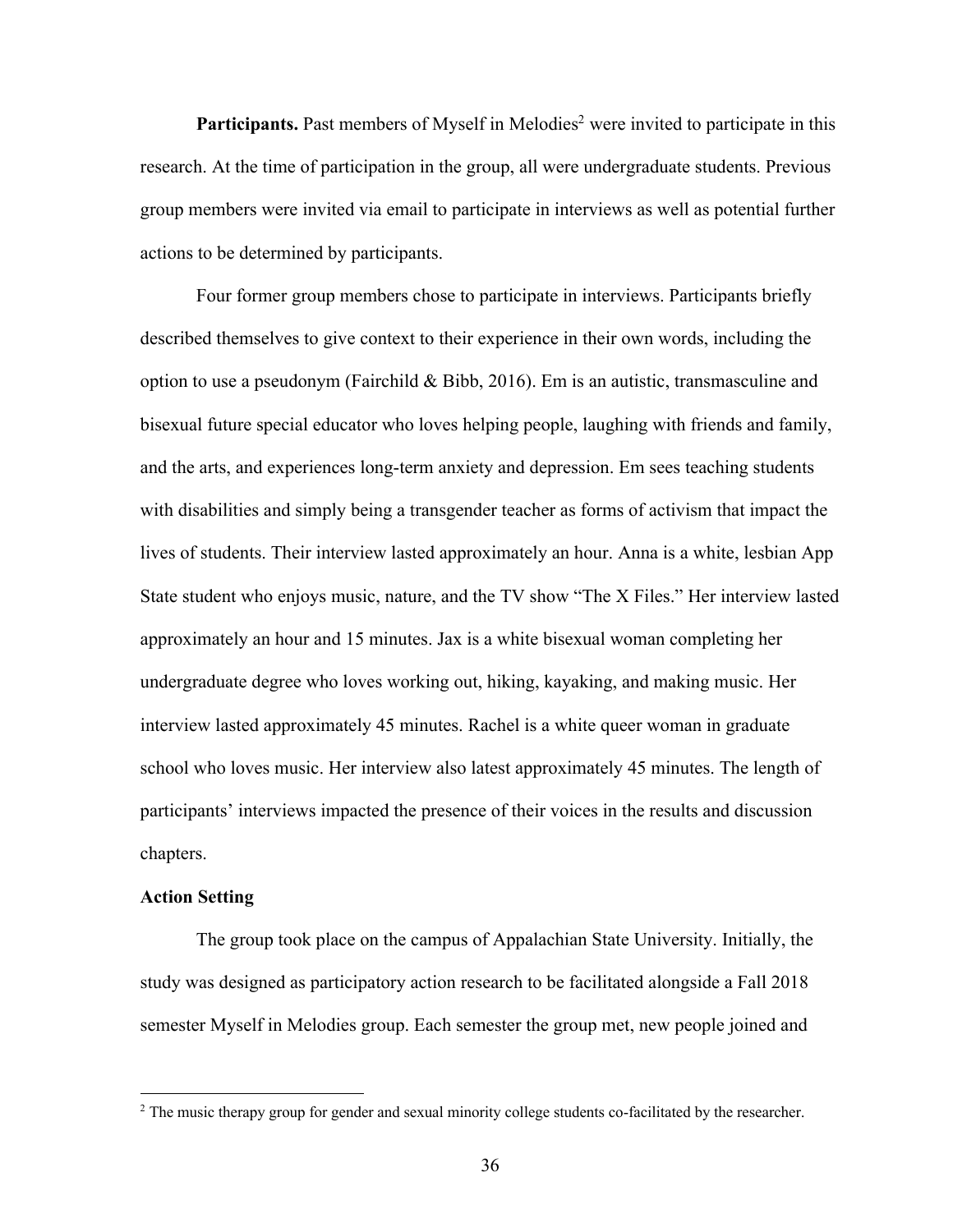some participants left. However, there were insufficient people interested in joining to form a group that semester. For that reason, the study became a retrospective look at how the group had functioned in previous semesters.

#### **Data Collection Methods**

**Interviews.** Previous participants of Myself in Melodies were invited to an interview about their experiences of participation in music therapy, barriers to their participation, and what social change they find relevant to the group process via email (see Recruitment Email in Appendix A) with a reminder email sent approximately one week later. Interviews were conducted on University-owned equipment, recorded on the Zoom platform, and deleted once they were transcribed. Deidentified transcriptions remain in the possession of the researcher. See interview questions in Appendix B.

**Group discussion.** In an individual interview, one of the participants suggested holding a group discussion with other participants. Interviewees indicated if they were comfortable being contacted about follow-up opportunities. All four consented and were invited to take part in the group discussion. Three of the four took part in the group discussion that centered on the third research question, "what social change needs to occur as a part of or product of this group?" and took place for just over an hour via Zoom.

**Researcher's reflexive journal.** For the dual purposes of data collection and reflexivity to enhance the trustworthiness of the study, I kept a reflexive journal throughout the research process (Anderson et al., 2007, p. 153). Journal entries included thoughts, feelings, questions, and exploration of biases that arose during the research process (See Journal Guide in Appendix C). Present moment reflection as well as subsequent review of journal entries collectively provided insights about the research.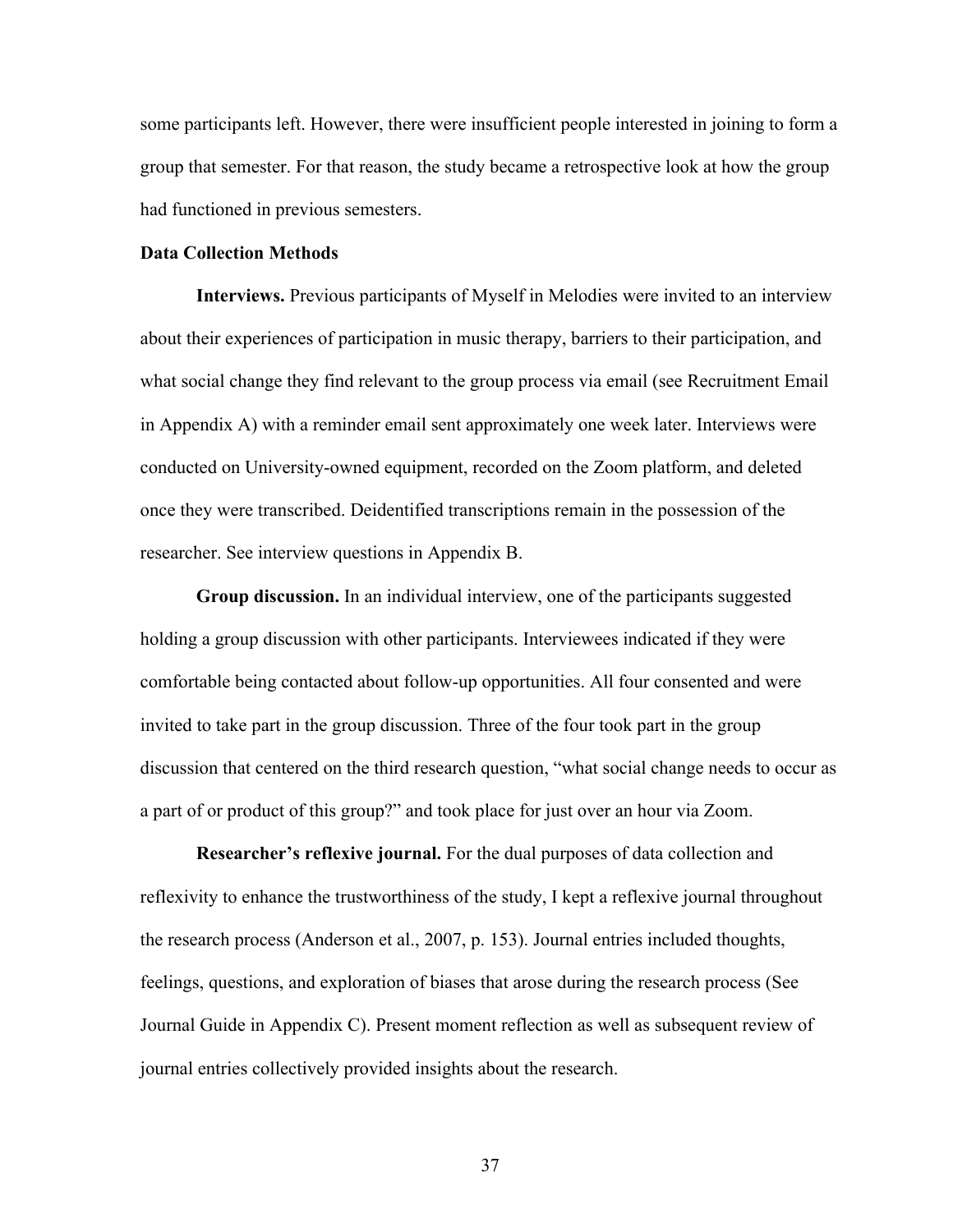**Collaboration.** While not a data collection method, the intention and overarching value of collaboration guided the research process (Bolger, 2015). Participants selected pseudonyms and identifiers as complete phrases to be used in written and verbal description of the research (Fairchild & Bibb, 2016). For example, participants could specify that they are a "student and animal-lover with complex physical and mental health problems" (Fairchild & Bibb, Table 1). In this way, participants' voices can be heard in the research as they choose how their stories are told. Participants had access to the transcript of their interview, and for those who partook in the group discussion, access to the transcript of the group discussion and the collaborative document, with an invitation to review, clarify, and edit any content. Participants stated the extent to which they wanted to participate in further actions.

# **Trustworthiness**

Trustworthiness, or internal validity, refers to "the demonstration that the researcher's interpretations of the data are credible or ring true to those who provided the data" (Anderson et al., 2007, p. 36). Both researcher-participant and therapist-client relationships are hierarchical. This power differential might have been magnified because I am white, of high socioeconomic status, cisgender, and a graduate student. Member checking, reflexive journaling, and research supervision deepened the trustworthiness of this research.

Throughout the information gathering process, I engaged in member checking, or presenting my understanding of the revelations in the research back to the participants for their feedback (Anderson et al., 2007, p. 153). Their opinions, perceptions, values, beliefs, thoughts, and feelings were forefront to how the study proceeded and adapted accordingly.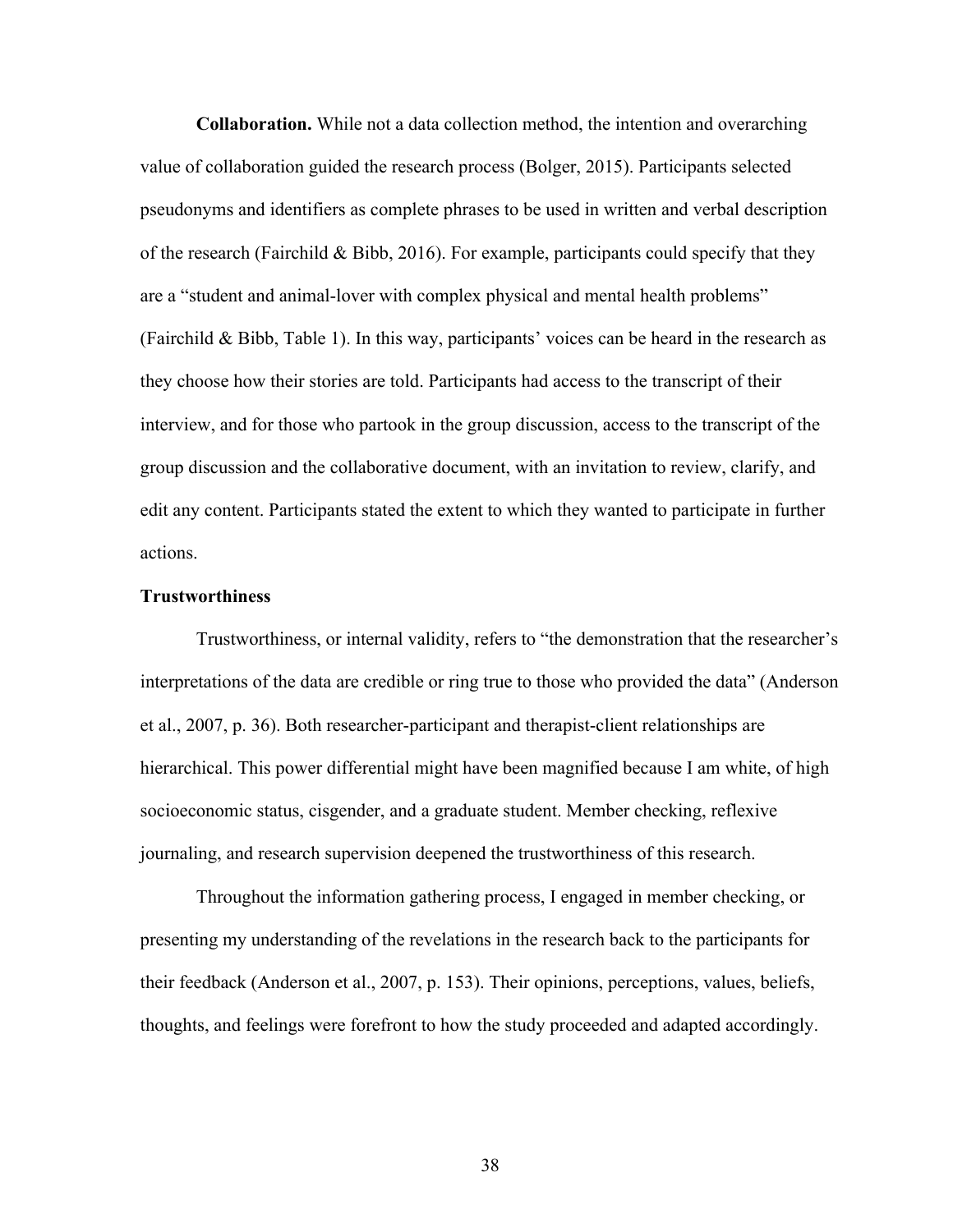This was done formally, such as through review of interview transcripts, as well as informally, such as asking clarifying questions in interviews and the group discussion.

Further, reflexive journaling provided an opportunity to investigate my own biases and assumptions that may interfere with or complicate the research (Anderson et al., 2007, p. 153). In keeping a weekly, and at times daily, journal, I spent time with the data, processed my own experience of the research, and developed questions to ask in member checking and research supervision.

Experienced music therapist, researcher, and social justice advocate, Dr. Melody Schwantes, MT-BC served as thesis advisor for the research. In qualitative research, researchers may choose to identify a critical friend who mirrors the role of the thesis advisor in the academic setting. This research consultant fulfills many roles: acting as a sounding board, offering alternative views of the research process, and questioning "the researcher's assumptions, biases, or understandings" (Anderson et al., 2007, p. 153). Dr. Schwantes provided regular consultation about the research process.

### **Ethics and Consent**

**Ethical concerns of the study.** Of critical importance to all research, and particularly discussed in action research, are power dynamics between the researcher and participants (Anderson et al., 2007). From the outset of research, I sought to acknowledge the power dynamics at play in research and in the therapeutic setting. Keeping this in mind throughout the process, participants had opportunities to state their needs verbally and in writing through formal and informal member checking.

The confidentiality of participants' identifying information and sharing of gender and sexual identities that may or may not be known by others outside of the research and Myself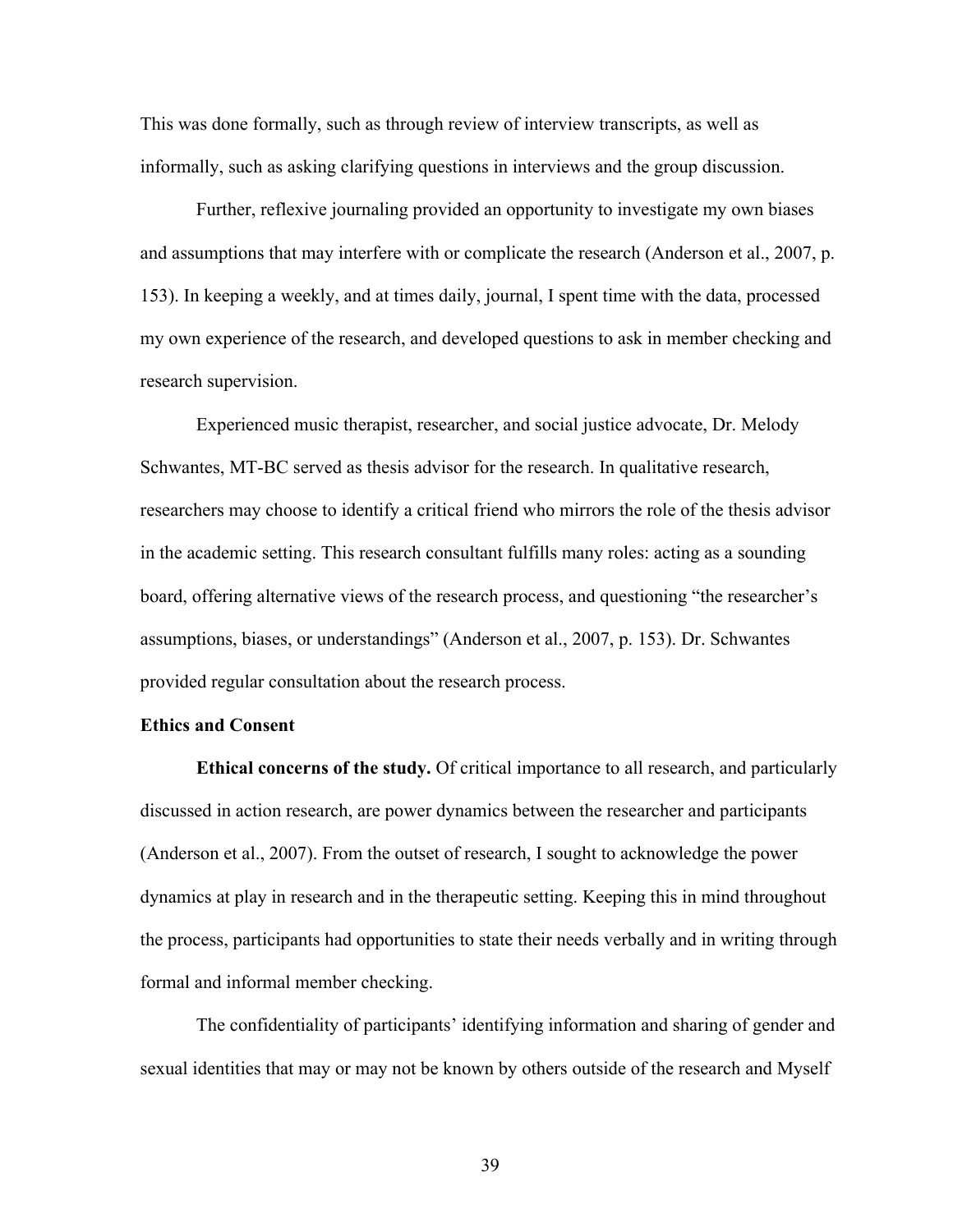in Melodies group was also a central concern. For this reason, interviews took place on a University computer and paper files stayed in a lockbox. Participants determined how to share their own identifying information and that of others was removed from transcripts and left out of research advising discussions. Further, in the sharing of the thesis in writing, at the thesis defense, and at conferences, participant self-selected pseudonyms and identified selfdescriptions will be used (Fairchild & Bibb, 2016).

**Informed consent.** Participants received the consent form for the interview and interview questions approximately 24 hours in advance of the interview. Participants could choose to verbally consent in order to eliminate identification on a signed consent form. See Informed Consent in Appendix D that covered both interview consents as well as subsequent actions in which participants chose to engage.

#### **Data Analysis**

Inductive and deductive content analysis directed the analysis of interview and group discussion data due to its ability to synthesize themes from a variety of data sources (Ghetti & Keith, 2016). Careful and cyclical review of data resulted clusters of similar descriptions of experiences, phenomena, and ideas. Researchers applying content analysis interpret data for the purpose of meaning making in a particular cultural context. In this study, I considered data in the context of the experience of gender and sexual minority college students in the current cultural climate of the United States.

Similar forms of data were grouped together for consideration. In this case, interviews were coded together. In coding the interviews, inductive categorization was employed. In the review of interview transcripts, points shared by participants were marked and noted. Themes emerged rather than sorted to fit the research questions in keeping with the action research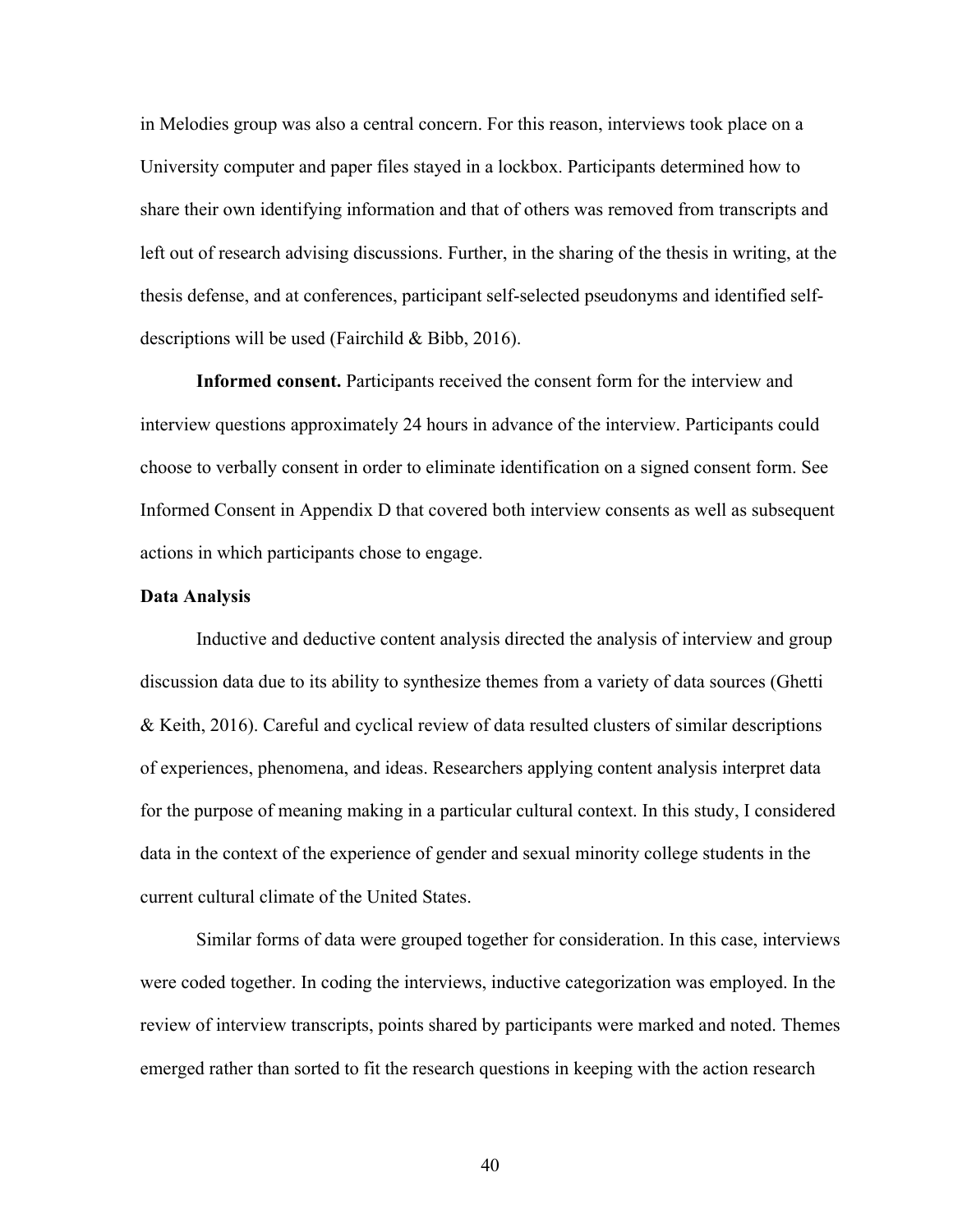principle of valuing participants' knowledge (Anderson et al., 2007), particularly young people (Cahill, 2016). Once removed from the transcript as discrete codes, they were grouped to create codes for salient themes and subthemes. Throughout the process to identifying themes and subthemes, organization remained in question to allow for reconsideration of how best to convey meaning. Only components of the reflexive journal that related to the themes and subthemes of the interview transcripts were included.

The first cycle of research, the interviews, led to a second cycle to revisit the topic of advocacy and action ideas (Lewin, 1946). A more structured, deductive application of content analysis guided the review of the group discussion transcript due to the participants choice to create a list of recommendations and ideals (Table 2). Participants brought their ideas from their individual interviews to discuss with one another. The researcher also provided a list of the ideas from the interviews to prompt if necessary. Jax consented to have her ideas discussed by the group in her absence. The participants of the group discussion created a list of recommendations and ideals that was used as a framework for themes and subthemes. Quotes from the group discussion transcript bolster and contextualize that framework.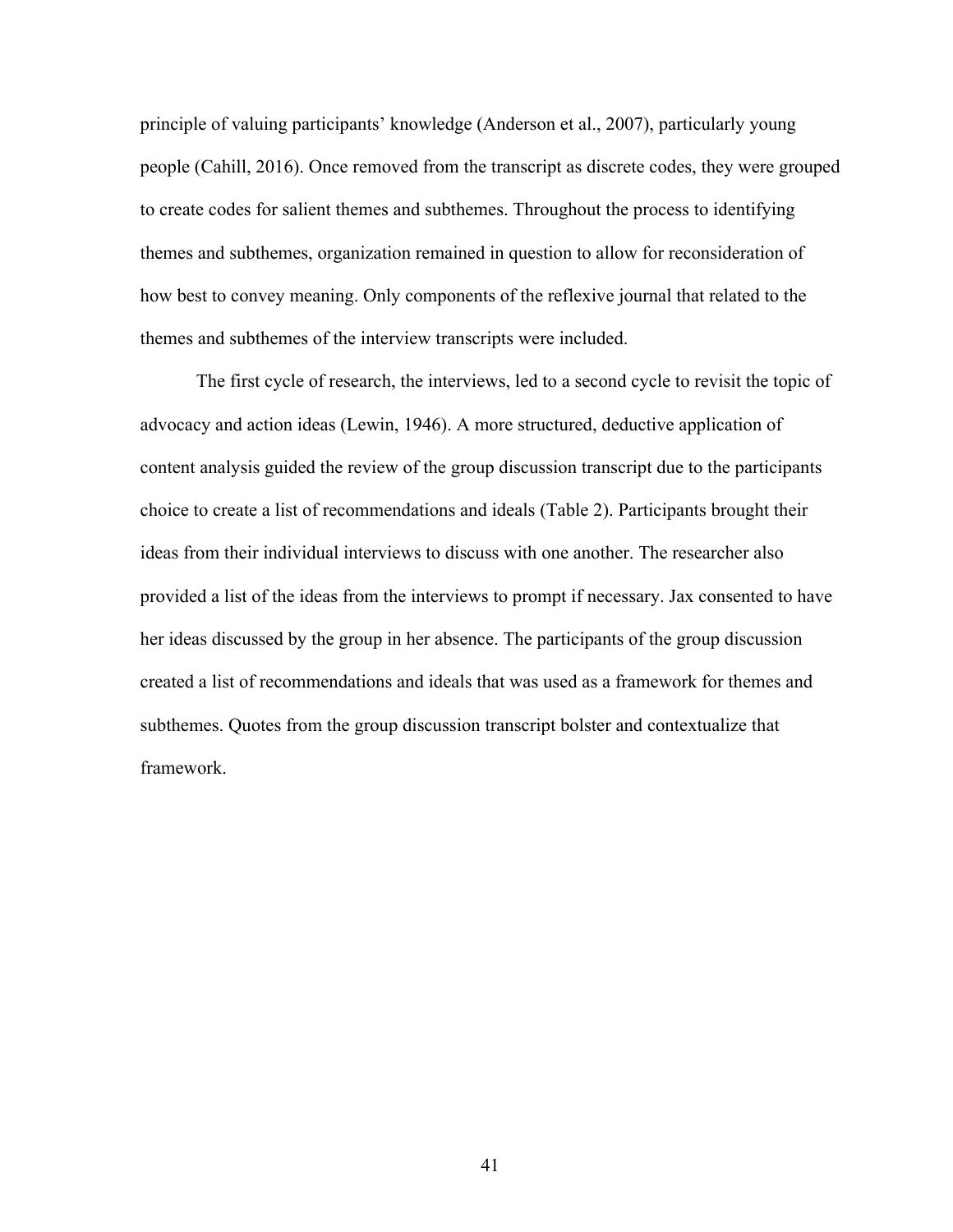# **Chapter 5**

# **Results**

Many ideas, reflections, thoughts, and questions emerged in the four interviews and the group discussion. In this chapter, the results of both cycles of research will be presented one after the other. The four interviews brought forth seven themes with a total of 19 subthemes (Table 1). Themes include expectations and reasons for joining, group environment, power of music, participation, benefits, barriers, and advocacy and further actions. Reflections from my reflexive journal as they relate to these themes and subthemes have been included for additional context. Finally, I present recommendations and ideals identified by participants in the group discussion about further actions and ideas about the intersection of music therapy and advocacy.

| Themes                               | Subthemes                                     |
|--------------------------------------|-----------------------------------------------|
| Expectations and Reasons for Joining | Uncertain                                     |
|                                      | Relationship to music therapy                 |
|                                      | LGBTQ-specific                                |
| Group Environment                    | Cohesion with time                            |
|                                      | Appreciation of commonalities and differences |
|                                      | Atmosphere                                    |
|                                      | Size                                          |
| Role of Music                        | Connection                                    |
|                                      | Improvisation                                 |
| Participation                        | Variety                                       |
|                                      | Give and take                                 |
| <b>Benefits</b>                      | Personal growth                               |
|                                      | New actions and tools                         |
|                                      | Professional development                      |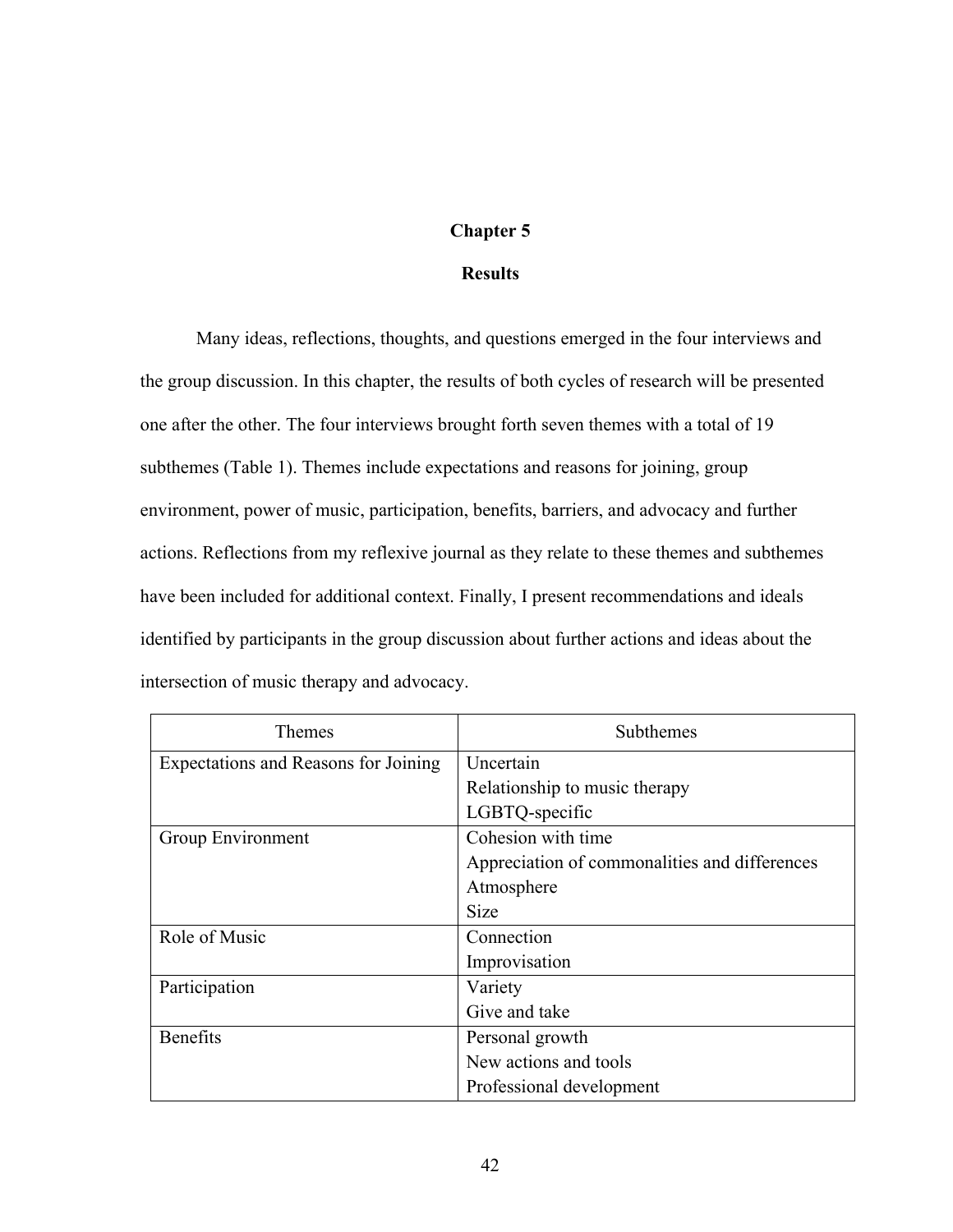| <b>Barriers</b>              | Schedule                   |
|------------------------------|----------------------------|
|                              | Comfort in group           |
| Advocacy and Further Actions | Group existing             |
|                              | Ideas                      |
|                              | Music therapy and activism |

Table 1. *Interview themes and subthemes*

# **Expectations of the Group and Reasons for Joining**

**Uncertain.** All four participants mentioned that they had vague and few expectations at all about what the group would be like. Their openness to try something new comes across in how they each described looking past that uncertainty when choosing to join. Jax described her decision to join in metaphor of taking a risk.

I didn't really have any expectations of the group. …. I was like, "you know what, I should try this group," and … I did. …. It was just kind of like, "just jump in. I don't know what I'm going to jump into but just go jump on in anyway.

Rachel commented on her openness. "I think I kind of went into it with no expectation. I kind of went into it with like curiosity." Em further reflected on the outcome of taking that risk. "I wasn't really sure what to expect. But I was very open to trying it and engaging with it, and I think it really paid off for me." Both Jax and Rachel spoke about how they heard about the group from someone they knew which piqued their interest.

Anna shared some anticipation. "I was … like, 'I don't know what music therapy is. Who knows what they're going to make us do?' and so I didn't even know what to expect there." While starting with few expectations, Anna said she developed some with time in the group with ongoing curiosity about what she would get from the experience.

Probably after like the second time going in I think I was expecting …. opportunities to talk about my feelings and my, like past and present …. opportunities to like connect with other people in a way that you might not get to outside of like a safe quiet room …. and an opportunity to do it through music. I wasn't sure what effect it would have on me. But I was, um, like pleasantly surprised.

She also shared about an expectation that was not met.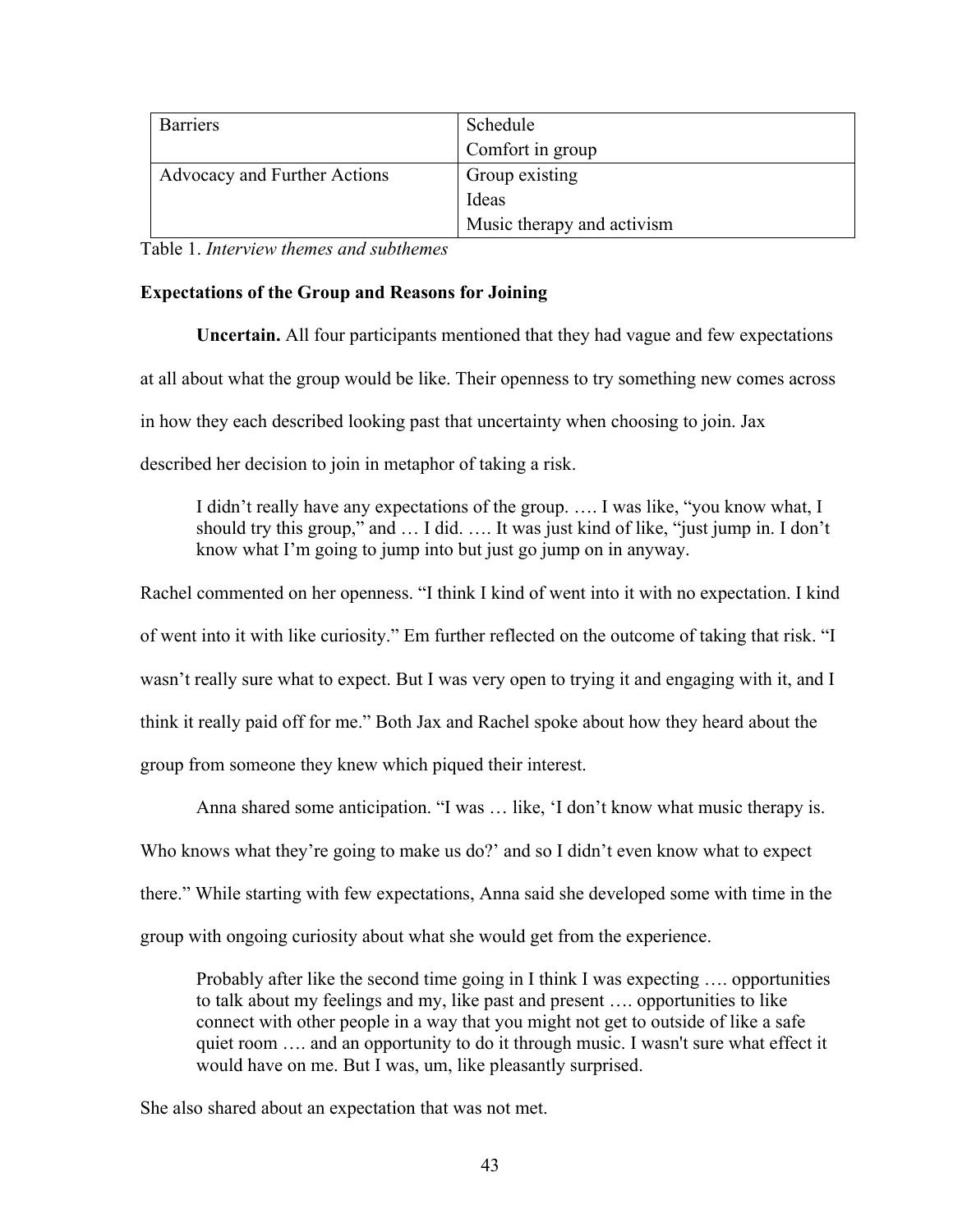I really wanted to go and meet other people on campus. …. I think I was hoping to meet like another woman who identified as a lesbian because I hadn't met a whole lot of those in my previous community. And I don't think anyone there at least said that that's how they identified, which was fine. …. But I met other people, some of whom I'd seen around but hadn't interacted with yet. Um. So I guess I definitely, I got to meet people and then we started saying 'hi' in the hallway. Which was another thing I was hoping for, because I didn't know anybody at the school. So I was hoping to meet people and a little bit of friendship. Still, still friendly with a couple of people. Maybe one, I guess? Well, one or two that were in the group. …. I'd say that most expectations were met, and then any that weren't, weren't all that important. They were just… just "maybes" and "what-ifs," but that's okay.

Em also commented on their uncertain expectations about how group facilitation.

I knew that you [and Kendra] were graduate students, so I kind of wasn't sure. …. But I was like overwhelmed by like how professional and like on top of it… Like if I didn't know you were graduate students, I probably wouldn't have guessed because of like how confident you were in running this group and how well it was done. So I guess my expectations were kind of shifted in that way once I got there. …. I felt like I was in good hands. Like you guys knew what you were doing

**Relationship to music therapy.** Three participants came to the group with an

existing relationship to music therapy, even if that was simply that they had heard of it. Em

shared how they learned about music therapy in their major program.

Music therapy caught my eye because being in special education that's something that's kind of in conversations more using music therapy for students with disabilities. …. So I thought, "you know, maybe this could help me."

Jax and Rachel both shared about what Jax described as a "unique opportunity" to experience

music therapy as music therapy students. Jax said, "I thought I had a unique opportunity. ….

Like, I can receive music therapy as a music therapist. Well, future music therapist." Rachel

shared that this would serve a dual purpose as professional and personal development.

So I was like, "well, this would be like, you know, cool to be on the receiving end of music therapy as well. …. I just thought it would be, might be nice to get the perspective of being a client. You know, kind of like not just help better understand music therapy as a music therapist, but, like, I love music, you know, it's a great tool.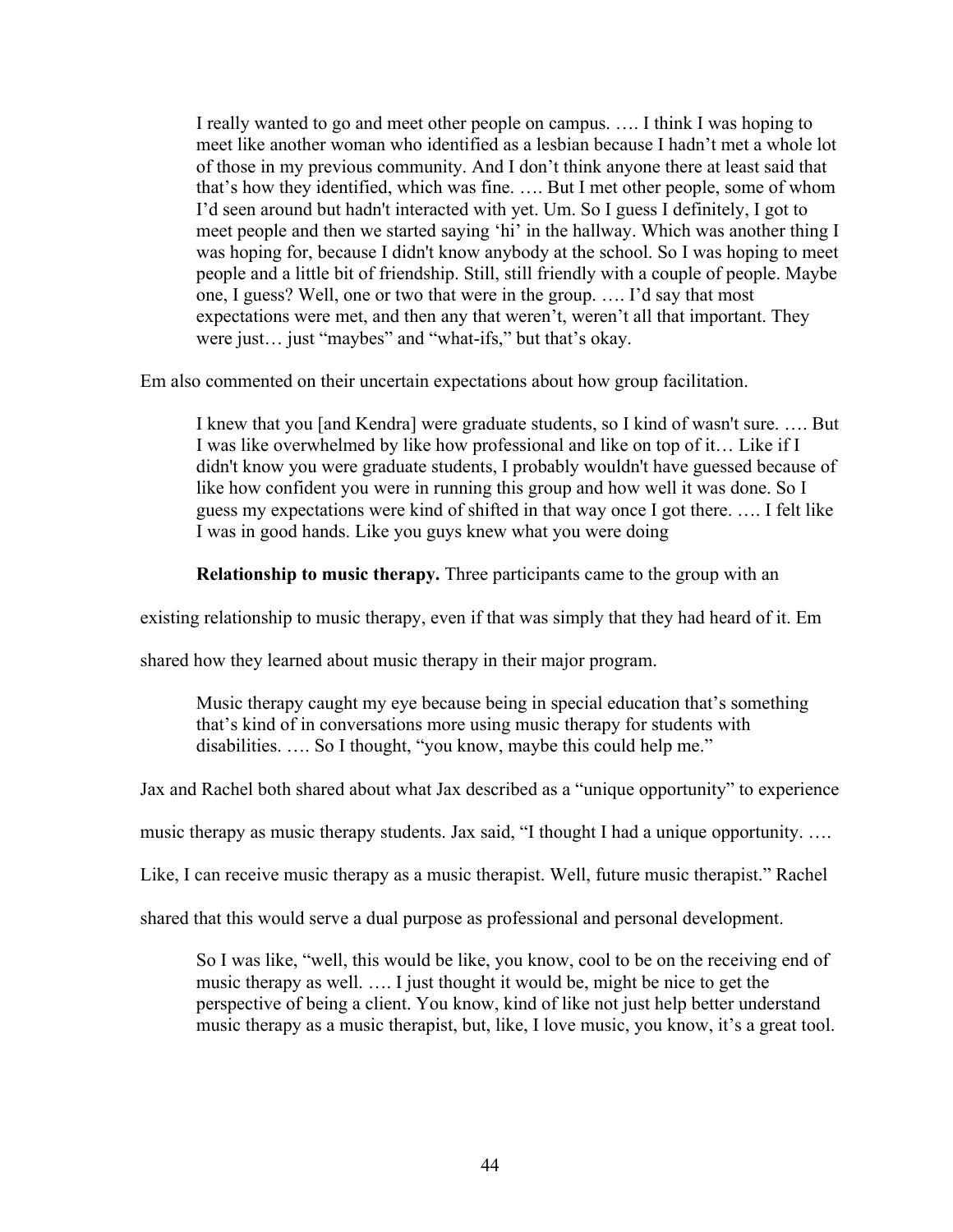**LGBTQ-specific.** All four participants mentioned the appeal of joining an LGBTQ-

specific group in finding and have new experiences of community. Jax, Anna, and Em

particularly mentioned wanting to connect with themselves and others. Jax described the

group as an opportunity specifically to explore self-acceptance.

I was just talking with [a professor] one day about trying to identify as bisexual and become – well, identifying as bisexual – but being more comfortable, trying to be comfortable with that. And [they] had suggested, "hey, you should try this group," and so I just did.

Anna and Em both described their interest in music therapy being increased by the focus of

Myself in Melodies. Anna described this excitement:

I was like, "ah, cool. I can be a part of a music therapy group that's specifically for me. Or for like people like me." So I guess that was a big draw. …. Like, if it had just been a music therapy group like I still might have gone. But definitely knowing that it was specifically oriented for part of the community was amazing.

Em saw Myself in Melodies as a chance to connect with other gender minorities at a time

when they were feeling "isolated."

I guess it kind of drew me because it was LGBT-specific and I felt like I probably would have still checked it out even if it wasn't. But it definitely motivated me even more because I found myself like needing a space to talk about those issues because I am the only trans person in the Special Education Department. …. I was feeling kind of isolated in that, and I wanted a space to talk about those issues.

Similarly, conversations with other gender and sexual minorities appealed to Anna. When

asked about taking group conversations about music and gender, heteronormativity, and

queer censorship into other parts of her life, Anna said:

Those were already things that I really enjoyed having conversations about. And that, I think, was one of the reasons why I was so, why I decided to stay in the group and join it, was because it seemed like a space that I would get to have those conversations with people that actually cared.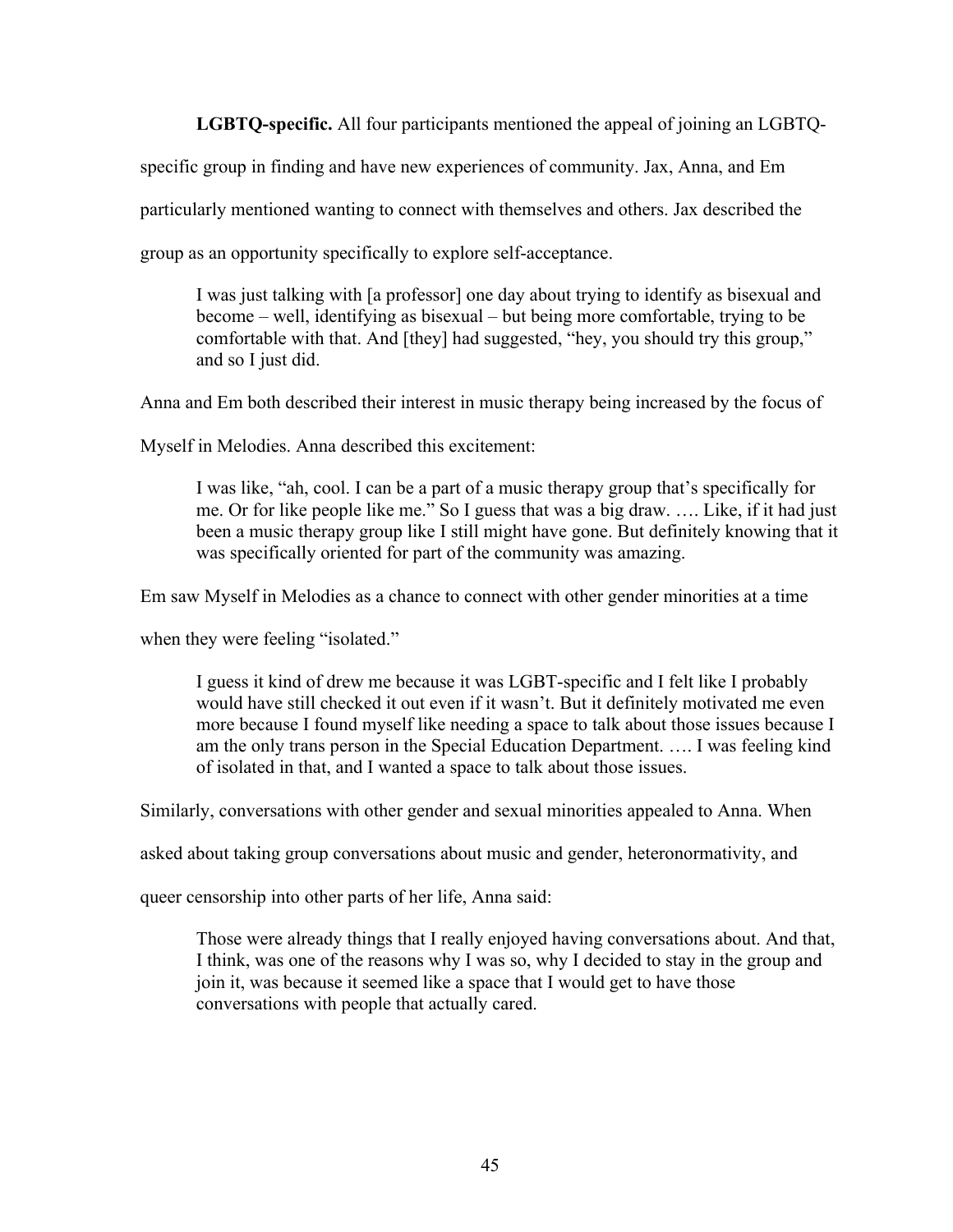For Anna and Rachel joining Myself in Melodies meant exploring new opportunities.

Anna pointed out the contrast of coming to Appalachian State University from the

community in which she grew up.

I had just moved and was not and still am not out to my family and lived in like a very like conservative community. And it was so like repressive. And it was just so cool to like see like advertising for like just positive associations with the LGBT community. And so that's really what drew me in. …. It was just really encouraging to move to campus and find a space that was like accepting of my ideas and beliefs.

Rachel shared her limited engagement with LGBTQ-spaces and people and seeing an

opportunity to learn more.

I personally don't really feel super connected with like the LGBT community. Like I have never really done anything with the community. Like I don't even have that many like friends who are a part of that community. So I thought, you know, it might be nice to kind of check it out, see what it's about. .... I guess one of my expectations coming in – even though I was just like, curious – was just like, I was like, hoping to just learn more about like other people's perspectives on like, regarding, you know, the LGBT community, and maybe just learning a little bit more about it in general. And I think I did. …. Being in the group longer would have probably, I would have learned more.

#### **Group Environment**

Participants described a variety components that related back to the group

environment. These included cohesion with time, appreciating commonalities and

differences, atmosphere, and size.

**Cohesion with time.** Participants commented on ways in which the group dynamic

shifted over time and what factors contributed to changes. Anna described the process of

group formation through making musical mistakes and reflective discussions.

I remember being so shy, and everyone was so shy. … I don't know exactly when all that changed. But I think even just making mistakes, and the fact that we just kept going and sometimes it made what we were doing cooler. …. I'd say that was the biggest thing: seeing that it was okay to try something and have it not work out. I think also like being… We were asked a lot of introspective questions. And being forced to *stop* and actually think about what we were doing, or had just done, or some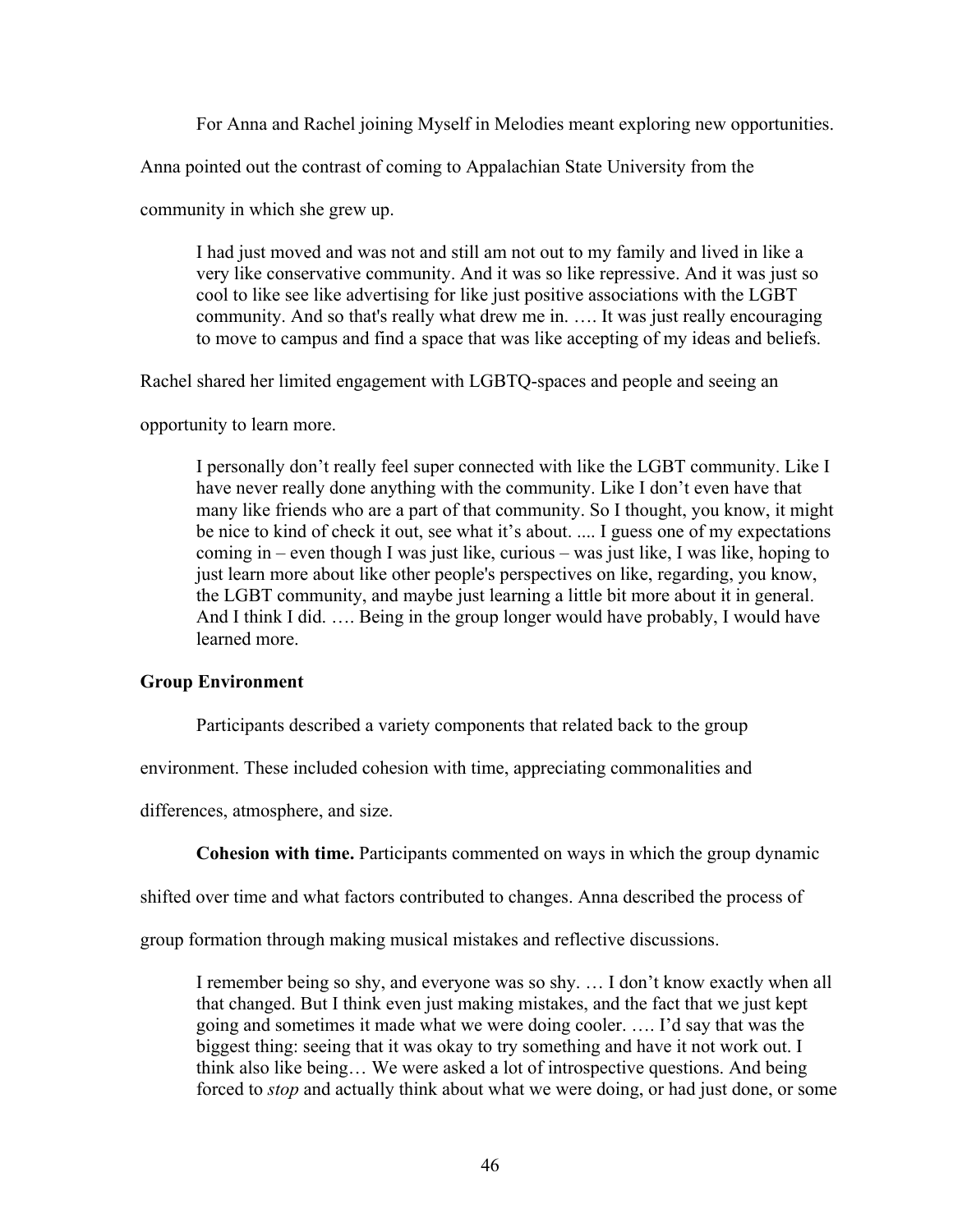sort of assumption that we had. And then, you know, usually voicing that for the group helped …. I guess bring some of like everybody's personal barriers down over time.

Anna spoke of the need to make meaning out of being in Myself in Melodies with other

participants.

I think at first [Myself in Melodies] was this group of people who came together and didn't, no one knew each other that well. …. I felt like we were all like squashed into the same room and were like, "okay we have to make some sort of sense out of this." Um. And then I think as time went on, there was a group dynamic that established itself. …. I think towards the end of it even like us group members began to have like ideas of our own and preferences about maybe what we wanted to do next week. Which was fun, because I had, a few months ago, had no idea what I was walking into.

Jax found the group cohesion also reinforced an existing relationship with another group

member.

I definitely felt like as a group, me and the other team members, and even like us and you and Kendra, like just kind of became like closer, and like really got to know each other in that space. …. There was someone in the group that like we really have been connected for a while. But just being in the group really, I think, brought us closer together. And they ended up becoming like a really huge part of who, or not who, but a big part of me being able to accept who I am. So I think that connection grew even deeper through the group.

Em mentioned differences in the group that shifted with time. "I think, when I was

there at least, everybody else was a [music] major. So like they kind of knew like what this

was about and were comfortable with it – like I became pretty comfortable with it too."

When asked how she had noticed the group changing over time, Rachel said she "got to

know the group better and it became more comfortable for me personally." She also noted

that by the time the group dynamic had developed, it was the end of the semester.

It felt short, like it felt like when it actually ended, like it felt like it was short, you know? Because there was quite a few times where we didn't meet because like the other … people weren't there, or whatever the case was. …. Like once we finally get this like group cohesion going and as you like, feel like really comfortable in it, it's just like, "mehr, well, this is the end."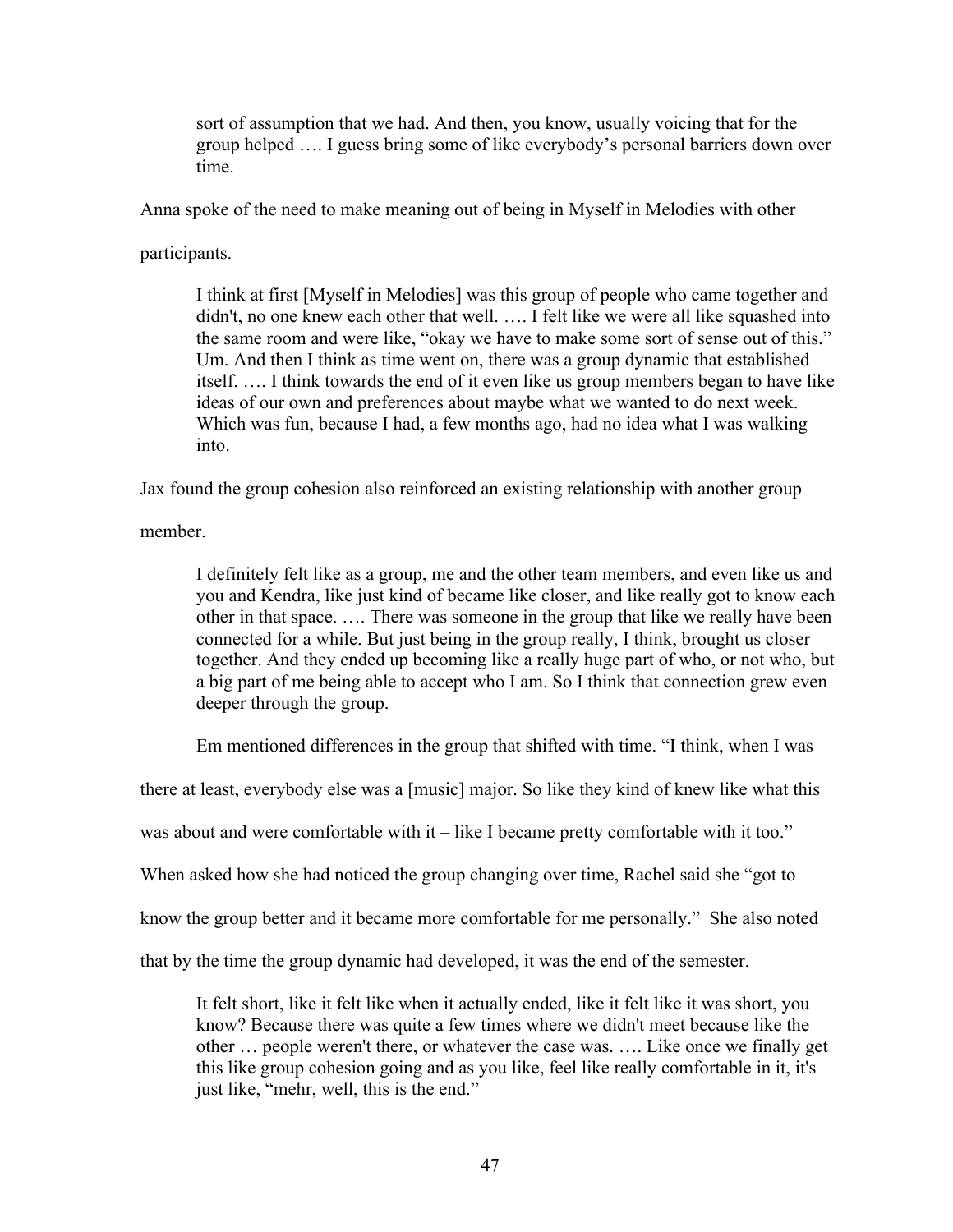# **Appreciating commonalities and differences.** Jax and Em pointed out how group

members "supported" one another across different experiences and identities. Jax highlighted

the ways in which support was given.

I noticed we were each going through something different, but we supported each other. Whether that was musically or verbally or just eye contact and nodding. It was neat to be supported, like that. …. just being able to support each other better and further and deeper.

Em commented on finding benefit in listening to other's stories that differed from theirs.

It was helpful for me to hear other people's experiences as well as share my own and kind of um, even though other people identified differently within the community than I did, we could find commonalities and differences within experiences and identities. And I thought that was really valuable.

**Atmosphere.** Both Rachel and Anna commented on the environment of the group

and how it contrasted other parts of their lives. Rachel shared that the group setting gave her

a chance to slow the pace of her day.

I remember that semester being particularly hectic. …. So it was nice to kinda like settle down and connect with myself and with others on a deeper level and just take time to be in group. …. Like the vibe of the room with like sitting on the floor, pillows on the floor, and like the lamps. It just, you know, the aesthetic of it as well just kind of created this – I wouldn't really say necessarily like relaxing, because some of the things that we did, you know, we were like pretty involved with doing things. …. It was just a nice space to go to.

Anna reflected on the contrast of her busy days to the atmosphere of the group requiring a

change in energy.

I remember walking in and being very frazzled from the day and would almost be shocked at first, like with the quiet 'cause it was so, it was such a change. It was like a 180 change. But I think being able to just sit down and breathe was… I had to practice a little bit first, \*chuckling\* but definitely came more naturally as time went on. So that was another thing I had to work on being in the group.

Anna shared about the impact of the group atmosphere on her and reflected that she could let

her thoughts and feelings be present in the group space.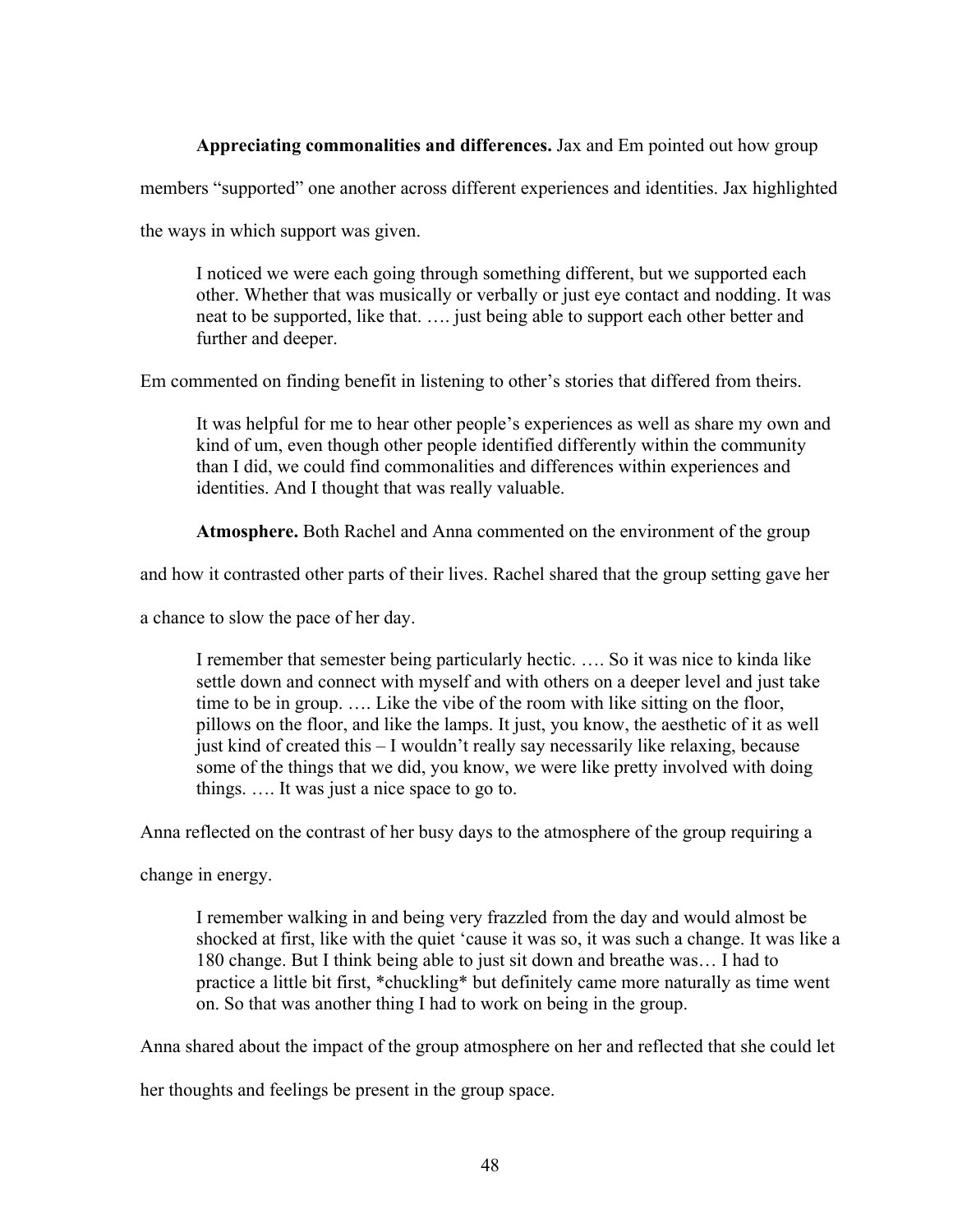I think the experience itself was like very calming, I would say. Because I just always remember walking into the room. And even if it was a little bit late, like it was okay. And \*chuckles\* it was just like the lights were kind of down. It was like we could all just sit and speak quietly and talk or not talk. .... It was okay, which was nice. To just be able to go there and …. express whatever mood I was in. …. It was nice just to go somewhere that I could just sort of breathe but also like say anything that was on my mind and it was okay.

**Size.** Both Anna and Em preferred the small group size. However, both qualified their answers. Anna implied perhaps wishing for a larger group at one point. "I think we had like [a small number of] people which ended up being really nice." Em commented on the lack of awareness about the group on campus, and their benefit from that. "It did feel like nobody really knew about it. Which was kind of a good thing for me because I kind of prefer the smaller group."

### **Role of Music**

Participants mentioned a variety of experiences from the group that stood out to them for various reasons. The most commented upon were improvisation; song discussion of Angel Haze's "Same Love (Freestyle)" (ZIONOLOGY) a reinvention of Macklemore and Ryan Lewis' "Same Love" (Macklemore & Lewis, 2012), an experience described in Bain et al. (2016); and music and drawing experiences. The subthemes of the role of music are connection and improvisation as these were explored most fully by participants.

**Connection.** Em and Rachel both commented upon the impact of musical experiences to engage group members and build comfort. Em noticed the way interacting through music broadly as "a more open environment because" it allowed people to share more easily than in "talk group therapy."

Like the music aspect of it and the art and the dance and everything, is kind of has an ice-breaker effect. Um. And I think it made – at least for me and I could kind of see it in other people – it feel like a very joyful and open um experience. I, there's just a lot of, it just felt very safe and open.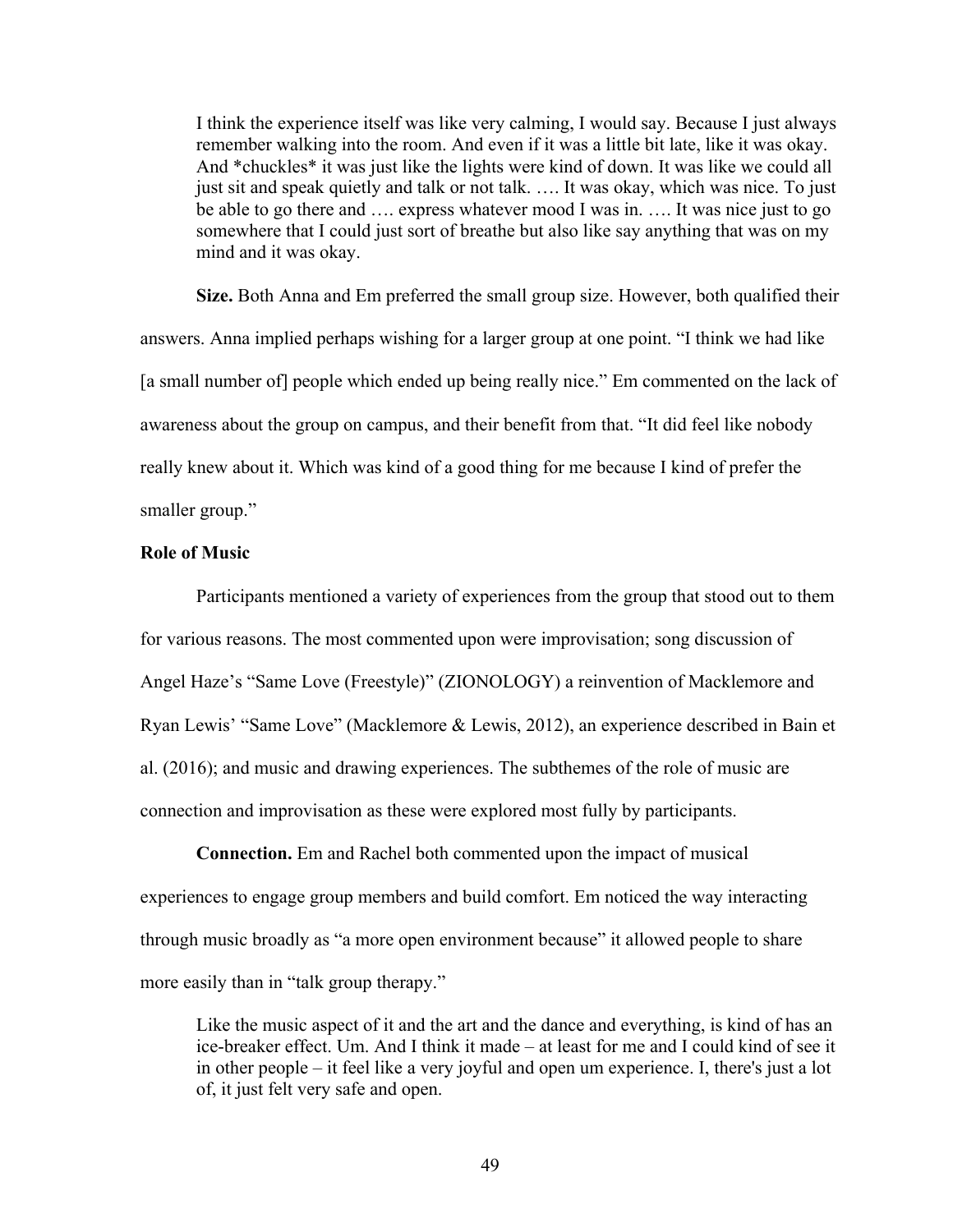Rachel similarly gave an example of beat-making as a reason to work together.

I think that sometimes the group was like very quiet. Certain activities that we did were more, would engage each other more. Like I think one time we did like beatmaking. .... and that was nice in like building cohesion within the group. …. It's like, something like that we're physically doing together. .... You know, like something tangible that we're doing together versus just like talking, sharing. …. I thought that was a nice way to kind of connect with the other group members.

**Improvisation.** Improvisation came up briefly for some participants in describing

what happened in the group. Jax recalled "a lot of active music-making – improv." Anna and

Rachel commented on the quality of those experiences. Anna said, "We did vocal improv. I

remember that. And that was almost magical. It was so freeing." Rachel described how

improvising with other group members brought new experiences and facilitated closeness in

the group.

There's like two [improvisations] that we did that like have stuck out to me since then. One of them, I think was like a vocal improv that you had us laying on the floor. That was, that was awesome. That, I just like, I had never experienced anything like that before. So. Just was powerful, in like a whole deeper kind of way. And then there was another improv where we were all kind of like in this funk, I want to say. I mean, I can't speak for everyone else but it just kind of felt like that. And we did this improvisation. And I remember I like jumped onto piano and had this, like this way deep moment in the improv and then like the group ended, or it was like time to go. But like we were all like not wanting to go. …. It just felt like really unfinished, I guess. Yeah, but those two improvs particularly like I felt really connected with everyone in the group.

Anna also reflected on the inspiration she experienced from how others participated.

It was very… I don't know, I guess like impromptu collaboration. I think that helped. And it was fun like watching people like choosing what they chose to sing. They were ideas I might not have had or... So I would watch and think, "wow, that's cool, like something in their personality made them think to come in on like a low, minor riff," or like something I wouldn't have thought to do. …. So just watch them and be like, "oh, cool. Okay, cool. I wouldn't have thought to do that." And then that would, then I'd try to do it or do something similar, or be like let me do something I never did before. And I'm sure they must have felt at least part of the same way about me. So I think we probably all encouraged each other to try new things.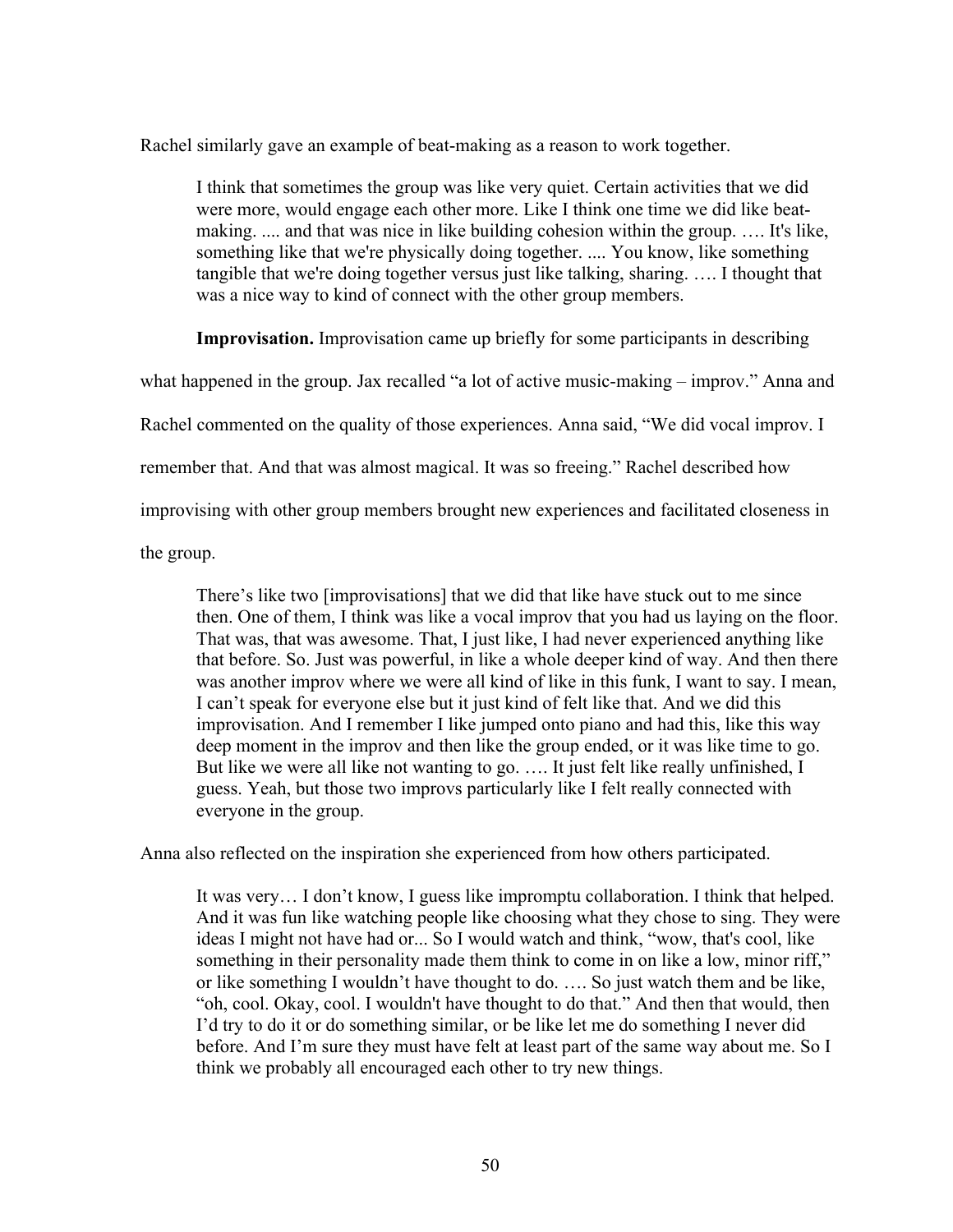# **Participation**

Interviewees identified ways in which they participated through different kinds of experiences (i.e., song discussion, drawing to music), ways of engaging in the group such as speaking and listening, and energy they brought to the group. They discussed participation as appreciation for the variety in sessions, give and take with other group members, and making adjustments to how they participated.

**Variety.** Participants expressed enjoyment of a variety of experiences and ways to engage in the group. Em and Anna both expressed excitement about novelty. Em described the increase in different experiences offered.

Like first it was more  $-i$  f my memory serves me correctly  $-i$ , making music and talking. And later on uh we brought in like, uh, art, and I think we did some dance, and the, um, those word cards. …. Those different things coming in and I appreciated that growth and coming to group and "oh," like, "we're going to do a new thing today." That was exciting.

Anna found the instrument variety exciting. "I was so fascinated every day when I walked in and there were new instruments and I was like, 'Wow!'"

Participants also observed that they could participate in different ways. Anna observed that "my role did change every session" and that "I liked being part of a group. But like, there weren't necessarily some of the social expectations that there would be in other groups. Like if I just wanted to sit back and listen that was okay." Jax said the way she wanted to participate changed from week to week.

I kind of liked the variety [of ways to participate]. Because some days I was more talkative than others. So some days I wanted to talk more than others. Some days I just needed to listen. Some I needed to listen to a song parody. Others I needed to improv what I didn't even know I needed to improv. So I just, yeah, the variety was just – Ah! And drawing, the art! …. I liked having a little mix of it all.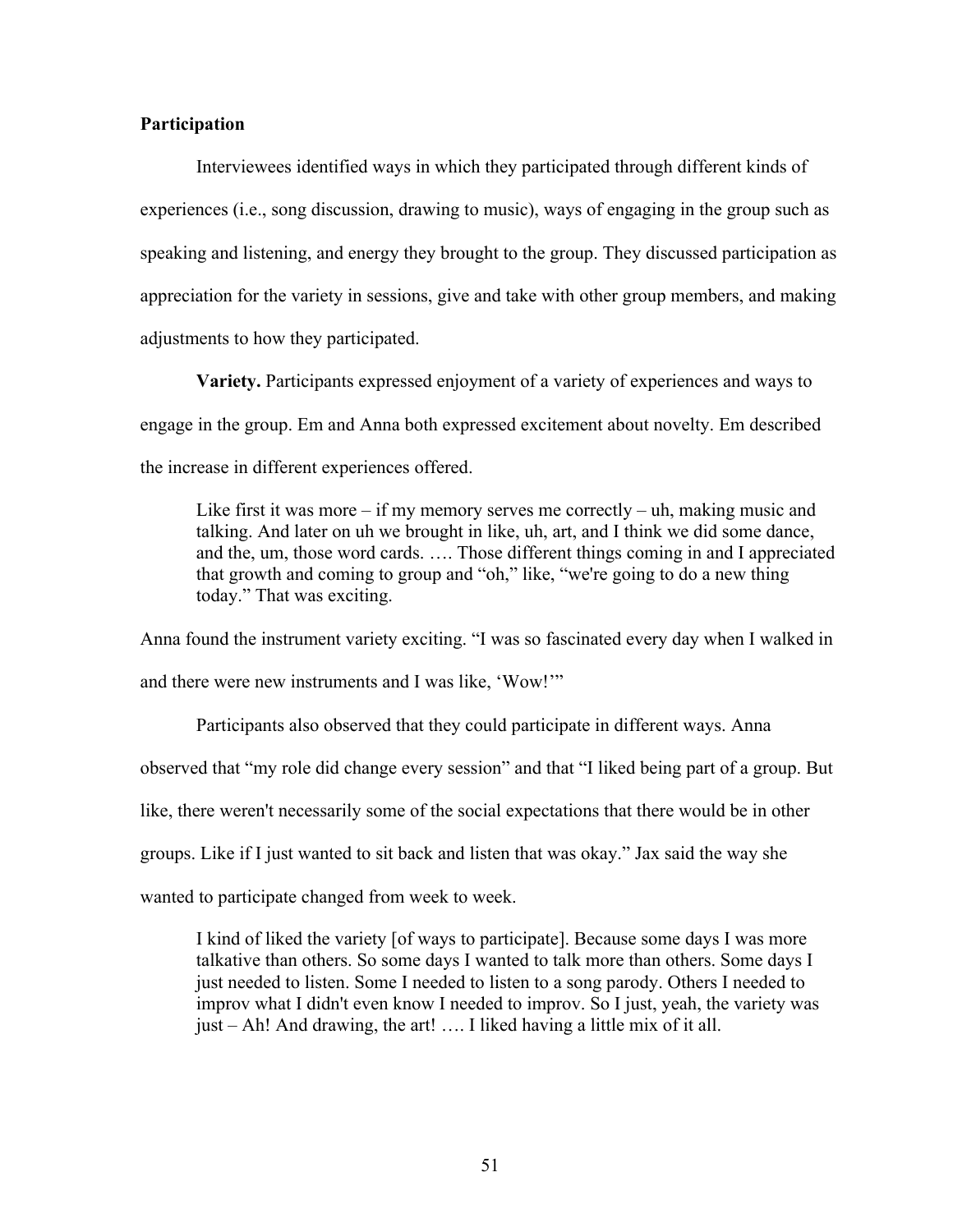Jax also described the value of being a participant, in contrast to having many responsibilities

outside of the group.

I don't think I really had like much of a role other than the participant and that was a good role for me to be in. …. Versus, you know, being a leader in so many different areas of my life. It was nice to just sit back and be like, "I'm going to take all this in." …. Whether I was listening to other people, or saying what I had to say, or just playing what I needed to.

Anna observed that she preferred to feel connected to the group in how she participated.

I think I was probably happiest with myself on days that I was more extroverted and had more energy and was able to throw ideas out there and improvise and build on other people's ideas. Those are probably my favorite days when I just felt very like connected with myself. It was like, "yeah, let's do this. Let's do that." So yeah, those are probably my favorite times.

**Give and take.** Participants shared their awareness of the ways in which other's

participation impacted them. Jax found community through mutual sharing. "I think the

group really allowed me a space to be heard and hear others. …. It was a unique space to feel

like you're not alone." Anna also enjoyed this give and take. "I remember having a lot of

interesting discussion, too, that you guys facilitated. … I remember sharing and enjoying

listening to other people share." Rachel reflected upon how this occurred in music.

It was just a nice space to go to. …. It just felt, you know, or I felt supported and …. Heard …. While also listening at the same time. …. Like in the music. Like, it's like you go to this like really deep place. And I just, I kind of just imagine like this cycle of like listening but also speaking. It's like listening to others speak and then all speaking and being heard. You know, this cycle. …. Musical speaking.

Anna spoke to how others inspired her participation.

I thought it was fun to watch because I would pick up and instrument, and I would have an idea of how to play it. And it wasn't wrong or right. But then someone else would pick it up and they'd do it completely differently from how you ever would have thought of it. .... I observed the other group members a lot. \*Chuckles\* And like took a lot of my cues from them.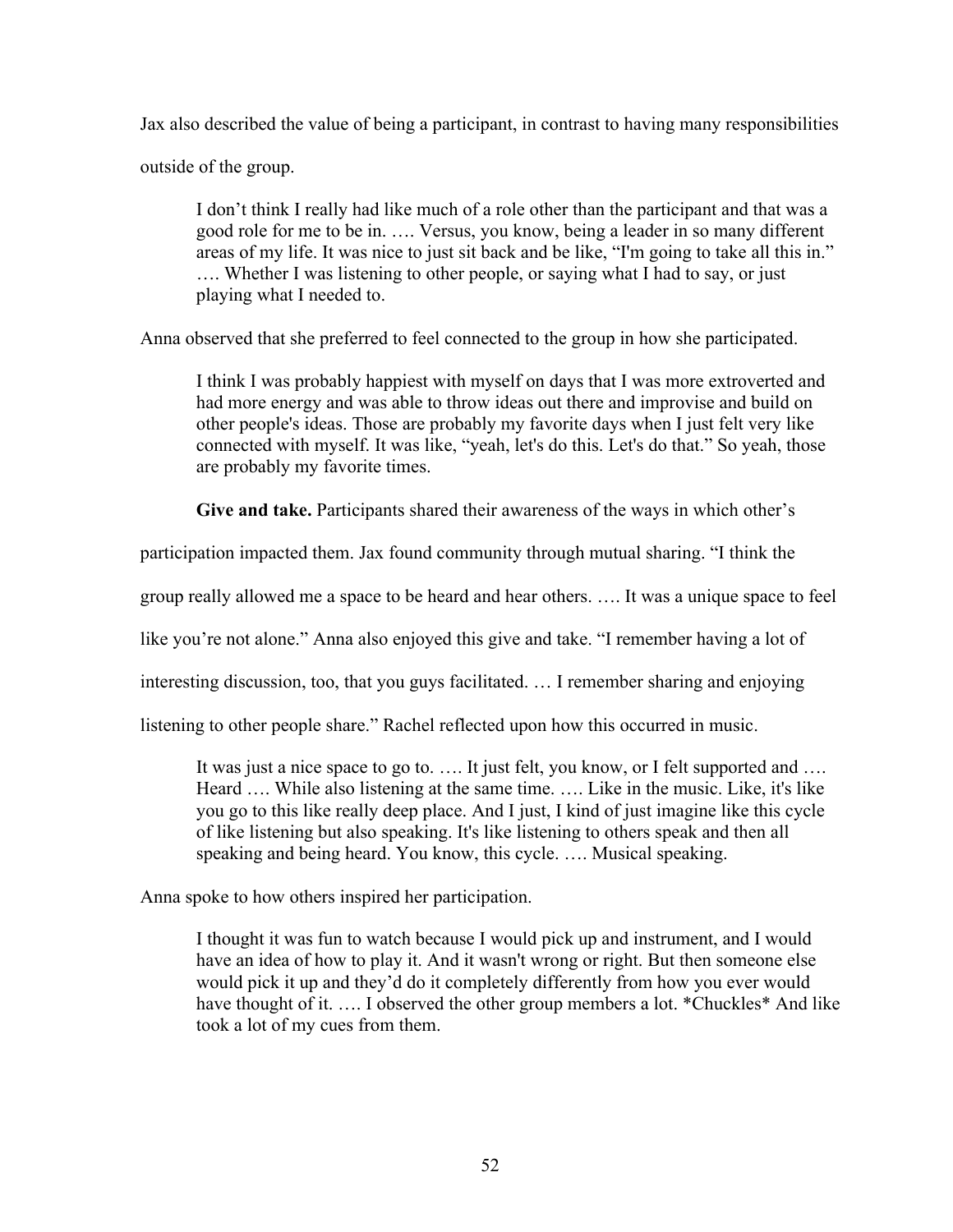Em commented upon how the group dynamic compared to another therapy group.

"Participation seemed more like equal. …. We all kind of collaborated and listened to each

other pretty well I would say." Rachel and Anna also commented on the balance of sharing

and listening. Rachel shared:

I would say I was pretty present with the group. You know, participating when – or like, you know – having a little bit of leadership as far as participation goes if everyone else has been quiet. Or like, you know, I was… I remember trying to like be aware of if other people were quiet but they wanted to talk like trying to let them .... like have that space, so that they could engage."

Anna described letting go of some sense of responsibility and embracing collaboration.

It was kind of a small group. So sometimes I would feel bad if I wasn't talking 'cause I was like, "oh my god. It's quiet." Um, but I think towards the end, I kind of got over that and was like, "I'm okay with just sitting back and I think they're okay with that too." So that was really, really nice and really freeing. …. I felt like there was a balance where everyone in the group let everyone have a turn in making decisions. Which was nice because I sometimes worry like, "oh, I'm making too many decisions. I need other people to step up." But I think there was a good balance there. …. And as far as I remember it was very equal and open in letting whoever wanted to share, share.

Anna in particular described novelty aspects of group therapy interactions, such as

having other group members reply to her and collaborating with them. Anna shared that "it

was kind of a weird feeling to go in and have other people, other than just the therapist, like

listening to you and responding to you." Anna also mentioned how being in a group required

compromise. During experiences such as group songwriting,

There was a choice we made, had to make, like others would have a completely different preference or… So that would throw me sometimes, 'cause you're like, "obviously, this is the right choice." …. It was so funny. I had to like just let go of perfectionism because we'd be like, "What do we think goes here?: And someone would say something and I'd be like, "It's not good. We could have done better, guys." \*Laughing\* I had to get over that. I had to just get over it.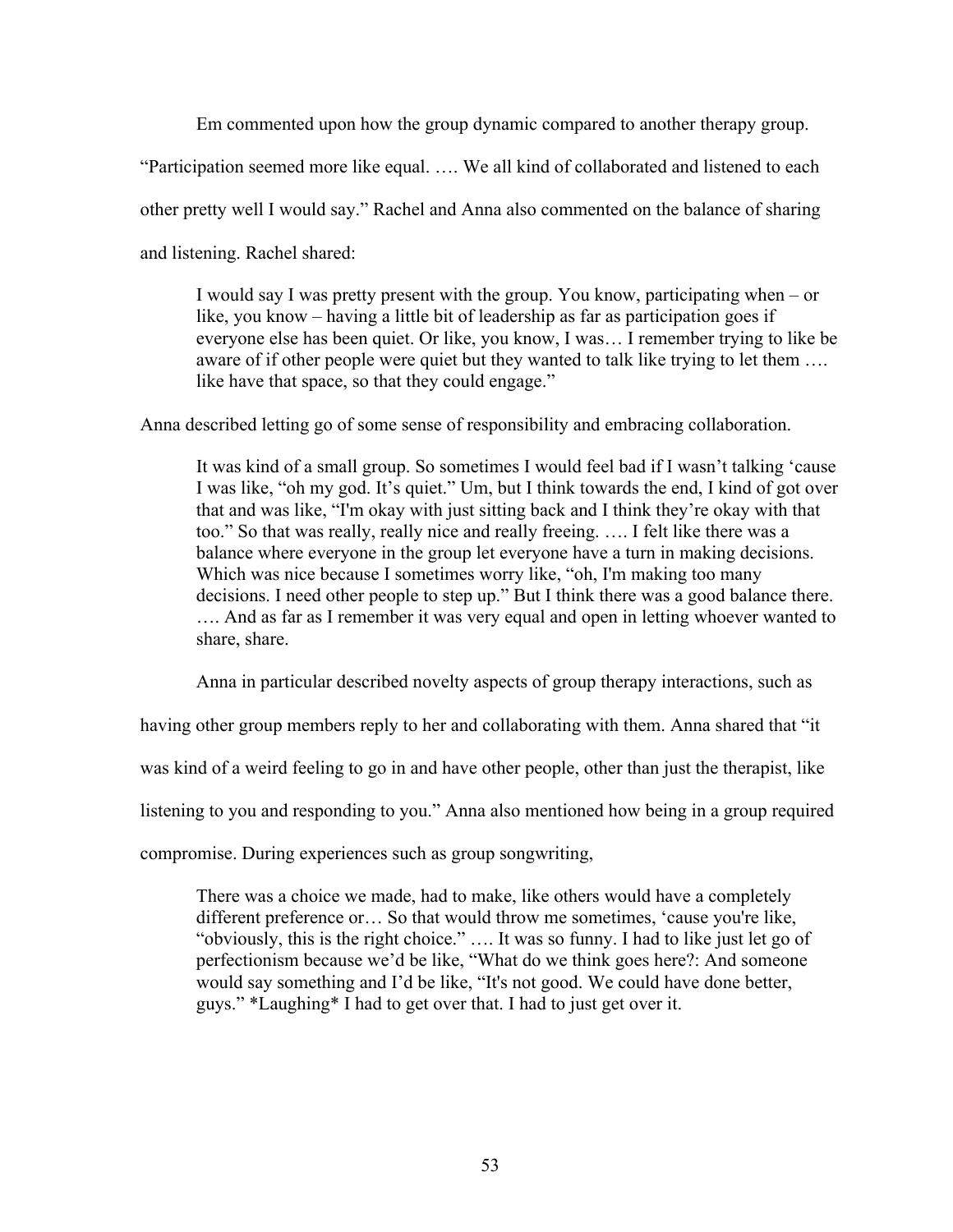# **Benefits**

Participants identified ways in which the benefitted from being members of Myself in Melodies. They observed that through the group they experienced personal growth, gained new actions and tools, and increased professional resources. These benefits mark the expansion of group participation to other aspects of participants' lives.

**Personal growth.** Anna, Jax, and Em shared about the personal growth they experienced through participating in the group. Each identified different ways in which they changed within the categories of relating to others, sense of self, and decreasing anxiety. Anna in particular shared about how the group impacted her listening skills and broadened her worldview. Anna noticed the way she listened changed and how she used that to learn from another group member.

I remember like definitely trying to be a good listener to others who were speaking because it's so ingrained in me as someone is speaking to be like thinking of something to reply with. …. So I remember kind of learning just to listen, which was nice, and definitely helpful and valuable. …. There was one member of the group who, you know, talked a lot about their gender. And that was like very new for me. And it was gain just like sitting and listening and not trying to respond and just .... listen. And let their worldview sort of, you know, intersect with mine. And I had to make some adjustments – but it wasn't, it wasn't a bad thing. It was just new.

Anna and Jax spoke to how the group impacted furthering their senses of self. Anna

mentioned increased confidence in speaking up for social justice through finding a

likeminded community.

I think that probably helped me with confidence, as far as interacting outside of the group. …. Just becoming bolder about… bolder about, you know, literal human rights. …. I'd say [the group] helped me be more confident in a place that I wanted to be, but hadn't been.

Jax found the group helpful with self-acceptance.

I think with – well especially with where I was in my journey through accepting who I am and, you know, identifying as bisexual – it was a really good group to be a part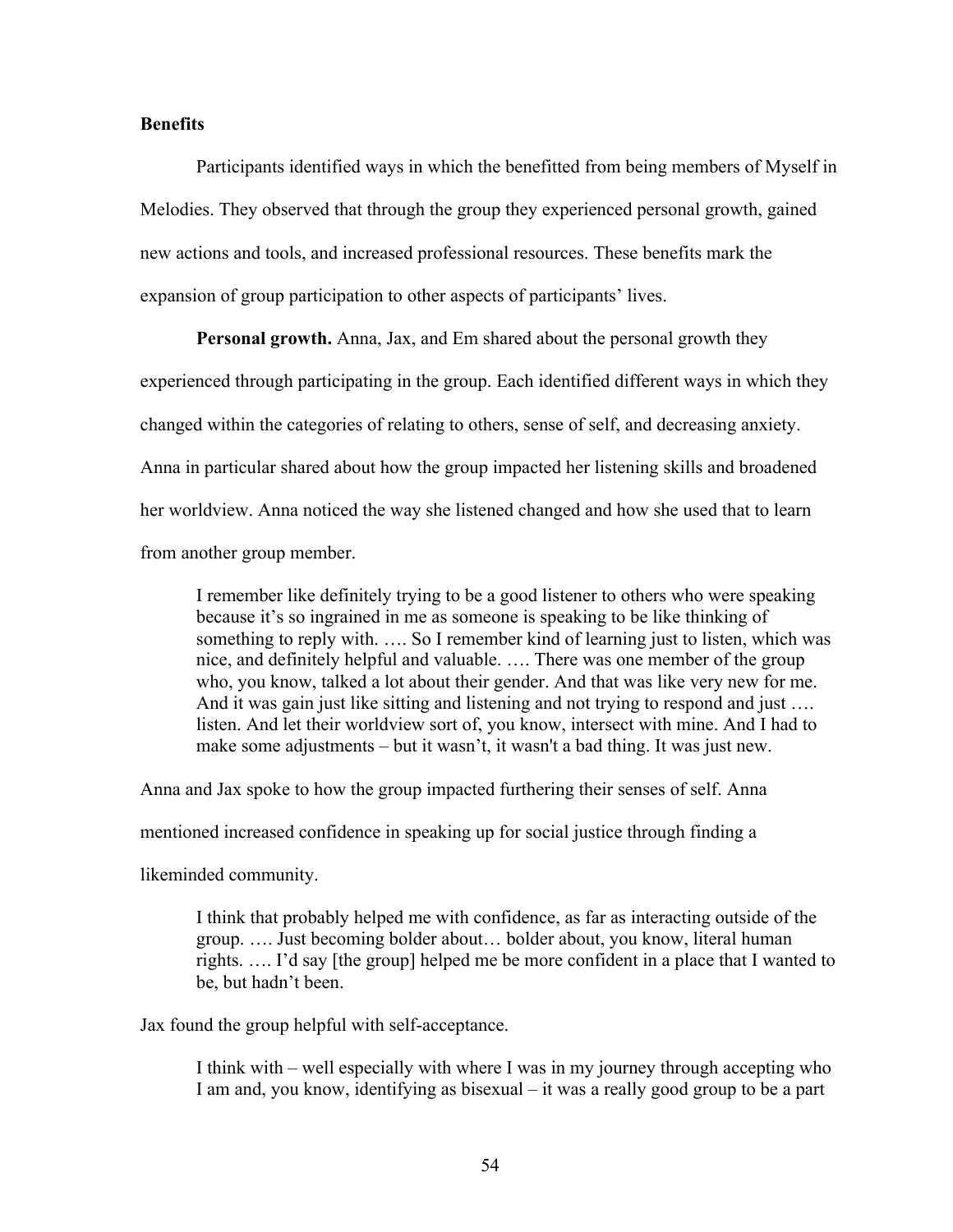of. …. I was hoping to be more comfortable in who I am. And I think I, being in the group really helped me along with a lot of other things: individual therapy and just time.

Em shared that the group had a "calming" effect on their anxiety.

I actually didn't even expect it to be as powerful as it was for me. …. It was just so relaxing on like a body-level, it almost felt like I had just like gone swimming, or taken a bath, or like something like that that's just like very physically relaxing. And for me, my anxiety manifests in a very physical way. …. That's been a lifelong thing for me. …. So I think it really both mentally and physically – and of course those things aren't entirely separate, they're intertwined – is really good. …. So it was a really interesting way to process, you know, emotions, thoughts and feelings, and all that stuff. And I found it really helpful.

Em also noted that being "silly" was part of the process. "You kind of have to release some

inhibitions to do these things that you don't do every day to kind of reap the benefits.

**New actions and tools**. Jax and Em talked about more tangible actions and tools that

they got from being in the group. Jax described using one of the song discussions from the

group to have conversations with friends about her sexual identity.

I still listen to [the song parody "Same Love (Freestyle)" by Angel Haze] every now and then. …. I ended up reaching out to like the LGBTQ Center and kind of like making friends there. And talking to my, my other friends who did not identify as part of the LGBT Center, just about like, "Oh, hey, we listened to this song in like this thing that I'm a part of," and like, 'Can I listen to it with you?' and like, "Tell me what you think." .... And just kind of like opening up these conversations and most of those were with friend that I had told about my sexuality and they're like, 'Oh, this is cool,' like, 'Wow!' And so that was neat, just being able to like... I don't know. I guess it normalized it a lot. I was like, "Hey, here's a song" and then it's like, "Okay, let me go show my friends like the song." …. Yeah, it normalized my identity. …. That like, this is just a thing.

Em shared that they have continued to set intentions with word cards, inspired by an

experience using value cards from acceptance and commitment therapy (Miller, C'de Baca,

Matthews, & Wilbourne, 2001).

We kind of like chose intentions or set intentions, and I found that to be a really interesting concept that I think was really beneficial for me. …. That kind of like thinking and practice is something that I carry over from Myself in Melodies.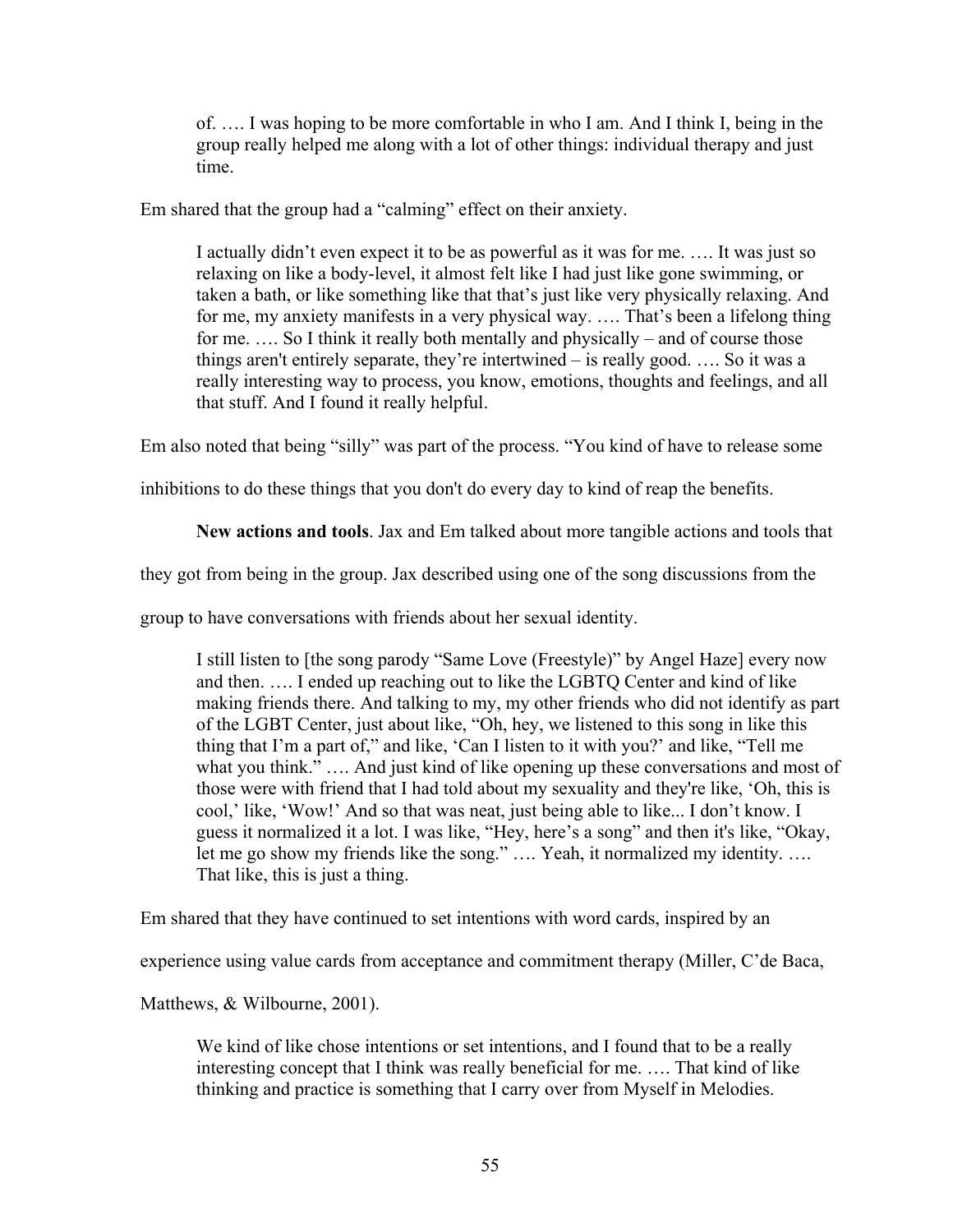Em also pointed out an aspect of the group that was a "continuation" of other aspects of their life rather than a new component. When asked if they had conversations outside of the group about music and gender, heteronormativity, and queer censorship, Em reflected that this was already a part of their life.

A lot of these issues [music and gender, heteronormativity, and queer censorship] are things that have been on my mind and things that I've been talking about with other people even before group. But I did appreciate not only that the members of the group were LGBT or questioning but that that was intentionally part of the group. …. It was a reflection and a continuation of those thoughts and experiences.

**Professional development.** Rachel and Em both commented on new ideas for work in their disciplines from participating in the group. In response to being asked about if she had conversations outside of the group about music and gender, heteronormativity, and queer censorship, Rachel expressed her thoughts about how those conversations in the group inspired her to think about her music therapy practice. "I [was] like, 'Wow.' You know, it just like gave us something, another level to think about as far as like possible work that we could do." Em commented on how they would use their experience in the group in their future profession and connected that to a way in which the group would have an ongoing impact.

I guess part of the reason I was drawn to the group was because I was interested in the concept of music therapy and um the use it could have for the students I work with. …. I, uh, can take elements of that practice and implement it with my students. And just use the therapeutic benefit of music and the other elements we used to hopefully have the same effects that it had on me of being very physically and mentally relaxing and helpful with processing things. And maybe other benefits that I didn't have that other people, the students that I work with, might have. So I guess that, in that way, it might in the future, as I go into my profession affect social change and individual lives of my students.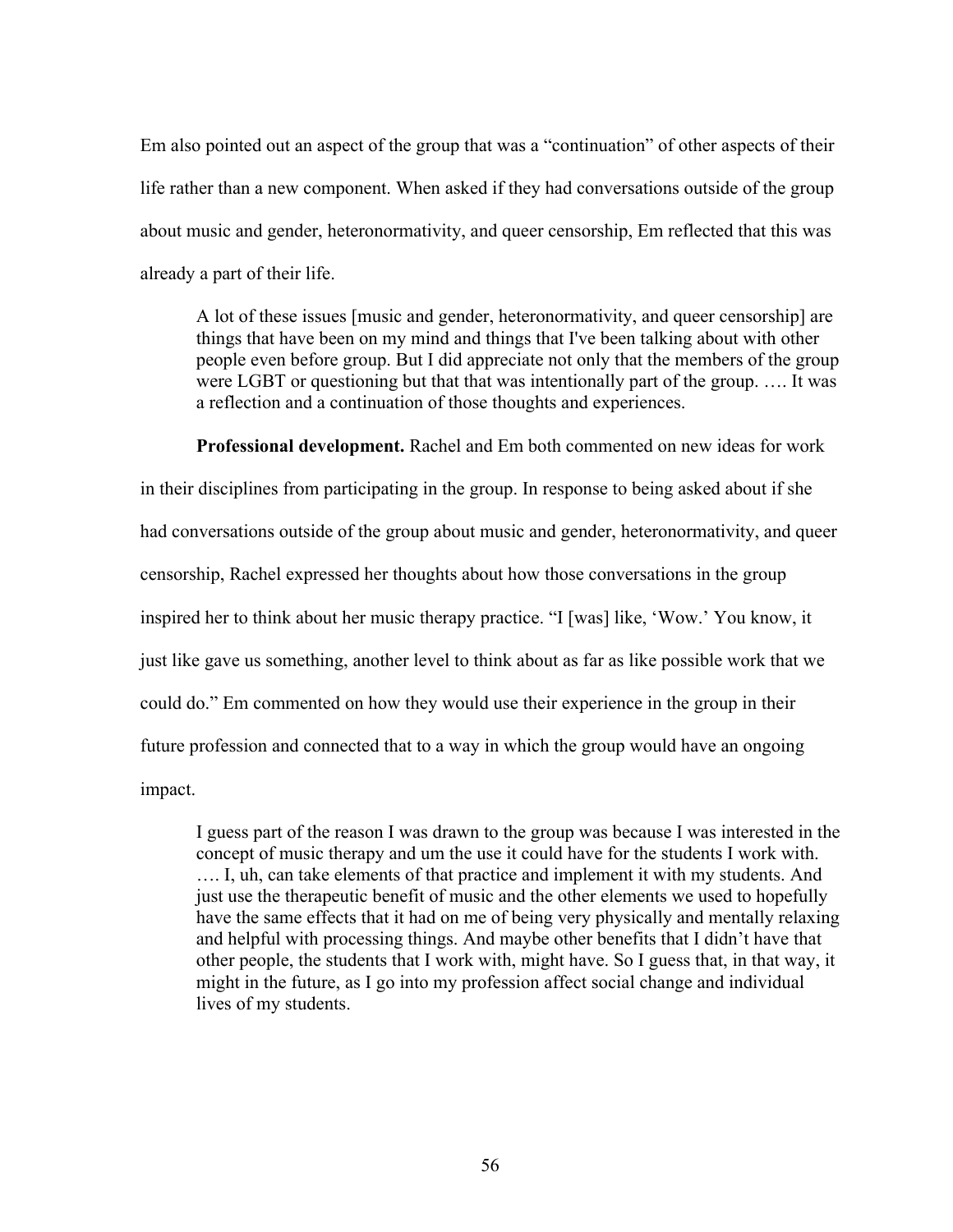# **Barriers**

When asked about barriers to their participation in the group, participants mentioned two major components: schedule-related barriers and comfort in the group. In some cases barriers were addressed or resolved. Rachel managed timing difficulties by speaking with the facilitators. In the subtheme of comfort in the group, both Anna and Jax cited their own adjustment as an alleviation of those barriers.

**Schedule.** The most common barrier across the participants was conflicts with the time the group was offered. Jax and Rachel both had school obligations directly before the group. Jax chose not to bring up a shift in time that would have made getting to the group feeling less rushed so as to avoid inconveniencing other group members.

I think one [barrier] for me personally is I had practicum right before the group. …. I was just in the space like, "Ah," like, "That was a lot. I'm now tired." And then like thinking about like notes for the clients, or like, "I got to write this down." And also, like the time of like, "We got to get from point A to point B so we can make it here on time." …. I mean, I guess I could have been, like, "Hey, can we move it back 15 minutes?" but …. then it would have had to go through everybody else and would have been a hassle.

Rachel, however, found that her schedule conflict resolved.

I remember at the beginning we had our practicum, and we were like, kind of like racing. …. We would end our practicum like kind of later in the evening, and then we would like race over to try to get to group. But the second that we said that you guys adjusted, which was really nice.

Em cited timing and schedule as the reason they stopped attending the group. "My

schedule changes were a logistical barrier." During the interview, Em also apologized for not

communicating more when they stopped attending the group.

It was just a really tough time and things just happened and that's just how the cookie crumbled. But in retrospect I would have been more... I would have communicated more about what was happening because that was probably disconcerting for you.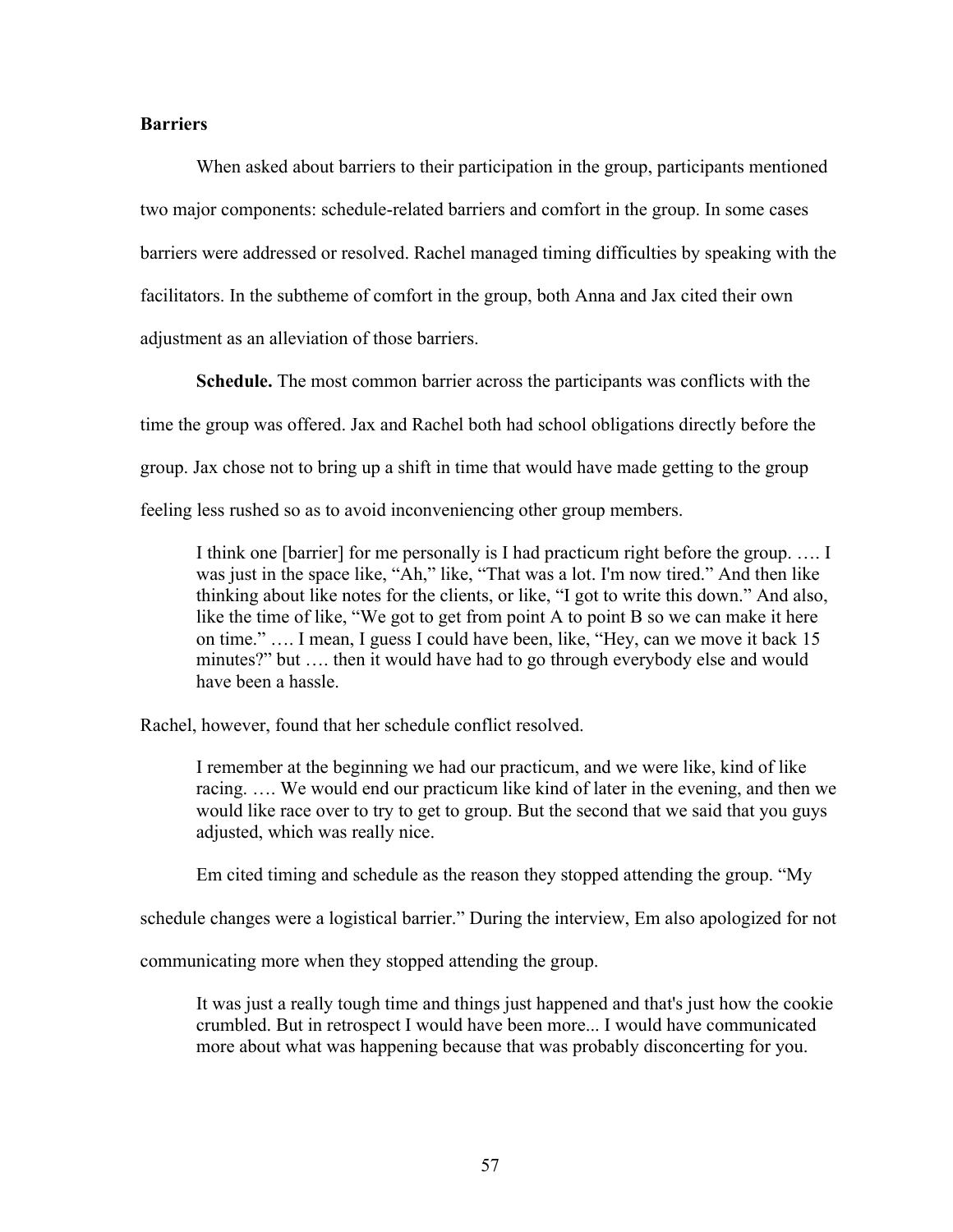I noted in my reflexive journal how hearing from Em about the reason they stopped attending allowed for closure that I had not yet experienced. "It was nice to have closure with this

client. Which I didn't expect to be an outcome for me. I hadn't thought about the potential

for closure through doing these interviews."

**Comfort in group.** Anna and Jax also mentioned their comfort in the group being a

barrier due to a variety of factors such as facilitation style, working with other group

members, and self-acceptance. They both mentioned how those barriers lessened. Anna was

not used to the facilitation style.

It was new sometimes how reflective you guys were to me. Like I would say something, and then …. You'd just be like, 'yeah, it sounds like…' \*Chuckles\* And I was like, "I need to know!" Which isn't healthy, you know, and I certainly recognize now. But at the time I was like, "just tell me if I'm wrong!" And you guys were like, "hm, interesting perspective." \*Chuckles\* …. And that was very new [not to have] like very definitive feedback. \*Chuckles\* Which … I've gotten used to more over time, but definitely at that point I was very, very surprised. I didn't know what to make of it. …. Definitely like some internal barriers for me to be comfortable with myself. …. You and Kendra, you were kind of just keeping that space like, 'it's okay. .... We're not making mistakes. But if you consider that you made a mistake, like it's okay. And we can keep moving. It didn't like ruin everything. And it's alright.'

Em reflected on how the facilitation style increased their comfort in the group.

I think you mentioned like, um, that aspect [of being silly] and acknowledged that and encouraged… I remember you just encouraging people to do whatever felt comfortable to them. …. I appreciated that you were like sensitive to the potential for people being self-conscious and not forcing anyone to do anything.

Anna also noted how barriers shifted throughout the group's time together.

It was sort of like, if [barriers] were addressed, it was very naturally, and it just happened over time. And, you know, familiarity helped. Um. Growing confidence with being here helped – like at the school and on campus. Just knowing where things were and who people were. I think it all sort of came together more naturally than anything else. Progression over time.

Jax described self-acceptance impacting how she participated in the group.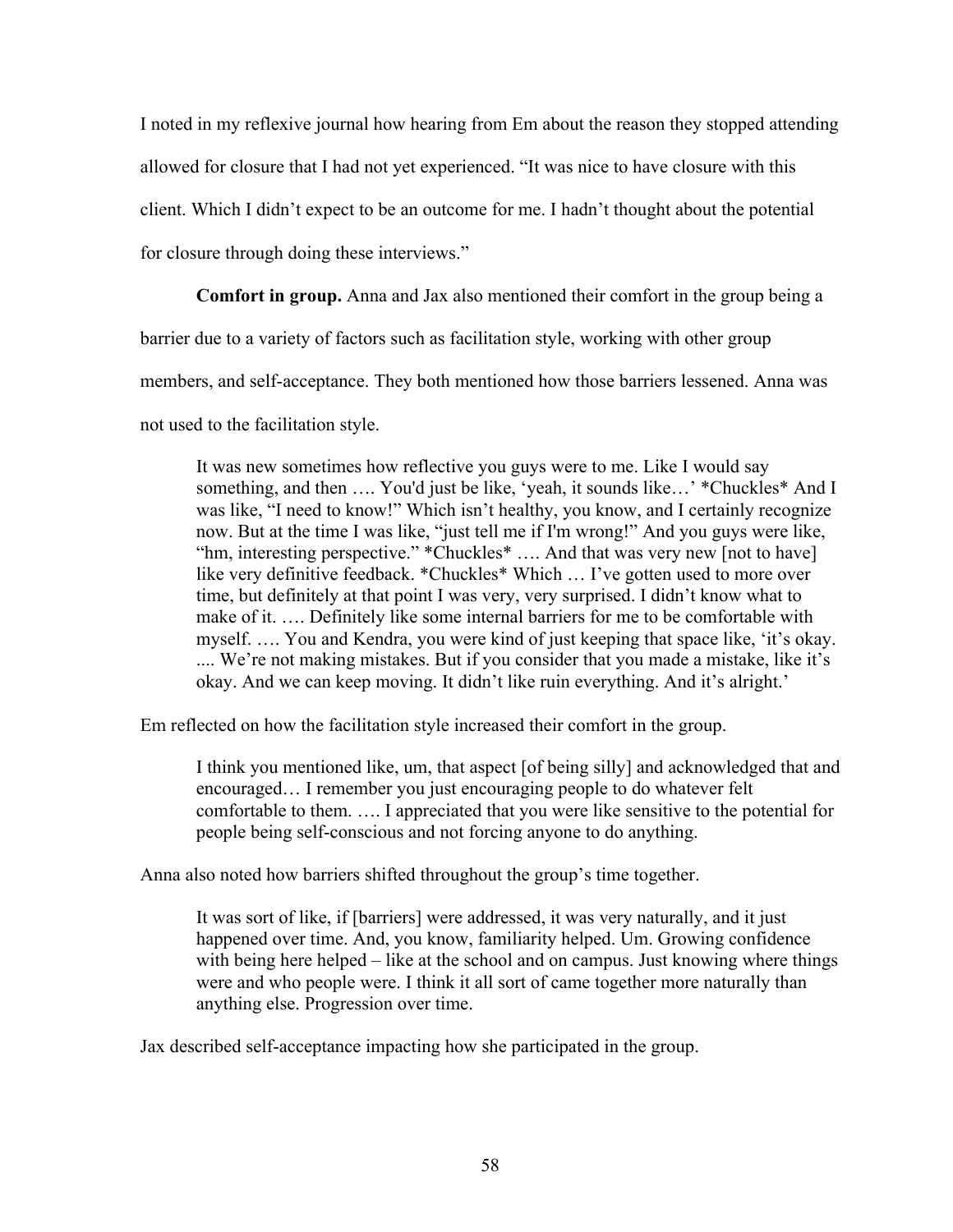The barrier, just like within myself, of acceptance and just like letting myself be who I *am*. And just loving that knowing that that's okay. Which, thankfully, I'm at *now*. But I think that was, that was another barrier, because there were some days it was just like, "ah, this is great." Like, "I am me and in this space I am me." …. I just felt like, "I am totally supposed to be here. This is totally helping. Wow." And then other times where we'd be doing something and just something really hard would \*sigh\* show itself to me. And I'd be like, "wow, that is way too hard to deal with right now. I'm just gonna, like, shut that back down and cross my arms and not really participate right now 'cause I don't feel like working through that at the moment." …. Just 'cause, you know, there are layers to accepting yourself. And …. I'm not at that layer yet.

Jax went on to explain how she worked through that barrier.

I think that was a big thing was being with these people that …. that care. Be with these people that know what we've gone through… That want to see you get through it. That want you to be you. Yeah, "keep coming back." …. The desire to be fully me [made me keep coming back]. Just because, you know, I grew up in a really Southern conservative area with really Southern conservative family and so, you know, being gay isn't a good thing. And so it was that internalized homophobia and it was, you know, fighting a lot of thing, but it was wanting to have nothing to do with that. Wanting to *know* who I am, to *love* who I am, and to love who I love.

I noted in my reflexive journal that while the barriers participants mentioned made

sense, I was surprised by what was not mentioned. "Thinking about the research questions I developed, I have been surprised through the individual interviews that the participants identified barriers as logistic and internal. This is my bias. But I was really hoping they would have some insights about systemic barriers. But it also reinforces my belief that systemic barriers would be the hardest to identify."

### **Advocacy and Further Actions**

All four participants had ideas about advocacy and further actions based on Myself in Melodies. First, they mentioned that the group's existence acted as a form of activism. They shared other ideas about continuing the group in varying degrees of its original form. Finally, participants discussed the intersection of advocacy and therapy, including some concerns.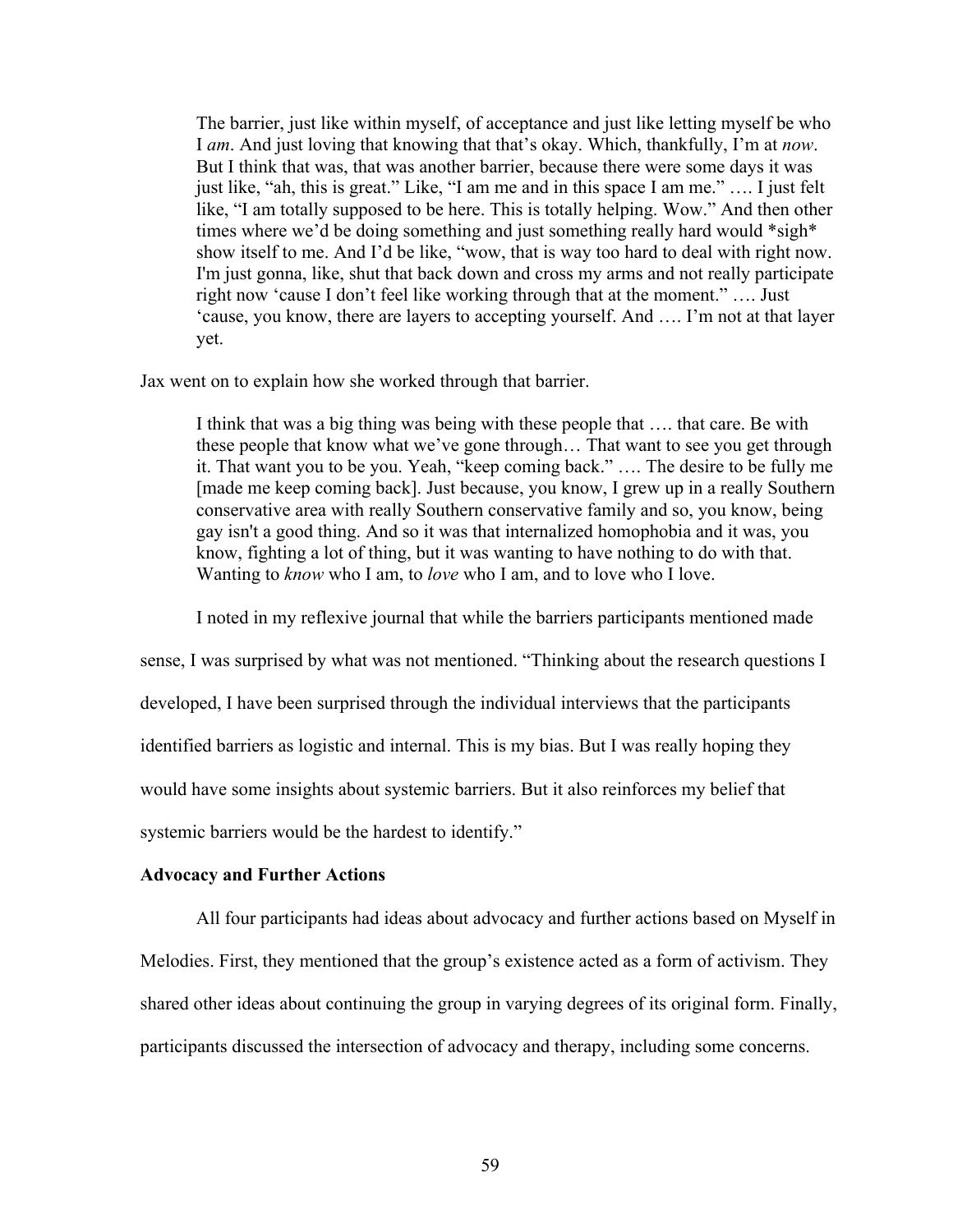**Group existing.** Anna, Em, and Jax all shared that they saw the group's existence as

a resource is a form of advocacy. When asked about further actions the group could take,

Anna said, "I think the fact that [the group] exists is an awesome first step." Em spoke about

what the group meant.

I just think the group existing is advocacy because you're advocating for the mental health of LGBT students. And that's really valuable work that shouldn't be underestimated. … I think the purpose that it served was important to me and probably important to other people in the group as well. And that in itself is a form of activism and advocacy.

Jax similarly identified Myself in Melodies as a resource.

It has a lot of power, especially for me. For anyone in the LGBTQ community. But I think especially – maybe this is just for my own personal experience – but those that are kind of new to accepting themselves or identifying as part of that community, I think just knowing that there is this unique outlet where I can go and explore and meet others that are doing the same thing.

Em, echoed the power of knowing about resources.

I think a lot of people would benefit from it. Not even being in it, but knowing... Like for me, even though I don't really go to the LGBT Center and I don't go to Trans $\text{ACTION}^3$ , the fact that those organizations exist on campus is meaningful to me because it shows me that I'm supported and people like me are supported in this community.

A continuation of the group, Anna expressed excitement about getting to be involved in the

present study.

I'm glad I could help. I thought it was cool because [I had already heard about] your thesis. And then you email me, and I was like, "oh, cool. I can actually be part of that. That's cool." Yeah it's really no problem. I hope it was helpful.

**Ideas.** Each participant shared some ideas for further actions. Jax brainstormed a few

ideas that would allow Myself in Melodies to continue at Appalachian State.

The only thing that I really can think about [for the group moving forward] is when like App State has their Pride, their, like the on-campus Pride and just like maybe

<sup>&</sup>lt;sup>3</sup> A group for transgender and gender non-binary students hosted by the LGBT Center at Appalachian State University (https://lgbt.appstate.edu/pagesmith/42)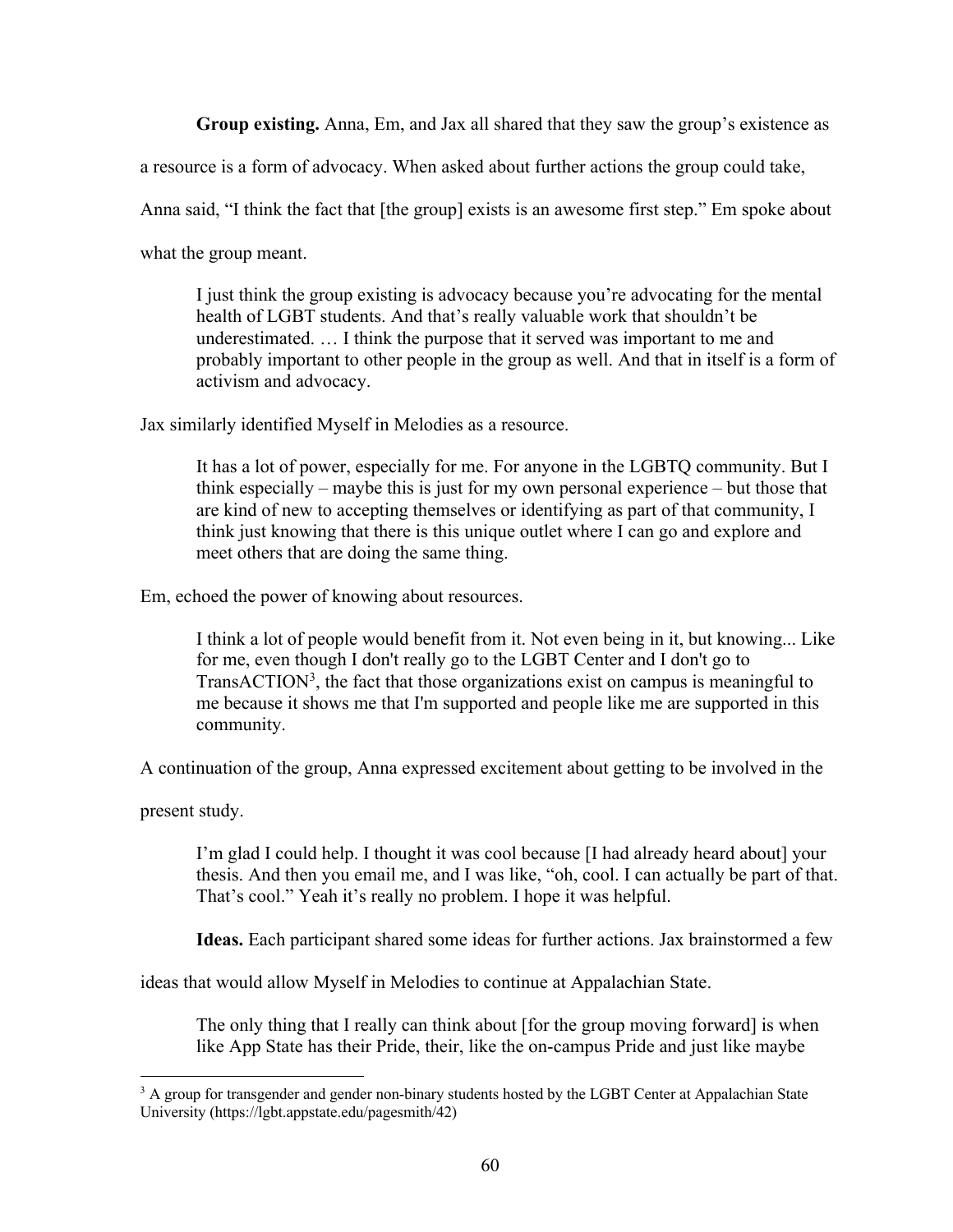having like a Myself in Melodies like booth. …. Maybe having like pamphlets at the Counseling Center of like, 'This is Music Therapy,' or, I don't know, they may already be there. Or having... I was thinking  $-$  this would involve [a professor]. .... But maybe having like a practicum or a  $CRP<sup>4</sup>$  offered. Or like [led by] the masters students.

Anna described a future for groups like Myself in Melodies at Appalachian State and beyond

as well as music therapy research and literature.

I just think it'd be so cool to see more music therapy specifically for like the LGBTQ community that people actually go to. That's the dream. \*Chuckling\* …. I could see something like that, you know, happening at App State. Like as years go by, it would be cool to maybe see it more. And definitely like what you're doing, like research and articles. …. So, it'd be nice if it was happening now. But hopefully it'll happen in the future. At least.

Em wondered about the potential to use technology to increase accessibility to resources.

I was going to ask um if you have any knowledge of people trying to combine, to use music therapy via the internet? Because that seems like an interesting concept but like a really hard thing to execute. Because you were talking about like queer youth's access to those kinds of resources and what came to mind was like, all of the people that live in like rural Montana that may not have any… like there's no way that like an LGBT music therapy group would ever start in their town. Like, is there a way that we can use music, even if it's not like traditional music therapy to reach those people?

Rachel brought up the possibility of having an awareness-raising group with gender and

sexual majorities included.

I think it would be really cool if a group like this existed but had more, um, maybe people who like just didn't know anything about the LGBT community. …. Or like, I guess just like a chance to explore these ideas for people who might not just be directly affected. …. I mean, I'm thinking like, you know, the community and then like people who are allies. But I feel like people who are allies already have like some understanding. That's why they're like allies. So, kinda like branching out further. Like I feel like... I feel like there's more people out there that would be allies that just don't know enough about it or like, I don't know. When you're like directly seeing someone in a position of pain or oppression that like strikes a chord in you and you're like, 'wow, you know, I want to like learn more about this,' or like, ''how could I play a role in helping this?' …. When you play music with other people you're connecting with them on kind of a deeper level so just creating music together. .... Being how like people in the LGBTQ community are just people, too. You know? …. I would

 <sup>4</sup> Clinical Research Project, the final clinical experience for music therapy students at Appalachian State before going to internship.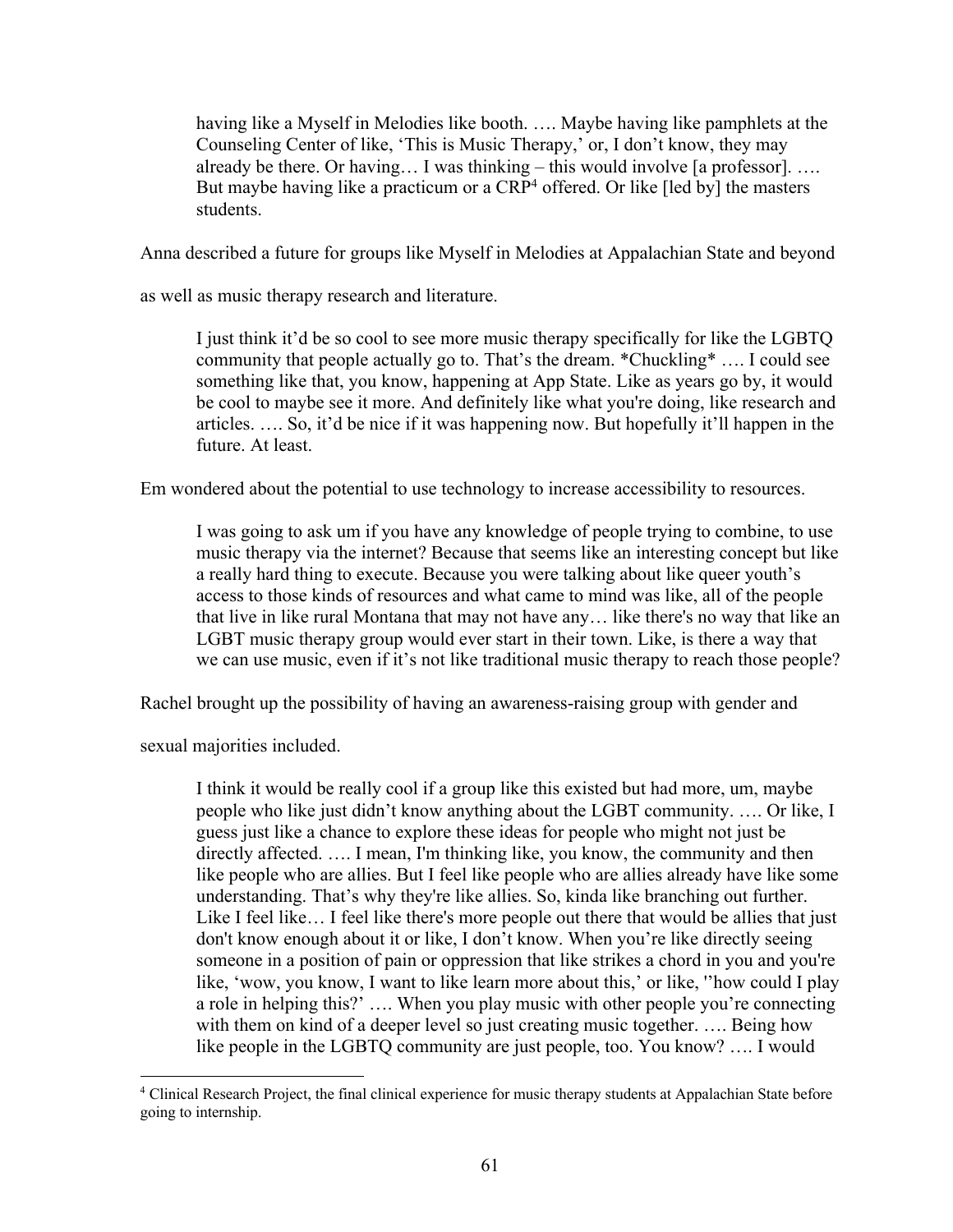imagine [active music making], and then, you know, some of like the lyric discussion like, that just like gives a deeper perspective into some of the pain.

Finally, Em recommended that "a group discussion might also be good for your project,"

creating the second cycle of research in this study.

# **Music therapy and activism.** Participants identified how music therapy as a

discipline and practice relates to activism. Em and Rachel identified the value of music

therapy for gender and sexual minorities. Em commented on the increased accessibility of

music as a way to share stories and the personal importance of experiencing that in the group.

I think music is obviously a really powerful vessel for activism and has been for a really, really, really long time and probably will continue to be. And I think it has a lot of potential now because it's easier for people to independently make music with technology and with the internet. So, at least for me, I'm seeing more and more – and there's a lot of reasons for that – more and more LGBT musicians and artists in general like telling their stories through music. And getting to experience some of that, hearing other people's music and creating our own music in group and telling those stories was really important.

Rachel wanted music therapists to offer music therapy specifically for gender and sexual

minorities.

I think it's really important that, you know, music therapists work with this population. Especially with its increasing …. It just seems like the community is getting larger. You know? And it's becoming more accepted so therefore people are just being more honest themselves and… I think it's a good population to offer music therapy to.

Participants also pushed back on the intersection of music therapy and activism. and

Anna and Em brought forward questions and concerns about the need for activism,

confidentiality, and the researcher's views. Anna wondered how it would be ethical to

engage in activism as a therapy group.

I guess there could have be activism. But then it's kind of like a, 'Oh, we're in this therapy group together, and we're at your protest or whatever.' So then that's I guess an issue of confidentiality. .... It's sort of hard because some people might want to remain anonymous when they're part of this group. Maybe, I mean, partnering with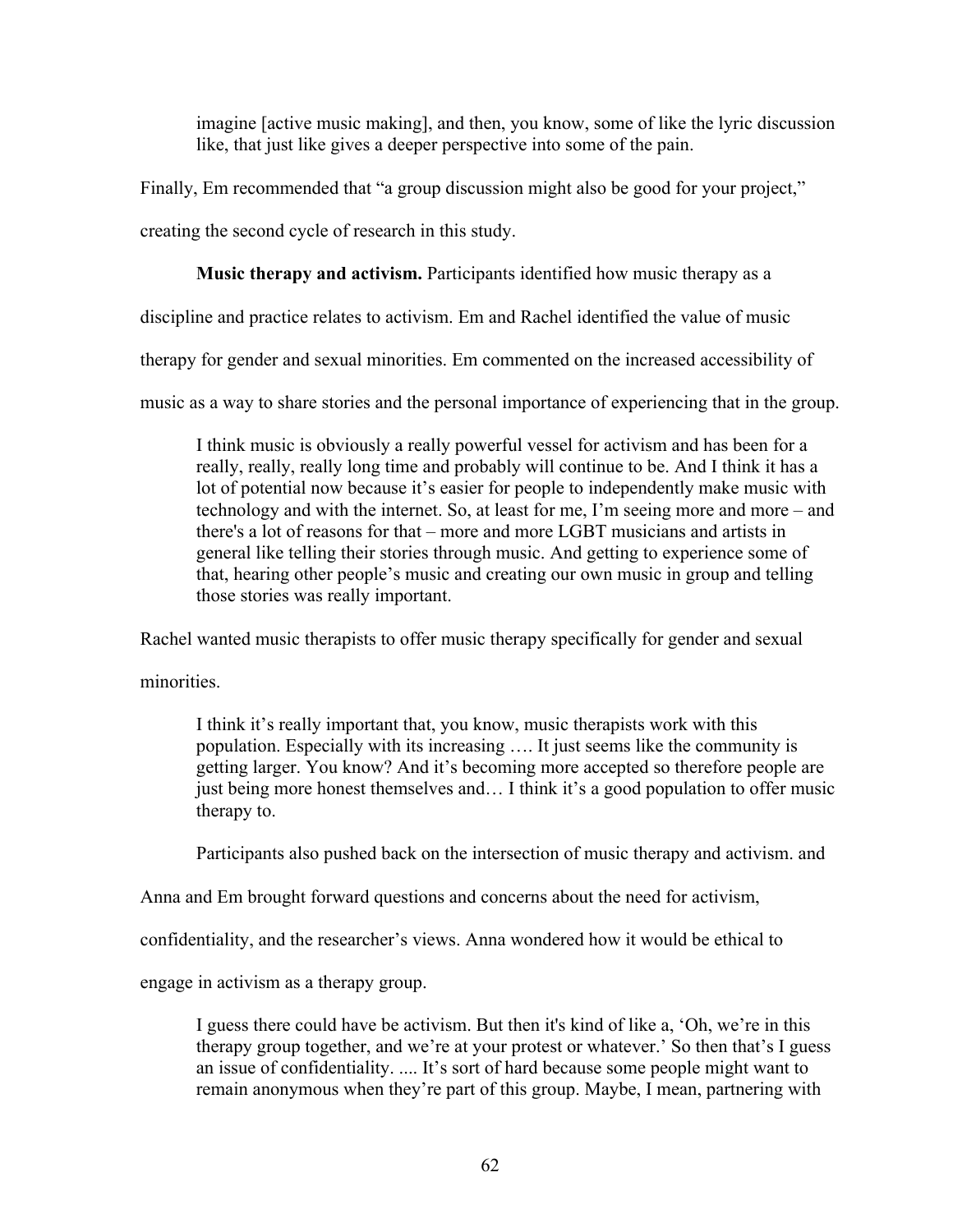the LGBT Center on campus and like, saying like, 'Oh, I'm going to be there and like anyone who wants to come is free to join.' …. People who are in the LGBT community, they already experienced oppression like every day. And it's like, I don't necessarily want to like shove people into a traumatic situation …. I see things that I would like to change. But it's hard to force people who might already have had negative experiences with that to go and confront it head on. .... I'd like to be more actively participating in things myself, but I'm not. So I'm not sure how you would take a music therapy group in that same direction.

Anna further proposed how to respond to this by bringing in community-building. "I guess like we could start with more social, just social opportunities before it has to become activism, because that's important. It's really important, too." Em also questioned the group's reach beyond itself. "I don't really see that [Myself in Melodies] had much of an impact outside [of existing]. But … I think that's okay. I don't think it needs to." Finally, Anna turned the question of music therapy and activism around to me.

Where do you see yourself taking this intersection of music therapy and LGBTQ activism, as it were, in a career … ? I'm curious where you see yourself taking this? 'Cause I think it's awesome. … I don't think there's a whole lot of jobs that are like, you know, that one specific thing.

### **Group Discussion**

The group discussion existed as a space to discuss further action ideas and contribute another round of data to the research. Ideas from individual interviews were brought to the group discussion for further development. I had a list of their recommendations from each interview to help remind participants if necessary as well as to share ideas from Jax who consented to having her ideas discussed in her absence. Participants in the group discussion described, questioned, brainstormed, and proposed ideas to and with one another. After about 45 minutes into the hour-long conversation, I encouraged the group to choose one of three potential paths for the conversation. One, continue the discussion which would provide information for me to analyze in this thesis. Two, create a list of recommendations and ideals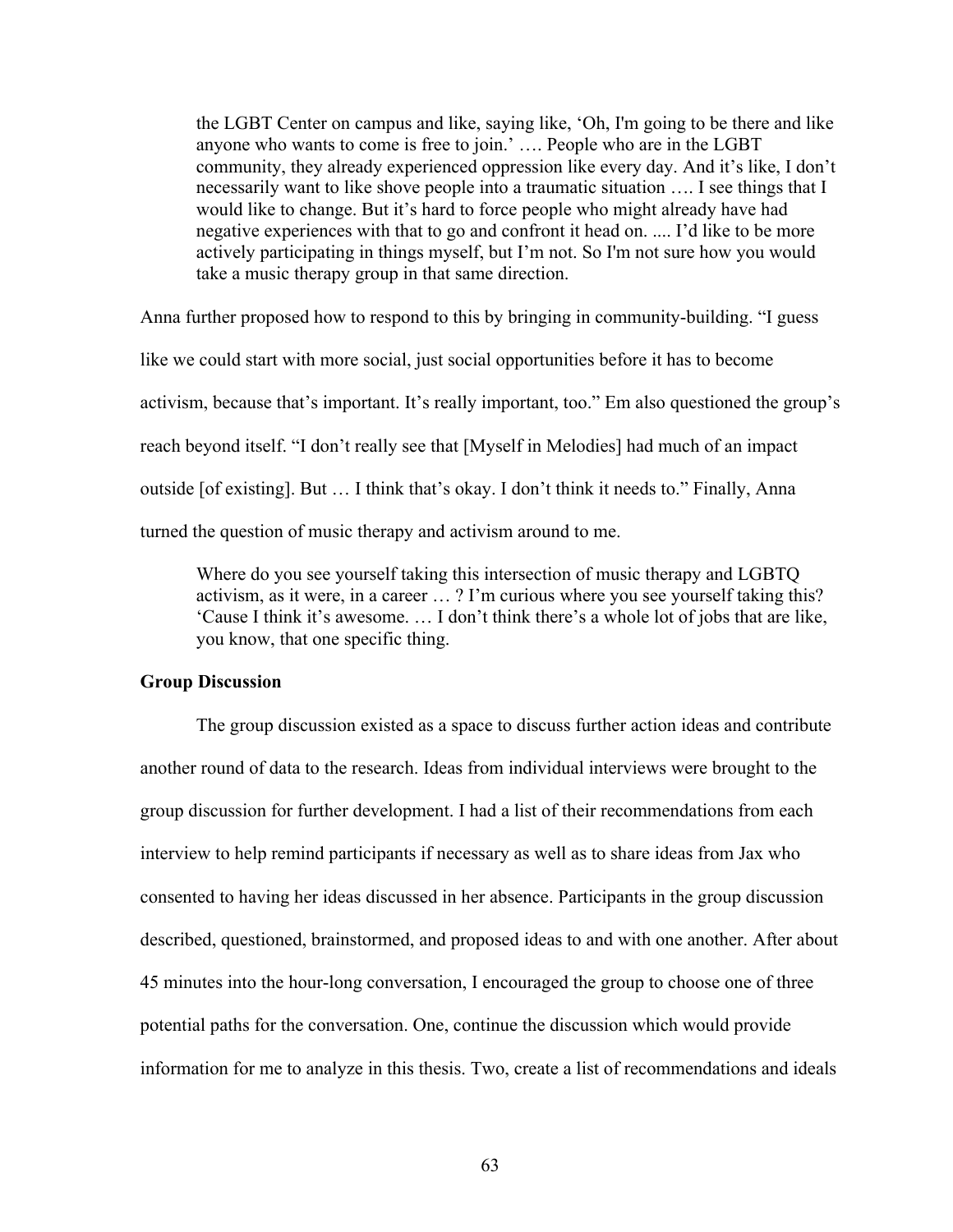to be included as a document within the thesis and any further publications of this research. Three, choose further actions to take on as a group or individuals, including tasking me with an action to undertake. The group chose option two, creating a list of recommendations and ideals (Table 2), which follows.

Table 2. *Group recommendations and ideals*

| Recommendations                                              | Ideals                             |
|--------------------------------------------------------------|------------------------------------|
| More offerings of music therapy (in) groups for<br>$\bullet$ | "Helping more so the general       |
| middle school, high school, college students                 | public in understanding the        |
| Adding to existing groups<br>$\circ$                         | LGBT community and                 |
| Establishing groups<br>$\circ$                               | understanding that it's not        |
| LGBTQ-specific groups<br>$\circ$                             | necessarily a choice, like this is |
| Diversity groups<br>$\circ$                                  | who we are" and "acceptance".      |
| Collaborating with the Counseling<br>$\circ$                 |                                    |
| Center                                                       |                                    |
| And beyond students: music therapy<br>$\circ$                |                                    |
| groups at existing LGBTQ groups, such                        |                                    |
| as PFLAG                                                     |                                    |
| "Potential for K through 12"<br>$\circ$                      |                                    |
| Community Music Therapy as a potential                       |                                    |
| Intentionally from outset<br>$\circ$                         |                                    |
| Openness to moving toward CoMT<br>$\circ$                    |                                    |
| Greater inclusion of LGBTQ artists' music in<br>$\bullet$    | Greater empathy accessed           |
| sessions                                                     | through active music-making        |
|                                                              | with LGBTQ and gender and          |
|                                                              | sexual majorities and discussion   |
|                                                              | about songs by LGBTQ               |
|                                                              | musicians                          |
| Collaboration between Music Therapy program                  |                                    |
| and Counseling Center                                        |                                    |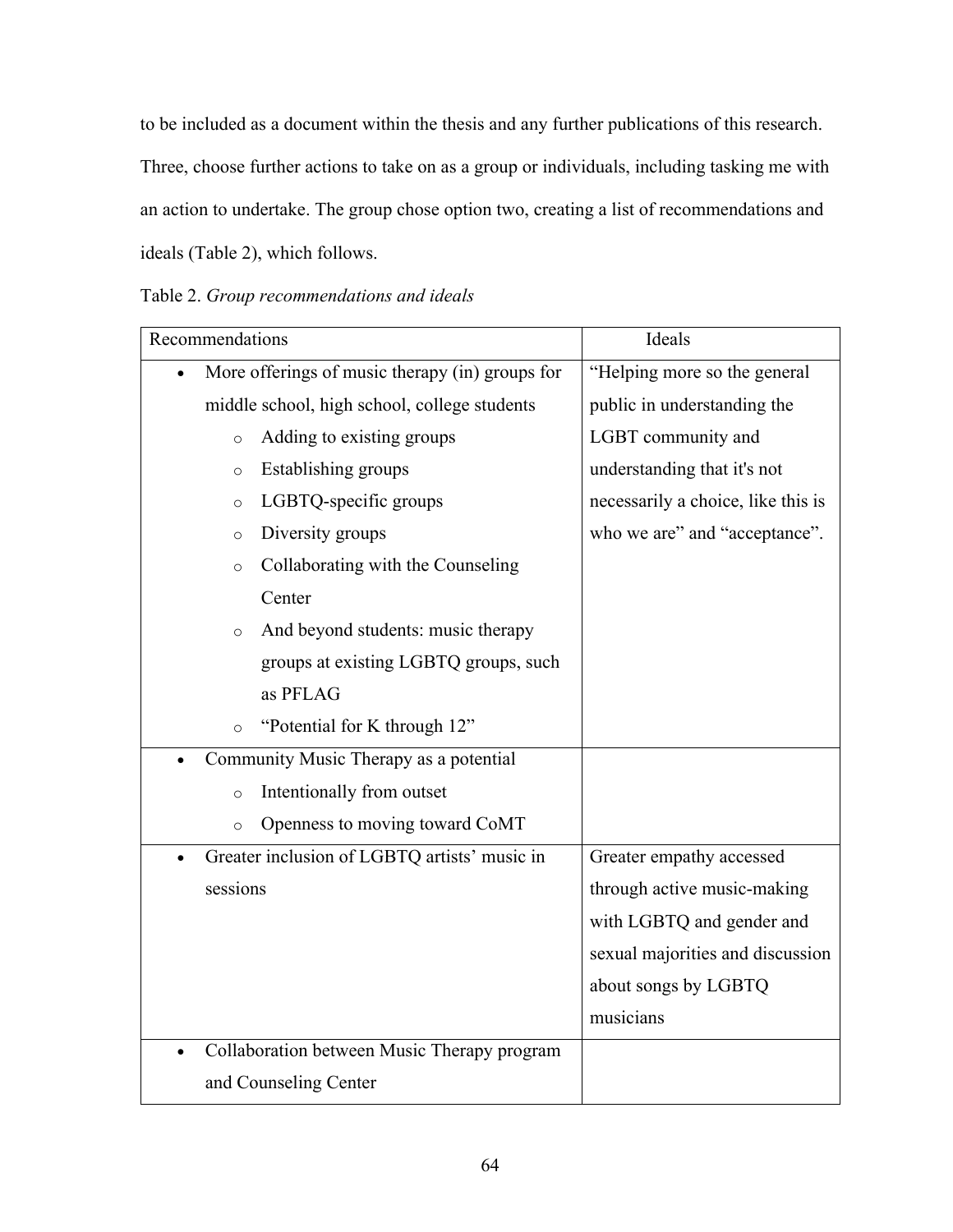| • "Recognize the power of using music therapy,      |
|-----------------------------------------------------|
| specifically in this context – or whether it's high |
| schoolers, or even potentially middle schoolers,    |
| or young adults in college – to just like create a  |
| really unique and safe space for expressing         |
| thoughts and feelings and getting stuff out about   |
| those issues. And also creating community."         |

#### **Music Therapy Groups for Gender and Sexual Minorities**

Participants had many ideas about how to continue Myself in Melodies or create similar groups. Anna reiterated a point from her interview about the meaning of having groups like this offered in many parts of our country. "Just a group like [Myself in Melodies] existing, like step one would have been revolutionary and very extraordinary."

#### **Community Music Therapy**

Rachel shared an idea about community music therapy (CoMT) being a helpful approach for building community between gender and sexual minorities and majorities. "The aspect of making music with the other people like brings people together." She pointed out CoMT for "[bringing] the elements of music therapy out into the open for others to witness or for people to participate in order to like create connection" particularly for people who "have biases toward the community to kind of connect with and to help understand." Rachel went on to bring up the consideration that using CoMT "would depend on the group, 'cause some people might not be as open and out and comfortable." She also mentioned that a CoMT group could start "either as like an intentional focus from the get-go or like having it evolve to that." Rachel also pointed out that CoMT includes the understanding that therapy does not promise confidentiality.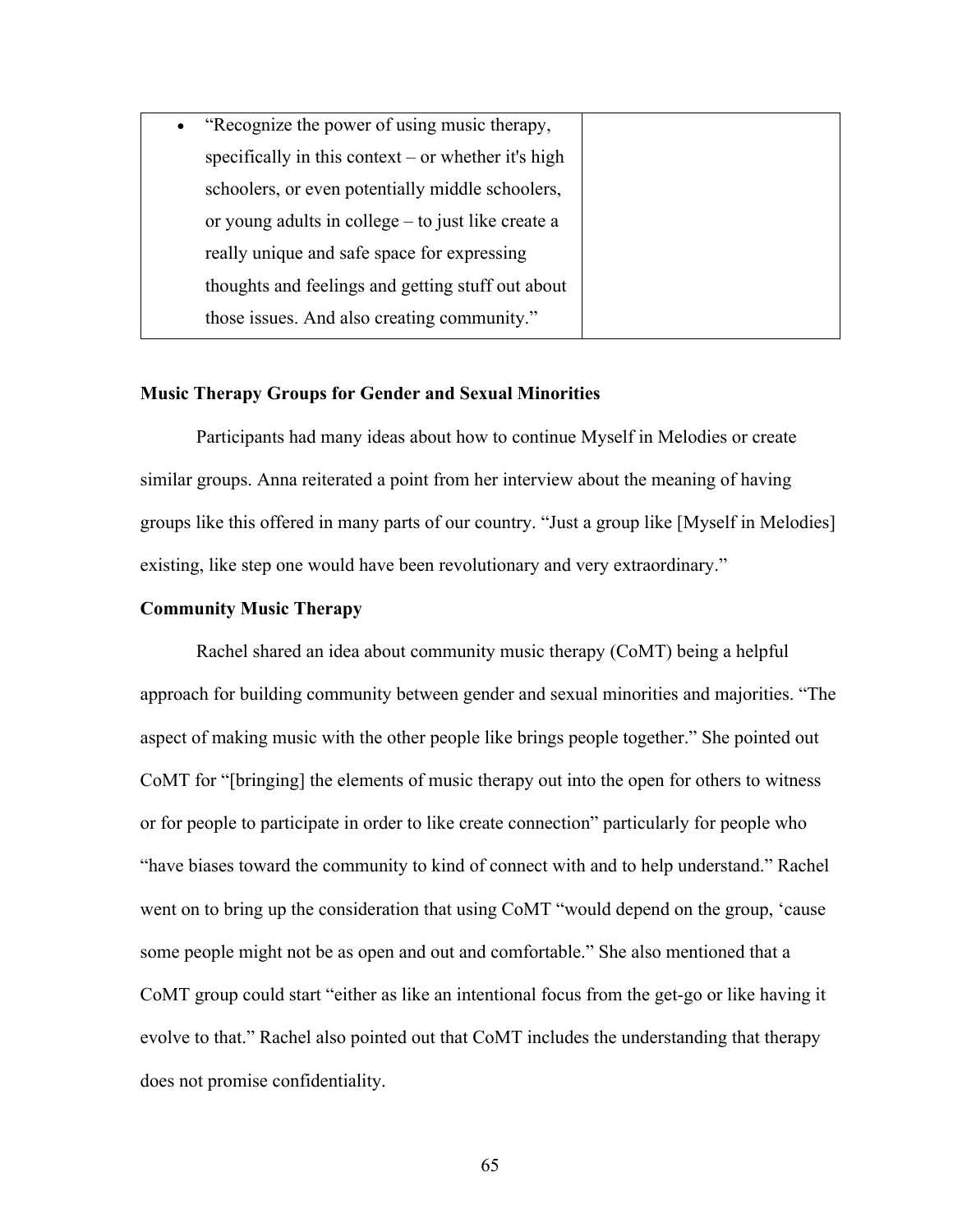**Existing groups.** When discussing ways to use music therapy for awareness-raising, Em wondered about incorporating music therapy into an existing group framework. "I could like see that being integrated into that kind of environment for that purpose." Em gave the example of  $PFLAG<sup>5</sup>$  as one such organization that offers groups for gender and sexual minorities and groups for their loved ones.

## **School-Based Groups**

The group discussed school-based groups for high school, middle school, and elementary students. Em brought up the option to offer music therapy through a Gay-Straight Alliance group at a high school. Em also mentioned music therapy for even younger gender and sexual minority students. "As a teacher, I wanted to like emphasize the potential for K through 12."

When I mentioned combining ideas of having an inclusive awareness-raising group in the model of community music therapy (mentioned above), the participants brought up an important point about ensuring gender and sexual minority students' safety. "I worry about … these … teens already have a spotlight on them and already have a target on their back because they're part of the community, and like sticking them in a room where they're forced to talk about these issues …. with people that don't like it. …. I think you have to be really careful about how you executed that kind of group. Rachel commented "I'm like, 'Oh, that sounds amazing!' …. And then I was like, 'Wait, that could be dangerous."

After the discussion, I reflected on how much my experience of high school led me to one thought process and the participants to another. My middle and high school had diversity

 <sup>5</sup> Parents and Friends of Lesbians and Gays is a national organization that seeks to increase the acceptance and understanding of gender and sexual minorities by offering resources to them and their loved ones such as "peer to peer support" (https://pflag.org/needsupport).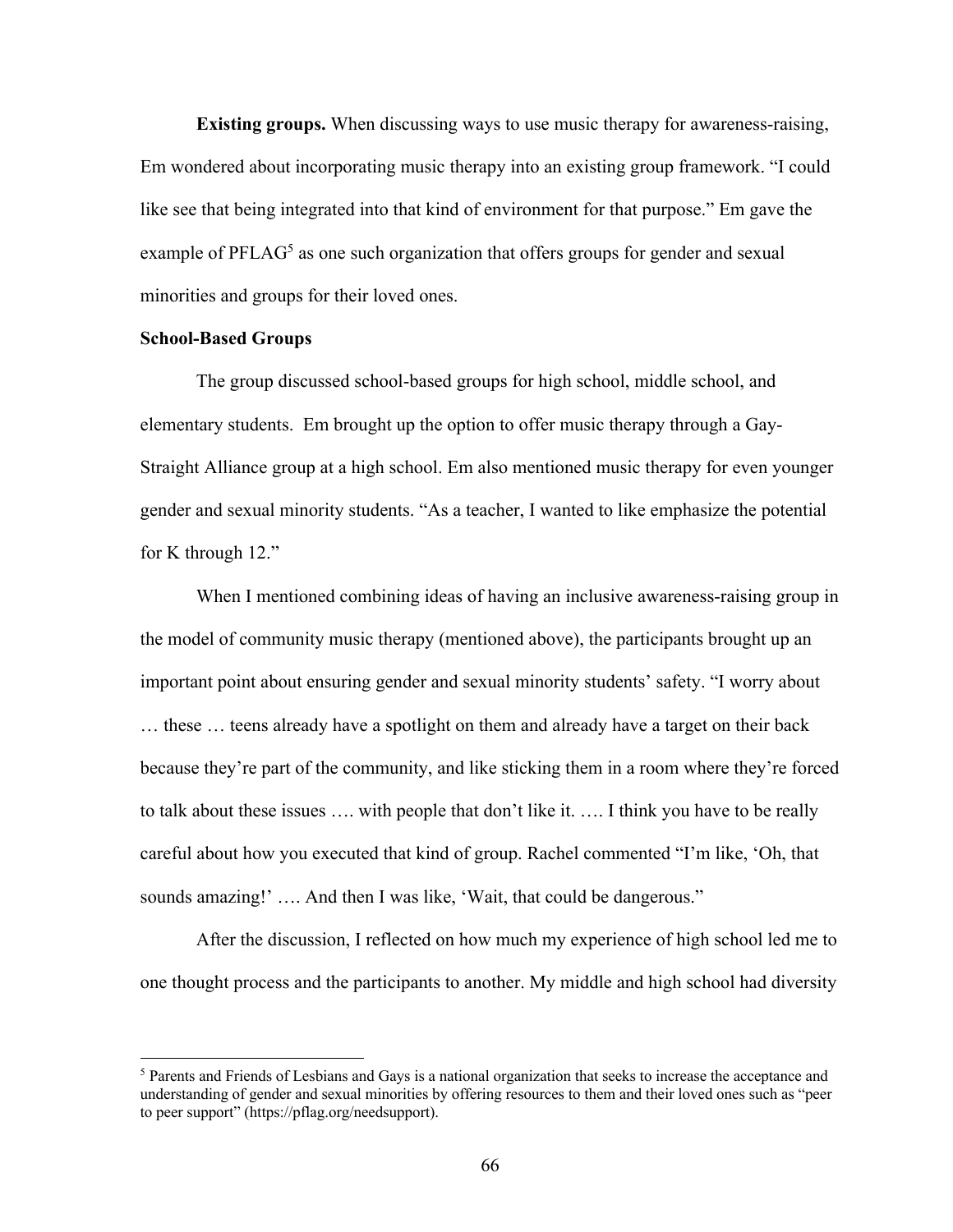awareness days built into the curriculum during which students attended sessions designed to facilitate self-awareness of privilege and disadvantage and teach anti-racist, anti-sexist, antiheteronormative action. To me using music therapy toward that end seemed cohesive with a high school. I explained that I was imagining a group as an opportunity to address a variety of identity differences. Rachel said, "I guess like the focus of the group could be just like on differences of people, like gender or race or ethnicity, you know, like would be a safer way" to approach such a group.

## **Broader Groups**

Anna asked about the scope of a potential group.

I guess it's a question of like whether it would be a group of like Myself in Melodies, where it's like very specifically oriented about the LGBTQ experience, or if it's maybe like an open community group that's like, "Yeah, one of the things will be, one of our focuses will be this experience?"

When discussing awareness-raising groups, Anna brought up the potential for self-selection to undermine the intention of the group. "If this was like a voluntary group …. more than likely, the people that would go to it would already be open and accepting." Em agreed with her and then questioned the premise.

But if you're talking about …. multiple issues, like let's say you include disability, race, ethnicity, sexuality, and gender. Like our LGBT community is rife with racism and those issues need to be addressed. …. Other communities are full of homophobia and that needs to be addressed. We're all ableist! \*Chuckling\* That needs to be addressed.

## **Continuing Myself in Melodies at Appalachian State**

In addition to looking beyond Appalachian State, participants wondered about the

future of Myself in Melodies and similar groups' on campus. They brainstormed structures

that could support an ongoing group such as the Music Therapy Program and Counseling

Center. Jax wondered about ways of increasing awareness of such a group.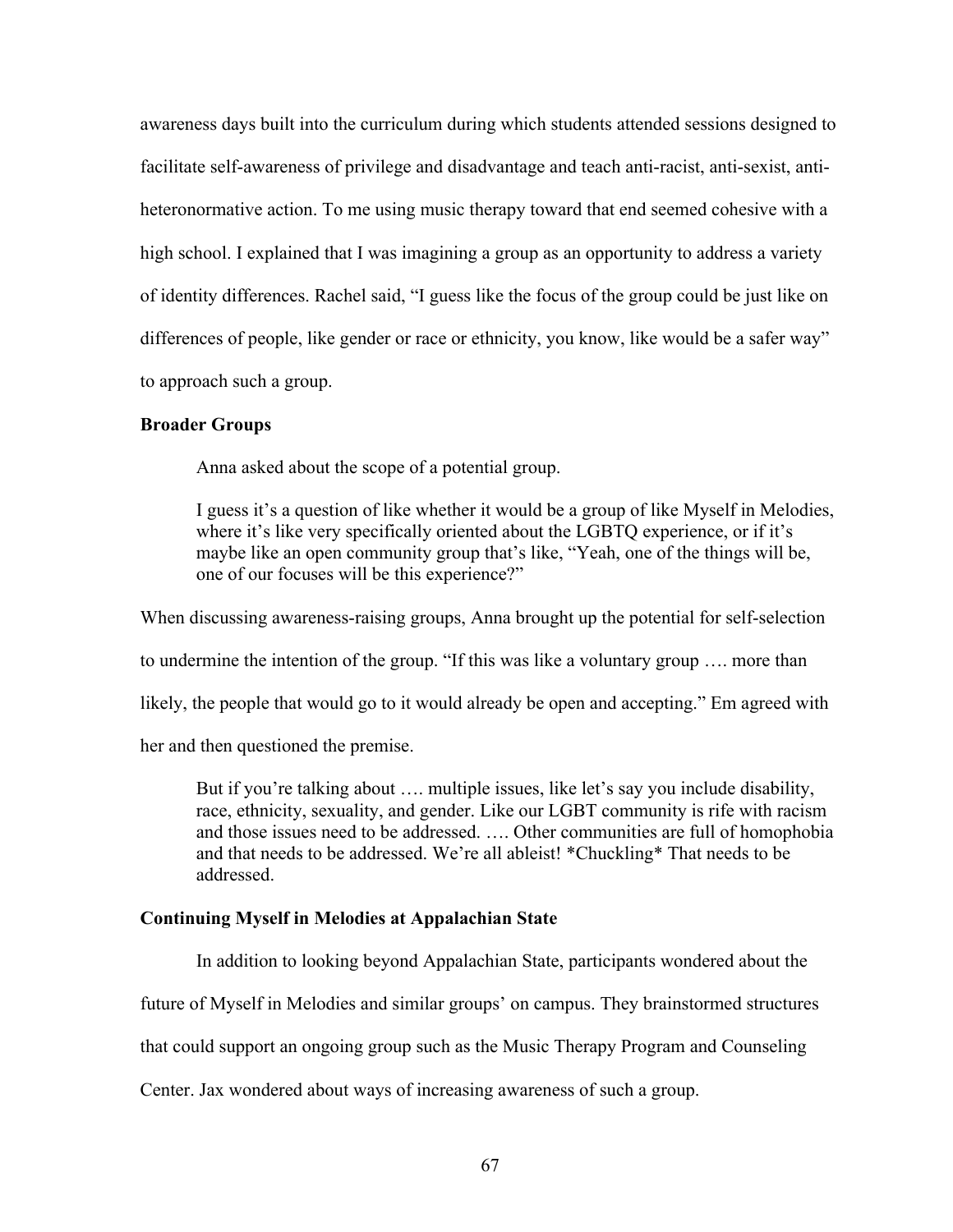#### **Music Therapy program and Counseling Center.** Participants offered ideas about

the benefits of the Music Therapy Program collaborating with the Counseling Center to advertise music therapy groups and co-facilitate groups for sexual and gender minorities. Em brought up some logistical considerations and workarounds. They mentioned the likelihood of paperwork being necessary. They also brainstormed ways to show what music therapy is using groups already offered at the Counseling Center.

Maybe even just doing one session. Just to give like a taste of music therapy. …. Having just music therapy as an element of an existing therapy group might be easier than making a whole new group as a first step.

Anna said,

I know like the Counseling Center already offers like a lot or several group therapy opportunities. And I wonder, like, if the Music Therapy Department would be able to like team up with the Counseling Center to provide something like that? But then, you know, because it's through the Counseling Center might get more exposure.

Em wondered about the lack of collaboration between the Music Therapy Program and Counseling Center. "I'm like really surprised that that connection already hasn't been made in a significant way." I shared in the group discussion that there were "politics" involved in why this relationship did not exist. I did not mention to participants that the Counseling Center had declined to adversitse Myself in Melodies in Spring 2017. Em and Rachel were surprised to hear about the Music Therapy Clinic, a resource about which they knew little to nothing.

**Pride week booth.** Jax, who was not present at the group discussion, gave me permission to share her ideas for further actions. Specifically, I shared her idea of having a booth at Appalachian State's yearly celebration of Pride to advertise Myself in Melodies. When mentioning this, Jax was unaware that the group was not currently being offered. I chose to still bring this idea to the group to see what ideas they might have.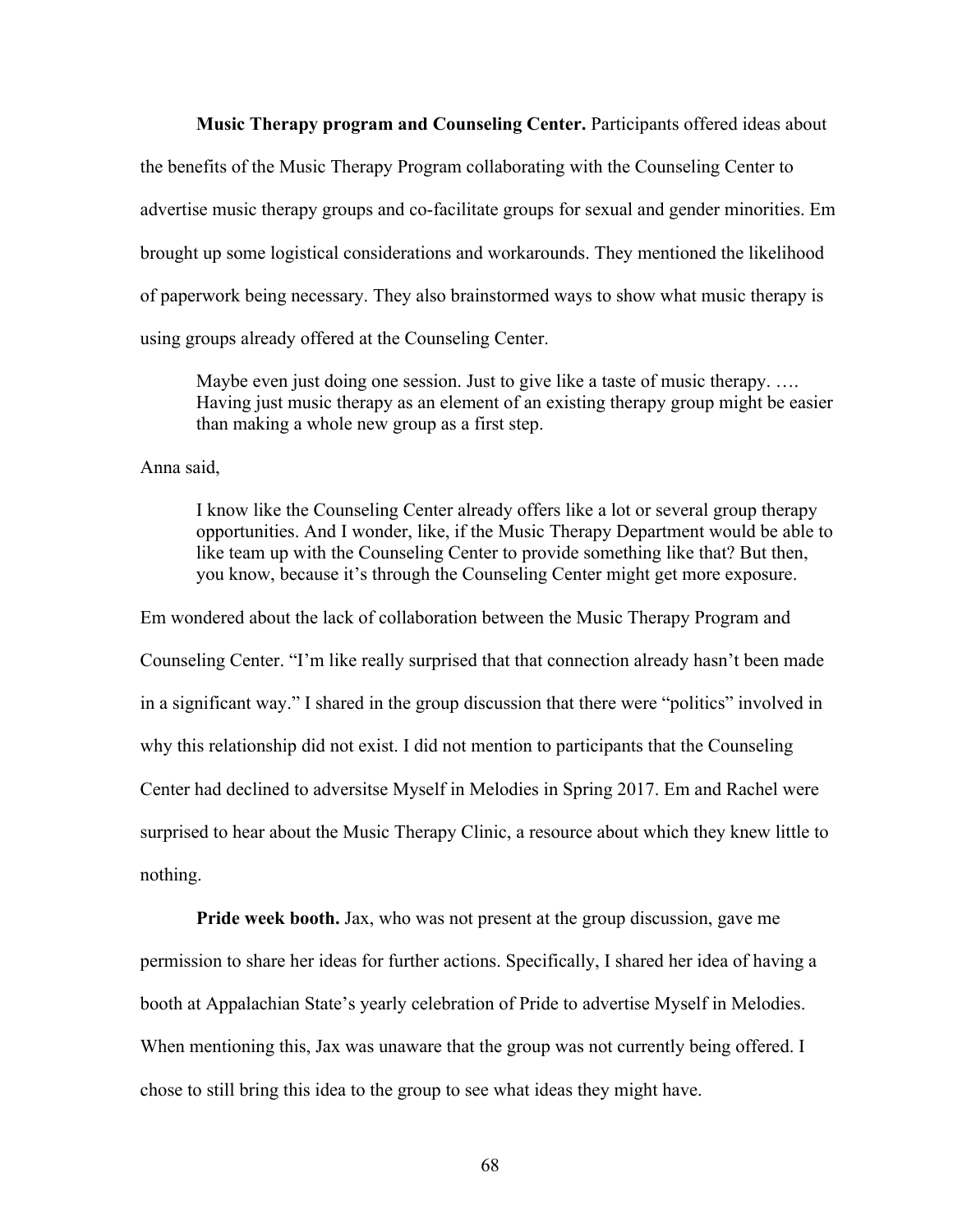Participants in the group discussion wondered about the booth representing a group or the Music Therapy program's support of gender and sexual minorities. They wondered how the booth would look and if group members would be present at the booth.

If the group wasn't community music therapy, like how it's been, just like private …. I'm seeing that having the booth kind of in general like Music Therapy does support this population and we do work here on campus with it. …. I guess just more indirect seems appropriate. But then I guess it really would just depend on the group."

Participants suggested that the Appalachian State chapter of the American Music Therapy Student Association could host the booth if group members were uncomfortable.

# **Music by Gender and Sexual Minorities**

Anna recommended that music therapists make music by gender and sexual minorities more central to sessions. "Maybe even using more LGBTQ artist' music in the therapy sessions itself. …. In like anything, this would become. If it was Myself in Melodies, if it became a new group. I just think that would be a cool focus."

# **Actions and Ideals**

Ideals appeared in participants' beliefs about the current role and seeing the potential for music therapy practice. Anna mentioned the seeming lack of music therapy positions specifically working with gender and sexual minorities. "It kind of tells you a little bit about like the current state and climate." Em shared their belief about the importance of music therapy specifically for gender and sexual minorities as a resource.

I would just like more people to recognize the power of using music therapy, specifically in this context – or whether it's high schoolers, or even potentially middle schoolers, or young adults in college – to just like create a really unique and safe space for expressing thoughts and feelings and getting stuff out about those issues. And also creating community. Especially in like a high school group, because I feel like the younger you are, the harder it can be to find – especially like if your parents aren't supportive, it can be really difficult to find community when your parents are like barring you. Like my mom, literally… Like when I was in community college as a high schooler, I emailed the LGBT club advisor, and I was like, "hey, can I join the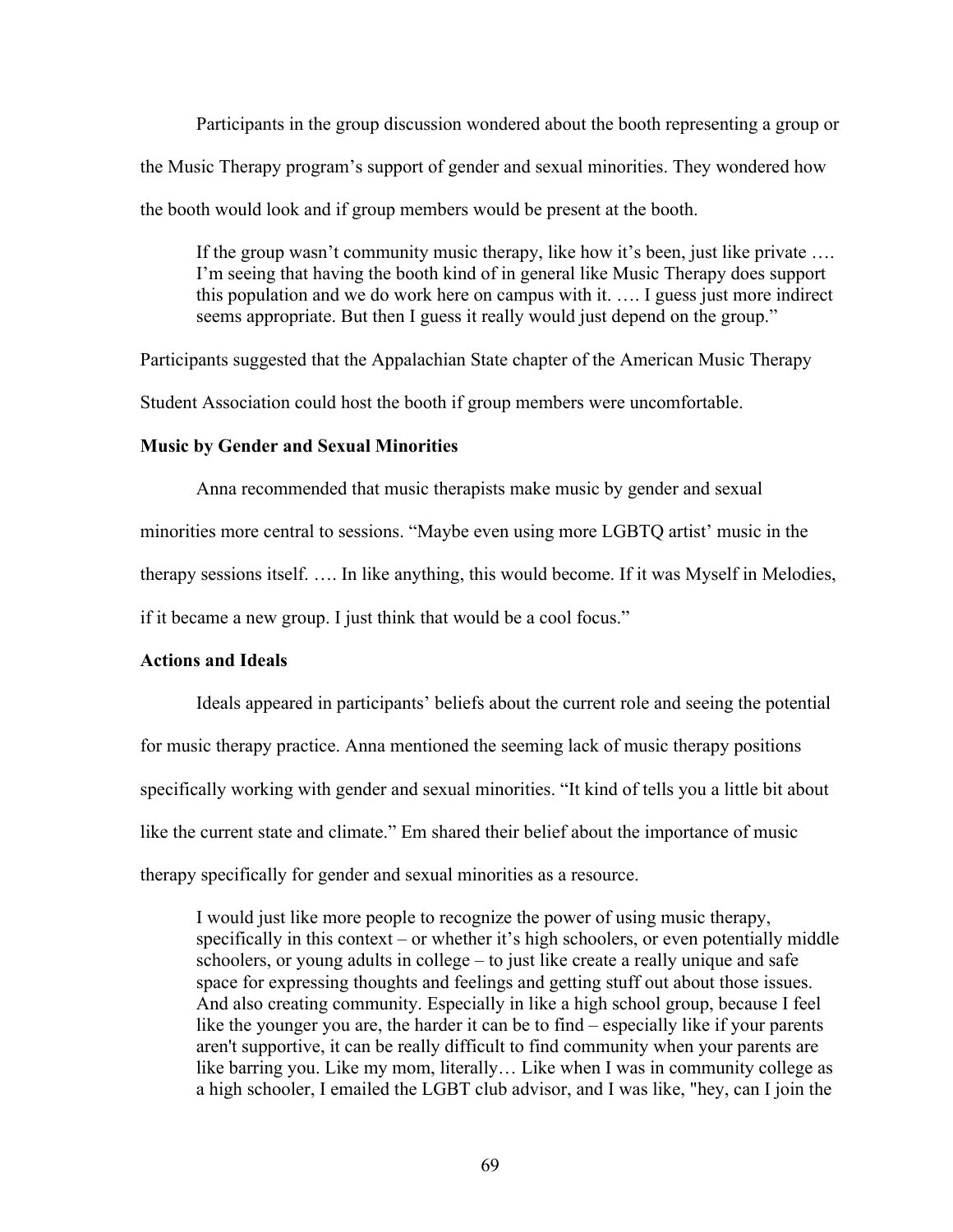club?" And she saw the email and emailed him and said, "never contact my child again." So like when you're a kid and you're dealing with that stuff, like, if this is something that's happening in your school or your community, it could be like a really helpful resource.

Throughout the conversation, participants grappled with ideal actions and realistic

actions. Rachel identified the difference between her ideals and steps toward those ideals.

I can say that like the ideal would be to get the people who really need to like 'see the light' so to speak …. that's like not necessarily an end goal, but like a bigger goal. So like how can you be smaller waves in order to eventually like reach that, you know?

Em invited the group to wonder about the implications of making "small waves" of change.

But how can we reach those students with smaller waves? …. I just feel like there's a lot of people that just would either ignore it or oppose it until… like for a long time without really engaging.

Rachel agreed that "resistance is real. …. And it's also just like difficult." Anna reiterated the importance of the "small waves" mentioned earlier in the conversation, saying, "I just think, even if a single one of these ideas became a real thing, that would be an awesome outcome from this meeting."

#### **Summary**

Through individual interviews, participants shared a broad range of reflections about their experiences of Myself in Melodies, such as the appeal of joining, what it was like to be a part of, what barriers they faced, and how they found benefits of being in the group. They also explored ways in which the group could expand to include social change and what iterations of Myself in Melodies could exist. One such recommendation, a group discussion, created an additional cycle of research. Three participants collaborated in a group discussion further exploring ideas, reflections, and questions about music therapy and advocacy brought up in the individual interviews such as other school settings for gender and sexual minority or inclusive music therapy groups and collaboration between groups and programs to expand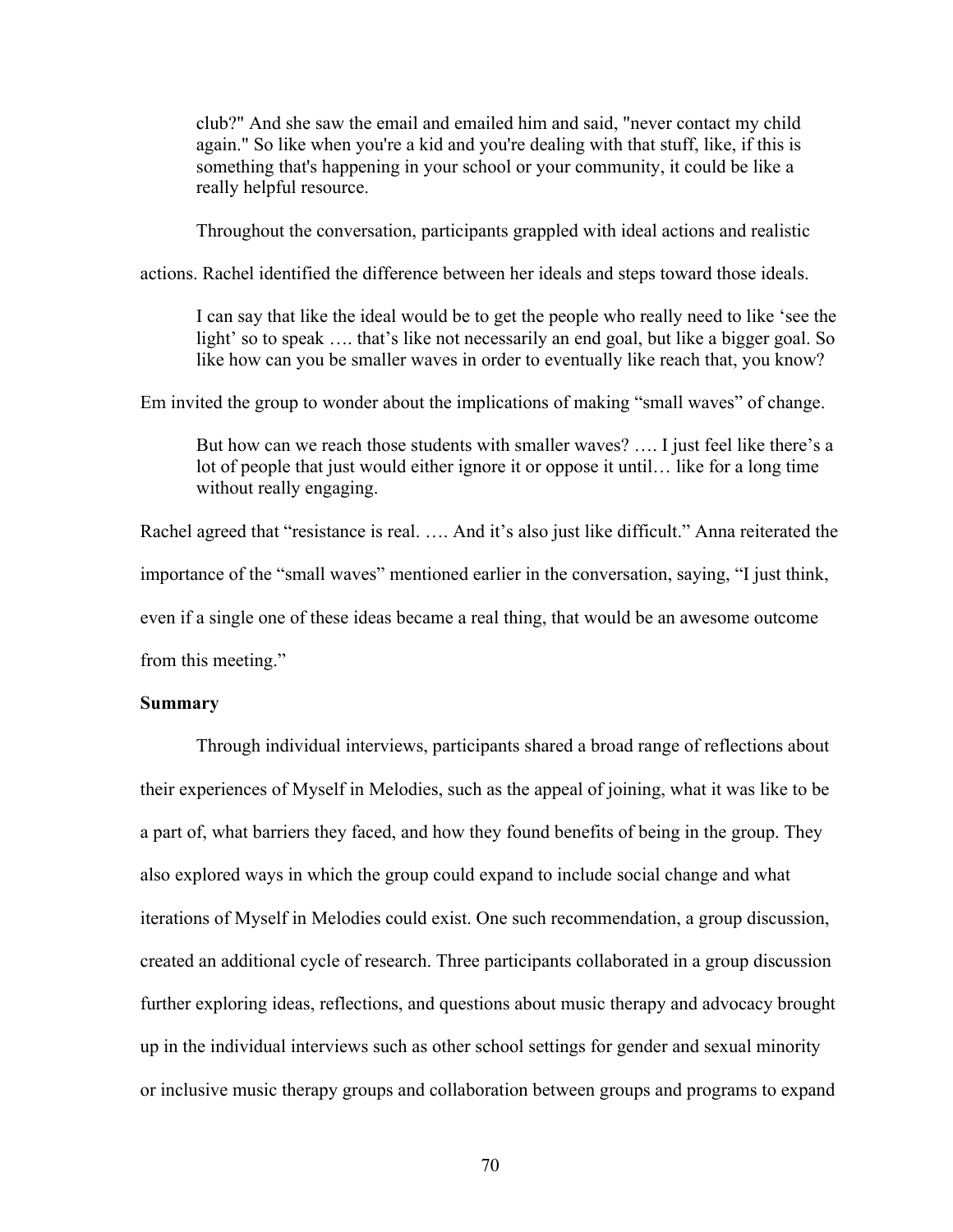options. Two cycles of research, the interviews and group discussion, led to rich ideas for consideration.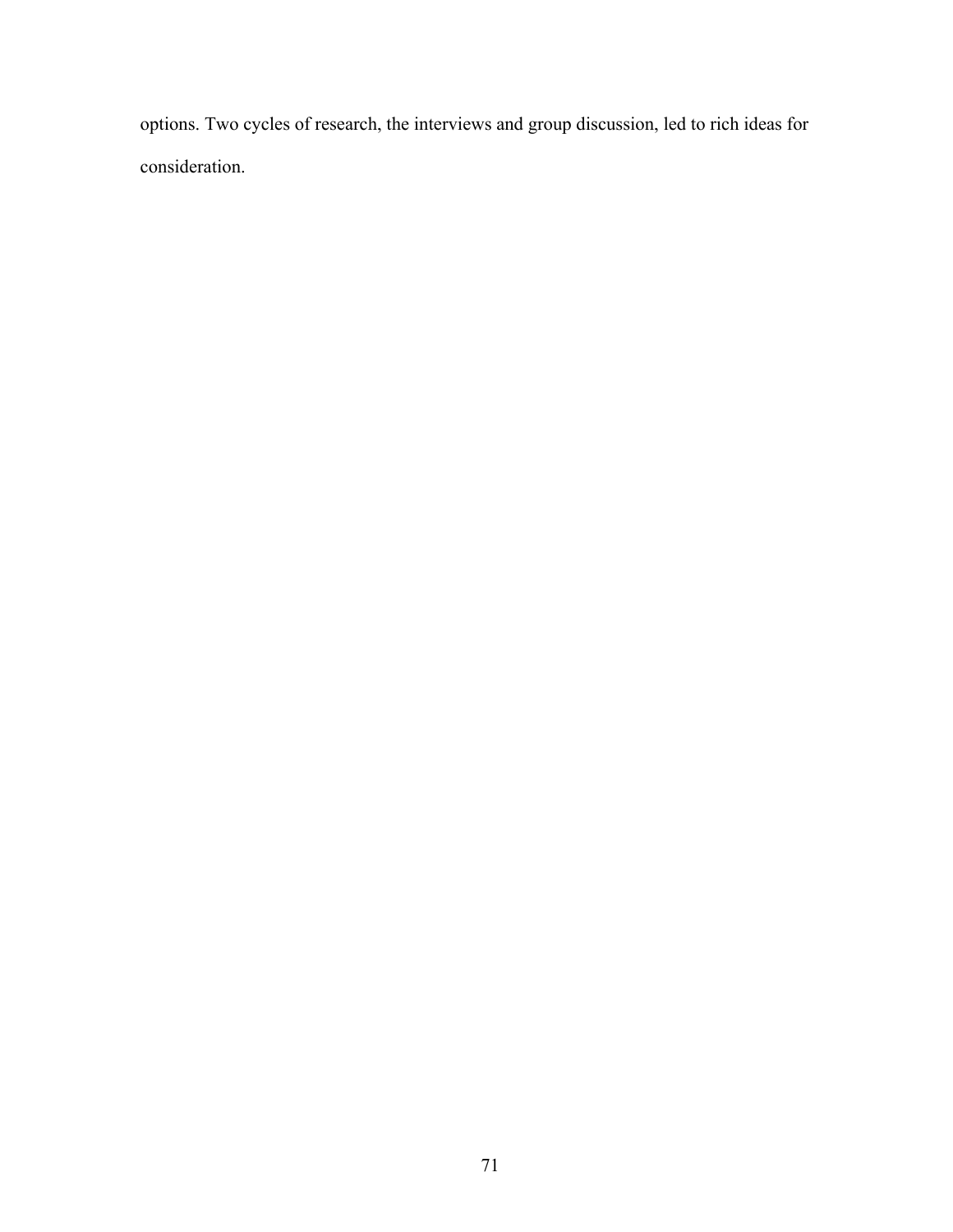## **Chapter 6**

#### **Discussion**

This research considers the experiences of participants in Myself in Melodies through information gathered in four interviews, a group discussion, and the researcher's reflexive journal. Participants identified aspects of the group's evolution, barriers of schedule and comfort in the group, further actions for social change, and other topics not addressed in the research questions in individual interviews. Both cycles of research explored potentials for advocacy in a music therapy group. This chapter will discuss those all of those findings.

The following research questions guided the data collection.

- 1. How does an LGBTQ+ college student music therapy group evolve to meet the interests of the group in real time?
- 2. What barriers exist to ongoing participation in this group and how can they be minimized or eliminated?
- 3. What social change needs to occur as a part of or product of this group?

Themes and subthemes that addressed topics other than the three research questions will be addressed followed by other findings of the research, limitations of the study, and recommendations for research and clinical practice. The first two research questions elicited fewer responses and focus from participants. This phenomenon will be explored in the limitations. Participants addressed the third research question in both their individual interviews and the group discussion, leading to further elaboration and development of the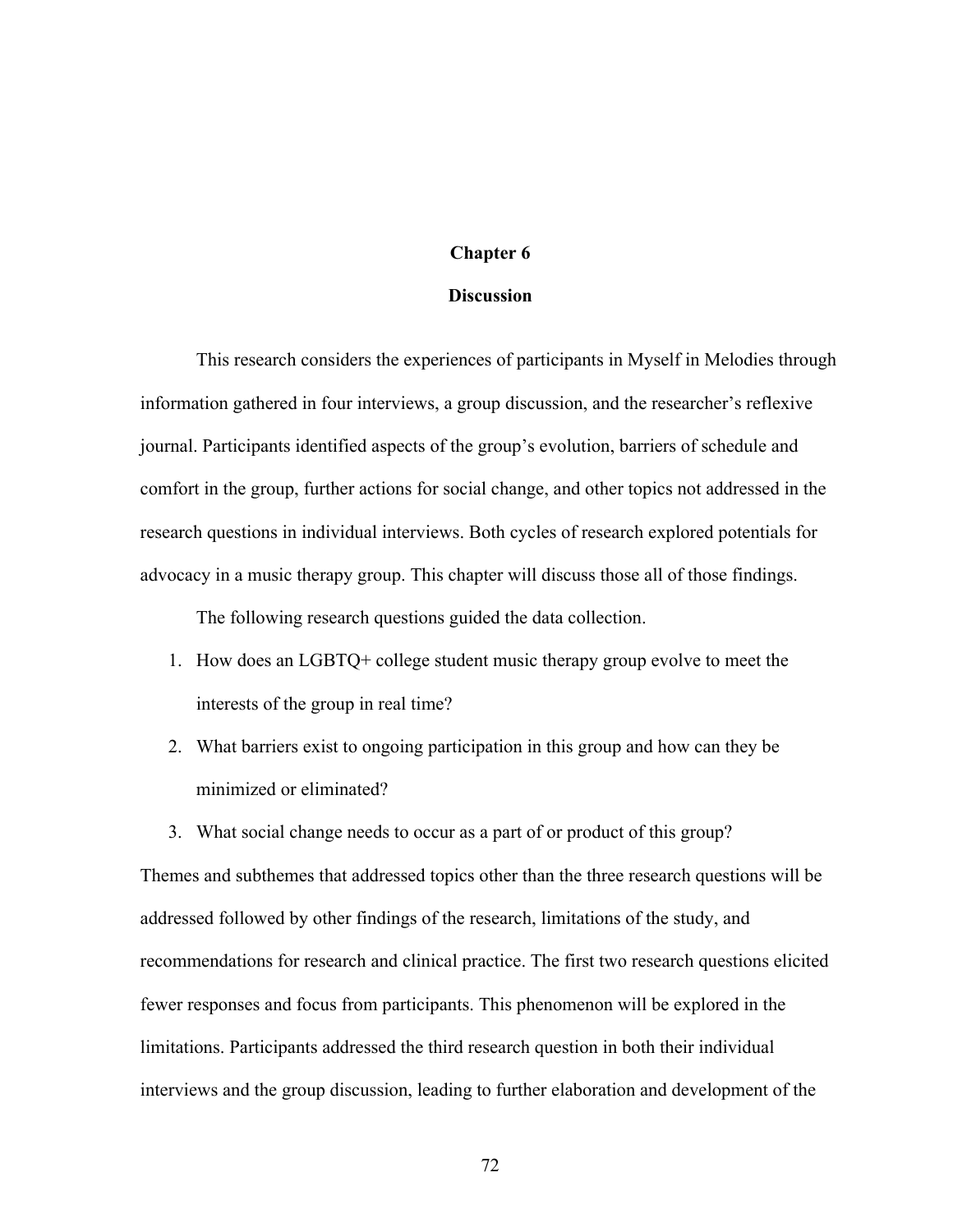knowledge shared. A significant portion of participants' interviews brought forth themes not accounted for by the three research questions. These other findings are presented as participants' voices are valued in action research and inductive content analysis.

#### **Evolution of the Group**

The first research question centered on understanding what ongoing changes the group could make to best meet participants' wants and needs of the group. Participants mostly commented upon the ways in which they changed and grew during the experience of being in Myself in Melodies, questioning the foundation of the first research question about how the group could evolve to meet group member needs. This research question yielded few responses with three subthemes providing relevant information: cohesion with time, connection, and variety. The first two subthemes have been connected in this discussion due to the causal relationship participants noted between the two. An additional reason participants made few comments about the group needing to evolve is because the study was retrospective rather than concurrent with the group (please refer to the Method for more information about the original research design). Further, the interview may have insufficiently addressed this research question which will be discussed further in the limitations of the study.

Participants noticed that a group culture arose from time spent together and musical interactions. Anna and Rachel described the formation of a group culture. The development of a group culture is central to understanding the process of group therapy (Gladding, 2016). Music as a process is evolutionary in that it spans time and allows for continual change and growth (Kenny, 2006). The addition of new musical experiences, as noted by Em, created opportunities for participants to explore themselves as multifaceted, dynamic beings (Butler,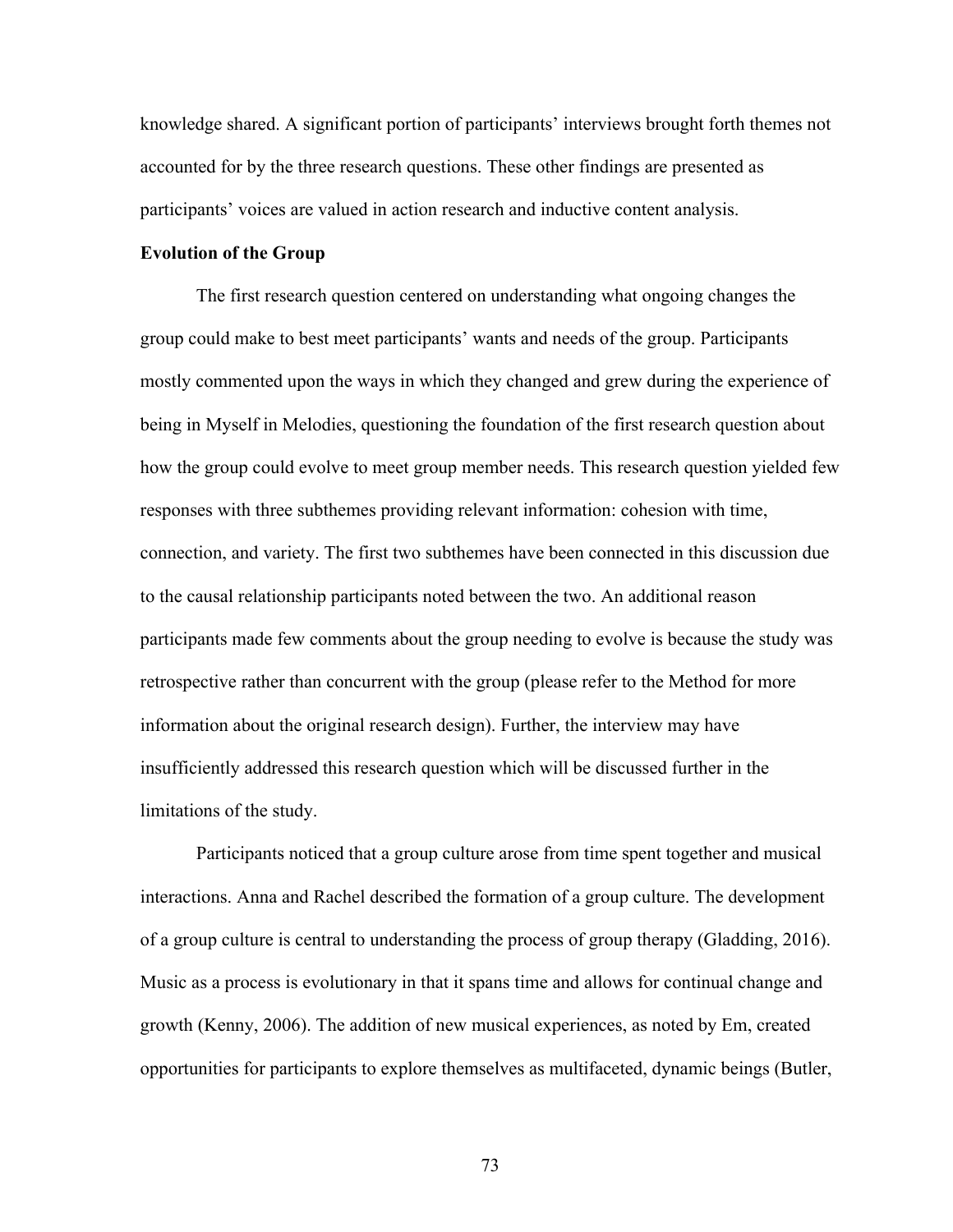1990; Kenny, 2006; Sullivan, 2003). Em and Rachel described how music experiences facilitated interactions, especially when the group was forming. These findings describe unique benefits of group therapy as opposed to individual therapy in which making music with peers is not possible.

Participants commented upon the continued variety of ways to engage during the group, such as new experiences and modalities (i.e., movement to music, drawing to music) and instruments as providing novelty and anticipation for future sessions. The concepts of performative and fluid identities give ample metaphors with which to consider the importance of variety (Bain et al., 2016). Performativity (Butler, 1990) denotes the ways in which we create who we are based on how we express ourselves. Fluidity (Sullivan, 2003) allows for the changing yet cohesive ways in which we experience ourselves as human beings. Jax described how her participation changed week to week. These principles of queer theories enrich the understanding of including variety in session structure.

Participants observed the evolution of Myself in Melodies as the group spent time together in a variety of musical experiences. Music facilitated a reason and means to develop group cohesion and connection between members. The variety of experiences allowed for ongoing growth of the group and individual expression as well as being engaging and enjoyable. The relatively minimal findings for research question one will be explored in the limitations. A discussion of the second research question follows.

## **Barriers to Participation**

The theme "barriers" and subthemes "schedule" and "comfort in group" directly addressed the second research question. Three of the four participants mentioned the combined timing of the group and their personal schedules conflicted causing difficulty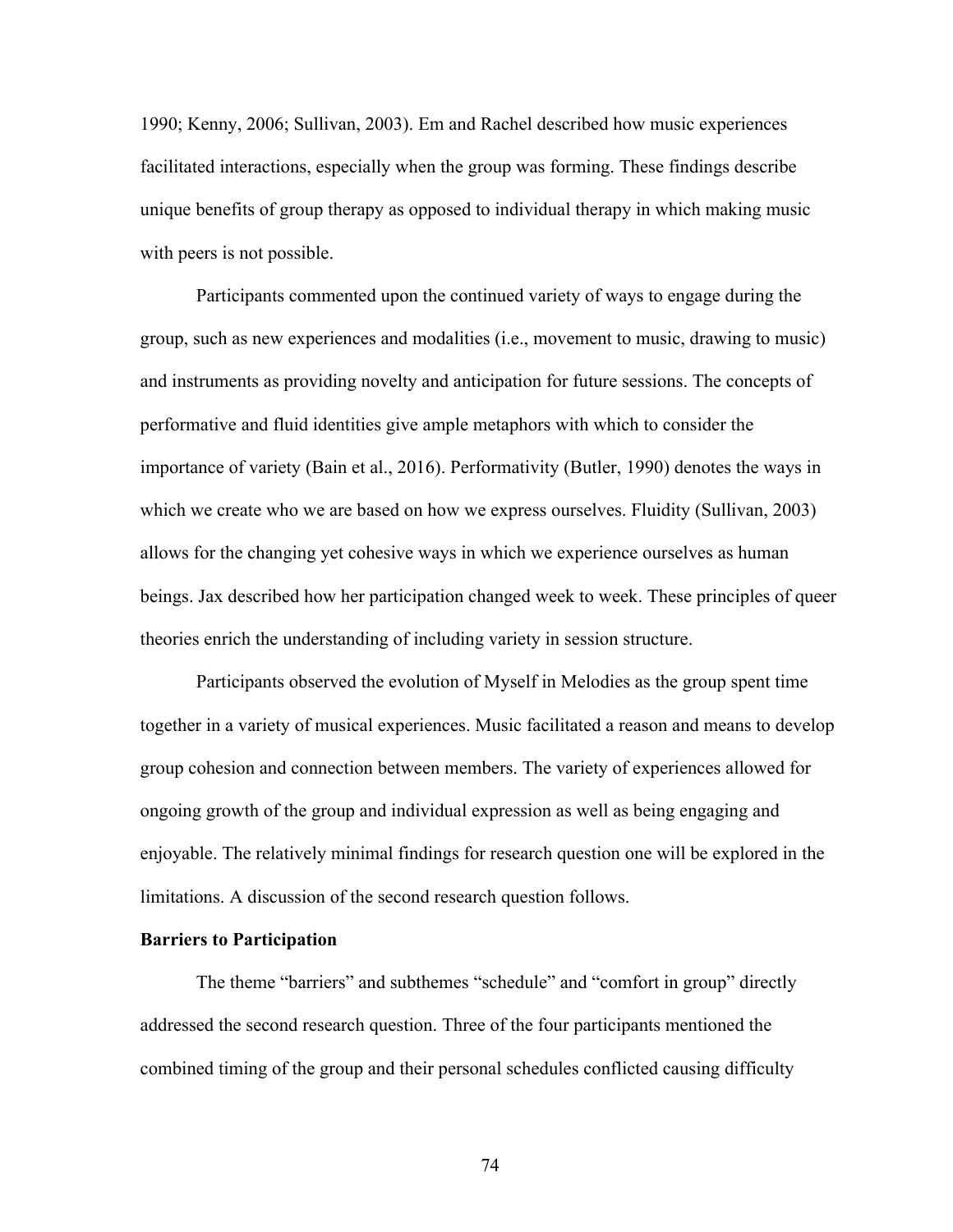participating. The second factor consisted of various ways in which the participants experienced discomfort in the group. Participants described these barriers as individual, leaving room for further questions about how they may have been systemic.

Timing and scheduling of groups has occurred as a barrier in college student music therapy groups (i.e., Neel, 2017). An interesting component of this barrier in the present study is how or if participants chose to share this barrier while participating in the group. Two of the participants chose not to address this barrier with the group facilitators. Rachel addressed a schedule barrier with facilitators and found that her needs were accommodated and felt supported. The choice to accept or address barriers raises questions about participants' self-agency. Though perhaps a different expression of agency, the findings of the present study relate to Rolvsjord's (2015) explorations of how clients co-create the therapeutic relationship. Minority stress is associated with higher rates of perceived helplessness and hopelessness (Meyer, 1995), suggesting that minority status may degrade sense of self-efficacy. Other contributing factors to sense of agency may shed more light on participants' willingness and comfort asking for accommodations in a group.

Participants mentioned barriers related to their discomfort in the group, particularly self-acceptance and facilitation style. Jax identified self-acceptance as barrier within herself that she resolved through the determination to love herself. Jax described ways in which this was addressed through having the group to come to, so that while the group could trigger her to feel uncomfortable it also provided a space to experience comfort and connection. Amir (1999) interviewed a music therapy client, a music therapist herself, who found selfacceptance through Guided Imagery and Music session. Anna found the facilitation style of nonjudgmental responses to participant sharing uncomfortable at first. Both of these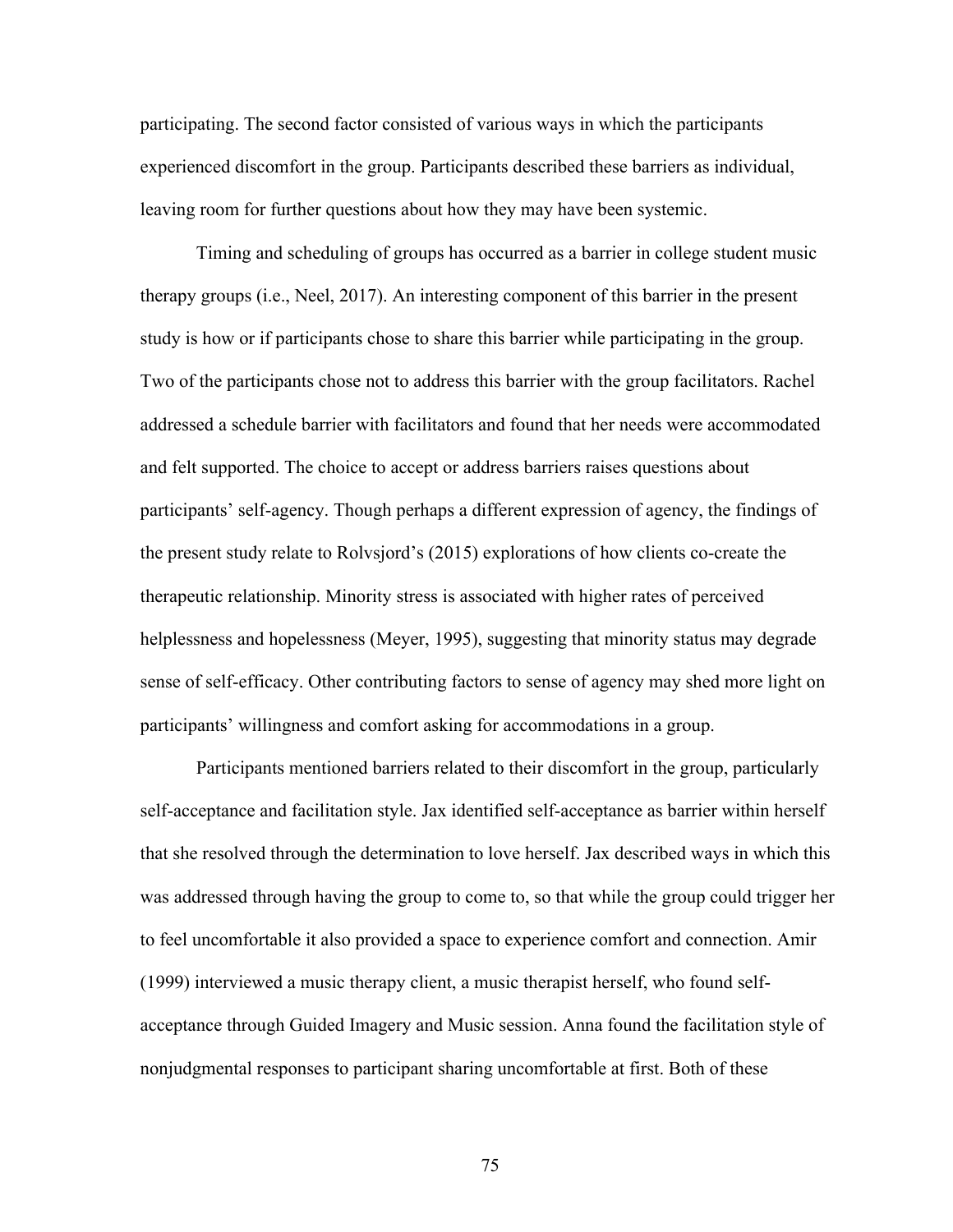participants reported the combination of discomfort and comfort that kept them returning to Myself in Melodies. Navigating discomfort by embracing the benefits in group settings appears in the music therapy literature as well (Mary, Miller, & Miller, 1999). A group music therapy client called Mary in Mary et al.'s (1999) chapter on client experiences spoke about her concern of judgment and embarrassment in the group. This raises an important question about how other group members may have experienced similar discomforts that were either not alleviated or who stopped coming to the group due to discomfort rather than continuing to attend.

#### **Advocacy and Further Actions**

Through two cycles of research participants identified a wealth of ideas about advocacy and activism could stem from Myself in Melodies. The results from both the individual interviews and group discussion have been synthesized in this section as most of the ideas from interviews were further developed in the group discussion. For this reason, new headings have been assigned. The theme "advocacy and further actions" from individual interviews and all findings from the group interview (see Table 2) are discussed below under the titles: "the group existing," "school-based groups," "existing groups and organizations," "community music therapy (CoMT)," "music by gender and sexual minority musicians," "Music Therapy Program and Counseling Center at Appalachian State," and "distance music therapy." Individual interviews included such ideas, one of which was Em's recommendation for a group discussion with other participants. Ideas mentioned in interviews were then brought to and explored in the group discussion for further development.

Participants agreed that the group provided a valuable experience for them individually and believed in its potential to benefit others in the future. Broadly, they shared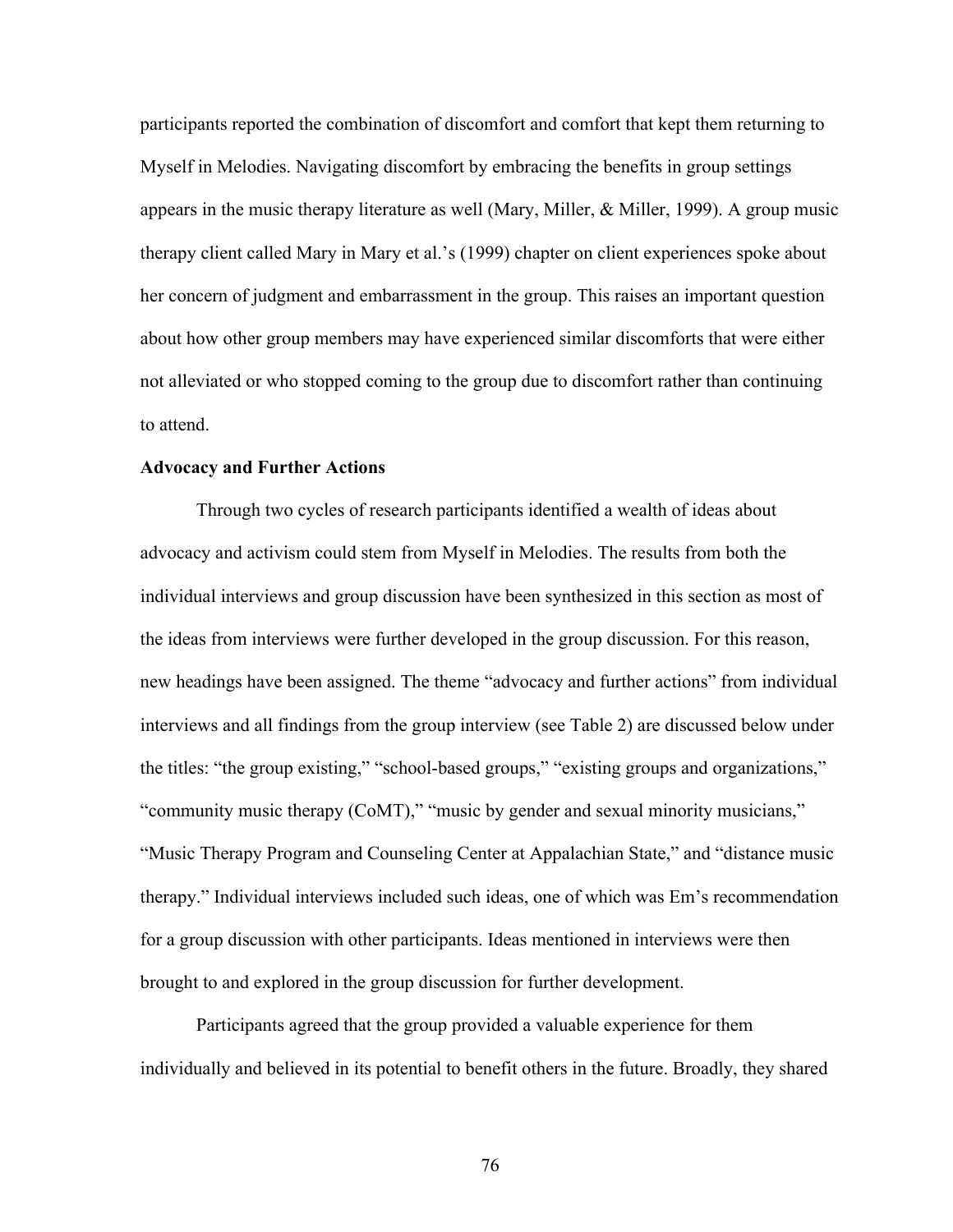ideas about how music therapists could continue to offer groups for LGBTQ folks at various ages and in various settings. Participants shared their ideas about promoting future iterations of Myself in Melodies and collaborations with the Counseling Center at Appalachian State. Rachel described the potential benefits of facilitating community music therapy group to bridge into societal change. Anna recommended sharing more music by LGBTQ musicians in sessions.

**The group existing.** Participants emphasized the place of Myself in Melodies as a resource and symbol of advocacy at Appalachian State University. This responds to the call for social-justice framework in music therapy practice (Bain et al., 2016; Baines, 2013). Being a resource and offering mental health support centers the therapy itself as a form and indication of social change. Gathering as a group has long been important for gender and sexual minorities, as occupying space is a political act when denied the option to do so (Blumenfeld, 2013).

**School-based groups.** Participants discussed new options for school-based music therapy for gender and sexual minorities. Em suggested music therapy for gender and sexual minority students at all education levels. At this point no music therapy literature exists describing any such groups. Participants introduced the possibility of using a music therapy group to promote acceptance while centering the safety of gender and sexual minority students. Band (2016) explored the potential use of Guided Imagery and Music to assess perceptions of bullying with elementary students who engaged in bullying. The participants recognizing their feelings about bullying in Guided Imagery and Music sessions, indicating that sessions may prove effective in decreasing bullying behaviors. School anti-bullying or bullying prevention programs are well documented in other disciplines as well (e.g.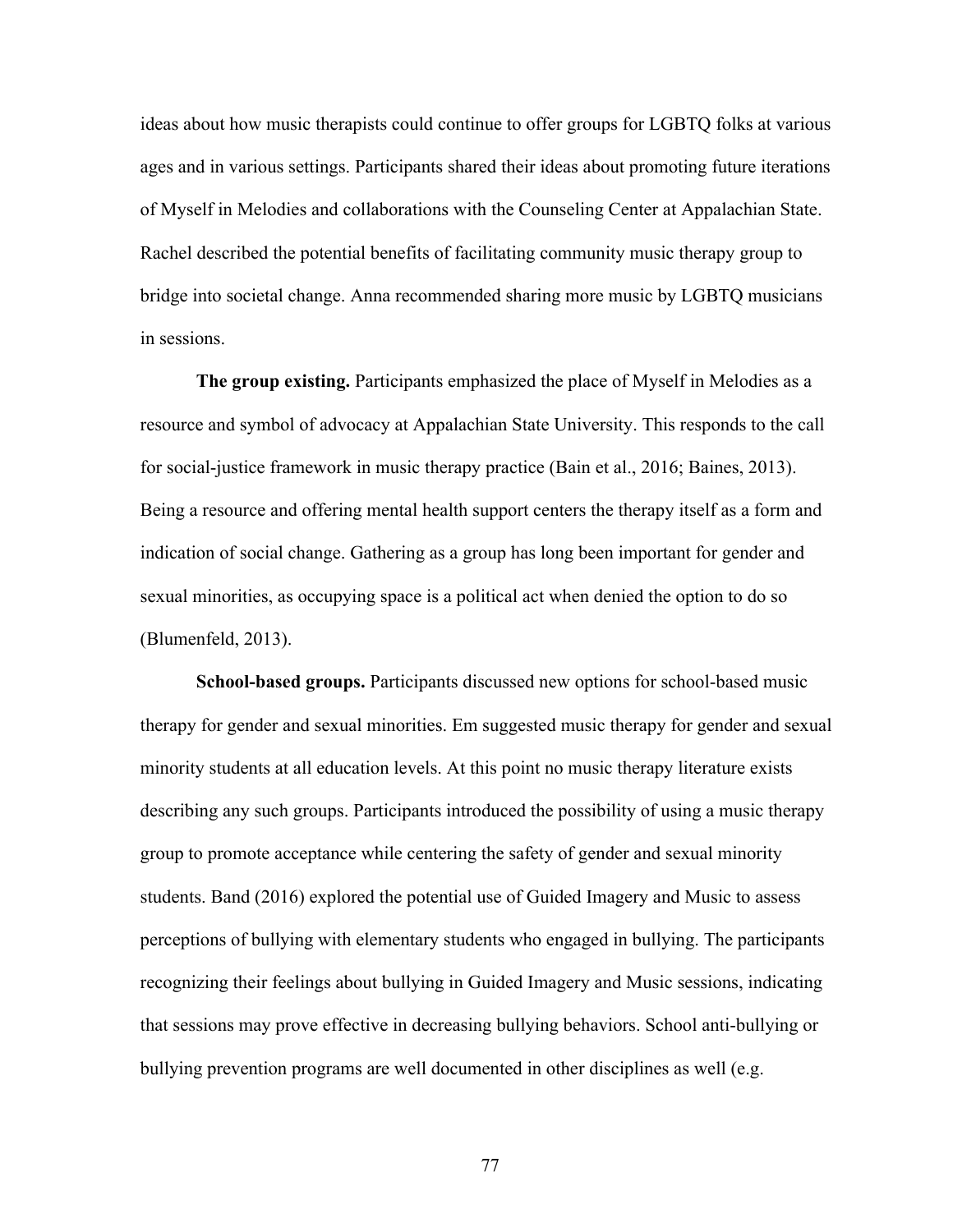Chalamandaris & Piette, 2015; Gaffney, Ttofi, & Farrington, 2018). Music therapists have offered other school-based groups addressing social and intrapersonal skills (e.g. Clark, Roth, Wilson, & Koebel, 2013; Scrine & McFerran, 2018). Combining the above literature would indicate the feasibility of such music therapy groups in the future. The focus on cultural change through increasing acceptance rather than attending to students who are being bullied presents a queering of the assumption of how therapeutic space is used.

**Existing groups and organizations.** Em brought forward the possibility of adding music therapy to existing groups such as Parents and Families of Lesbians and Gays (https://pflag.org/). Due to the history and some ongoing practice of mental health providers pathologizing gender and sexual minorities for their identities and expressions (e.g. Ansara  $\&$ Hegarty, 2012; Serovich, Grafsky, & Gangamma, 2012), many gender and sexual minorities distrust mental health providers or have considerable skepticism of their agendas (Benson, 2013). Offering music therapy at an agency with an established mission to benefit the wellbeing of gender and sexual minorities may increase a sense of trust with the music therapist.

**Community music therapy (CoMT).** In the group discussion participants explored CoMT as a theoretical framework for both gender and sexual minority groups as well as inclusive gender and sexuality awareness-raising groups (Bain et al., 2016). CoMT applies a critical lens to the notion that therapy occurs behind closed doors and centers the ways in which people have and continue to use music to engage with one another in ways that may prove therapeutic (Stige & Aarø, 2012). While not a therapeutic group, Grady et al. (2012) described how a queer youth of color dance group combined artistic expression and social change. Stige and Aarø (2012) described the importance of "rights-based" collaborative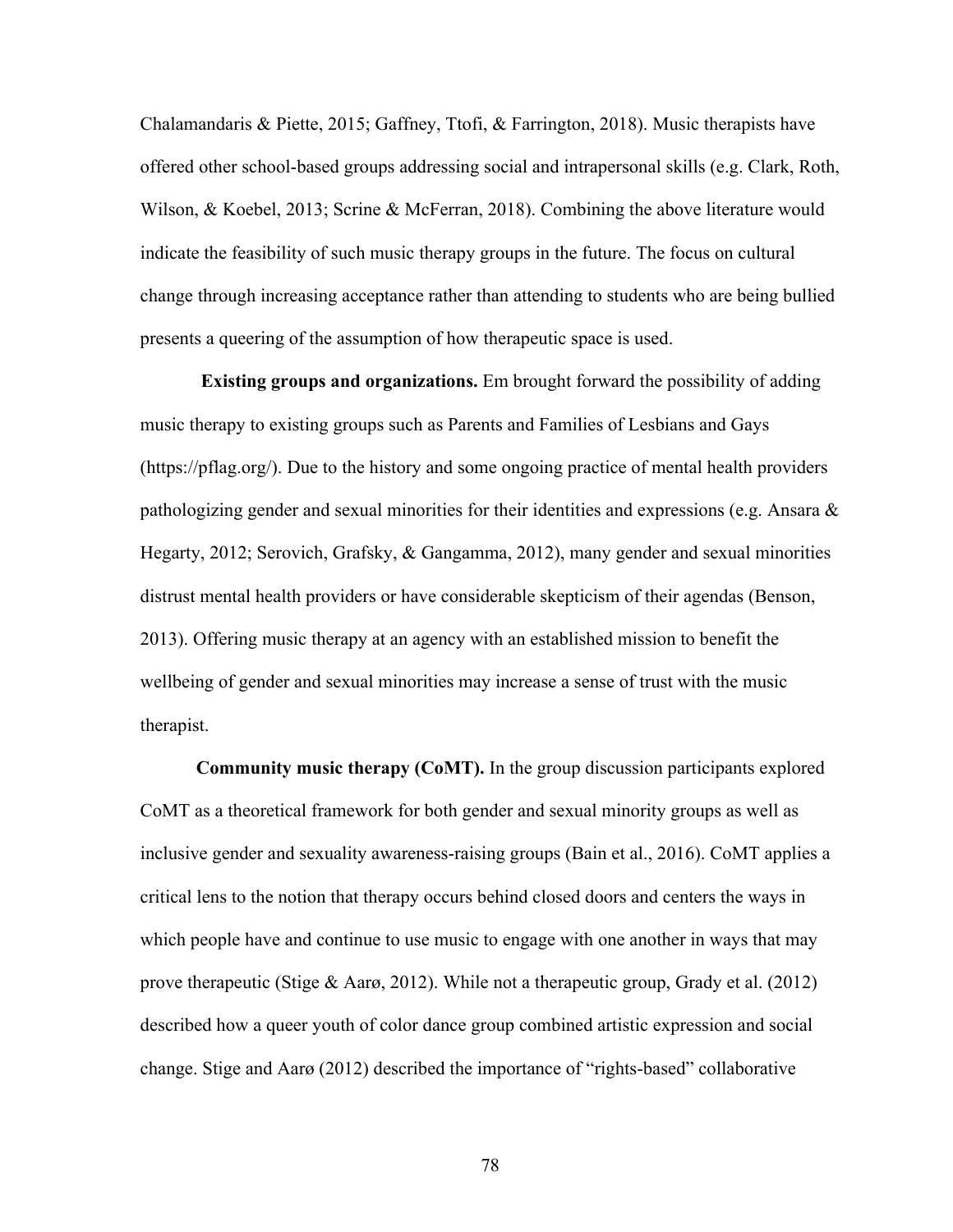ethical decisions (p. 24). Rachel suggested CoMT as either a theoretical orientation with which a group could begin or offer an option based on participant interest in crossing traditional therapy boundaries to increase potential for group activism, another core component of CoMT (Stige & Aarø, 2012). CoMT's emphasis on acknowledging inequity and enacting social change would support the common concerns and ideas of gender and sexual minorities such as increased safety, equity, and acceptance. Further, CoMT could be applied both in a gender and sexual minority group as well as for a broader inclusive gender and sexuality group to encourage understanding, compassion, and community-strengthening based upon the "ecological" quality or "working with the reciprocal relationships between individuals, groups, and networks in social context" (p. 22).

**Music by gender and sexual minority musicians.** Anna recommended gender and sexual minority musicians' music be featured in music therapy groups for gender and sexual minorities. The use of precomposed music in a session contributes a particular perspective to the session (Gardstrom & Hiller, 2010). The authors described bringing in songs that objectified women to discuss sexual violence. Doing so allowed participants to identify with themes in the songs that relate themselves to the artists. In a group like Myself in Melodies, including diverse gender and sexual minority perspectives may have multiple benefits. First, any gender and sexual minorities grow up without mentors for navigating a largely cisnormative, heteronormative culture (Maalouf, 2012). In this way, group members may broaden and deepen their sense of community through connecting with musical artists. Second, the diversity of group members may mean that group members feel isolated by identity. For example, Anna mentioned being the only lesbian-identified group member. She may have found exploring a musician's experience of being a lesbian beneficial.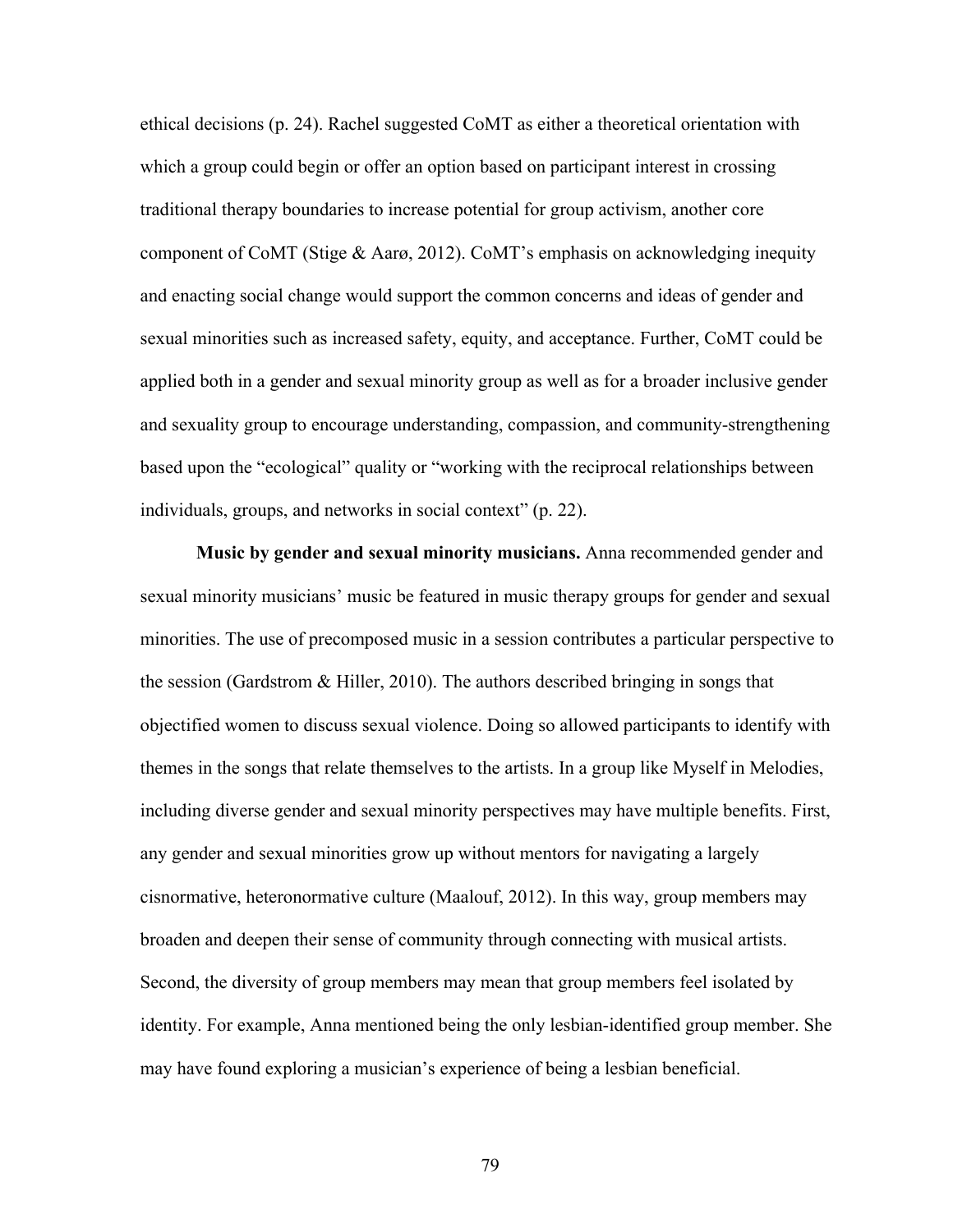**Music Therapy Program and Counseling Center at Appalachian State.** Anna, Em, and Rachel recommended collaboration between Appalachian State's Music Therapy program and Counseling Center to provide groups together and advertise music therapy groups such as Myself in Melodies. They identified this relationship as a way of providing increased structural support for the visibility, access to, and continuation of Myself in Melodies. In reality, recruitment for Myself in Melodies proved challenging each semester it was offered and the group discontinued due to lack of interest. When asked in Spring of 2016, the Counseling Center declined to advertise the group. Woodford et al. (2018) found that greater institutional support of gender and sexual minorities could mitigate impacts of minority stress. Increased access to resources creates a more supportive environment.

**Distance music therapy.** An idea from Em's individual interview was exploring the possibility of distance music therapy as a resource for people in remote locations. Limited music therapy literature explores this option (Krout, Baker, & Muhlberger, 2010; Lightstone, Bailey, & Voros, 2015) despite its growing prominence in other helping disciplines. Lightstone et al. (2015) facilitated effective music therapy sessions for a veteran with posttraumatic stress disorder (PTSD) living in a rural area via Telehealth. Krout et al. (2010) assigned music therapy students to write songs in pairs through Skype video calls. The potential for distance music therapy remains to be more fully explored, especially considering limitations of sound quality and synchronous music making.

Interestingly, only group music therapy came up in interviews and the group discussion. While this may be due to the focus on a music therapy group, this may also reflect the value of social support and reducing isolation among gender and sexual minorities (Snapp et al., 2015b) who may lack mentors or peers to relate to in a cisnormative and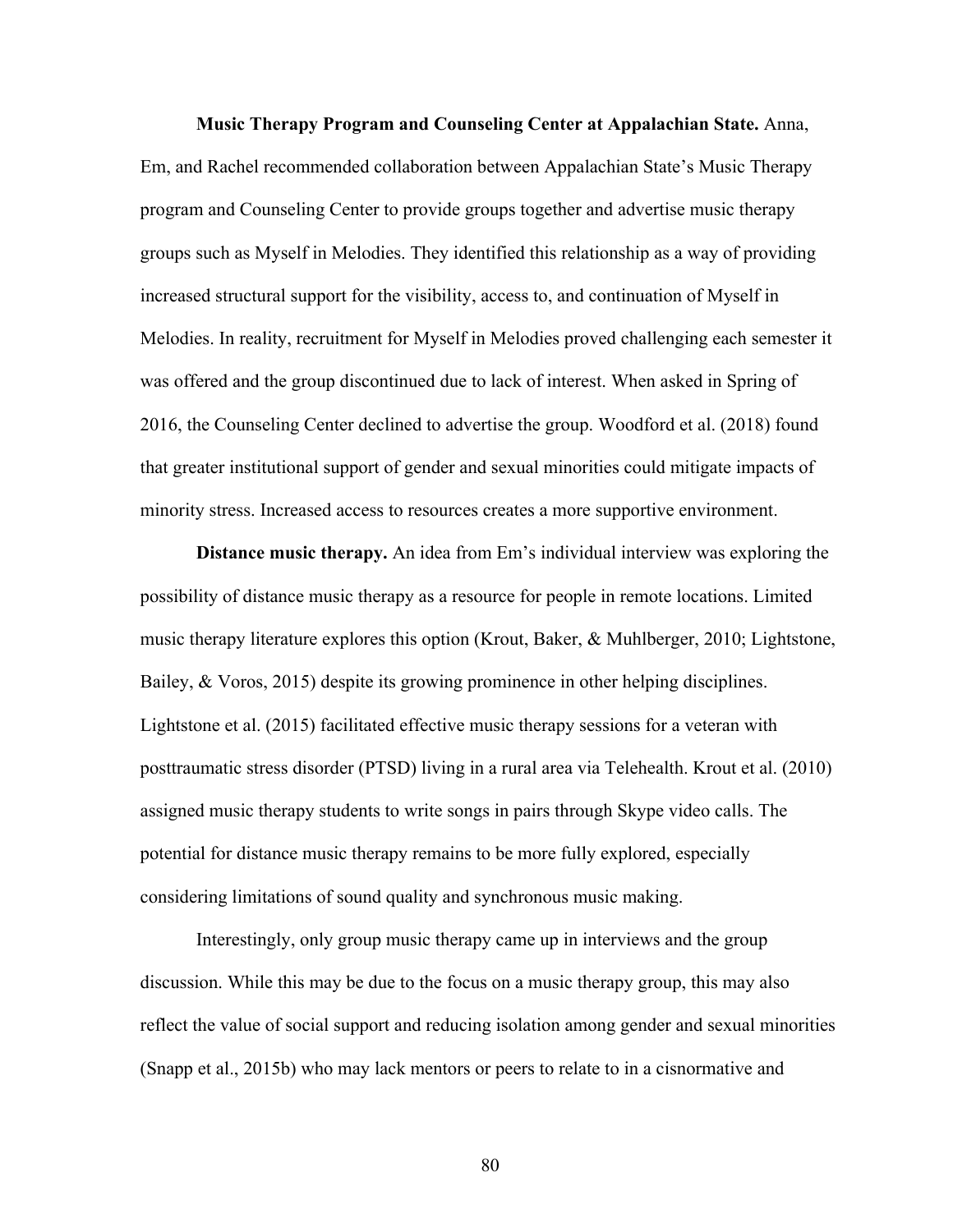heteronormative culture (Maalouf, 2012). After familial support, social support is the single most important factor in determining positive mental health outcomes for gender and sexual minority teens and young adults (Snapp et al., 2015b). Research participants mentioned their appreciation for the commonalities and differences among group members and cited learning from other group members as the source of personal growth (Yalom & Leszcz, 2005; see below). All of this would suggest that the group setting serves an important role.

### **Other Findings**

Two entire themes, two partial themes, and two subthemes from participant interviews brought up findings relevant to the overall topic of research but not directly to the research questions: Due to the values of researcher reflexivity and participant agency in action research, the thoughts, reflections, values, and ideas of participants are included in this section (Stige & McFerran, 2016). These findings broaden the scope of this research in important ways by challenging the researcher's expertise and control over the study.

**Expectations and reasons for joining.** Participants described their expectations of the group as having vague or few expectations and cited the group being LGBT-specific and their relationship to music therapy as draws to joining. All of the participants stated being unsure what to expect about the group. This may relate to relatively few music therapy groups offered for college students, for gender and sexual minorities, and for wellness and community-building in general. However, this could also relate to other factors such as limited information provided on promotional fliers for the group. Regardless of the factors, participants all decided to attend to find out what the group would be like (Stige, 2010). What is not clear is how ambiguity played a role for students who may have been interested but decided against joining whose experiences are not captured in this study.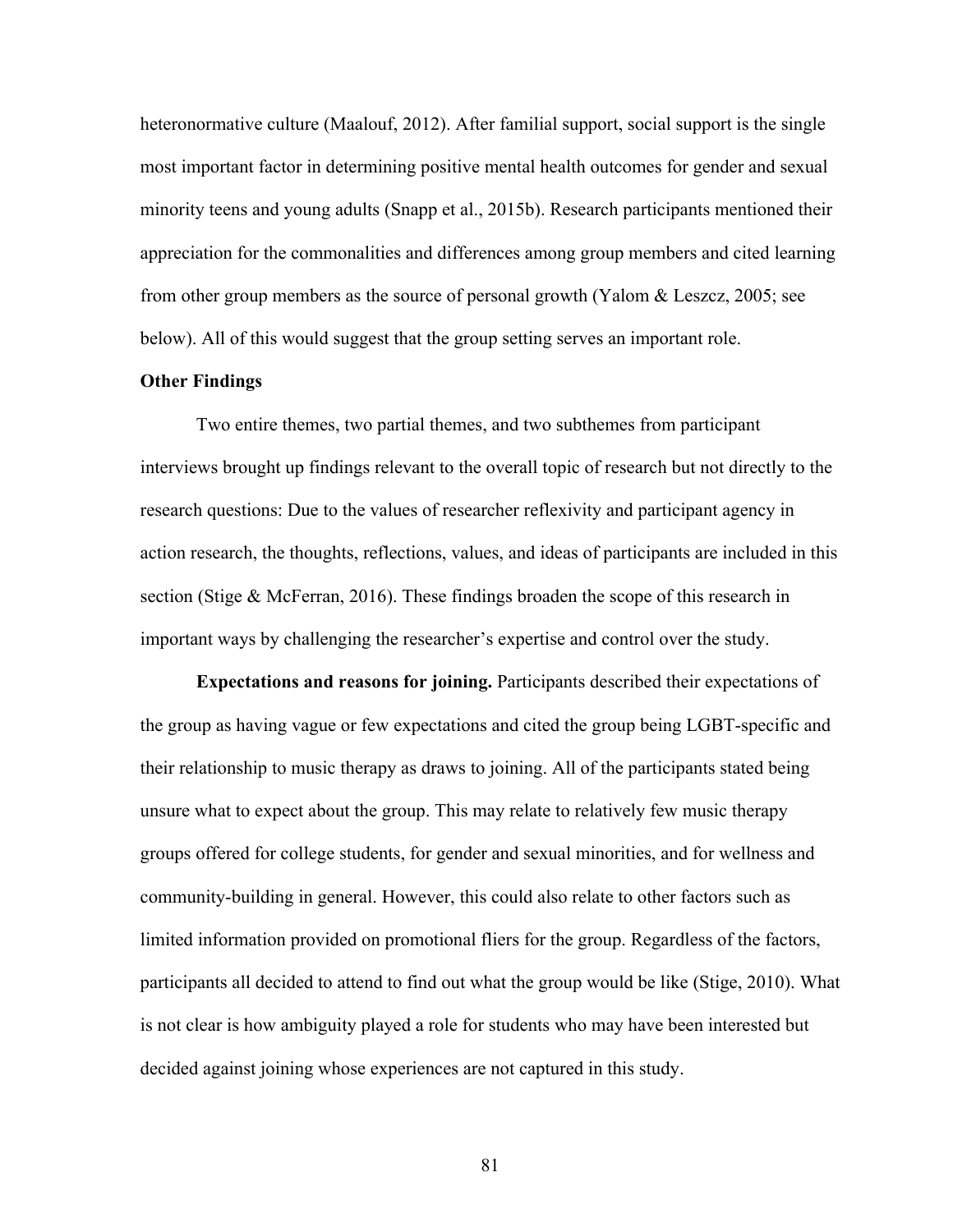All four participants cited the appeal of joining a music therapy group for gender and sexual minorities, particularly for finding community and people who may want to have conversations about the treatment of gender and sexuality in society. Maalouf (2012) described two primary forms of identity, vertical and horizontal. Vertical identities consist of those that generally correlate with genetic inheritance or upbringing by biological parents (vertical relationships) such as race and ethnicity and religious or spiritual tradition. Horizontal identities, on the other hand, generally consist of identities such as disability, minority sexual identity, and transgender or non-binary gender identity, which are not inherited or taught by caregivers. People may seek similarly-identified folks with which to form communities or coalitions.

Three of the participants expressed curiosity about experiencing music therapy for themselves. For Rachel and Jax, engaging in music therapy as a client offered a contrast to studying music therapy (Vaillancourt, 2016). Em had learned about benefits of music therapy for children in special education programs. Practitioners who engage in their own therapeutic process such as music therapy groups (Brooks, Bradt, Eyre, Hunt, & Dileo, 2010; Cheek, Bradley, Parr, & Lan, 2003) and individual Guided Imagery and Music sessions (Beck, Hansen, & Gold, 2015) experienced decreased burn-out (Cheek, et al., 2003), perceived stress (Brooks, et al., 2010), and depression and anxiety (Beck et al., 2015). Additionally, self-understanding facilitates ability to connect meaningfully with others in intercultural therapeutic relationships (Hadley & Norris, 2016).

**Group environment.** Aspects of the group environment that indicated other findings consisted of participants' appreciation for commonalities and differences, atmosphere, small size, and facilitation. In this way, participants highlighted the aspects of the group that stood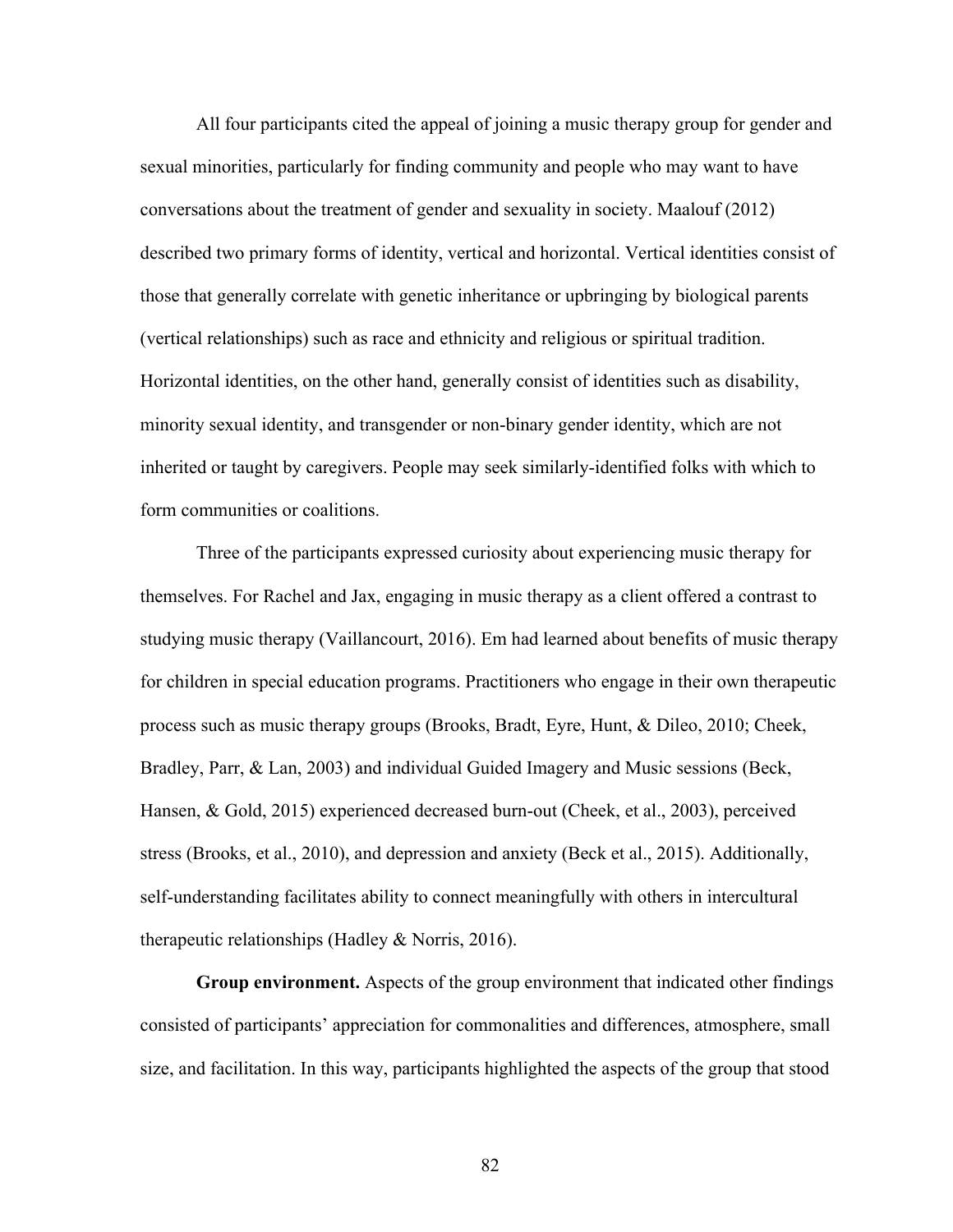out to them that they remembered and that contributed to a group culture. Em and Jax commented on how they felt connected to other group members despite differences between them (Yalom & Leszcz, 2005). Gender and sexual minorities may relate to one another through shared yet varied experiences of self-discovery, challenging social norms, and facing discrimination (Bain et al., 2016). Rachel and Anna commented on the calm or slower-paced atmosphere of the group that signaled a difference from other areas of their lives. Participants mentioned the small size of the group as more comfortable while also noting they would like more people to know about the group which would likely increase the size. Myself in Melodies combined group therapy which and potential identity disclosure, both of which require building trust between group members (Yalom & Leszcz, 2005).

**Improvisation.** Improvisation stood out among the experiences which participants described in their interviews. They described such experiences as "magical" "freeing" "powerful" and identified feeling "connection" to others and inspired by others' music. McFerran and Wigram's (2002) exploration of seasoned music therapists' understandings of group improvisations revealed similar themes of creating "meaningful music," being in the moment, and musical interaction reflecting the individuals and group simultaneously. Improvisation presents a particularly potent means to express oneself musically, as the process is one of continual change, addressed earlier in the discussion in relation to performative and fluid identity.

**Give and take.** Participants commented upon the give and take in participation. A combination of sharing and listening through speech and metaphorically through music supported group cohesion for Rachel, reducing sense of isolation for Jax, and sparked new ideas for Anna. The interactions of group therapy are fundamental to its therapeutic value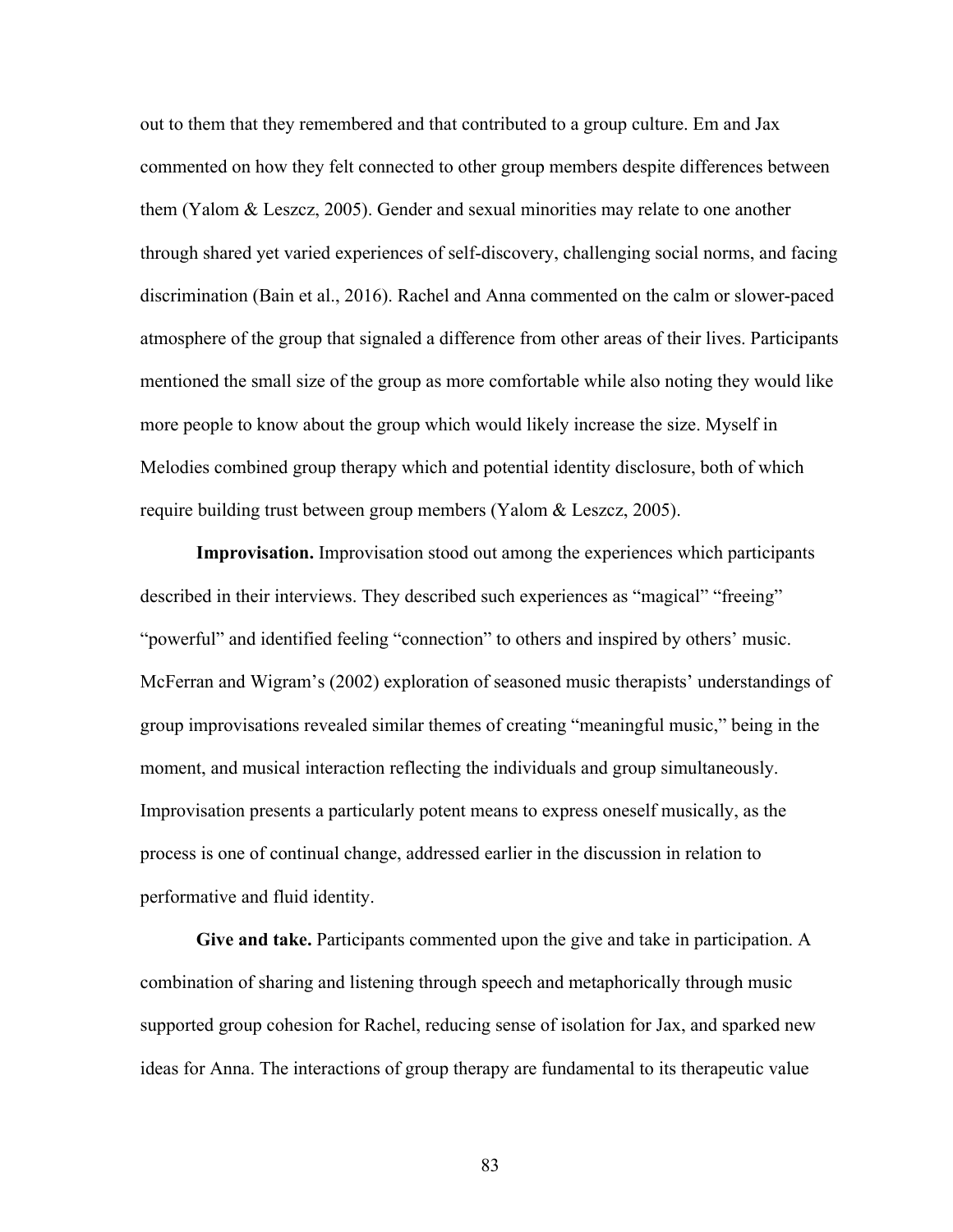(Yalom & Leszcz, 2005). Participants mentioned the ways in which give and take in the group facilitated interpersonal relationships that facilitated experiences of creativity and connection to self and others, as described in Adult Improvisational Music Therapy (Bruscia, 1987).

**Benefits of the group.** Participants cited three main ways in which they benefited from participation in Myself in Melodies. Anna, Em, and Jax described personal growth. Jax and Em shared new actions and tools the utilized. Rachel and Em also indicated professional development of their respective disciplines. Participants described increasing confidence and self-acceptance, developing listening skills and open-mindedness, and noticing reduced anxiety. Personal growth appears in the seminal music therapy literature (Sears, 1968) and in more recent literature (i.e., Kwan & Clift, 2018). Kwan and Clift (2018) similarly found "experiencing one's true self" (p. 150), increased self-confidence, social connection, and stress reduction among participants in a community-based group facilitated by a music therapist, music educators, and social workers. More concrete take-aways from the group included Jax's mention of song conversation-starter and Em's mention of intention-setting with word cards. People's relationship to music in therapy can transcend the therapeutic space (Neel, 2017; Rolvsjord, 2015). Professional development centered on increased awareness of options for future professional practice. Music therapy literature cites many instances of opportunities for music therapy students to engage in music therapy (i.e., Amir & Bodner, 2013; Neel, 2017). However, no known literature at this point describes the use of music therapy specifically with special education majors.

**Overall impressions.** Participants brought their knowledge to the three research questions and shared about other aspects of being in Myself in Melodies. The group evolved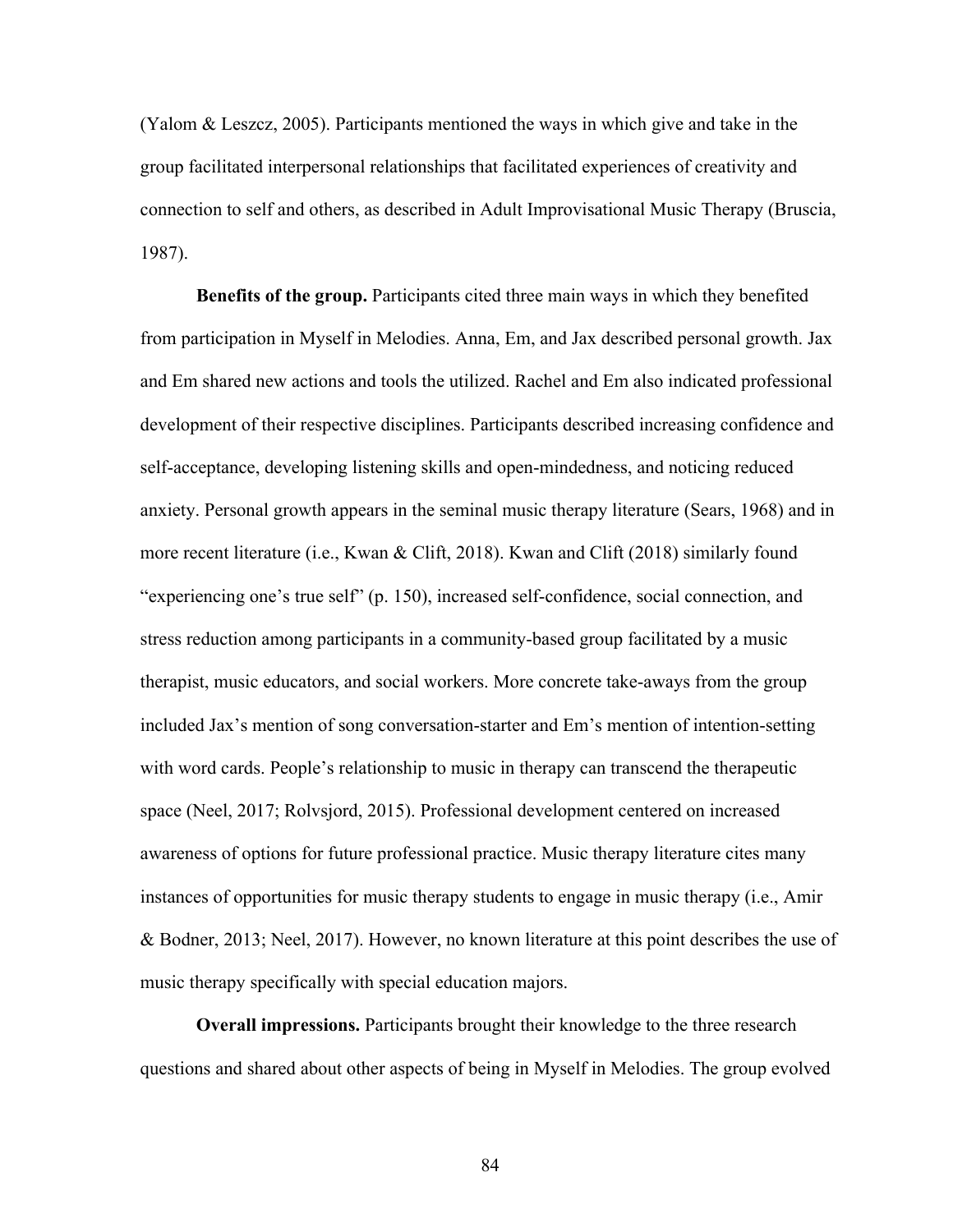over time through musical experiences that facilitated group cohesion. Schedule and comfort in the group presented barriers to participation. Action ideas and ideals reflected participants' belief in the importance of resources for gender and sexual minorities. They were drawn to this unique group, appreciated and found community through improvising and interacting with a small group of others. Ultimately, they found value in their experience of being a member of Myself in Melodies.

## **Limitations**

Several limitations appeared in conducting this study. Such considerations include aspects of the method, time limitations of the study, and subjectivity and experience of the researcher.

Changes to the method and self-selection of participants impacted data collection. The study originated with the anticipation that the research would occur as the group was active. The first research question, regarding the evolution of the group in real time, proved more difficult to assess with the original intention as a retrospective study. Additionally, selfselection of research participation undoubtedly impacted findings and knowledge shared. The group members who responded to and followed up on participating in research likely had the positive experience and certain level of rapport with the researcher to feel comfortable engaging in an interview and subsequent group discussion. Previous relationship to music therapy may have also influenced their interest in participation.

The time allotted for this study limited the research process and further actions available to participants and the researcher. Ongoing collaboration with participants would have provided opportunity to continue the brainstorming process (Cahill, 2016; Stige & McFerran, 2016). Additionally, further actions taken in this study were limited. Participants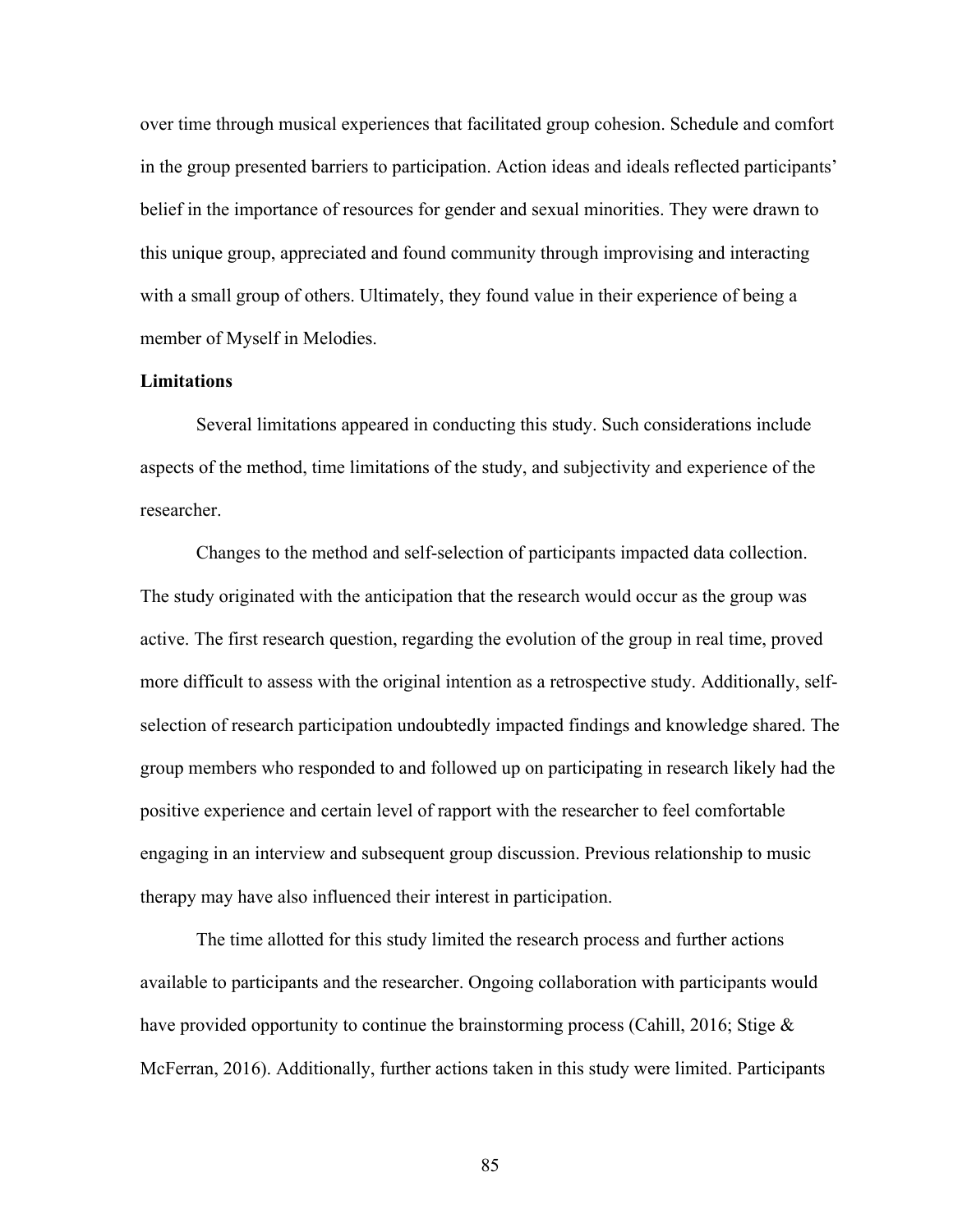noted this in the group discussion, as they chose to create a list of recommendations and ideals rather than commit to follow up actions. While this undoubtedly limited the current study, ideas from this study remain available for response and action to the participants, researchers, and other witnesses.

The subjectivity that allows for close consideration of qualitative data also invites the bias of the researcher (Anderson et al., 2007). Despite repeated review of possible themes and organization of the data, reflection, and research supervision, the results remain impacted by the subjective process of qualitative research. The limited experience of the researcher in conducting interviews presents another limitation. As the former therapist of participants and a current graduate student in music therapy and clinical mental health counseling, my focus is on meaning-making in conversations. I found myself grappling with the balance of inviting participants to reflect in the moment through follow-up questions and setting aside my own observations during interviews. At the time of interviews, participants had not been group members for at least 9 months, providing some distance from the therapeutic relationship.

The findings of the research also challenged some assumptions about participants' points of view. For example, systemic barriers to gender and sexual minorities are widely cited on many levels in medical health services (e.g., Romanelli & Hudson, 2017). In a culture designed for gender and sexual majority folks, identifying all of the ways in which our culture supports this proves a challenge. While the researcher sought to understand systemic barriers that may have been perpetuated in Myself in Melodies, systemic barriers were not identified in the research. The lack of comment on systemic barriers may indicate that they were relatively low or that participants were unaware of systemic barriers, highlighting the way in which systemic barriers endure in our society.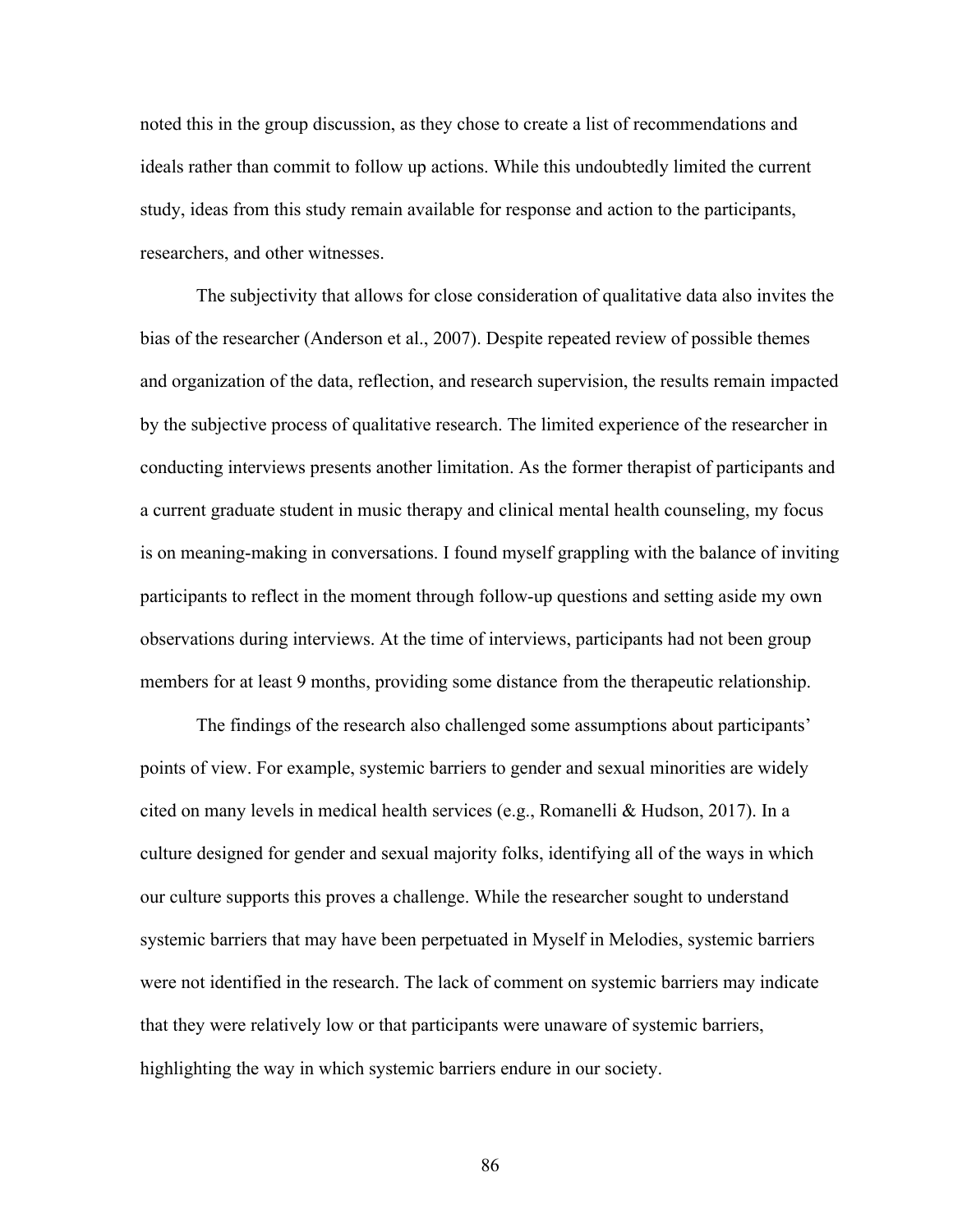## **Recommendations**

Participants made clear the importance of having music therapy groups for gender and sexual minorities that translated to ideas for future research and clinical practice (Whitehead-Pleaux et al., 2012; Whitehead-Pleaux et al., 2013). Further, the synthesis of research and practice inherent to the foundation of action research provides a framework for music therapists to consider ongoing engagement and education for professional development (Stige & McFerran, 2016). Music therapists, music therapy educators, music therapy students and interns, and professional music therapy organizations are strongly encouraged to reflect on participants' recommendations, ideas, and ideals.

Groups provide a unique environment for gender and sexual minorities to experience connection and contribute to the variety of resources and supports (Bain et al., 2016). Community music therapy presents a particularly promising orientation of practice in this context (Bain et al., 2016). Clinical practice could include greater recognition of gender and sexual minority artists (Whitehead-Pleaux et al., 2012). Additionally, relevant faculty, staff, and administrators of Appalachian State University with power to enact change should heed participants' recommendations for collaboration between the university's Music Therapy Program and Counseling Center for the benefit of students' awareness of and access to a variety of mental health supports (Woodford et al., 2018).

Given the dearth of literature about ways to provide not only inclusive therapy but specific spaces for gender and sexual minorities in music therapy practice, increased research and literature is essential to deepening the conversation about such practice (Bain et al., 2016; Boggan et al., 2017). Specifically, music therapy research about the potential for gender and sexual minority-specific and gender and sexuality inclusive school-based groups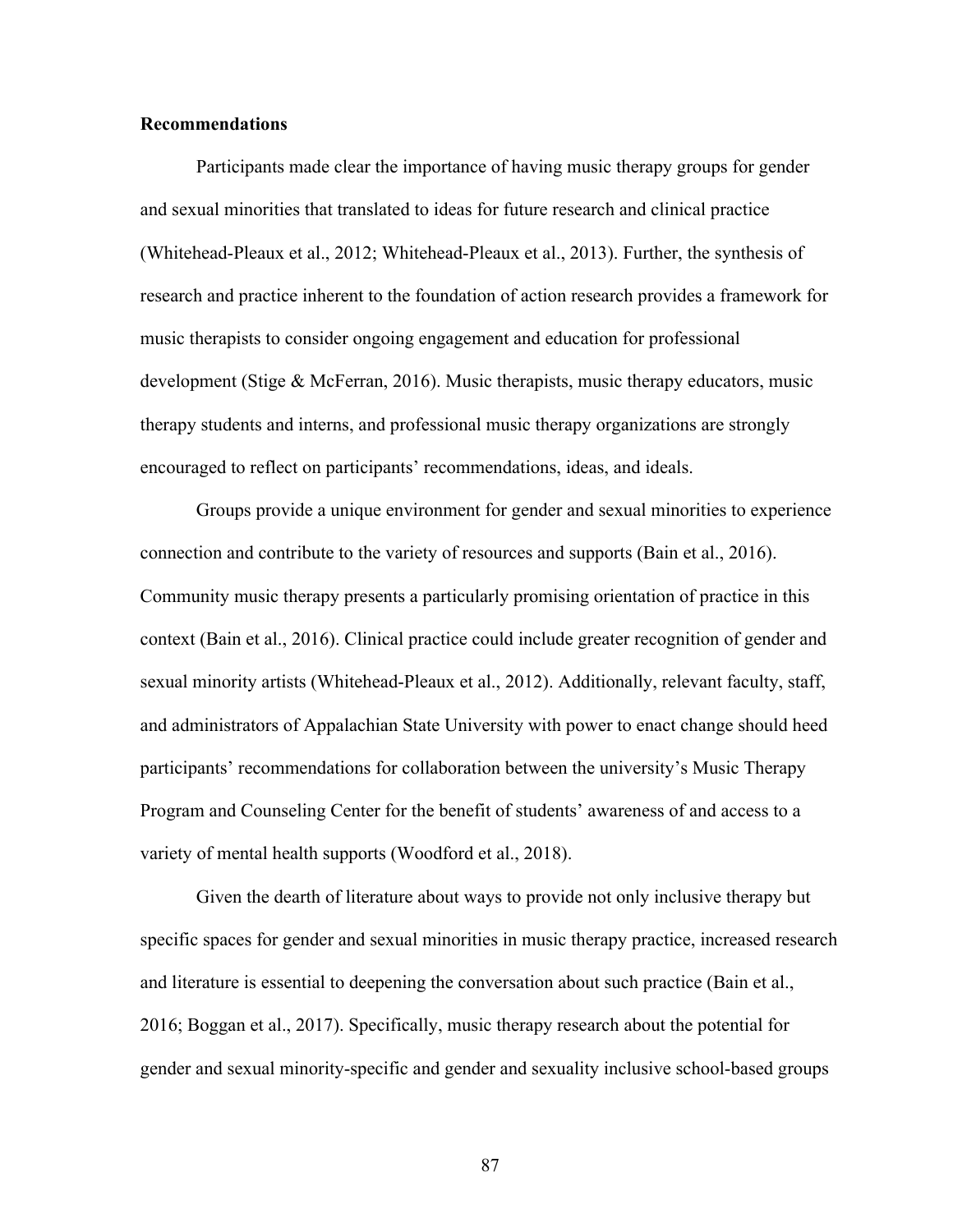(Bain et al., 2016) and collaborative agency groups remains unexplored. To further the music therapy field and closely related disciplines, research can explore the professional development impact of experiencing interdisciplinary therapies and practices with future practitioners. Exploration of the feasibility of distance music therapy to provide support in remote areas remains a limited area of research (Krout et al., 2010; Lightstone et al., 2015). Only with increased research can our professional conversations expand about the multifaceted ways in which music therapy can be used to support and inspire gender and sexual minorities and social change for greater acceptance (Whitehead-Pleux et al. 2013). By calling in the voices of participants in music therapy, practitioners can queer their vision of gender and sexuality to include the broad range of identities, expressions, and intersections and ask new questions (Tilsen, 2013).

Ultimately, research and practice rely upon one another. Sharing ideas facilitates practitioner growth and development and practice creates environments in which to consider new ideas. Action research grew out of attempts to improve practice and does not require formal a research process to implement action research principles (Anderson et al., 2007). Regardless of the scope, method, or discipline, practitioners can always seek to reflexively explore the impact of their work, others' experiences, and consider ideas for change and growth.

#### **Summary**

Participants' responses in a variety of themes created recurrent connections to the importance of communal space, harkening on history of oppression of gender and sexual minorities and quest for mentors and peers. Other themes and subthemes spoke less to participants' gender and sexual identities and expressions and more to other aspects of their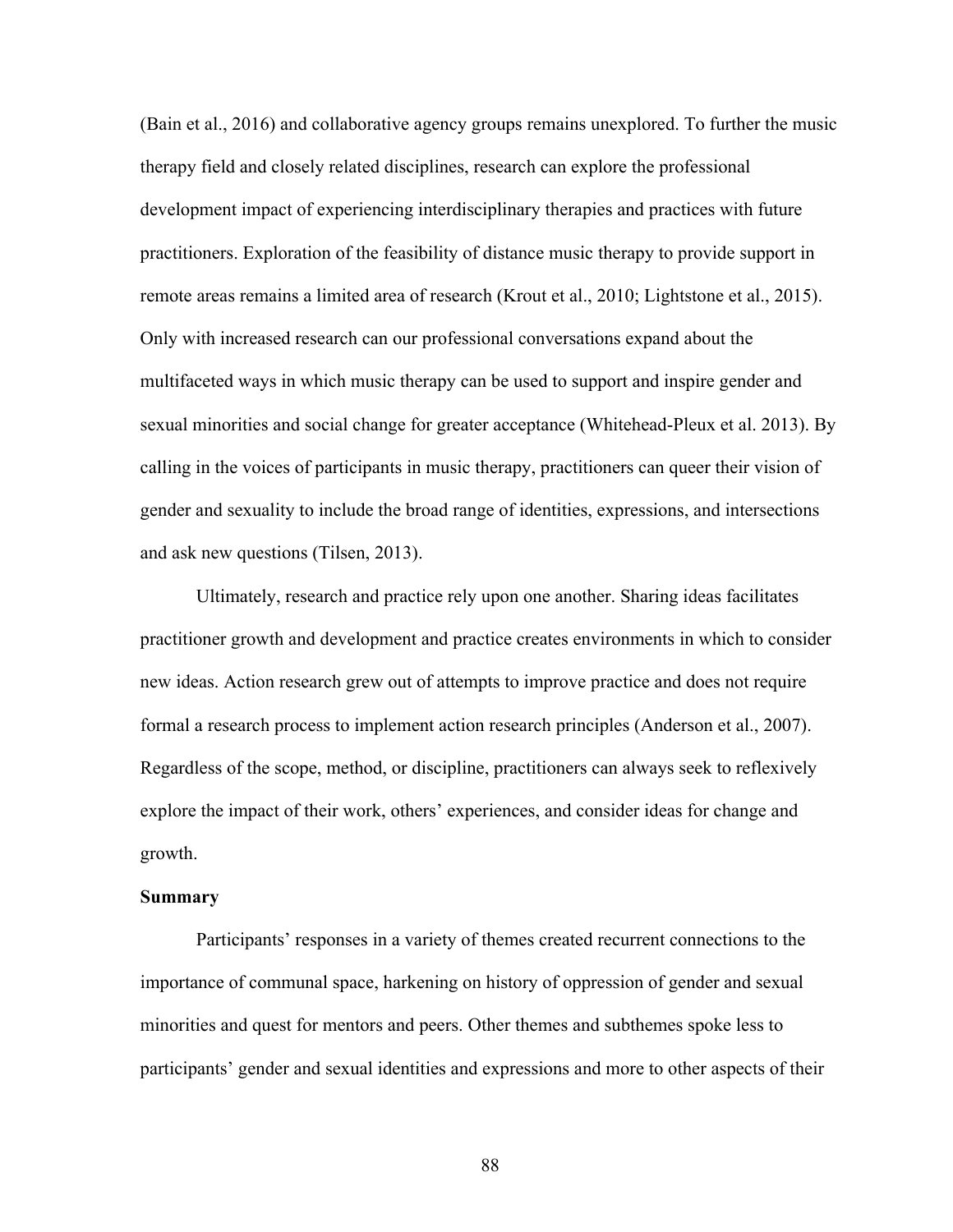humanness. Further, participants variety of experiences indicated that just because the group was LGBTQ-specific did not mean there was one way to lead the group for all gender and sexual minorities.

Action research provides a valuable means of inviting researchers and research participants to question ways in which more traditional forms of research have sought to understand gender and sexual minorities experiences. In this way, the research may itself become a form of advocacy for awareness of and change to societal norms. Noffke (1997) identified how action research touches the political, the professional, and the personal. So, too, can the practice of music therapy.

The present study found factors about group evolution, barriers to participation, and further actions related to advocacy from interviews with four participants of the group Myself in Melodies and a group discussion. This research also identified some key components of Myself in Melodies that made it a meaningful music therapy group for participants. The action research method of this study allowed for the exploration of further social actions and the role of advocacy in therapy to lead toward concrete steps. Notably, three of the four participants met for a group discussion of further actions and created a list of recommendations and ideals. Ideas included variations on music therapy groups for gender and sexual minorities at various school levels, in other organizations, and for social change; centering music by gender and sexual minorities in sessions; and use of distance technology in music therapy.

Other findings allowed participants' reflections, values, and ideas to come forth in the research. Those findings include their expectations and reasons for joining, the group environment, improvisation, the give and take of participation in the group, and benefits of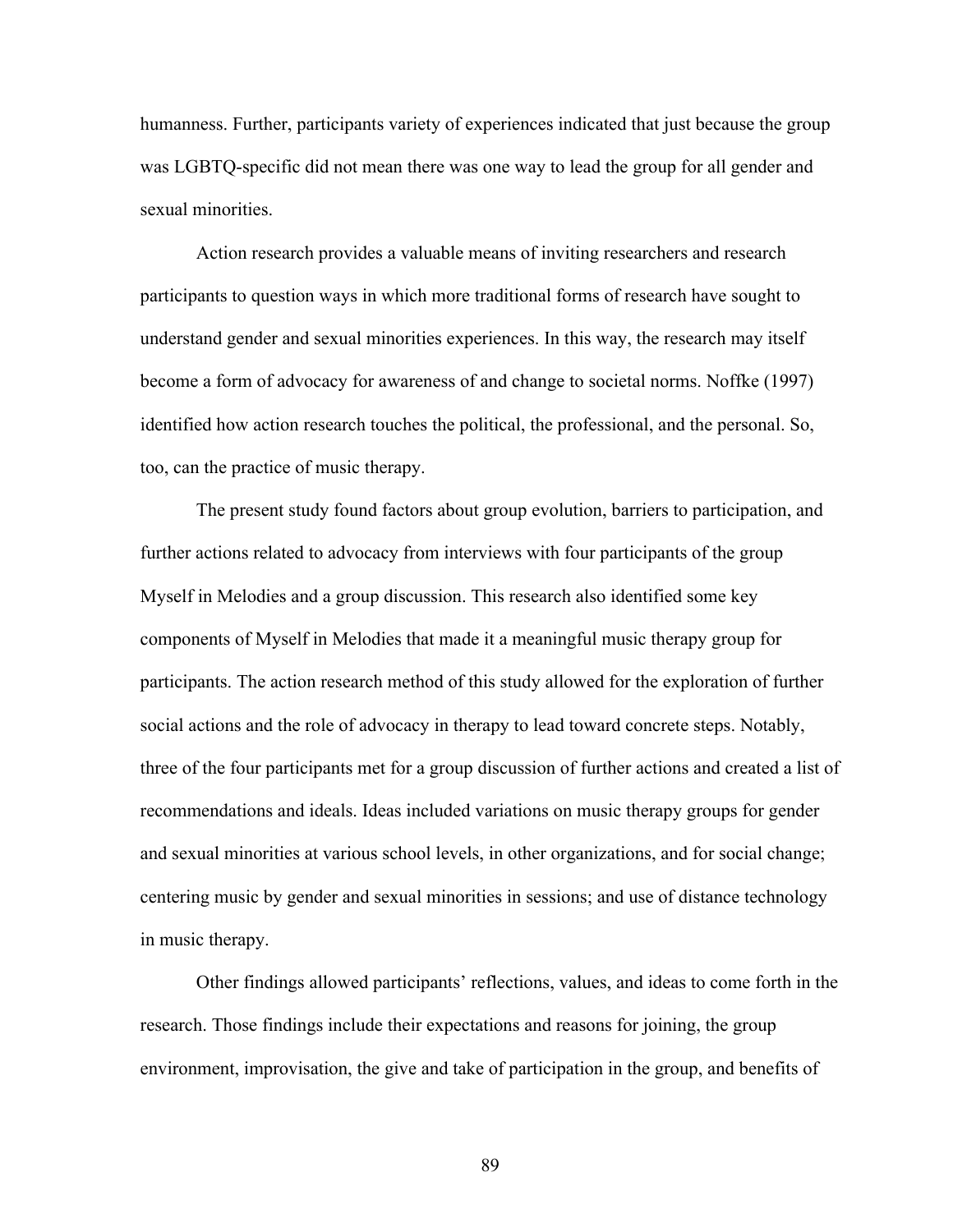being in the group. Participants were drawn to the unique combination of a music therapy group for gender and sexual minorities despite being unsure of what the group would be like. They experienced connection with others who were both similar to and different than themselves in a calm, small group. Through musical improvisation they felt the power of music to generate inspiration and "magic." Collaboration facilitated a give and take between group members as they both shared and listened to one another. They grew personally and found new things to take into other parts of their lives including their future professional work.

Participants pointed out the importance of community and variety, indicating the role of collaborative work to increase knowledge and diversity. Further research and expansion of music therapy services and resources for and inclusive of gender and sexual minorities will add to the depth and complexity of the conversation. As promised, this study provides ideas and inspiration not answers.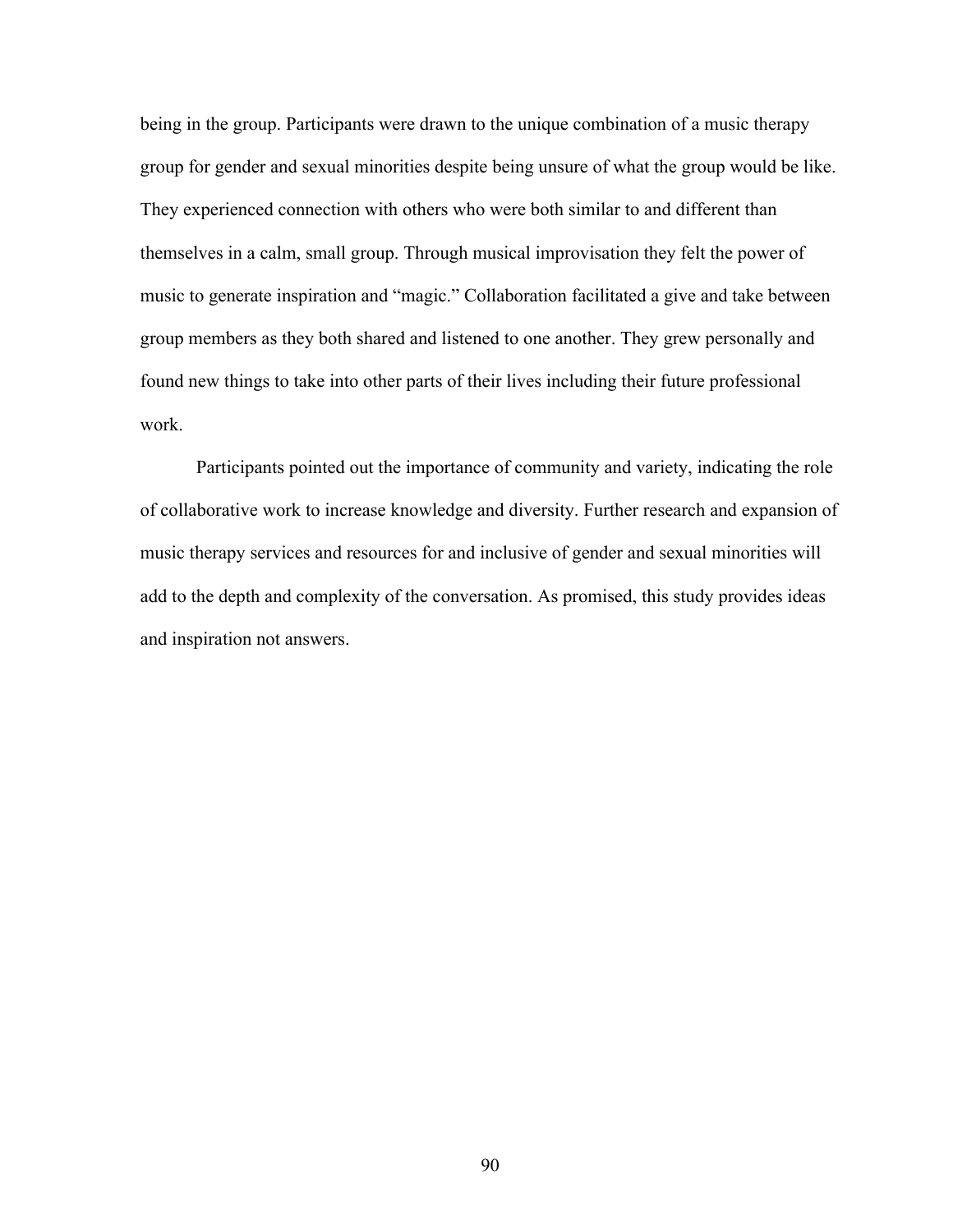#### **References**

Accord Alliance (n.d.). *FAQs*. Retrieved from http://www.accordalliance.org

- Ahessy, B. T. (2011). Lesbian, gay and bisexual issues in music therapy training and education: The love that dares not sing its name. *Canadian Journal of Music Therapy, 17*(1), 11–33.
- American Psychiatric Association. (2013). *Diagnostic and Statistical Manual of Mental Disorders* (5th ed.). Arlington, VA: American Psychiatric Association.
- Amir, D. (1999). Tales from the therapy room. In Hibbens, J. (Ed.) *Inside music therapy: Client experiences* (pp. 267–276). Gilsum, NH: Barcelona Publishers.
- Amir, D., & Bodner, E. (2013). Music therapy students' reflections on their participation in a music therapy group. *Nordic Journal of Music Therapy, 22*, 243–273. doi:10.1080/08098131.2012.762035
- Anderson, G. L., Herr, K., & Nihlen, A. S. (2007). *Studying your own school: An educator's guide to practitioner action research* (2nd ed.). Thousand Oaks, CA: Corwin Press.
- Ansara, Y. G., & Hegarty, P. (2012). Cisgenderism in psychology: Pathologising and misgender children from 1999 to 2008. *Psychology & Sexuality, 3*(2), 127–160. doi:10.1080/19419899.2011.576696
- Appalachian State University. (2019). TransACTION. Retrieved from https://lgbt.appstate.edu/pagesmith/42
- Aronoff, U. (2016, July 7). *A music therapy group for gay men: Thoughts and considerations.* Presentation at the European Music Therapy Conference, Vienna, Austria.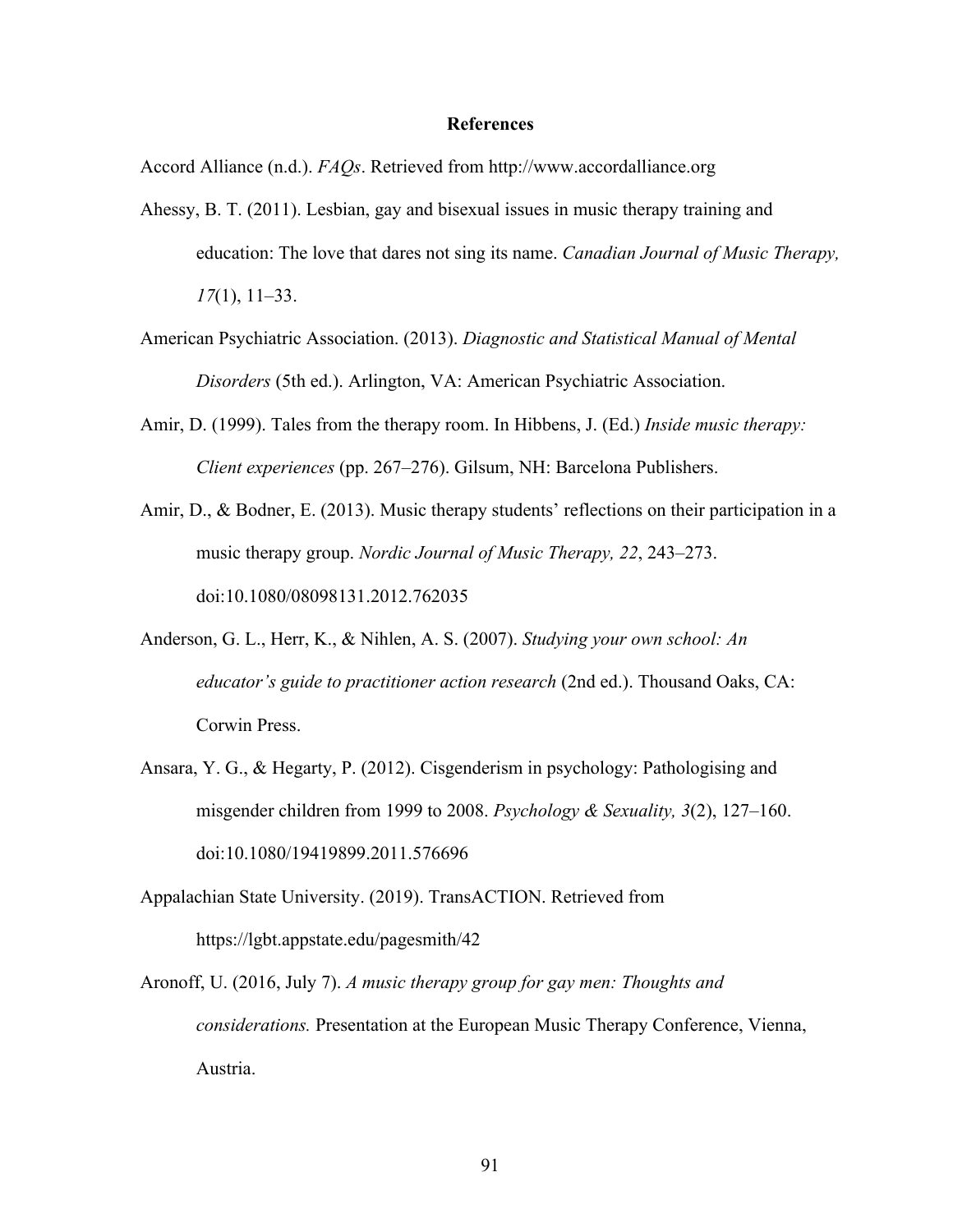The Asexual Visibility and Education Network. (n.d.). Overview. Retrieved from https://www.asexuality.org

AVENwiki. (n.d.). Aromantic. Retrieved from http://wiki.asexuality.org

- Austin, A., & Goodman, R. (2018). Perceptions of transition-related health and mental health services among transgender adults. *Journal of Gay & Lesbian Social Services, 30*(1), 17–32. doi:10.1080/10538720.2017.1408515
- Bain, C. L., Grzanka, P. R., & Crowe, B. J. (2016). Toward a queer music therapy: Implications of queer theory for radically inclusive music therapy. *The Arts in Psychotherapy, 50*, 22–33. doi:10.1016/j.aip.2016.03.004
- Baines, S. (2013). Music therapy as an anti-oppressive practice. *The Arts in Psychotherapy, 40,* 1–5. doi:10.1016/j.aip.2012.09.003
- Baines, S., & Edwards, J. (2018). A constructivist grounded theory research project studying music therapy as an anti-oppressive practice in long-term and psychiatric residential care. *The Arts in Psychotherapy, 60*, 1–8. doi:10.1016/j.aip.2018.04.003
- Band, J. P. (2016). Using music and imagery to explore bullying behavior in elementary school children. *Journal of the Association for Music and Imagery, 15*, 1–18.
- Bauer, G., Hammond, R., Travers, R., Kaay, M., Hohenadel, K. M., & Boyce, M. (2009). "I don't think this is theoretical; this is our lives": How erasure impacts health care for transgender people. *Journal of the Association of Nurses Care 20*, 348–361. doi:10.1016/j.jana.2009.07.004
- Beck, B. D., Hansen, A. M., & Gold, C. (2015). Coping with work-related stress through Guided Imagery and Music (GIM): Randomized controlled trial. *Journal of Music Therapy, 52,* 323–352. doi:10.1093/jmt/thv011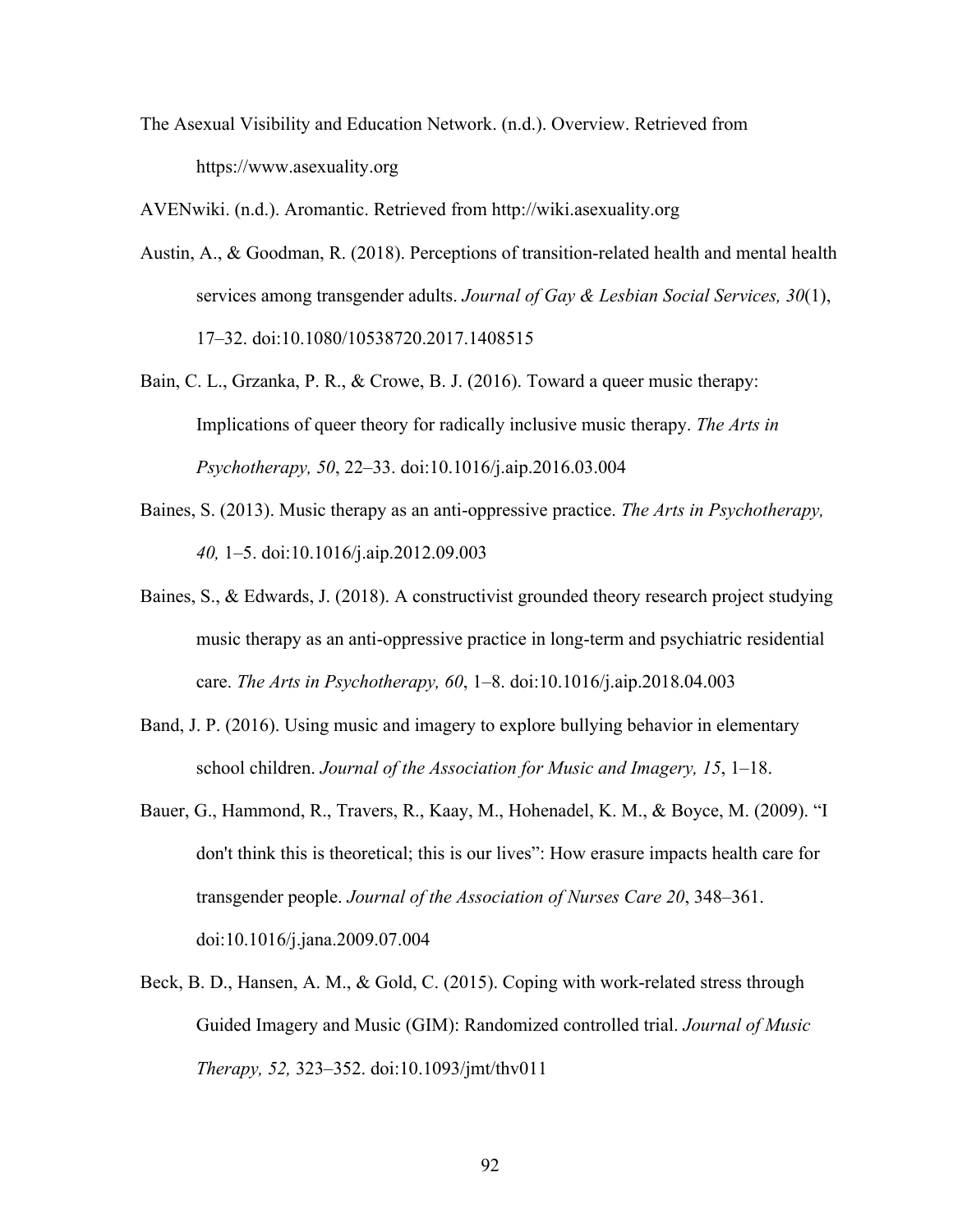Benson, K. E. (2013). Seeking support: Transgender client experiences with mental health services. *Journal of Feminist Family Therapy, 25*(1), 17–40. doi:10.1080/08952833.2013.755081

- Berry, A. P., & Bodry, K. (2018, April 13). *Music therapy within the LGBTQ+ community.* Presentation at the conference of the Southeastern Region of the American Music Therapy Association, Chattanooga, TN.
- Blumenfeld, W. J. (2013). Heterosexism: Introduction. In M. Adams, W. J. Blumenfeld, C. (R.) Castañeda, H. W. Hackman, M. L. Peters, & X. Zúñiga (Eds.), *Readings for diversity and social justice* (3rd ed., pp. 373–379). New York, NY: Routledge.
- Boggan, C. E., Grzanka, P. R., & Bain, C. L. (2017). Perspectives on queer music therapy: A qualitative analysis of music therapists' reactions to radically inclusive practice. *Journal of Music Therapy, 54*, 375–404. doi:10.1093/jmt/thx016
- Bolger, L. (2015). Being a player: Understanding collaboration in participatory music projects with communities supporting marginalised young people. *Qualitative Inquiries in Music Therapy, 10*(3), 77–126.
- Brooks, D. M., Bradt, J., Eyre, L., Hunt, A., & Dileo, C. (2010). Creative approaches for reducing burnout in medical personnel. *The Arts in Psychotherapy*, *37*, 255–263. doi:10.1016/j.aip.2010.05.001
- Brooks, V. R. (1981). *Minority stress and lesbian women*. Lexington, MA: Lexington Books, D.C. Heath and Co.
- Bruscia, K. E. (1987). *Improvisational models of music therapy*. Springfield, IL: Charles C. Thomas.

Bruscia, K. E. (Ed.). (1991). *Case studies in music therapy*. Gilsum, NH: Barcelona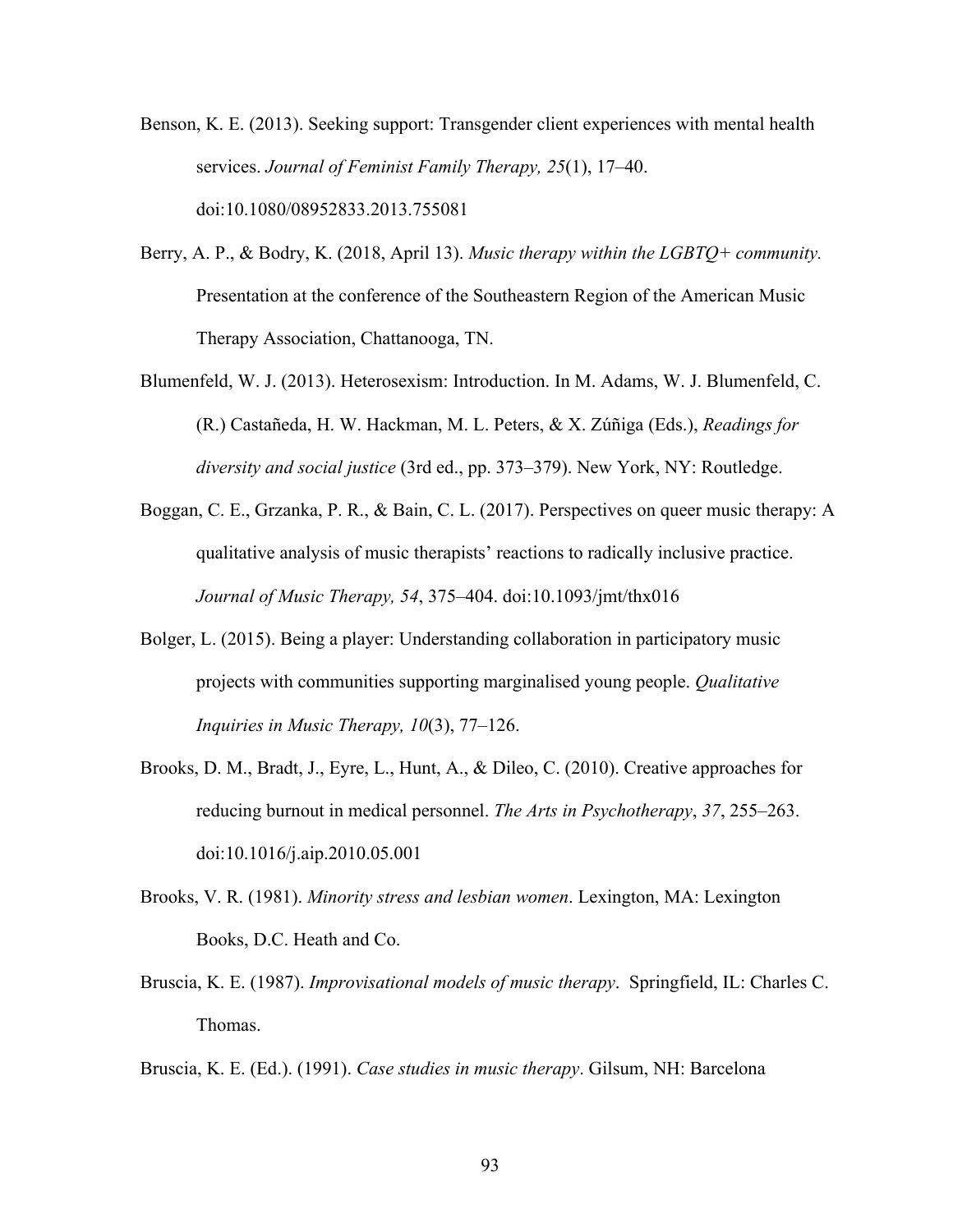Publishers.

- Bruscia, K. E. (2014). *Defining music therapy* (3rd ed.). University Park, IL: Barcelona Publishers.
- Butler, J. (1990). *Gender trouble: Feminism and the subversion of identity.* New York: Routledge.
- Cahill, C. (2016). Doing research *with* young people: Participatory research and the rituals of collective work. In P. H. Hinchey (Ed.), *A critical action research reader*, (pp. 157– 170). New York: Peter Lang Publishing.
- Callis, A. S. (2014). Bisexual, pansexual, queer: Non-binary identities and the sexual borderlands. *Sexualities, 17*(1/2), 63–80. doi:10.1177/1363460713511094
- Carter, L. W., Mollen, D., & Smith, N. G. (2014). Locus of control, minority stress, and psychological distress among lesbian, gay, and bisexual individuals. *Journal of Counseling Psychology, 61*, 169–175. doi:10.1037/a0034593
- Chalamandaris, A.-G., & Piette, D. (2015). School-based anti-bullying interventions: Systematic review of the methodology to assess their effectiveness. *Aggression and Violent Behavior, 24*, 131–174. doi:10.1016/j.avb.2015.04.004
- Chase, K. M. (2004). Therapy with gay and lesbian clients: Implications for music therapists. *Music Therapy Perspectives, 22*, 34–38. doi:10.1093/mtp/22.1.34
- Clark, B. A., Roth, E., A., Wilson, B. L., & Koebel, C. (2013). Music therapy practice with high-risk youth: A clinician survey. *Canadian Journal of Music Therapy, 19*, 66–86.
- Cheek, J. R., Bradley, L. J., Parr, G., & Lan W. (2003). Using music therapy techniques to treat teacher burnout. *Journal of Mental Health Counseling*, *25*, 204–217. doi:10.17744/mehc.25.3.ghneva55qw5xa3wm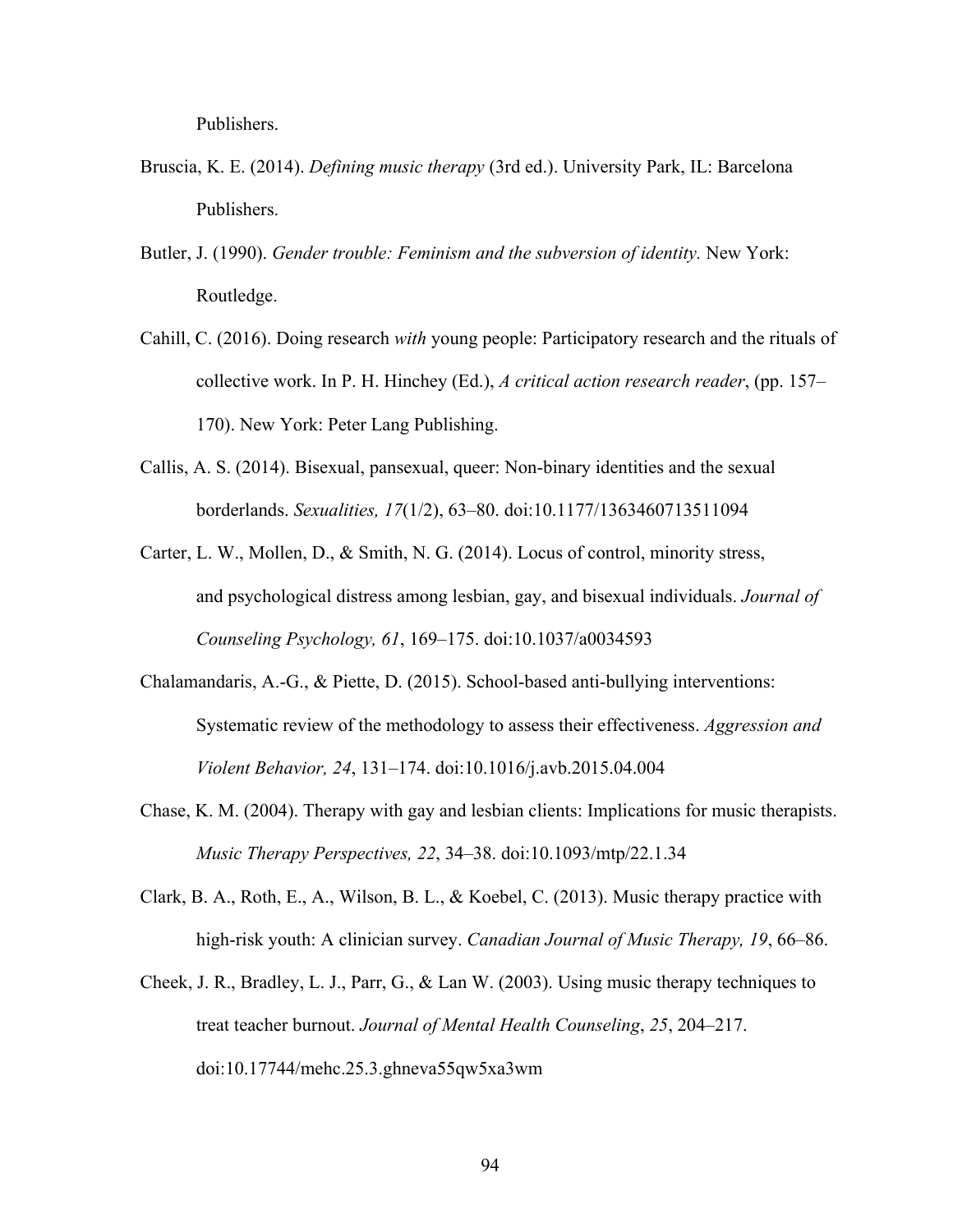- Corliss, H. L., Goodenow, C. S., Nichols, L., & Austin, S. B. (2011). High burden of homelessness among sexual-minority adolescents: Findings from a representative Massachusetts high school sample. *American Journal of Public Health, 101*, 1683– 1689. doi:10.2105/AJPH.2011.300155
- D'Emilio, J. (2014). *In a new century: Essays on queer history, politics, and community life.* Madison Wisconsin: The University of Wisconsin Press.
- Diamond, L. (2009). *Sexual fluidity: Understanding women's love and desire*. Cambridge, MA: Harvard University Press.
- Drescher, J. (2015) Out of DSM: Depathologizing homosexuality. *Behavioral Science, 5,* 565-575. doi:10.3390/bs5040565
- Dugan, J. P., Kusel, M. L., & Simounet, D. M. (2012). Transgender college students: An exploratory study of perceptions, engagement, and educational outcomes. *Journal of College Student Development, 53*, 719–736. doi:10.1353/csd.2012.0067
- Esposito, C. (2018, May 28). Trixie Mattel. *QUEERY with Cameron Esposito.* Podcast retrieved from https://www.earwolf.com/show/queery/
- Fairchild, R., & Bibb, J. (2016). Representing people in music therapy research and practice: A balancing act. *Voices, 16*(3). Retrieved from https://voices.no/index.php/voices/article/view/878/729 doi:10.15845/voices.v16i3.878
- Filax, G. (2006). Politicising action research through queer theory. *Educational Action Research, 14*, 139–145. doi:10.1080/09650790600585632

Forinash, M., Hardy, S., Kynvi, L., Oswanski, L., & Robinson, B. (2018, November 17).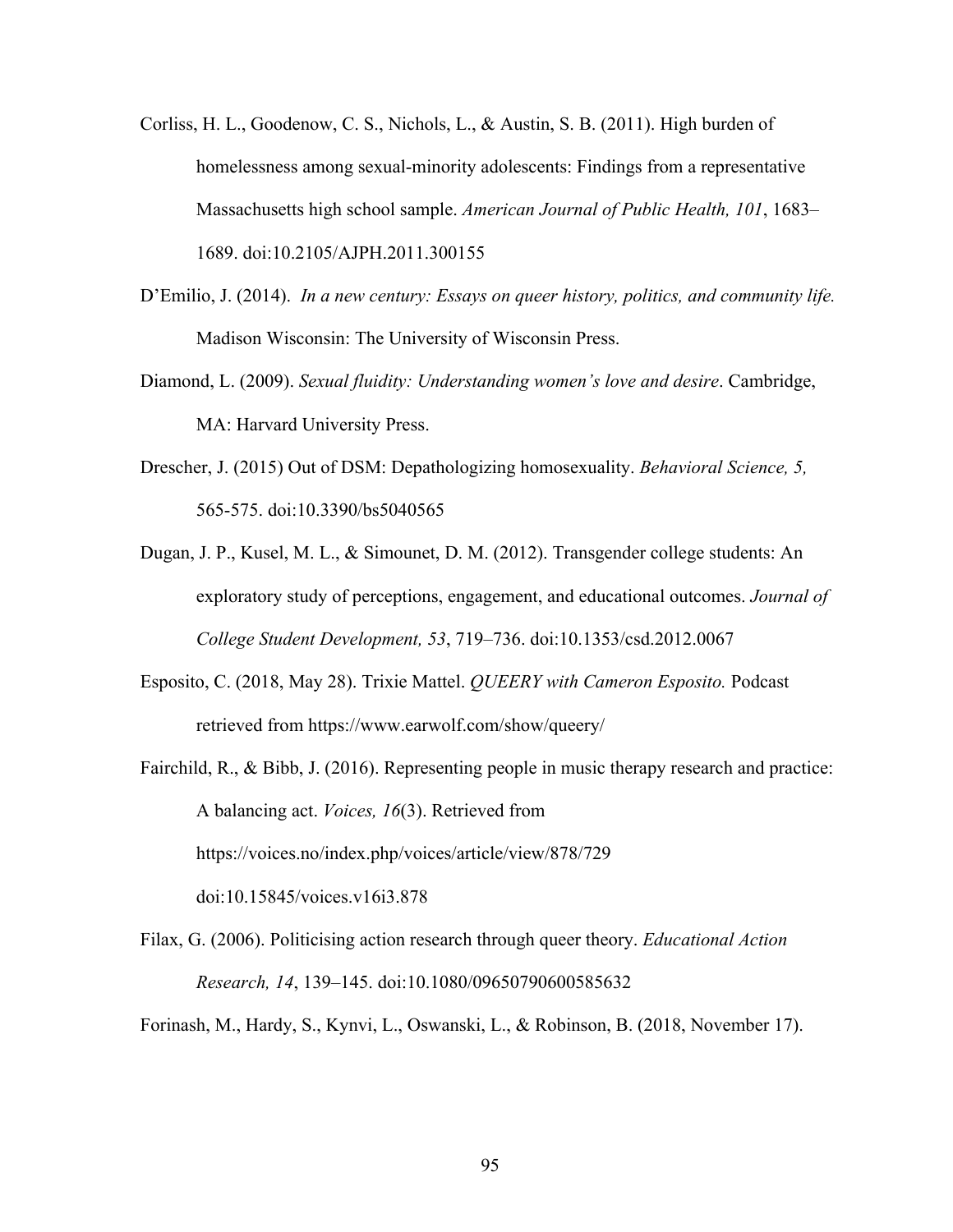*LGBTQ+ and Music Therapist: Intersecting Identities.* Roundtable discussion at the National Music Therapy Conference, Dallas, TX.

- Foucault, M. (1978). *The history of sexuality, volume one: An introduction*. New York, NY: Vintage Books.
- Gaffney, H., Ttofi, M. M., & Farrington, D. P. (2019). Evaluating the effectiveness of school-bullying prevention programs: An updated meta-analytical review. *Aggression and Violent Behavior, 1,* 14–31. doi:10.1016/j.avb.2018.07.001
- Gardstrom, S. C., & Hiller, J. (2010). Song discussion as music psychotherapy. *Music Therapy Perspectives, 28*, 147–156.
- Gattis, M. N., & Larson, A. (2017). Perceived microaggressions and mental health in a sample of black youths experiencing homelessness. *Social Work Research, 41*(1), 7– 17. doi:10.1093/swr/svw030
- Ghetti, C. M., & Keith, D. R. (2016). Qualitative content analysis. In K. Murphy & B. L. Wheeler (Eds.) *Music therapy research* (pp. 830–839). Dallas, TX: Barcelona Publishers.
- Giammattei, S. V., & Green, R.-J. (2012). LGBTQ couple and family therapy: History and future directions. In J. J. Bigner & J. L. Wetchler (Eds.) *Handbook of LGBTaffirmative couple and family therapy* (pp. 1–22). New York, NY: Routledge.
- Gladding, S. (2016). *Group counseling: A counseling specialty* (7th ed.). Columbus, OH: Merrill Prentice Hall.

Glossary of Terms. (2018). Retrieved from https://www.hrc.org/resources/glossary-of-terms Grady, J., Marquez, R., & McLaren, P. (2012). A critique of neoliberalism with fierceness: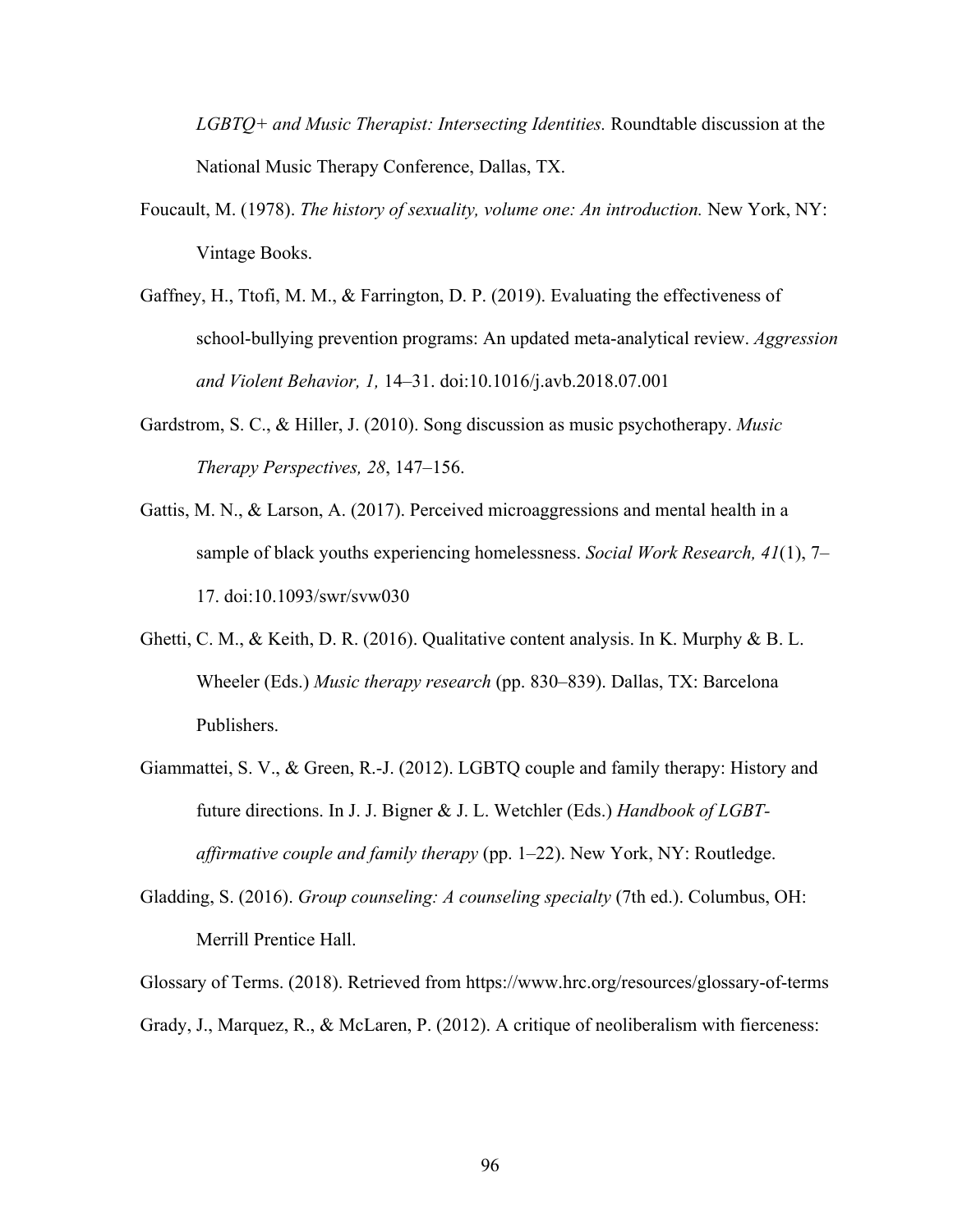Queer youth of color creating dialogues of resistance. *Journal of Homosexuality, 59*(7), 982-1004. doi:10.1080/00918369.2012.699839

- Gumble, M. (2018, November 16). *Exploring the potential of gender affirming voicework in music therapy*. Presentation at the National Music Therapy Conference, Dallas, TX.
- Gumble, M., Reed, R., Bain, C., McSorley, K., Fansler, V., & Hadley, S. (2018, November 17). *Queering music therapy spaces: Listening and looking with radical inclusivity.* Presentation at the National Music Therapy Conference, Dallas, TX.
- Hadley, S., & Norris, M. S. (2016). Musical multicultural competency in music therapy: The first step. *Music Therapy Perspectives, 34*, 129–137. doi:10.1093/mtp/miv045
- Hardy, S. (2018, November 17). *Music therapy and transgender adolescents: A community-based workshop to promote resilience.* Presentation at the National Music Therapy Conference, Dallas, TX.
- Hardy, S., Robinson, B., Kynvi, L., & Oswanski, L. (2018, November 16) *Music therapy and transgender identity.* Presentation at the National Music Therapy Conference, Dallas, TX.
- Hendricks, M. L., & Testa, R. L. (2012). A conceptual framework for clinical work with transgender and gender nonconforming clients: An adaptation of the Minority Stress Model. *Professional Psychology: Research and Practice, 43,* 460–467. doi:10.1037/a0029597
- Hunt, M. (2005). Action research and music therapy: Group music therapy with young refugees in a school community. *Voices, 5*(2). Retrieved from https://voices.no/index.php/voices/article/view/223/167 doi:10.15845/voices.v5i2.223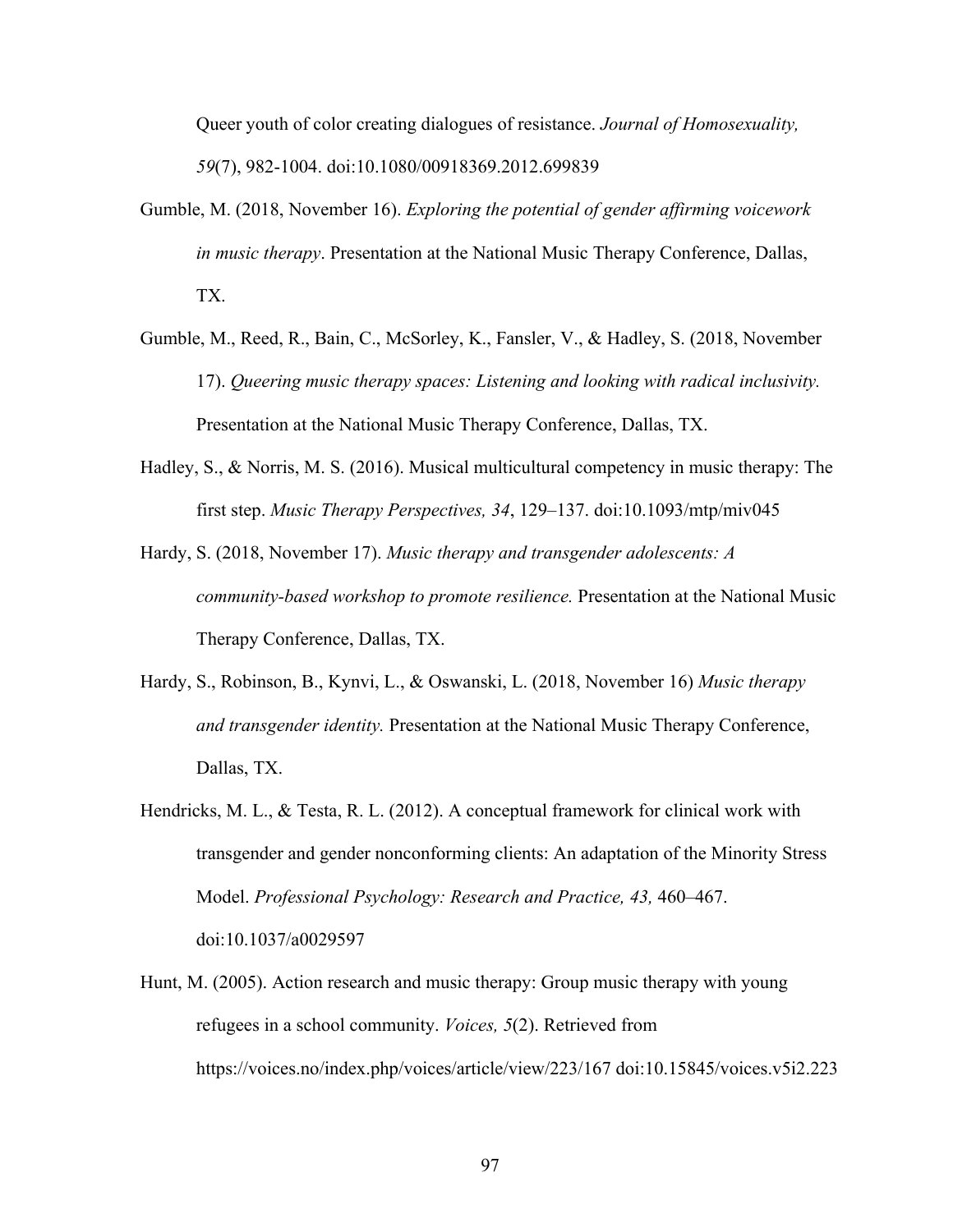- James, S. E., Herman, J. L., Rankin, S., Keisling, M., Mottet, L., & Anafi, M. (2016). *The report of the 2015 U.S. Transgender Survey.* Washington, DC: National Center for Transgender Equality.
- Kenny, C. B. (1999). Beyond this point there be dragons: Developing concepts for general theory in music therapy. *Nordic Journal of Music Therapy, 8*, 27–136.
- Kenny, C. B. (2006). Music and life in the field of play: An anthology. Gilsum, NH: Barcelona Publishers.
- Kerr, D. L., Santurri, L., & Peters, P. (2013). A comparison of lesbian, bisexual, and heterosexual college undergraduate women on selected mental health issues. *Journal of American College Health, 61*, 185–194. doi:10.1080/07448481.2013.787619
- Kong, T. SK. (2018). Gay and grey: Participatory action research in Hong Kong. *Qualitative Research, 18,* 257–272. doi:10.1177/1468794117713057
- Krout, R. E., Baker, F. A., & Mulberger, R. (2010). Designing, piloting, and evaluating an on-line collaborative songwriting environment and protocol using Skype telecommunication technology: Perceptions of music therapy student participants. *Music Therapy Perspectives, 28*, 79–85.
- Kwan, C. K., & Clift, S. (2018). Exploring the processes of change facilitated by musical activities on mental wellness. *Nordic Journal of Music Therapy, 27*, 142–157. doi:10.1080/08098131.2017.1363808
- Lee, C. A. (1996). *Music at the edge: Music therapy experiences of a musician with AIDS*. London, UK: Routledge
- Leske, B. (2016, July 7). *The social world of community choral singing: A study of the*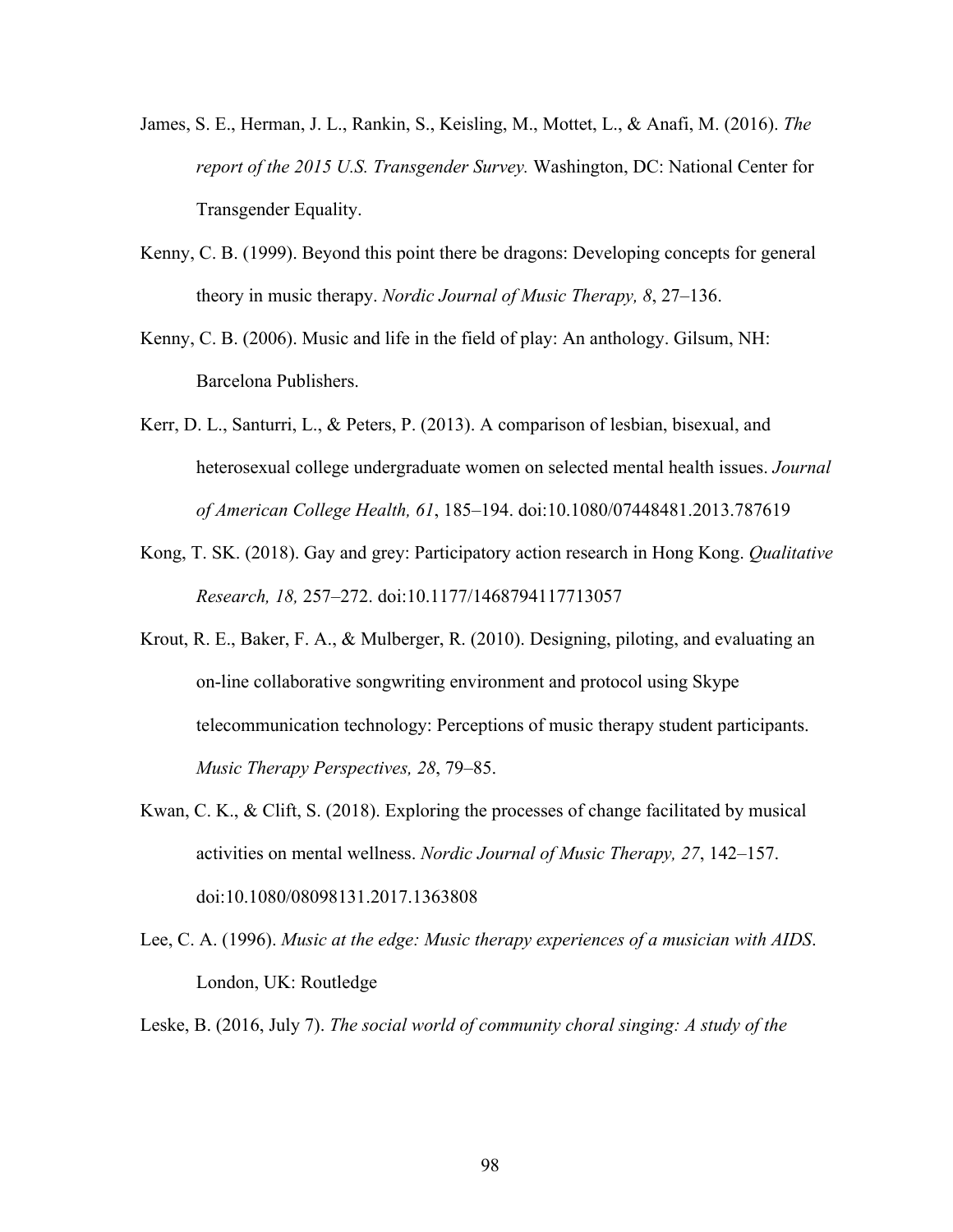*Melbourne Gay and Lesbian Youth Chorus.* Presentation at the European Music Therapy Conference, Vienna, Austria.

- Lewin, K. (1946). Action research and minority problems. *Journal of Social Issues, 2*(4), 34– 46. doi: 10.1111/j.1540-4560.1946.tb02295.x
- Lewis, R. J., Derlega, V. J., Griffin, J. L., & Krowinski, A. C. (2003) Stressors for gay men and lesbians: Life stress, gay-related stress, stigma consciousness, and depressive symptoms. *Journal of Social and Clinical Psychology, 22*, 716–729.
- Lightstone, A. J., Bailey, S. K., & Voros, P. (2015). Collaborative music therapy via remote video technology to reduce a veteran's symptoms of severe, chronic PTSD. *Arts & Health: An International Journal of Research, Policy and Practice, 7*(2), 123–136. doi:10.1080/17533015.2015.1019895
- Maalouf, A. (2012). *In the name of identity: Violence and the need to belong*. (B. Bray, Trans.). New York, NY: Arcade Publishing.
- Macklemore, & Lewis, R. (2012). Same love (feat. Mary Lambert). On *The heist* [CD]. Seattle, WA: Macklemore, LLC.
- Mary, Miller, L., & Miller, E. (1991). Playing music in the group. In J. Hibben (Ed.) *Inside music therapy: Client experiences* (pp. 83–86). Gilsum, NH: Barcelona Publishers.
- McFerran, K., & Wigram, T. (2002). A review of current practice in group music therapy improvisations. *British Journal of Music Therapy, 16*, 46–55, 2002.

McSorley, K. (2018, November 18). *Experiences of gender microaggressions in music therapy.* Presentation at the National Music Therapy Conference, Dallas, TX.

Meyer, I. H. (1995). Minority stress and mental health in gay men. *Journal of Health and Social Behavior, 36*(1), 38–56.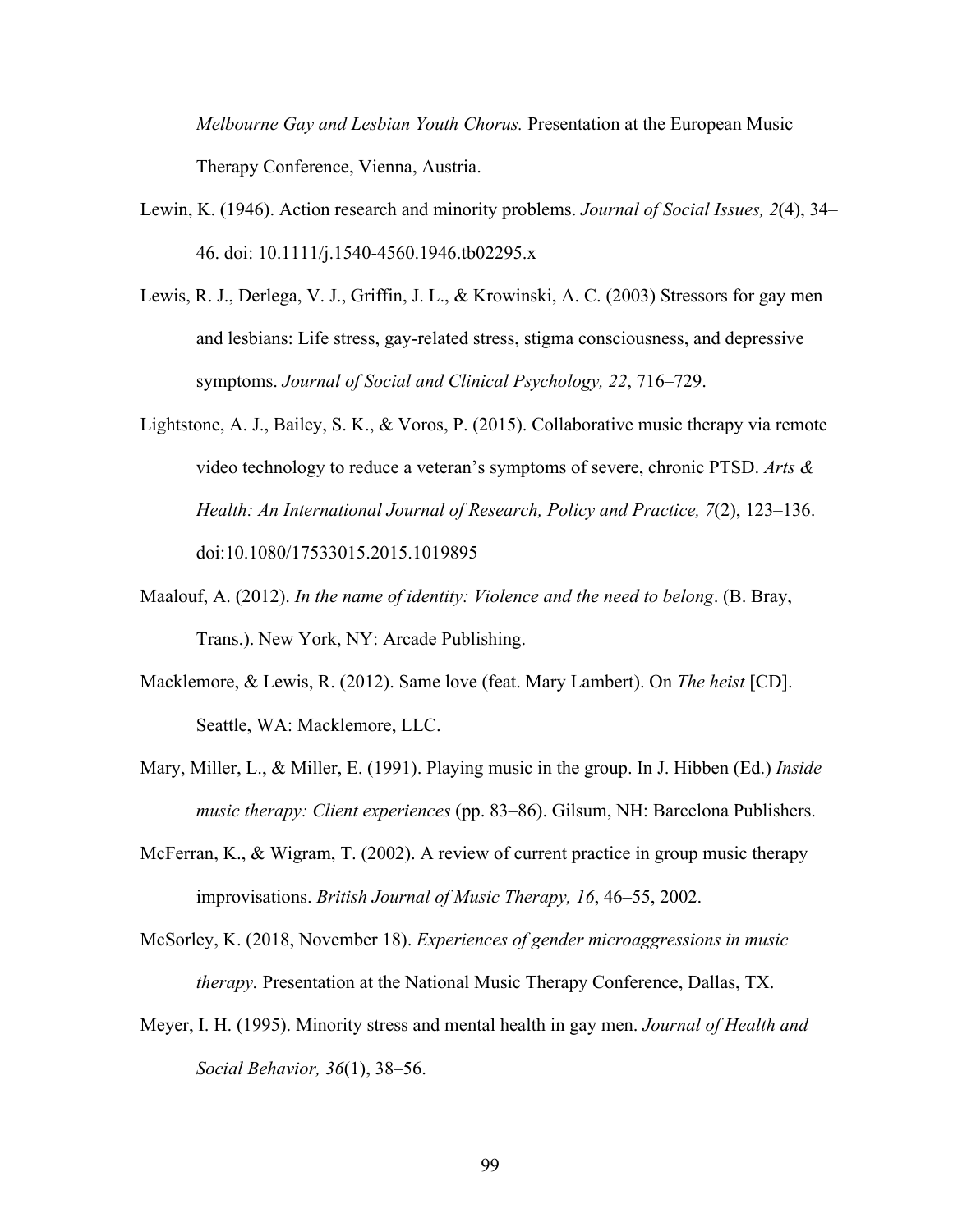- Meyer, I. H. (2003). Prejudice, social stress, and mental health in lesbian, gay, and bisexual populations: Conceptual issues and research evidence. *Psychological Bulletin, 129,* 674–697. doi:10.1037/0033-2909.129.5.674
- Miller, W. R., C'de Baca, J., Matthews, D.B., Wilbourne, P.L. (2001). Personal values card sort. University of New Mexico; Albuquerque.

Morton, M. H., Dworsky, A., Matjasko, J. L., Curry, S. R., Schlueter, D., Chávez, R., & Farrell, A. F. (2018). Prevalence and correlates of youth homelessness in the United States. *Journal of Adolescent Health, 62*, 14–21. doi:10.1016/j.jadohealth.2017.10.006

- Neel, K. M. (2017). Self-care for students: A pilot study on self-care education on the preinternship music therapy student. (Unpublished masters thesis). Appalachian State University, Boone, North Carolina.
- Noffke, S. E. (1997). Professional, personal, and political dimensions of action research. *Review of Research in Education, 22,* 305–343.
- Obergefell v. Hodges, 14-556 U.S., (2015). Retrieved from https://www.supremecourt.gov/opinions/14pdf/14-556\_3204.pdf
- Oswanski, L. (2018, November 17). *The B in LGBTQ, the unseen majority.* Presentation at the National Music Therapy Conference, Dallas, TX.

PFLAG. (2019). Retrieved from https://pflag.org

PFLAG National Glossary of Terms. (2018). Retrieved from https://www.pflag.org/glossary

Rolvsjord, R. (2015). What clients do to make music therapy work: A qualitative multiple case study in adult mental health care. *Nordic Journal of Music Therapy, 24*, 296–321, doi:10.1080/08098131.2014.964753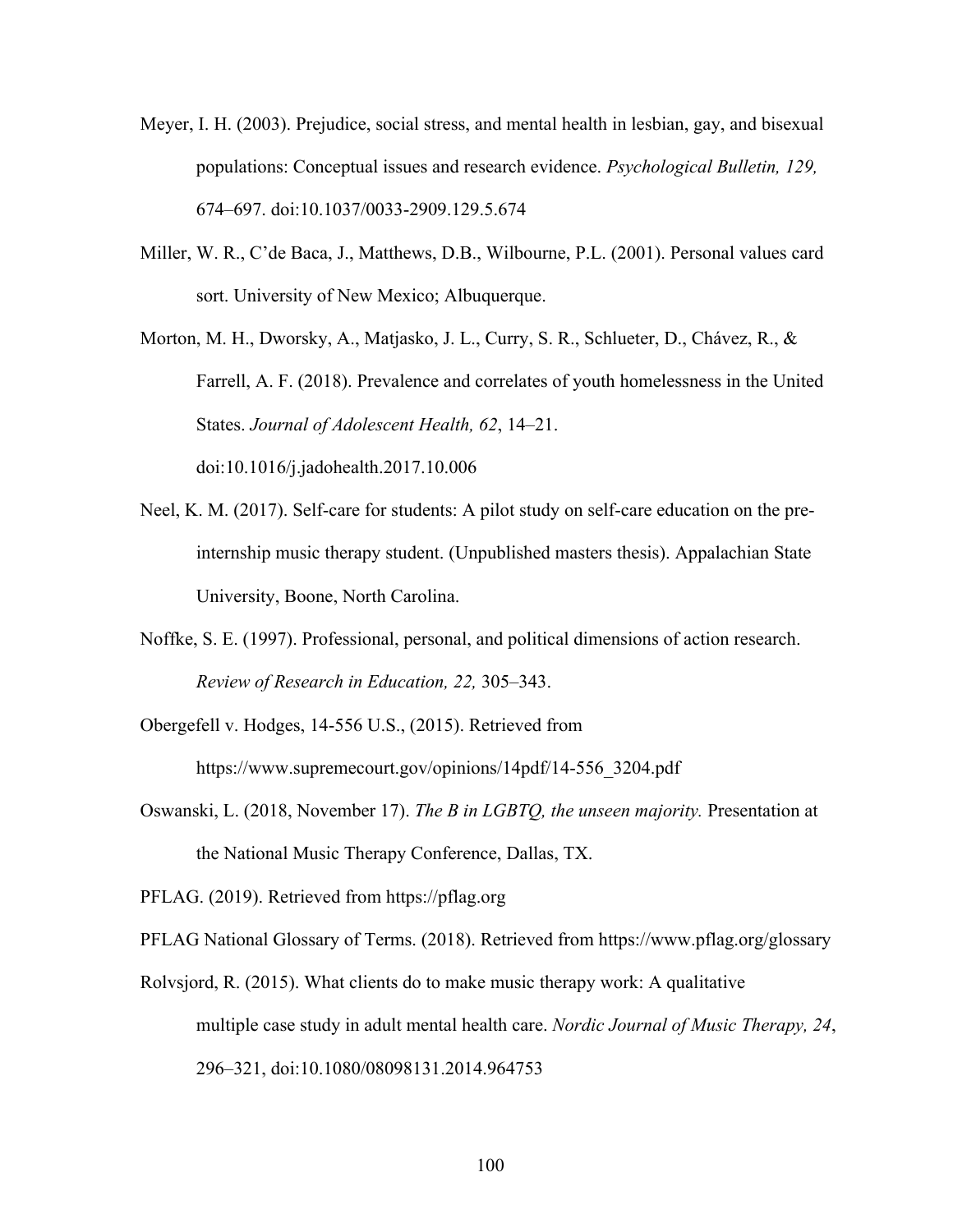- Romanelli, M., & Hudson, K. D. (2017). Individual and systemic barriers to health care: Perspectives of lesbian, gay, bisexual, and transgender adults. *American Journal of Orthopsychiatry, 87*, 714 –728. doi:1037/ort0000306
- Rosario, M., Rotherarn-Borus, M. J., & Reid, H. (1996). Gay-related stress and its correlates among gay and bisexual male adolescents of predominantly Black and Hispanic background. *Journal of Community Psychology, 24*, 136-159. doi:10.1002/(SICI)1520-6629(199604)24:2<136::AID-JCOP5>3.0.CO;2-X
- Rotheram-Borus, M. J., Hunter, J., & Rosario M. (1994). Suicidal behavior and gay-related stress among gay and bisexual male adolescents. *Journal of Adolescent Research, 9*, 498–508. doi:10.1177/074355489494007
- Schmitz, R. M., & Tyler, K. A. (2018). The complexity of family reactions among homeless and college lesbian, gay, bisexual, transgender, and queer young adults. *Archives of Sexual Behavior, 47*, 1195–1207. doi:10.1007/s10508-017-1014-5
- Schwantes, M., & Rivera, E. (2017). "A team working together to make a big, nice, sound": An action research pilot study in an inclusive college setting. *The Arts in Psychotherapy, 55*, 1–10. doi:10.1016/j.aip.2017.01.011
- Scrine, E., & McFerran, K. (2018). The role of a music therapist exploring gender and power with young people: Articulating an emerging anti-oppressive practice. *The Arts in Psychotherapy, 59*, 54–64. doi:10.1016/j.aip.2017.12.008
- Sears, W. W. (1968). Processes in music therapy. In E. T. Gaston (Ed.), *Music in therapy* (pp. 30–44). New York, NY: Macmillan.
- Serovich, J. M., Grafsky, E. I., & Gangamma, R. (2012). Research on reorientation therapy.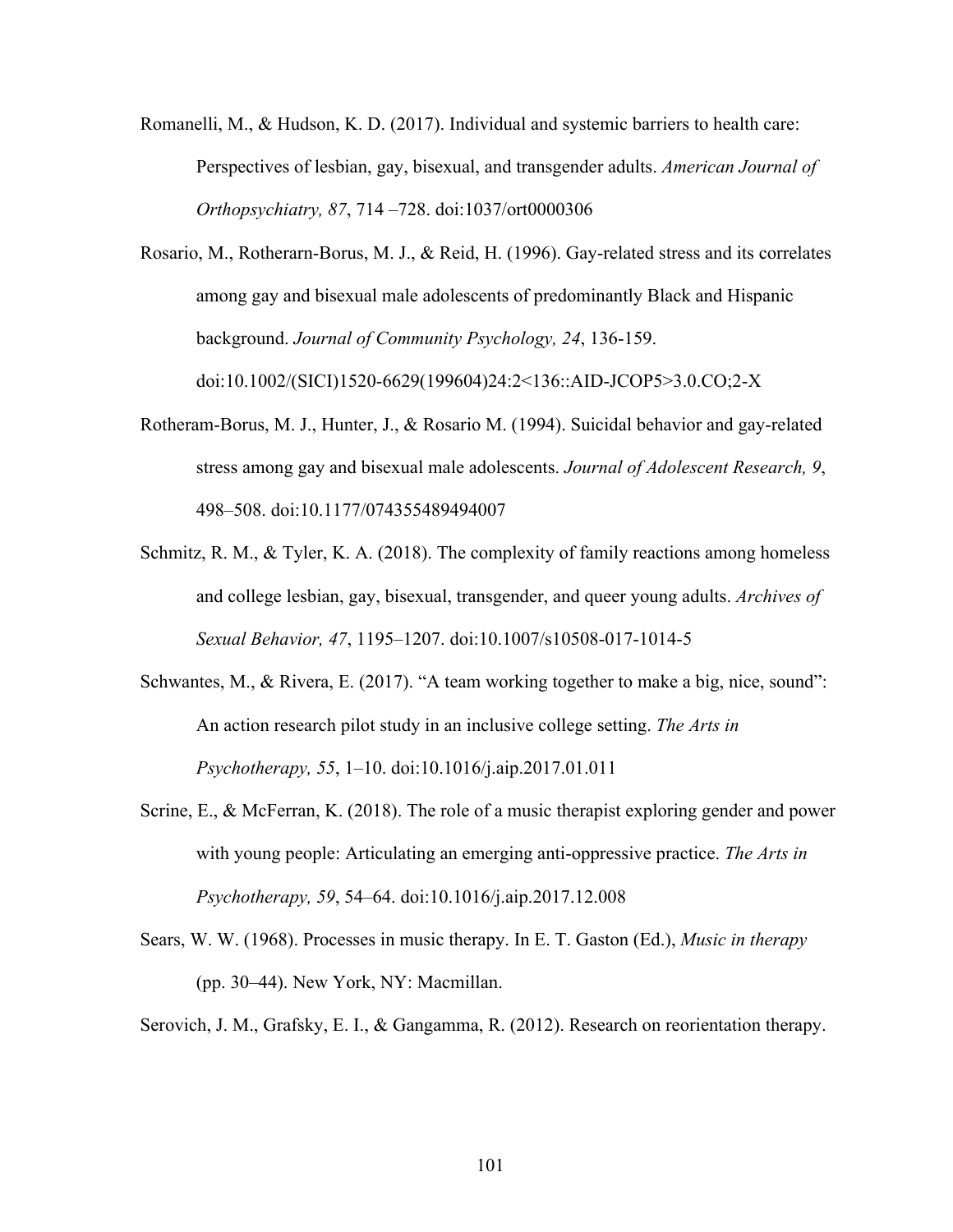In J. B. Bigner & J. L. Wetchler (Eds.), *Handbook of LGBT-affirmative couple and family therapy* (pp. 433–442). New York, NY: Routledge.

Sia. (2016). Bird set free. On *This is acting* [CD]. New York, NY: RCA Records.

- Singh, A. A, Richmond, K., Burnes, T. R. (2013). Feminist participatory action research with transgender communities: Fostering the practice of ethical and empowering research designs. *International Journal of Transgenderism, 14*, 93–104. doi:10.1080/15532739.2013.818516
- Small, C. (1998). *Musicking: The meanings of performing and listening.* Hanover, NH: Wesleyan.
- Snapp, S. D., Hoenig, J. M., Fields, A., & Russell, S. T. (2015a). Messy, butch, and queer: LGBTQ youth and the school-to-prison pipeline. *Journal of Adolescent Research, 30*(1), 57–82. doi:10.1177/0743558414557625
- Snapp, S. D., Watson, R. J., Russell, S. T., Diaz, R. M., & Ryan, C. (2015b). Social support networks for LGBT young adults: Low cost strategies for positive adjustment. *Family Relations, 64*, 420–430. doi:10.1111/fare.12124
- Stige, B. (2010). Reflection. Musical participation, social space, and everyday ritual. In B. Stige, G. Ansdell, C. Elefant, & M. Pavlicevic (Eds.), *Where music helps. Community music therapy in action and reflection* (pp. 125-150). Surrey, UK: Ashgate.
- Stige, B., & Aarø, L. E. (2012). *Invitation to community music therapy*. New York, NY: Routledge.
- Stige, B., & McFerran, K. S. (2016). Action research. In K. Murphy & B. L. Wheeler (Eds.) *Music therapy research* (pp. 429–440). Dallas, TX: Barcelona Publishers.

Sue, D. W. & Sue, D. (2016). *Counseling the culturally diverse* (7th ed.). Hoboken, NJ: John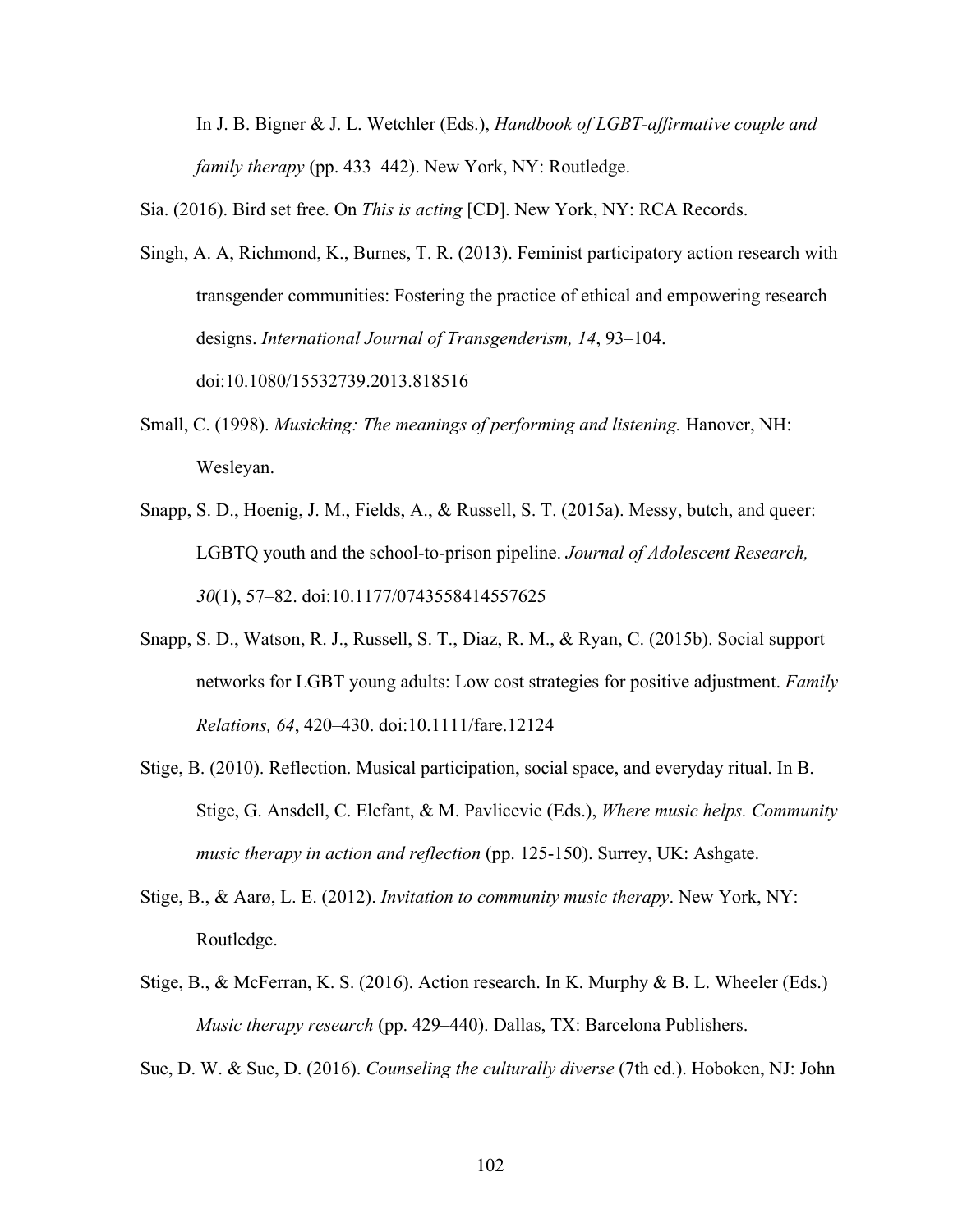Wiley & Sons, Inc.

- Sullivan, N. (2003). *A critical introduction to queer theory.* New York, NY: New York University Press.
- Swamy, S. (2014). Music therapy in the global age: Three keys to successful culturally centered practice. *New Zealand Journal of Music Therapy, 12*, 34–57.

Tilsen, J. (2013). *Therapeutic conversations with queer youth.* Lanham, MD: Jason Aronson.

- Timmins, L., Rimes, K. A., & Rahman, Q. (2017). Minority stressors and psychological distress in transgender individuals. *Psychology of Sexual Orientation and Gender Diversity, 4,* 328–340. doi:10.1037/sgd0000237
- Tribal Court Clearinghouse (n.d.). *Walking in two worlds: Understanding the Two-Spirit & LGBTQ community.* Retrieved from http://www.tribal-institute.org/2014/INCTwo-SpiritBooklet.pdf
- Vaillancourt, G. (2016). When the client is a music therapist! Experiencing five approaches music psychotherapy. *Canadian Journal of Music Therapy, 22*, 109–125.
- van Eeden-Moorefield, B. & Benson, K. E. (2014). We're here, we're queer, and we count: Perspectives on queer families. In J. A. Arditti (Ed.), *Family problems: Stress, risk, & resilience.* Hoboken, NJ: Wiley/Blackwell.
- Whitehead-Pleaux, A., & Donnenwerth, A. (2018, November 17). *LGBTQAI+ ally roundtable: Exploring our intersecting identities.* Roundtable discussion at the National Music Therapy Conference, Dallas, TX.

Whitehead-Pleaux, A., Donnenwerth, A., Robinson, B., Hardy, S., Oswanski, L., Forinash,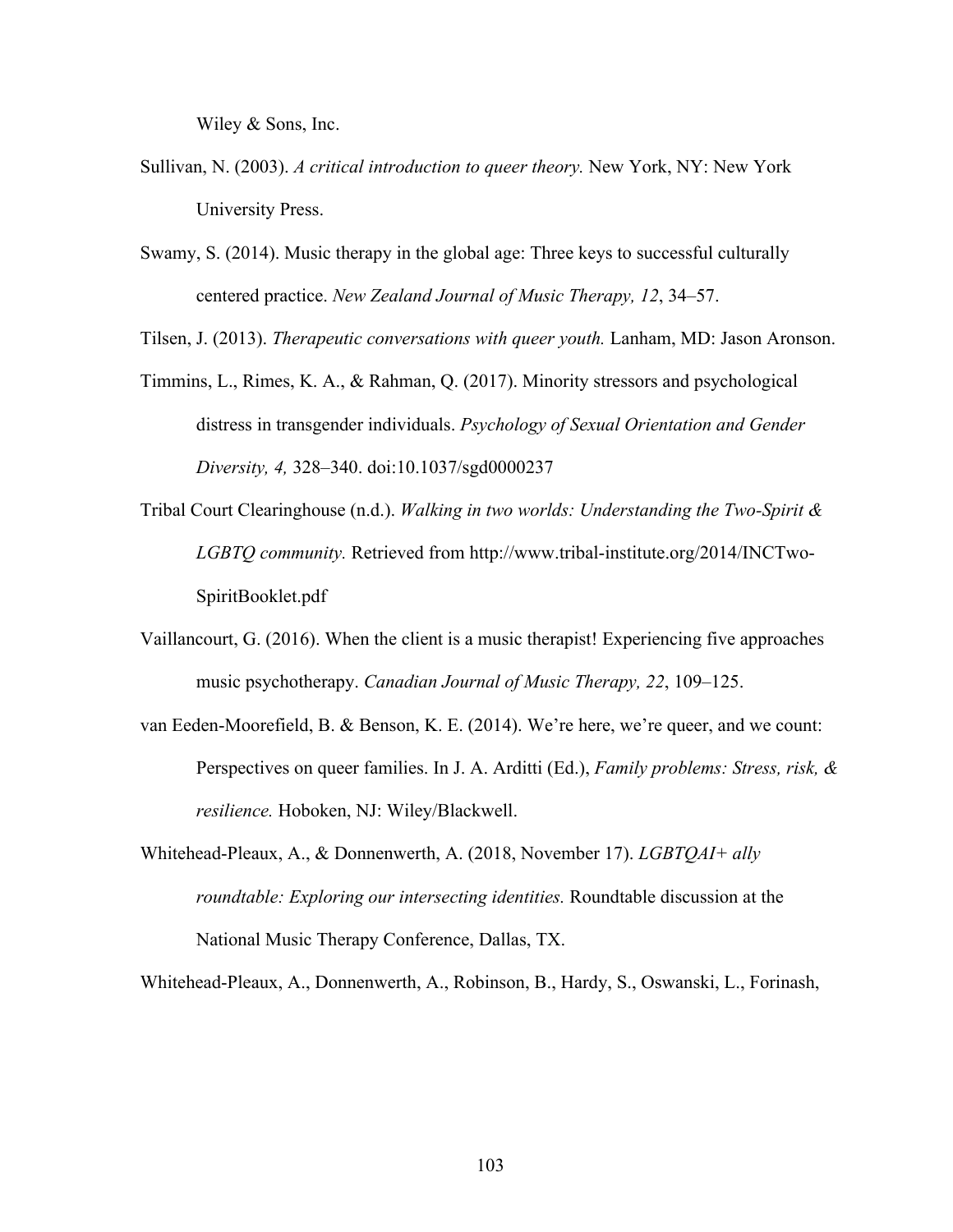M., Hearns, M., Anderson, N., & York, E. (2012). Lesbian, gay, bisexual, transgender, and questioning: Best practices in music therapy. *Music Therapy Perspectives, 30*, 158–166.

Whitehead-Pleaux, A., Donnenwerth, A. M., Robinson, B., Hardy, S., Oswanski, L. G., Forinash, M., Hearns, M. C., Anderson, N., & Tan, X. (2013). Music therapists' attitudes and actions regarding the LGBTQ community: A preliminary report. *The Arts in Psychotherapy, 40*, 409–414. doi:10.1016/j.aip.2013.05.006

Whitman, W. (1855). *Leaves of grass.* Auckland, NZ: The Floating Press.

- Woodford, M. R., Han, Y., Craig, S., Lim, C., & Matney, M. M. (2014). Discrimination and mental health among sexual minority college students: The type and form of discrimination does matter. *Journal of Gay & Lesbian Mental Health, 18*, 142–162. doi:10.1080/19359705.2013.833882
- Woodford, M. R., Kulick, A., Garvey, J. C., Sinco, B. R., & Hong, J. S. (2018). LGBTQ policies and resources on campus and the experiences and psychological well-being of sexual minority college students: Advancing research on structural inclusion. *Psychology of Sexual Orientation and Gender Diversity*. Advance online publication. http://dx.doi.org/10.1037/sgd0000289
- Yalom, I. D., & Leszcz, M. (2005). *The theory and practice of group psychotherapy* (5<sup>th</sup> ed.). New York, NY: Basic Books.
- ZIONOLOGY. (2014, May 1). *Same love freestyle (Macklemore & Ryan Lewis cover)* [video file]. Retrieved from https://www.youtube.com/watch?v=5kSpeugWix4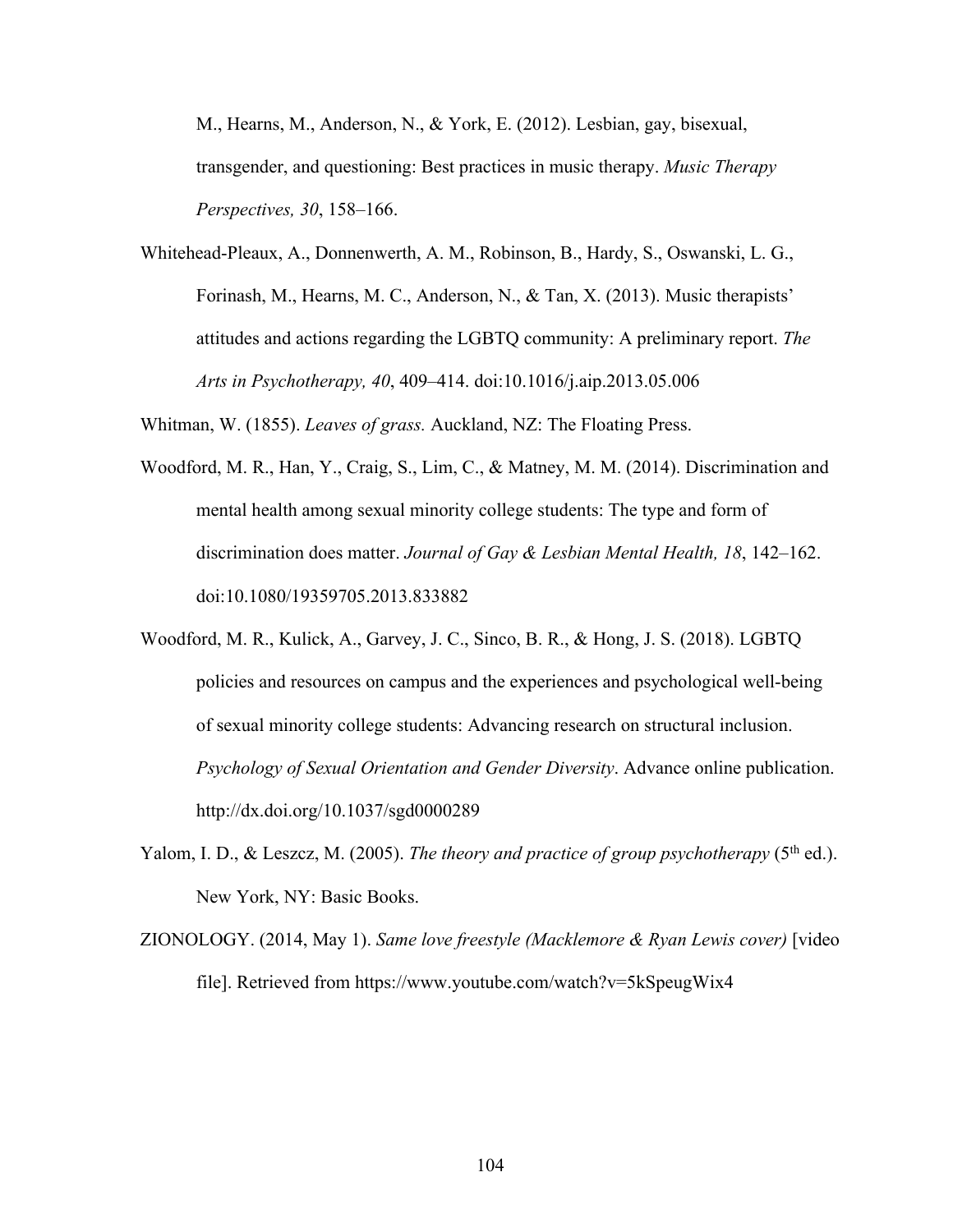### **Appendix A**

### **Recruitment Email**

Dear [former participant's name],

I am reaching out to invite you to share your experiences of the group Myself in Melodies. As part of my Masters in Music Therapy, I am writing a thesis about experiences of group members in particular to understand barriers to participation and in what ways your experiences may urge further action on campus visually and/or behind the scenes. You will also have opportunity to participate in advocacy actions inspired by the information shared by former group members if and to the degree you choose.

I will plan to hold meetings in person on campus or via Zoom video conference.

Please respond within two weeks if you are interested in participating so that we can schedule a time to meet. Also feel free to respond with questions. I would be happy to share more information and details about my research goals and process.

Best,

Alice Berry, MT-BC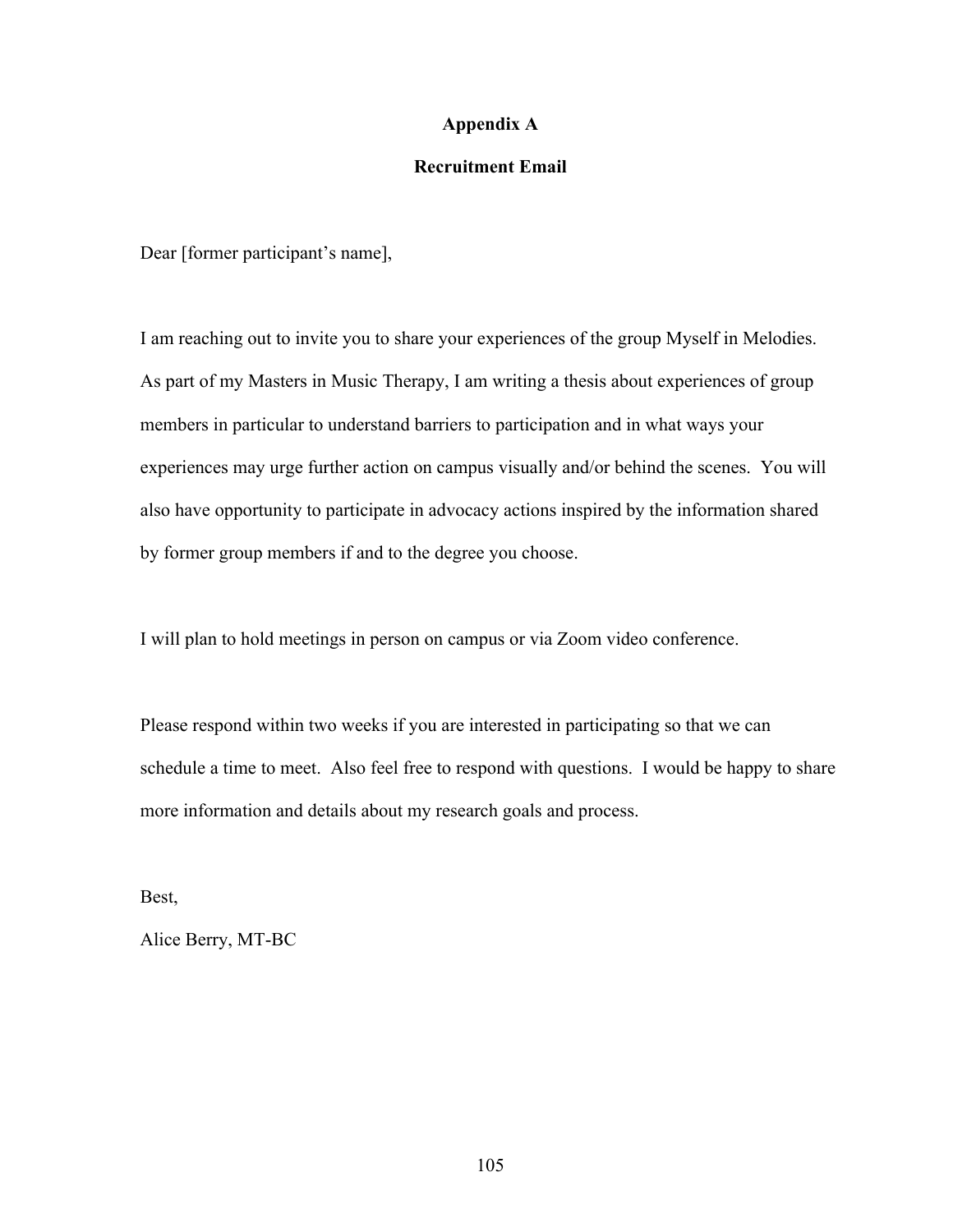### **Appendix B**

### **Interview Questions**

- 1. Describe your experience of being part of Myself in Melodies.
- 2. What drew you to join Myself in Melodies? What were your expectations of the group? Were those expectations met?
- 3. Describe how you participated in the group. Describe what you noticed about how others participated in the group. How did you prefer to participate?
- 4. How do you see Myself in Melodies changing over time?
- 5. Were you aware of any barriers to your participation in Myself in Melodies? If so, what were they? (Barriers may include but are not limited to: facilitation style and structure of the group, logistics regarding the time and space of the group, structure of the group, and culture of group) Were these barriers addressed, and if so, how?
- 6. Did you experience collaboration with others in the group and/or with me? If so, what did collaboration look like and how did it unfold? How was it for you to experience collaboration in this group?
- 7. Were there ways in which participating in Myself in Melodies became part of your life outside of the group that you are aware of (i.e., having conversations about music and gender, heteronormativity, or queer censorship with friends, classmates, or family)?
- 8. What social change would you like to see Myself in Melodies impact on campus or beyond? Describe ways in which this could take place.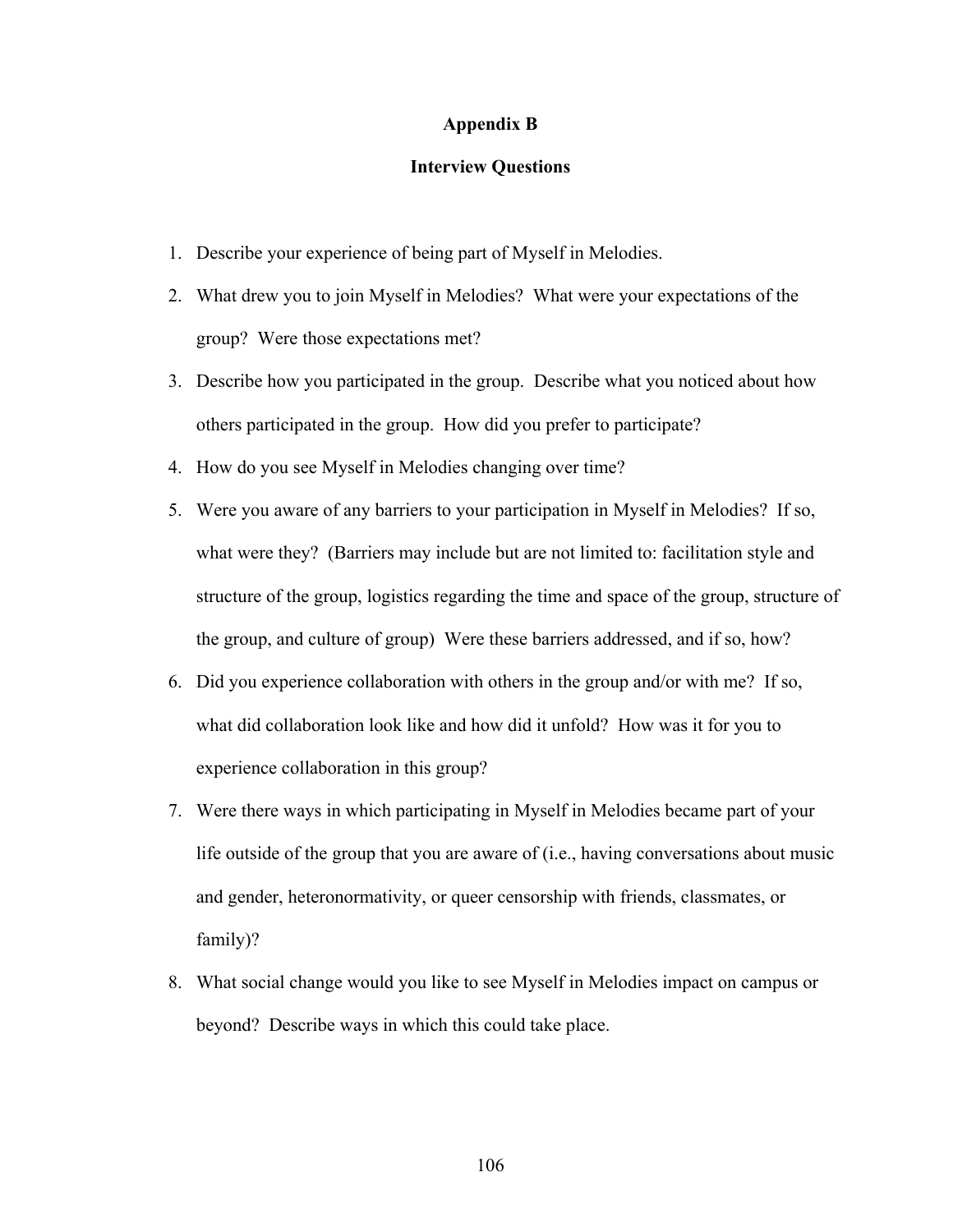- 9. In Myself in Melodies we discussed songs, experiences, and ideas about oppression of LGBTQ+ folks. How do you think the group could move forward in taking some of these things we discussed into a more public realm? What do you see as the role of activism in a group like this on our campus?
- 10. (If applicable): In what ways would you be interested in taking part in what you have described so far?
- 11. I have asked you a lot of questions. What questions do you have of me?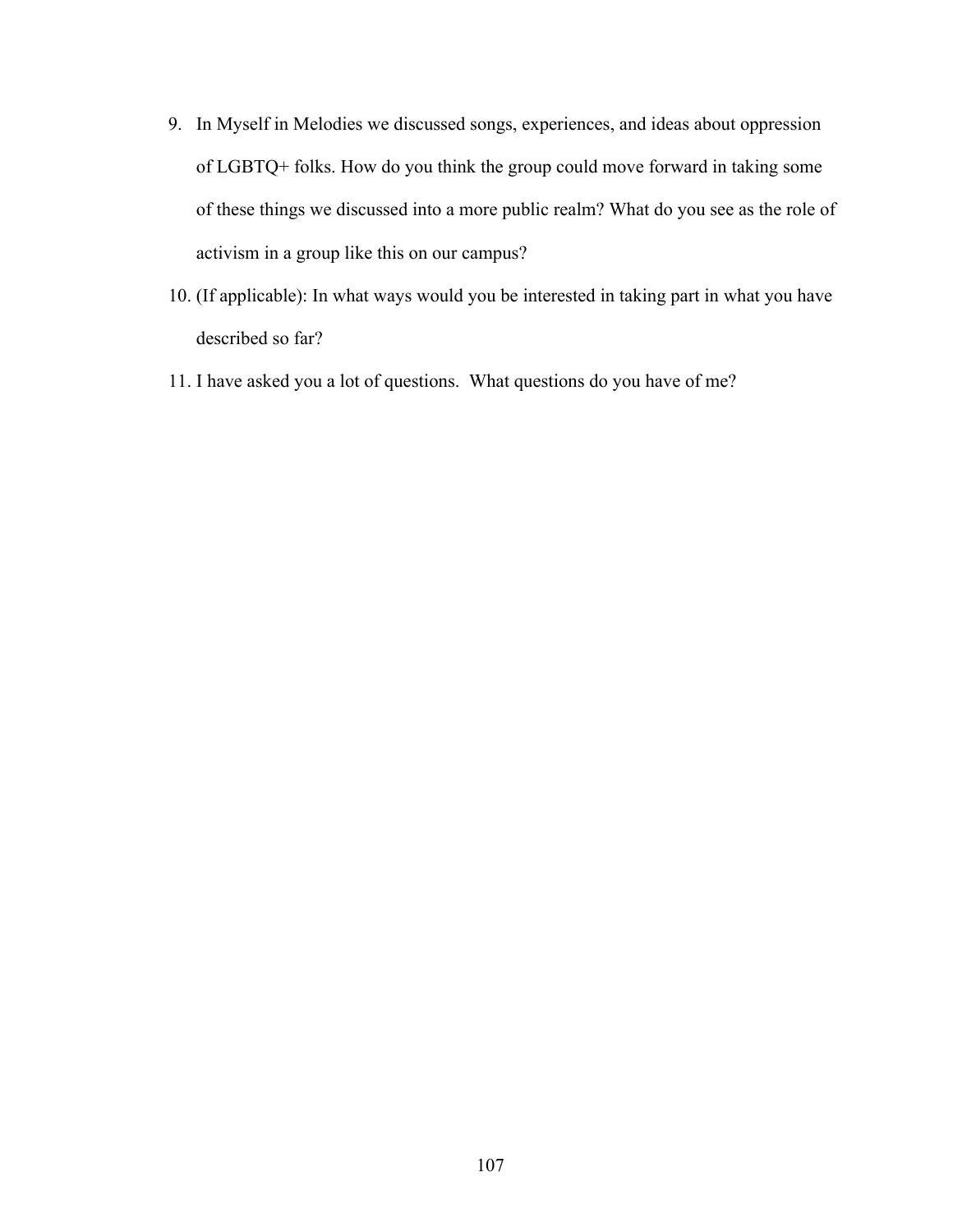## **Appendix C**

# **Journal Guide**

The researcher will use a journal throughout the research process. The content may include thoughts, feelings, questions, and processing of biases that emerge. The journal will serve as a holding place for the researcher to examine and increase awareness of her impact on the research.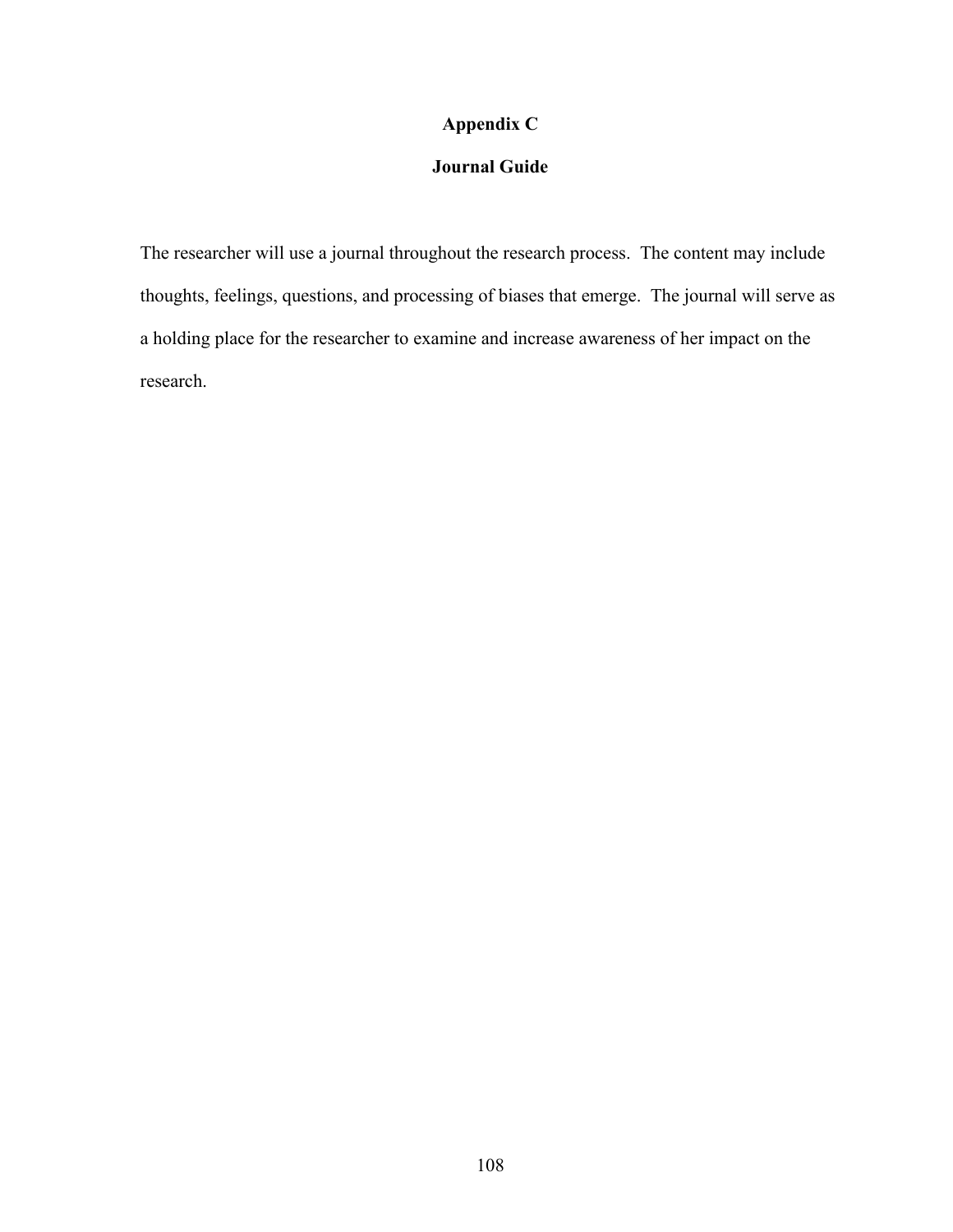### **Appendix D**

### **Consent to Participate in Research**

*Information to Consider About this Research*

*LGBTQ+ Music Therapy Group Action* Principal Investigator: Alice Berry, MT-BC Department: Music, Music Therapy Contact Information:

Alice Berry, MT-BC Hayes School of Music Boone, NC 28608 (828) 262-3020 berryap@appstate.edu

Melody Schwantes, PhD, MT-BC, Faculty Advisor Room 316C, Edwin Duncan Hall Boone, NC 28607 (828) 262-8216 ms18994@appstate.edu

You are being invited to take part in a research study about the experiences of participating in a music therapy group for gender and sexual minorities (LGBTQ+ folks). The purpose of this research is to learn about the experience of participating in the group Myself in Melodies (here on referred to as "the group"). The research will serve in partial completion of Alice Berry's (here on referred to as "the researcher") Master in Music Therapy graduation requirements. This study seeks to learn about your experience of group music therapy through interviews and what ways that these experiences may urge further action on campus. This may take form in a number of ways, such as music sharing and advocacy on campus.

If you take part in this study, you will be one of about 4-10 people to do so. You must be 18- 30 years of age to participate in this research. The research will span approximately four months and will be conducted at Appalachian State University.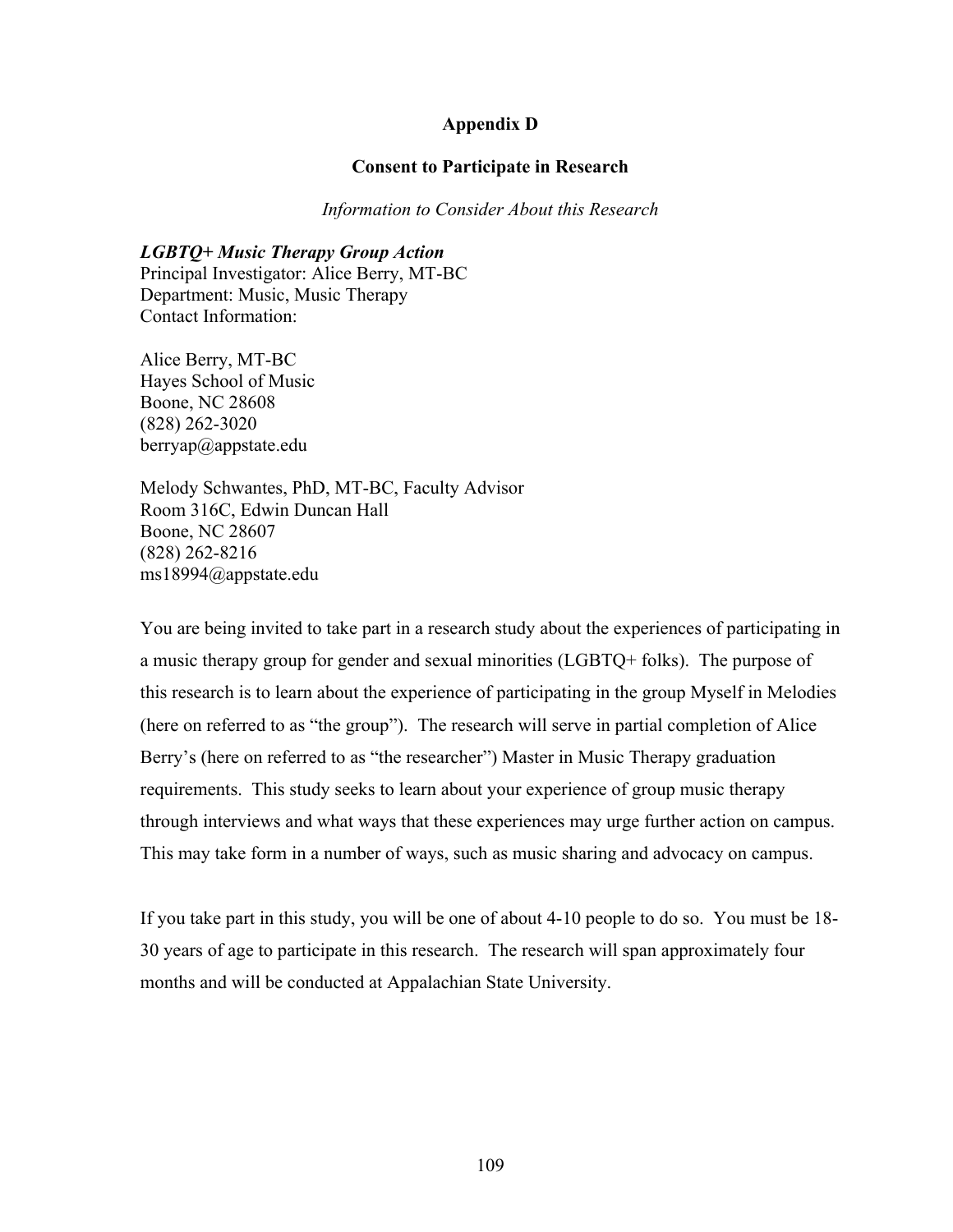#### **About the interviews**

You will be asked to reflect upon your participation and wants for the direction of the group; share your opinions, thoughts, and feelings about the group; and collaborate with others, including the researcher, in designing future actions inspired by participants' experiences of the group. Interviews will all take place on Appalachian State University campus or via Zoom on University equipment based on my choice. You may choose to participate an interview of approximately 15 minutes to 2 hours in length, depending on how much you want to share at the time of the interview. The interview will be about my reflections upon participation and wants for the direction of the group; my opinions, thoughts, and feelings about the group; and my potential collaboration with others in designing future actions.

Interviews will be audio recorded and excerpts of the transcript may be published. Audio recordings of my interview will be stored on a University computer and deleted upon completion of the transcript. If you reveal identifying information (name, gender, location, etc.) regarding second parties (i.e., other group members or research participants) that information will be removed from transcripts by the researcher. Deidentified transcripts will be kept by the researcher indefinitely. You will be asked to identify the name and descriptors you want the researcher to use for context in publication for my excerpts.

I understand that the interview is voluntary and there are no consequences if I choose not to participate. I also understand that I do not have to answer any questions and can end the interview at any time with no consequences. I confirm that I am at least 18 years of age.

### **About further actions**

Participants may be asked to brainstorm with others to make meaning of their reflections and plan future actions based on their conclusions and ideas. While further actions may take a number of forms, participants will have the option to be visible in this process or stay behind the scenes.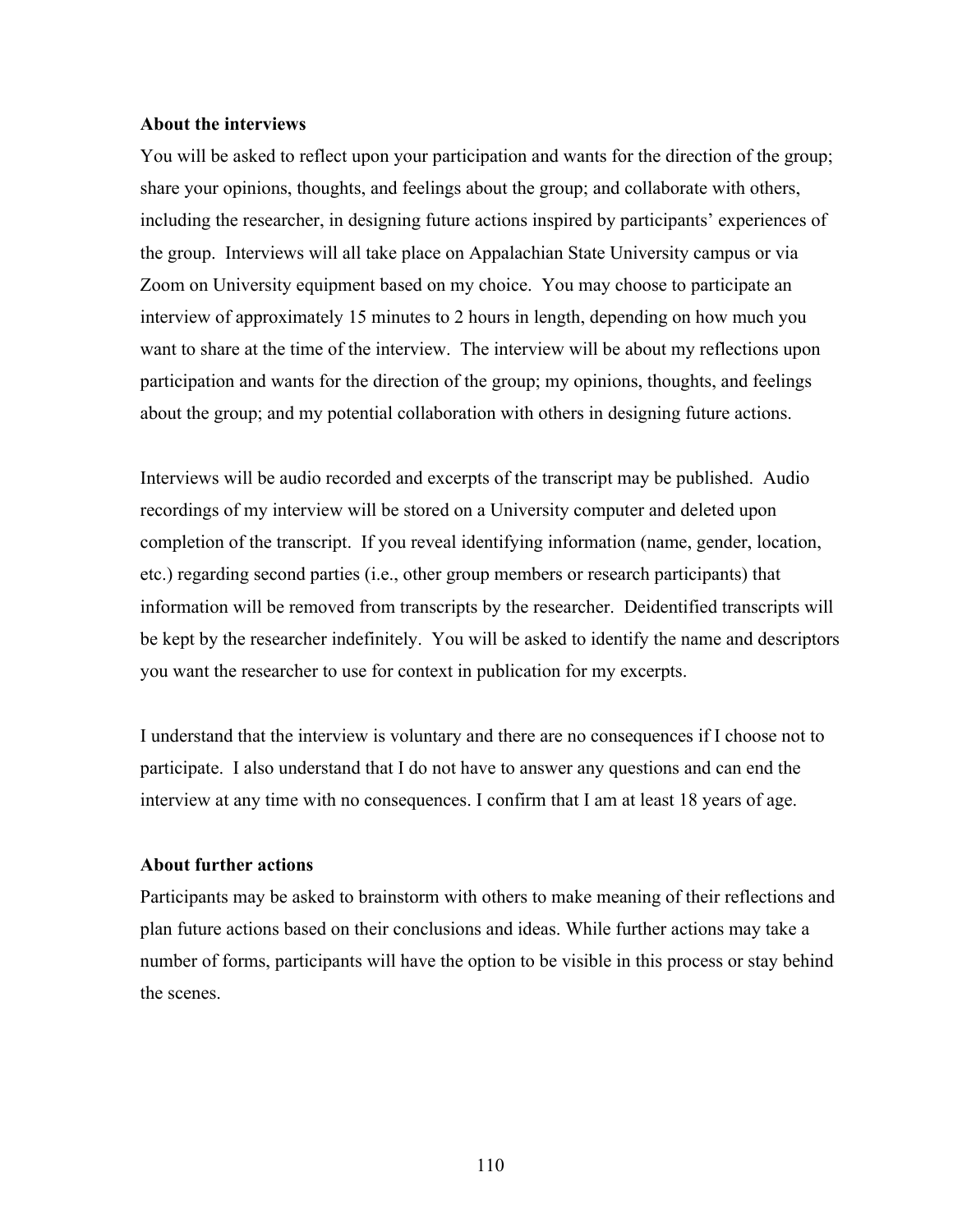#### **About participation**

All participation will be optional and can take shape in many ways and change over time. You may choose to end participation in the research and/or the group at any time and for any reason. If you have concerns as the research continues, please feel free to bring these to the attention of the researcher.

#### **What are possible harms or discomforts that I might experience during the research?**

To the best of the researcher's knowledge, the risk of harm for participating in this research study is no more than you would experience in everyday life. The researcher will do all possible to maintain confidentiality of consent forms and other documents with identifying information. Steps taken will include using a password protected computer for electronic record keeping, keeping paper files in a lockbox, and refraining from using identifying information when discussing research with the thesis advisor.

### **What are the possible benefits of this research?**

Benefits of participation in the research may include self-discovery; experiencing of community and peer support; experiencing of comfortable or welcomed emotions; engaging in music-making and creative projects; and experiencing altruism in giving back to communities that are important to you. There may be no personal benefit from your participation but the information gained by doing this research may help others in the future by inspiring others to offer LGBTQ+ services and inclusive groups and engaging in other, more specific advocacy related to LGBTQ+ rights and wellbeing.

### **Will I be paid for taking part in the research?**

We will not pay you for the time you volunteer while being in this study.

#### **How will you keep my private information confidential?**

We will make every effort to prevent anyone who is not on the research team from knowing that you gave us information or what that information is. You will be invited to choose a pseudonym and craft a personal description which may be as detailed or vague as you like.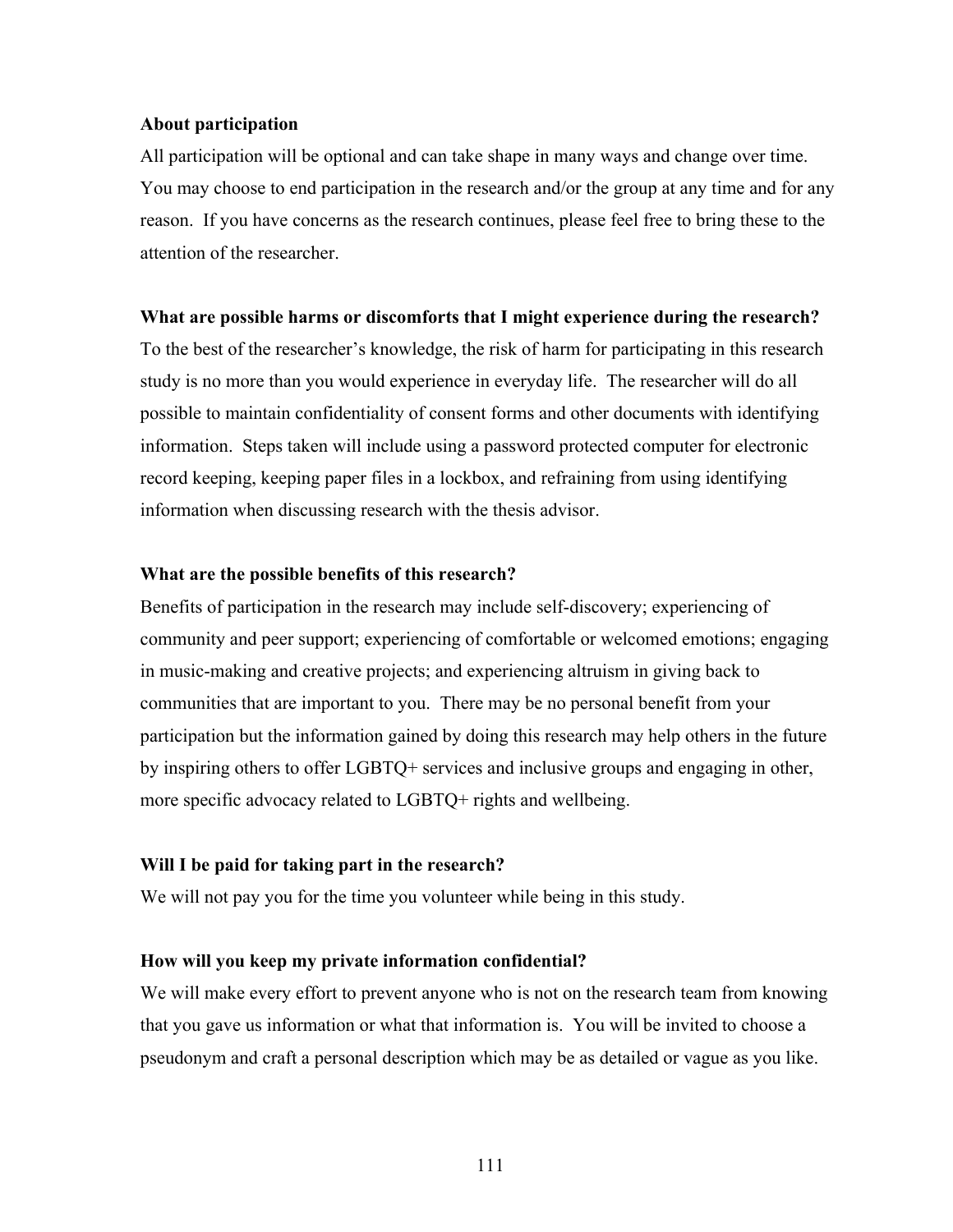Documents with identifying information (such as your name) will be kept in a lockbox. Your data will be protected under the full extent of the law.

Audio recordings will be taken on University-owned equipment and kept for the duration of the research period or one year after IRB approval is given.

### **Who can I contact if I have questions?**

The people conducting this study will be available to answer any questions concerning this research, now or in the future. You may contact the Principal Investigator at (828) 262-8216 and her thesis advisor Dr. Melody Schwantes, MT-BC at (828) 262-8216*.* If you have questions about your rights as someone taking part in research, contact the Appalachian Institutional Review Board Administrator at 828-262-2692 (days), through email at irb@appstate.edu or at Appalachian State University, Office of Research and Sponsored Programs, IRB Administrator, Boone, NC 28608.

## **Do I have to participate? What else should I know?**

Your participation in this research is completely voluntary. If you choose not to volunteer, there will be no penalty and you will not lose any benefits or rights you would normally have. If you decide to take part in the study you still have the right to decide at any time that you no longer want to continue. There will be no penalty and no loss of benefits or rights if you decide at any time to stop participating in the study.

This research project has been approved by the Institutional Review Board (IRB) at Appalachian State University.

This study was approved on:

This approval will expire on  $\qquad \qquad$  unless the IRB renews the approval of this research.

I request that my name **not** be used in connection with tapes, transcripts, or publications resulting from this interview.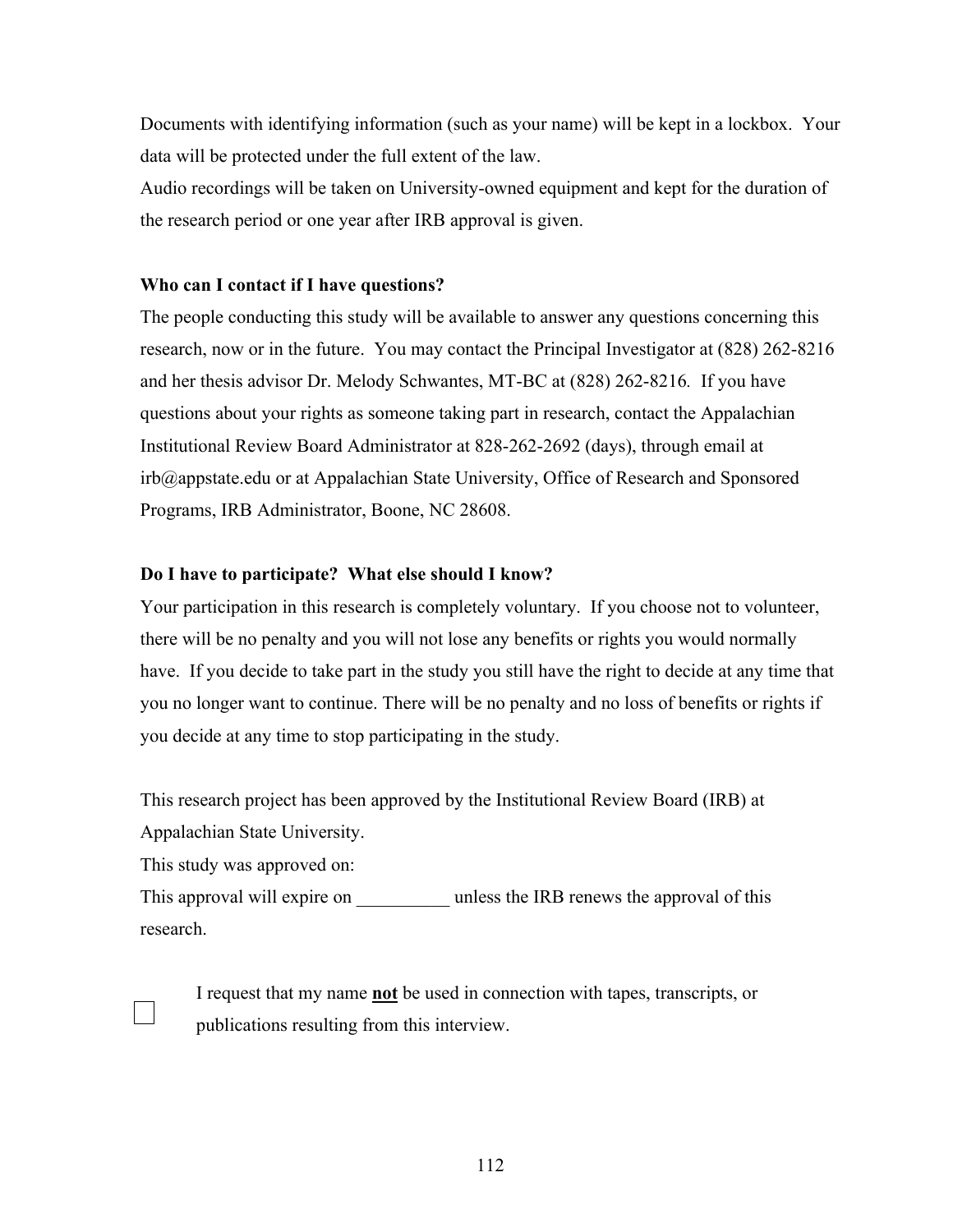I request that my name **be used** in connection with tapes, transcripts, or publications resulting from this interview.

By signing this form, you acknowledge that you have read this form, had the opportunity to ask questions about and of the research and received satisfactory answers, and want to participate. You may choose to decline to sign and verbally consent. You may request a copy of this signed form for your records.

 $\overline{\phantom{a}}$ 

| Participant's Name (PRINT)       | Signature | Date |
|----------------------------------|-----------|------|
|                                  |           |      |
|                                  |           |      |
|                                  |           |      |
| Participant's Legal Name (PRINT) | Signature | Date |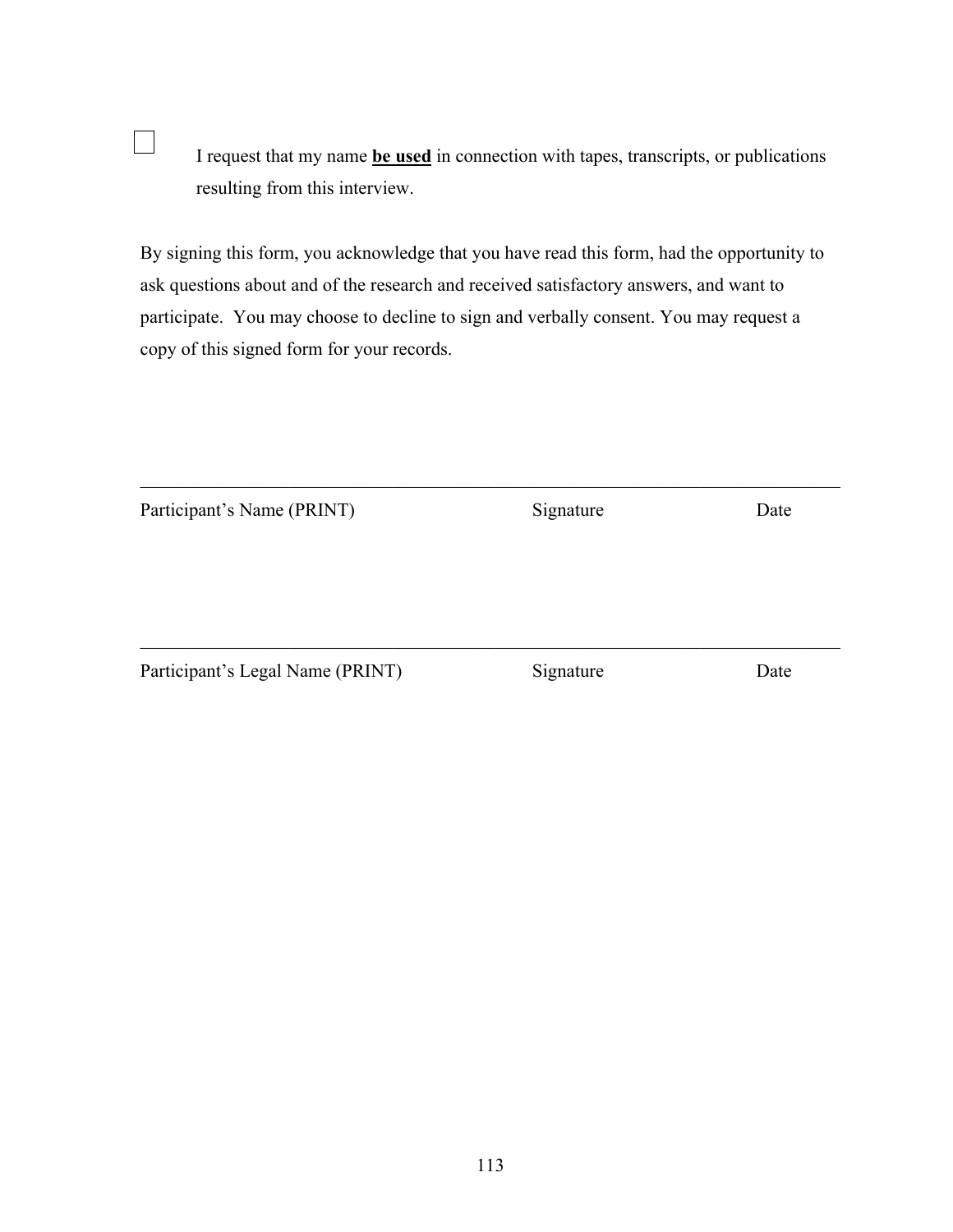#### **Vita**

Alice Berry was born to and raised by Virginia Schenck, MT-BC and William Berry in a home filled with music, conversations about politics, and dogs in Atlanta, Georgia. She identified music as a passion through playing the flute, singing in multiple choirs, and performing in musicals. She attended the Boston University Tanglewood Institute's Young Artists Vocal Program in the summer of 2009. She graduated from the Paideia School in Atlanta, Georgia in May, 2010. The next fall she began studies at St. Olaf College in Northfield, Minnesota as a music major. She had the honor of singing in the St. Olaf Choir her sophomore, junior, and senior years. She graduated with a Bachelor of Music degree in Vocal Performance in May, 2014.

Alice began her Equivalency in Music Therapy at Arizona State University in Tempe, Arizona in Fall 2014. She completed her clinical internship in music therapy at CarePartners Hospice and Bereavement in Asheville, North Carolina in January, 2016 under the supervision of Deb Curley-Dempsey, LPC, MT-BC, NCC. In February 2016 she became a Board-Certified Music Therapist. In Fall 2016 she began her Masters in Music Therapy at Appalachian State University, adding a Masters in Clinical Mental Health Counseling in the Fall of 2017. She graduated with Masters in Music Therapy and Clinical Mental Health Counseling in August, 2019. After graduation, Alice plans to seek opportunities to combine